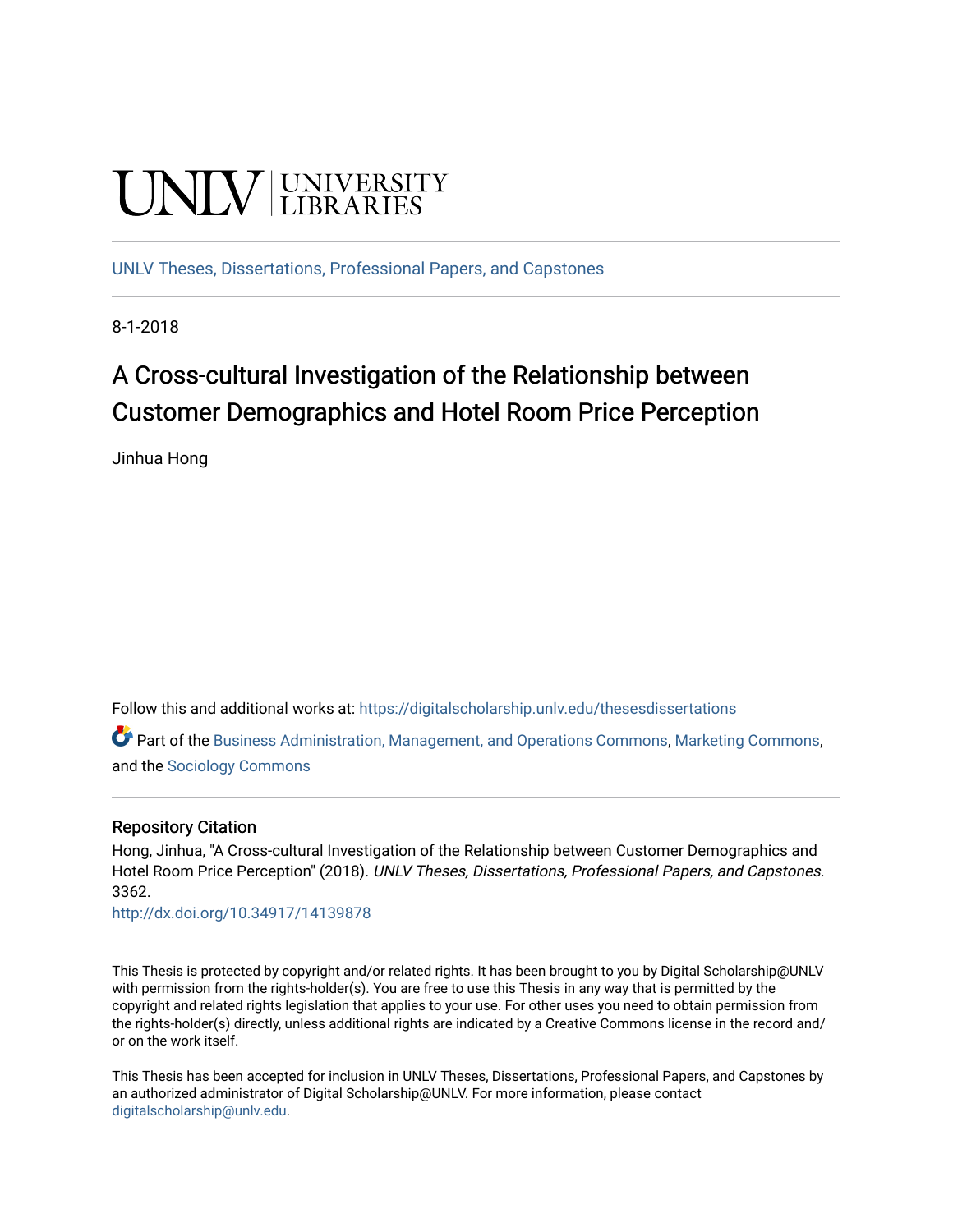# A CROSS- CULTURAL INVESTIGATION OF THE RELATIONSHIP BETWEEN CUSTOMER DEMOGRAPHICS AND HOTEL ROOM PRICE PERCEPTION

By

Jinhua Hong

Bachelor of Science - Business Administration (Hospitality Management) Beijing International Studies University China 2011

#### A thesis submitted in partial fulfillment of the requirements for the

Master of Science - Hotel Administration

Department of Hospitality Management William F. Harrah College of Hotel Administration The Graduate College

> University of Nevada, Las Vegas August 2018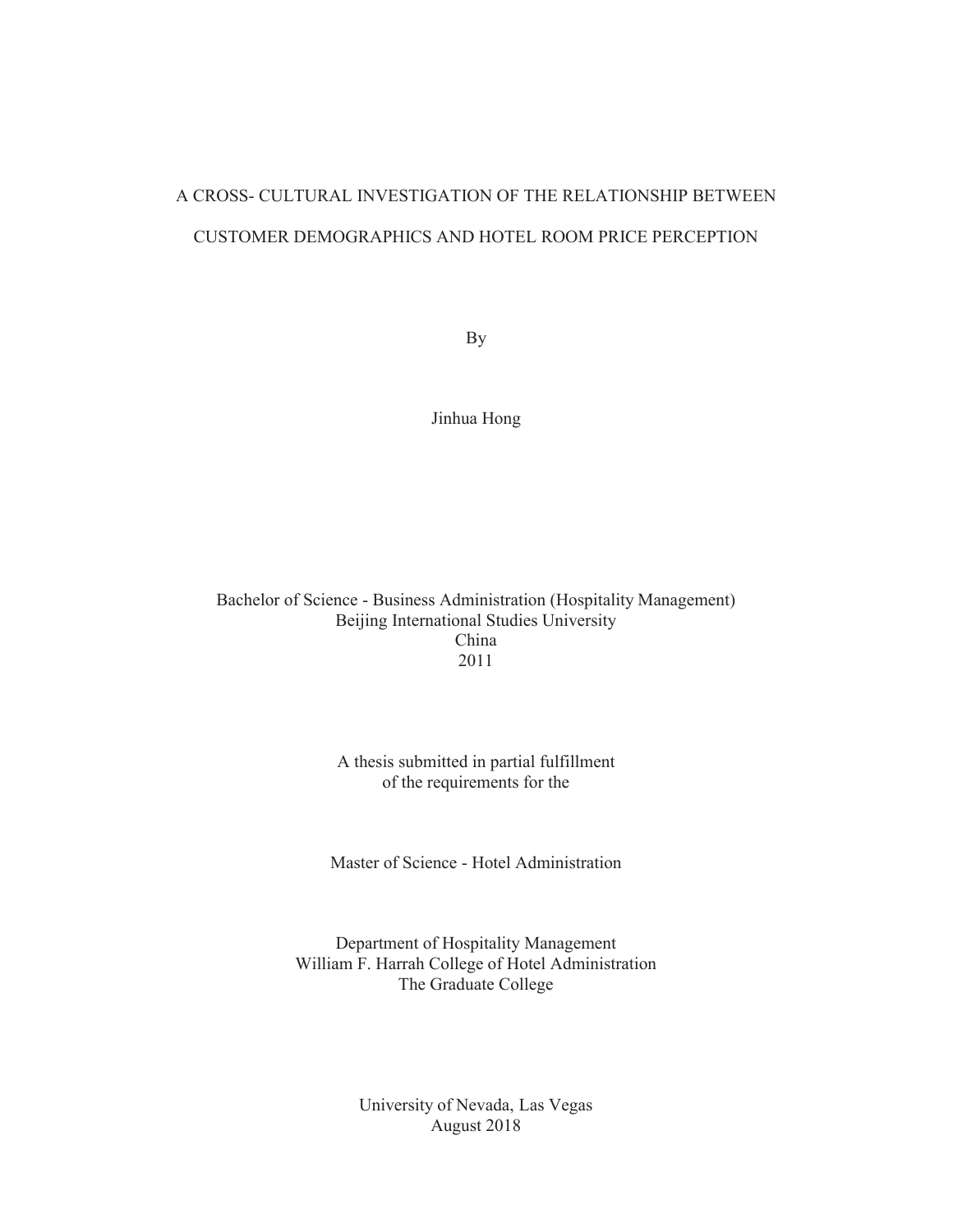

## **Thesis Approval**

The Graduate College The University of Nevada, Las Vegas

May 23, 2018

This thesis prepared by

Jinhua Hong

entitled

A Cross- Cultural Investigation of the Relationship between Customer Demographics and Hotel Room Price Perception

is approved in partial fulfillment of the requirements for the degree of

Master of Science - Hotel Administration William F. Harrah College of Hotel Administration

Toni Repetti, Ph.D. Kathryn Hausbeck Korgan, Ph.D. *Examination Committee Chair* **Graduate College Interim Dean Graduate College Interim Dean** 

Mehmet Erdem, Ph.D. *Examination Committee Member* 

Tony Henthorne, Ph.D. *Examination Committee Member* 

Mei Yang, Ph.D. *Graduate College Faculty Representative*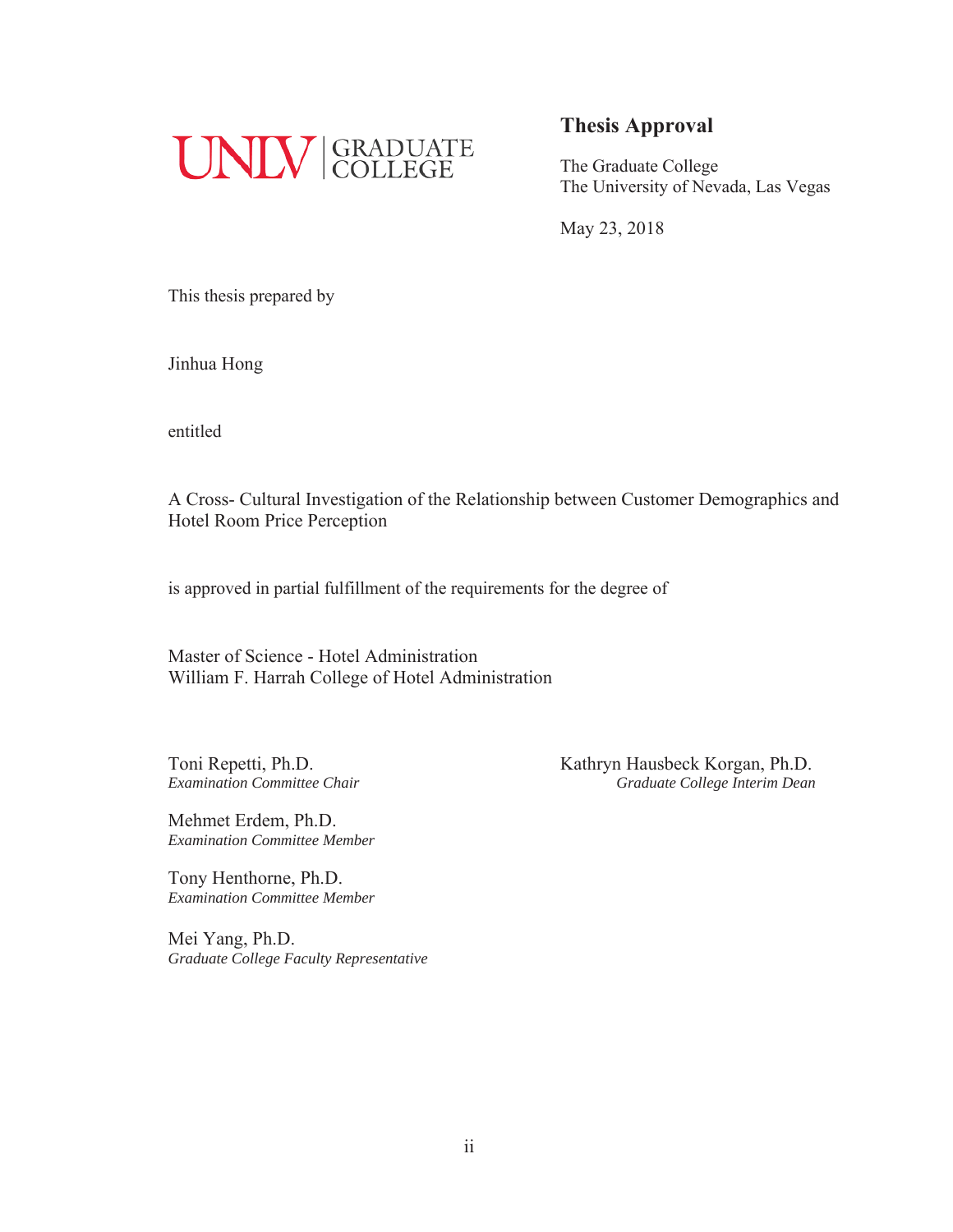#### ABSTRACT

In this paper, the researcher explored the significant effect of multiple demographics, age, gender, marital status and culture, on a customer's perception of hotel room prices. The customer's perception of hotel room rates was assessed by three variations, perceived value, perceive fairness, and willingness to pay. Descriptive statistics, MANOVA and ANOVA test were applied in this study. The results demonstrated that age, gender, and marital status had a significant impact on a customer's perceived value; age, gender, and culture significantly influenced a customer's perception of fairness; yet, none of these demographics had a significant impact on a customer's willingness to pay. Ultimately, the researcher provided implications for future studies and practical suggestions for hotel dynamic pricing strategy.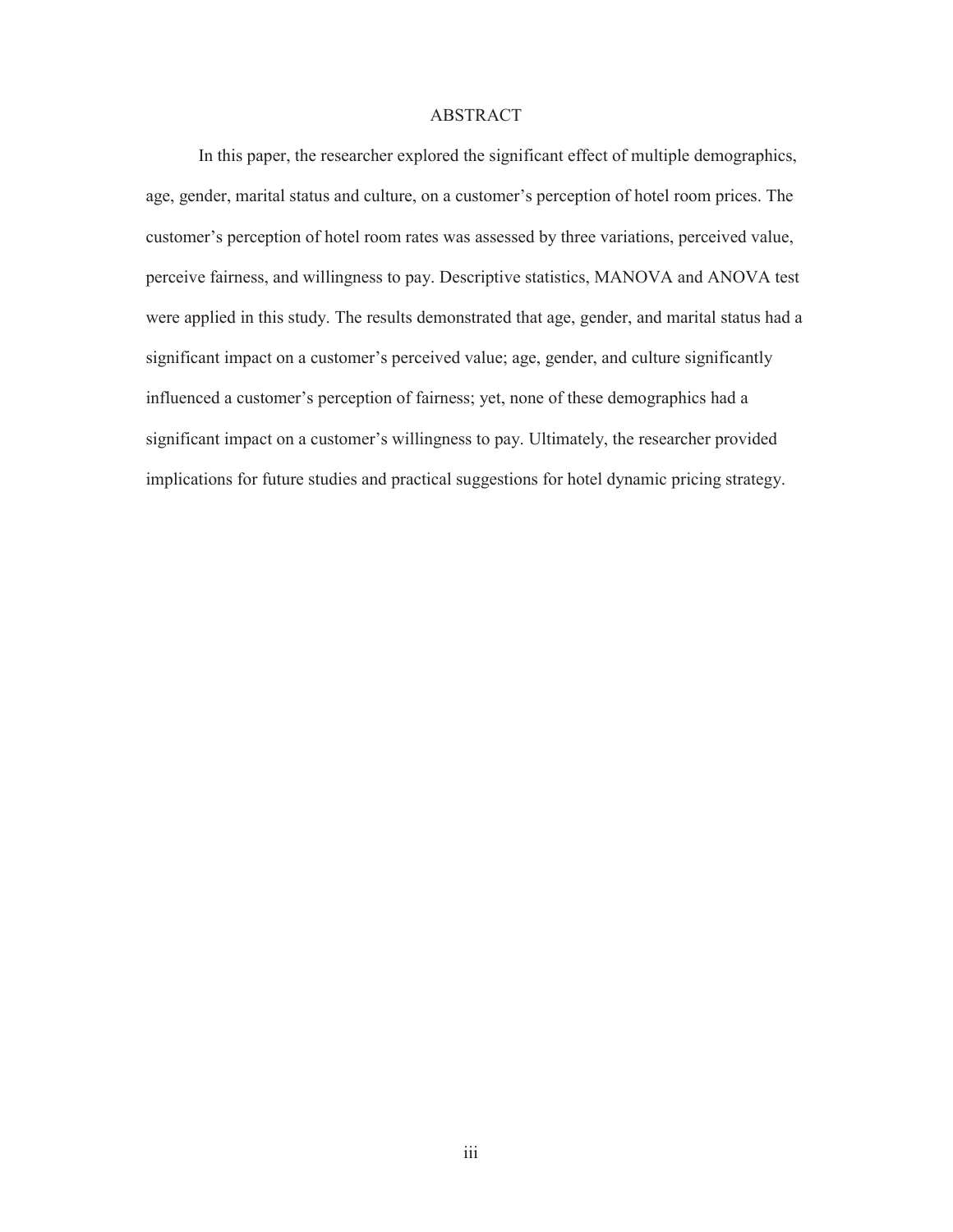#### ACKNOWLEDGEMENT

It took me a long time to complete my thesis. After all the difficulties I have conquered, I have to express my gratitude to many people. Without them, I would not have been able to accomplish my goal and continue my dream.

First and foremost, I would like to show my greatest appreciation to my advisor, Dr. Toni Repetti. She helped me develop this thesis topic and provided me with consistent and constructive guidance, as well as her warm encouragement of continuing my research. Besides my advisor, I have also benefited greatly from Dr. Mehmet Erdem, who offered insightful comments and suggestions. Additionally, I would like to thank Dr. Tony Henthorne for the meticulous suggestions he made on the survey design. Advice and comments given by Dr. Mei Yang has been a great help in finalizing my thesis as well. My sincere gratitude also goes to Dr. Billy Bai, who granted me financial support for this thesis.

I would like to offer my special thanks to Qidan Guo, who sacrificed her spare time and generously proofread and edited my thesis. I am also in debt to all my friends who helped me complete the pilot study.

Special thanks to my parents, who have always been supportive of me chasing my dream. Lastly, my deepest heartfelt appreciation goes to my life partner, Ph.D. candidate, Yang Jiao who has been my strongest spiritual and intellectual support throughout the entire process.

iv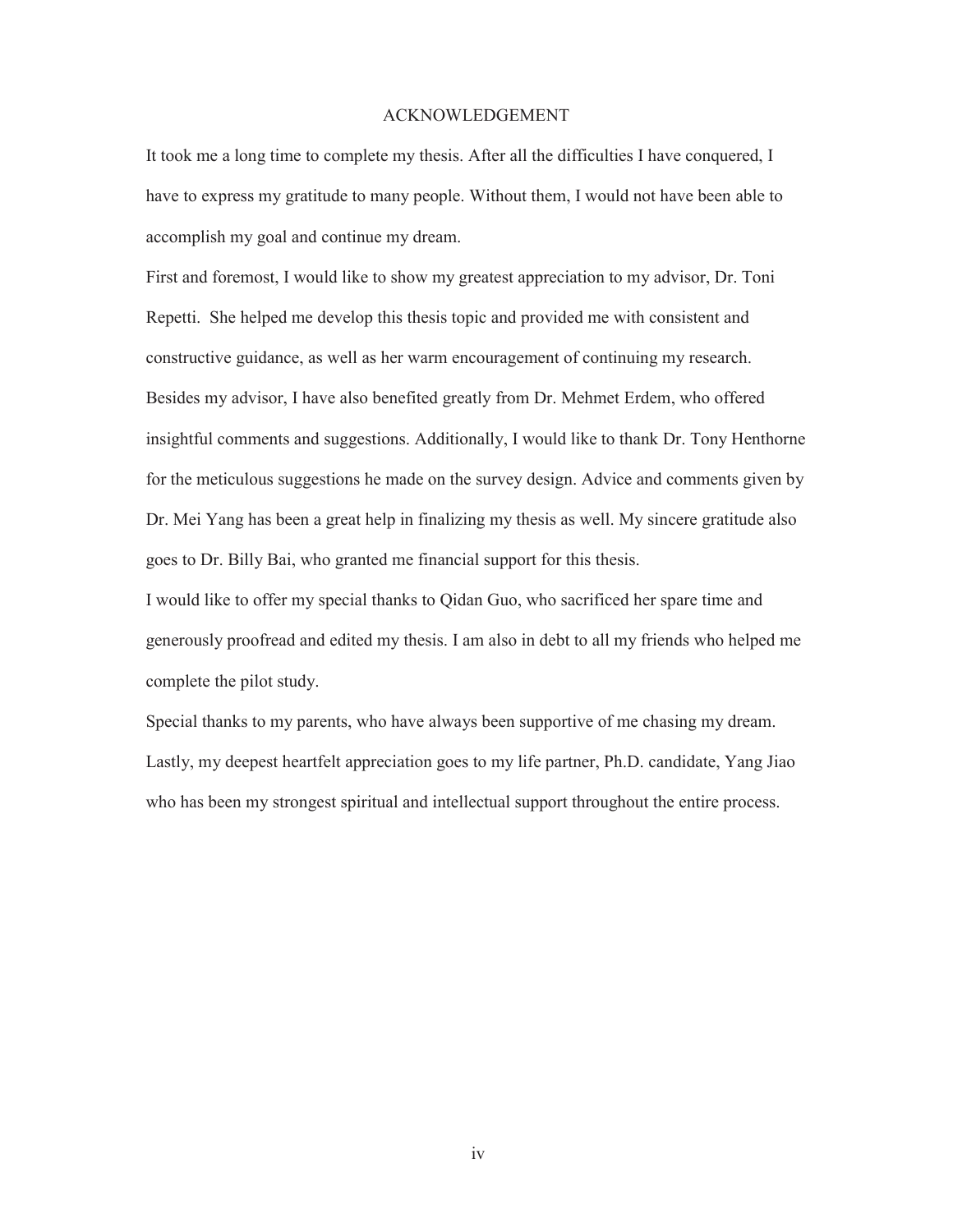| Definition<br>$\ldots 7$ |
|--------------------------|
|                          |
|                          |
|                          |
|                          |
|                          |
|                          |

# TABLE OF CONTENTS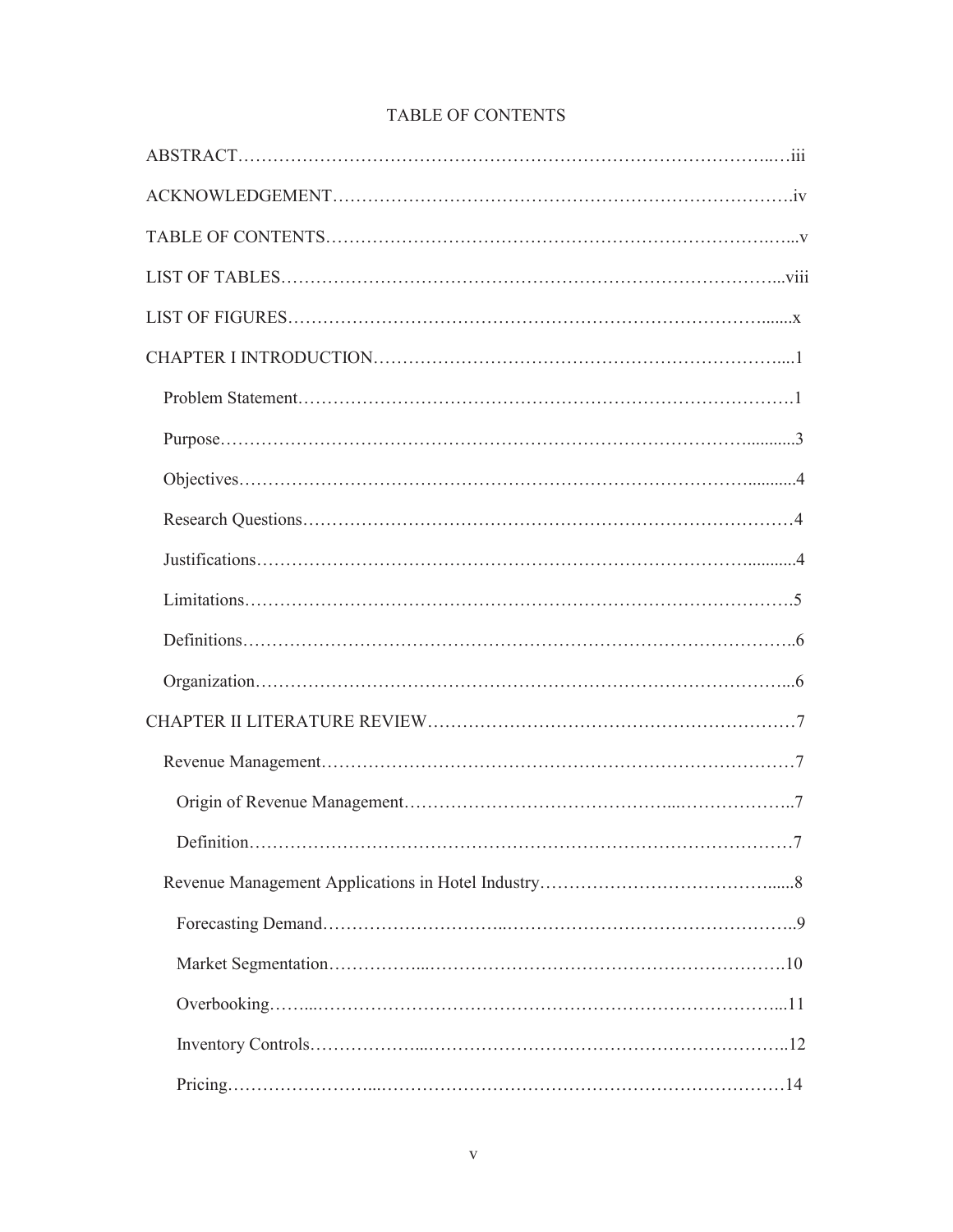| Perceived fairness and age, gender, employment status, and income21 |
|---------------------------------------------------------------------|
|                                                                     |
|                                                                     |
|                                                                     |
|                                                                     |
|                                                                     |
|                                                                     |
|                                                                     |
|                                                                     |
|                                                                     |
|                                                                     |
|                                                                     |
|                                                                     |
|                                                                     |
|                                                                     |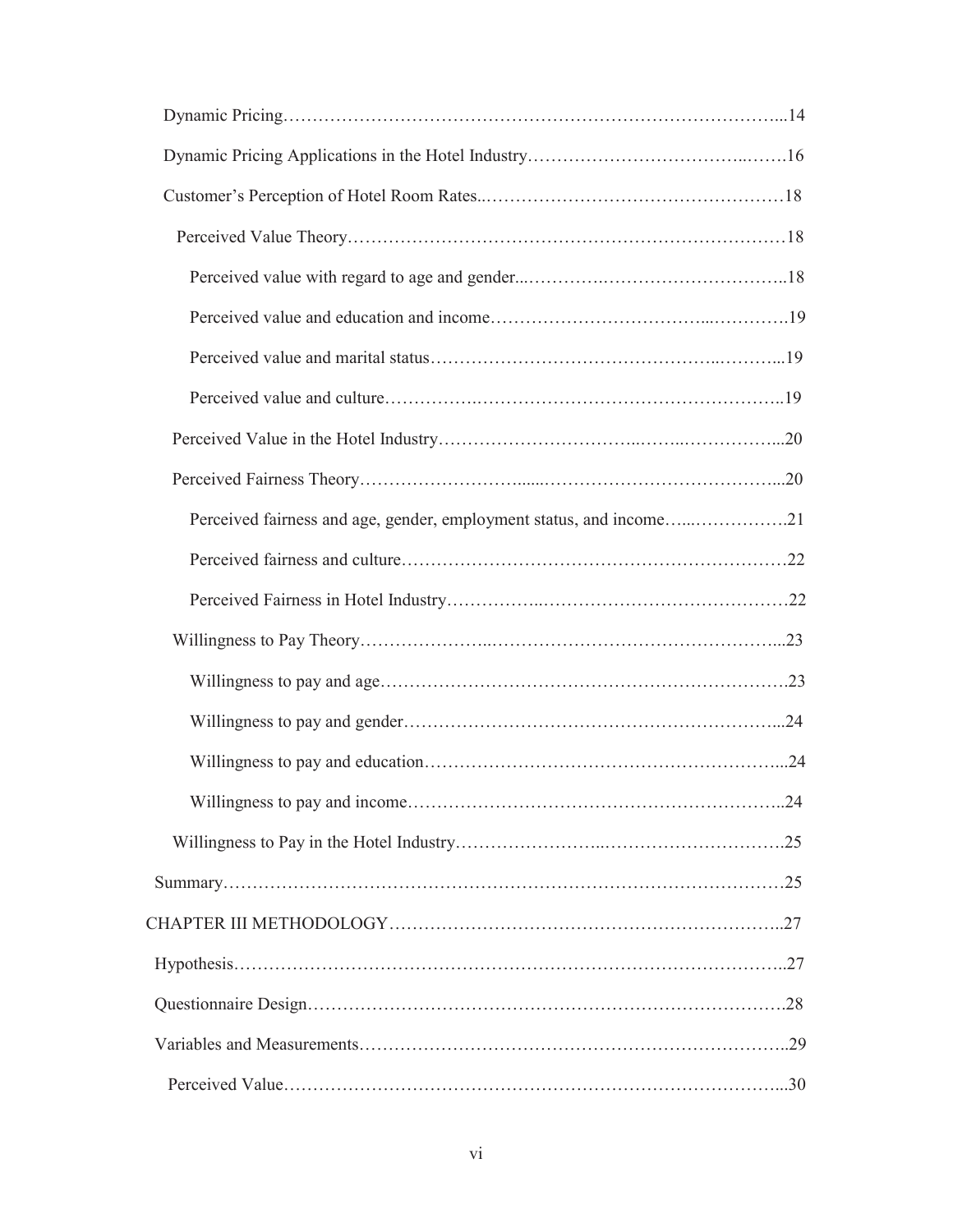| APPENDIX B UNLV Social/Behavioral IRB - Exempt Review Exempt Notice95 |  |
|-----------------------------------------------------------------------|--|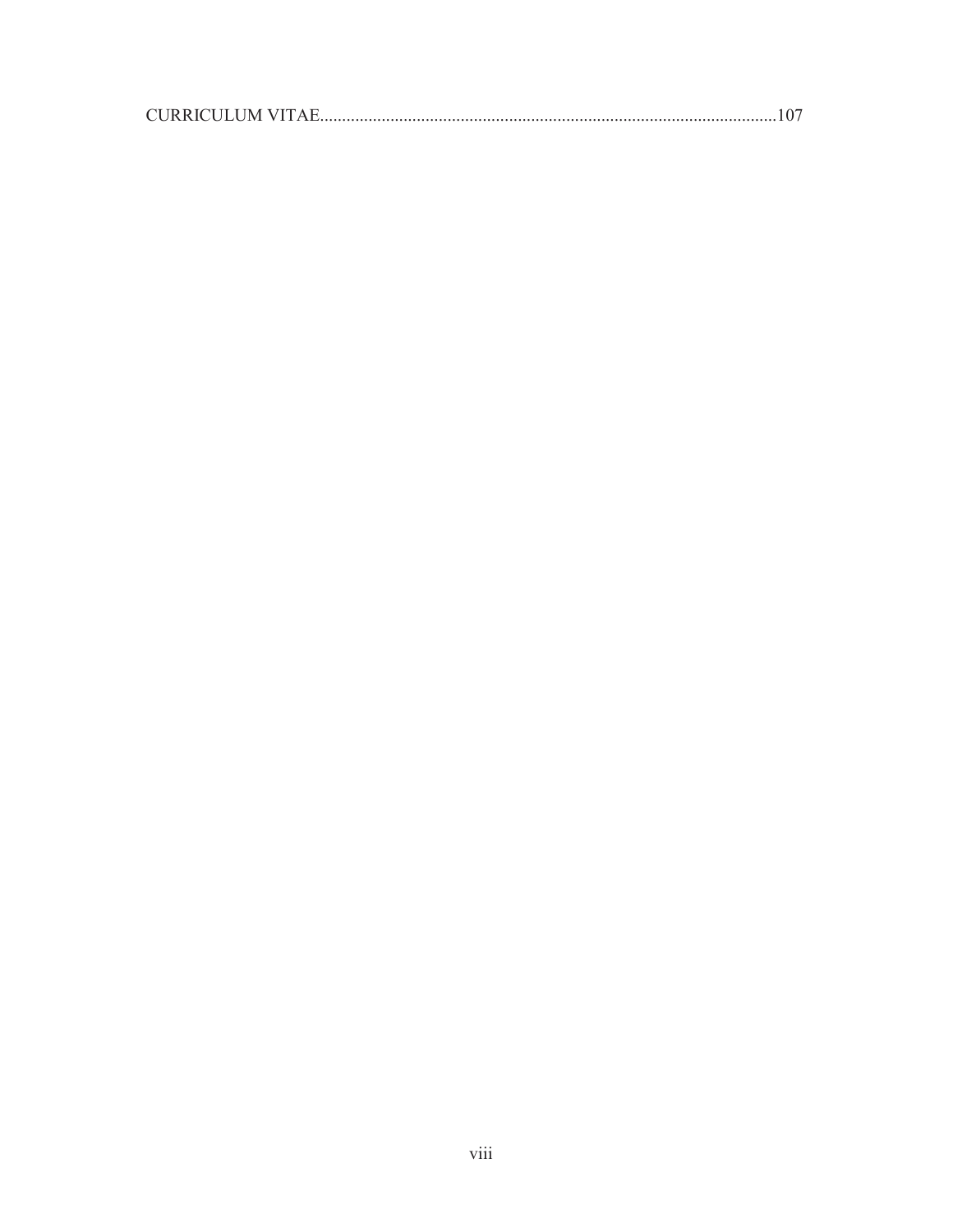# LIST OF TABLES

| Table 3. Distribution of respondents' perceptions of dynamic room pricing in the hotel |
|----------------------------------------------------------------------------------------|
|                                                                                        |
|                                                                                        |
|                                                                                        |
| Table 6. Descriptive Statistics of Perceived Value and Marital Status41                |
| Table 7. Descriptive Statistics of Perceived Value and Culture of Origin41             |
| Table 8. Descriptive Statistics of Perceived Value and Culture Raised in42             |
|                                                                                        |
| Table 10. Descriptive Statistics of Perceived Fairness and Gender44                    |
| Table 11. Descriptive Statistics of Perceived Fairness and Marital Status45            |
| Table 12. Descriptive Statistics of Perceived Fairness and Culture of Origin46         |
| Table 13. Descriptive Statistics of Perceived Fairness and Culture Raised in47         |
| Table 14. Descriptive Analysis of Demographics on WTP, Leisure Customers48             |
| Table 15. Descriptive Analysis of Demographics on WTP, Business Customers49            |
| Table 16. MANOVA Analysis for Relationship between Perceived Value and Age50           |
| Table 17. MANOVA Analysis for Relationship between Perceived Value and Gender51        |
| Table 18. MANOVA Analysis for Relationship between Perceived Value and Marital         |
|                                                                                        |
| Table 19. MANOVA Analysis for Relationship between Perceived Value and Origin          |
|                                                                                        |
| Table 20. MANOVA Analysis for Relationship between Perceived Value and Culture Raised  |
|                                                                                        |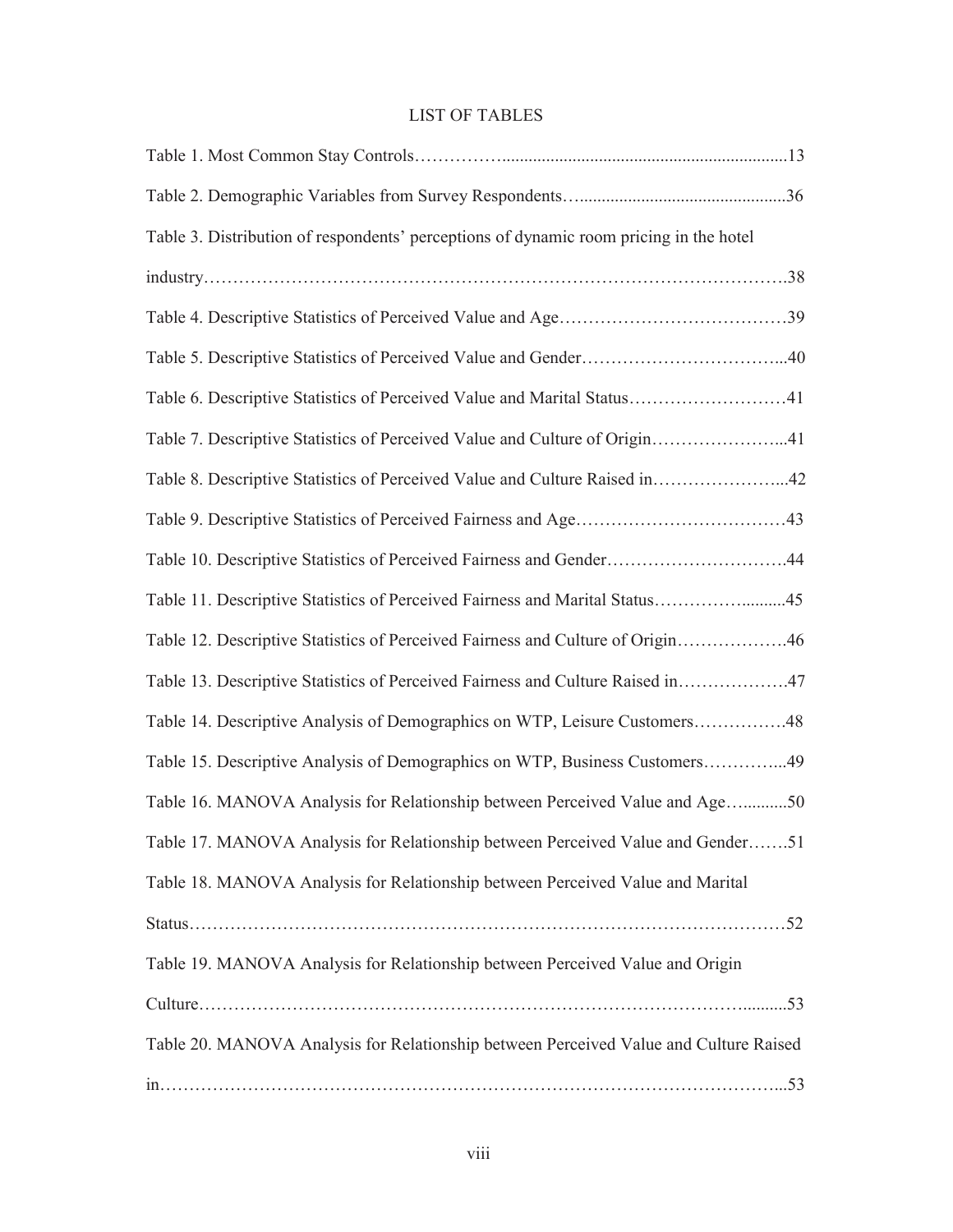| Table 21. MANOVA Analysis for Relationship between Perceived Fairness and Age54         |
|-----------------------------------------------------------------------------------------|
| Table 22. MANOVA Analysis for Relationship between Perceived Fairness and Gender55      |
| Table 23. MANOVA Analysis for Relationship between Perceived Fairness and Marital       |
|                                                                                         |
| Table 24. MANOVA Analysis for Relationship between Perceived Fairness and Origin        |
|                                                                                         |
| Table 25. MANOVA Analysis for Relationship between Perceived Fairness and Culture       |
|                                                                                         |
| Table 26. ANOVA Analysis for Relationship between Willingness to Pay and Age59          |
| Table 27. ANOVA Analysis for Relationship between Willingness to Pay and Gender59       |
| Table 28. ANOVA Analysis for Relationship between Willingness to Pay and Marital        |
|                                                                                         |
| Table 29. ANOVA Analysis for Relationship between Willingness to Pay and Origin         |
|                                                                                         |
| Table 30. ANOVA Analysis for Relationship between Willingness to Pay and Culture Raised |
|                                                                                         |
|                                                                                         |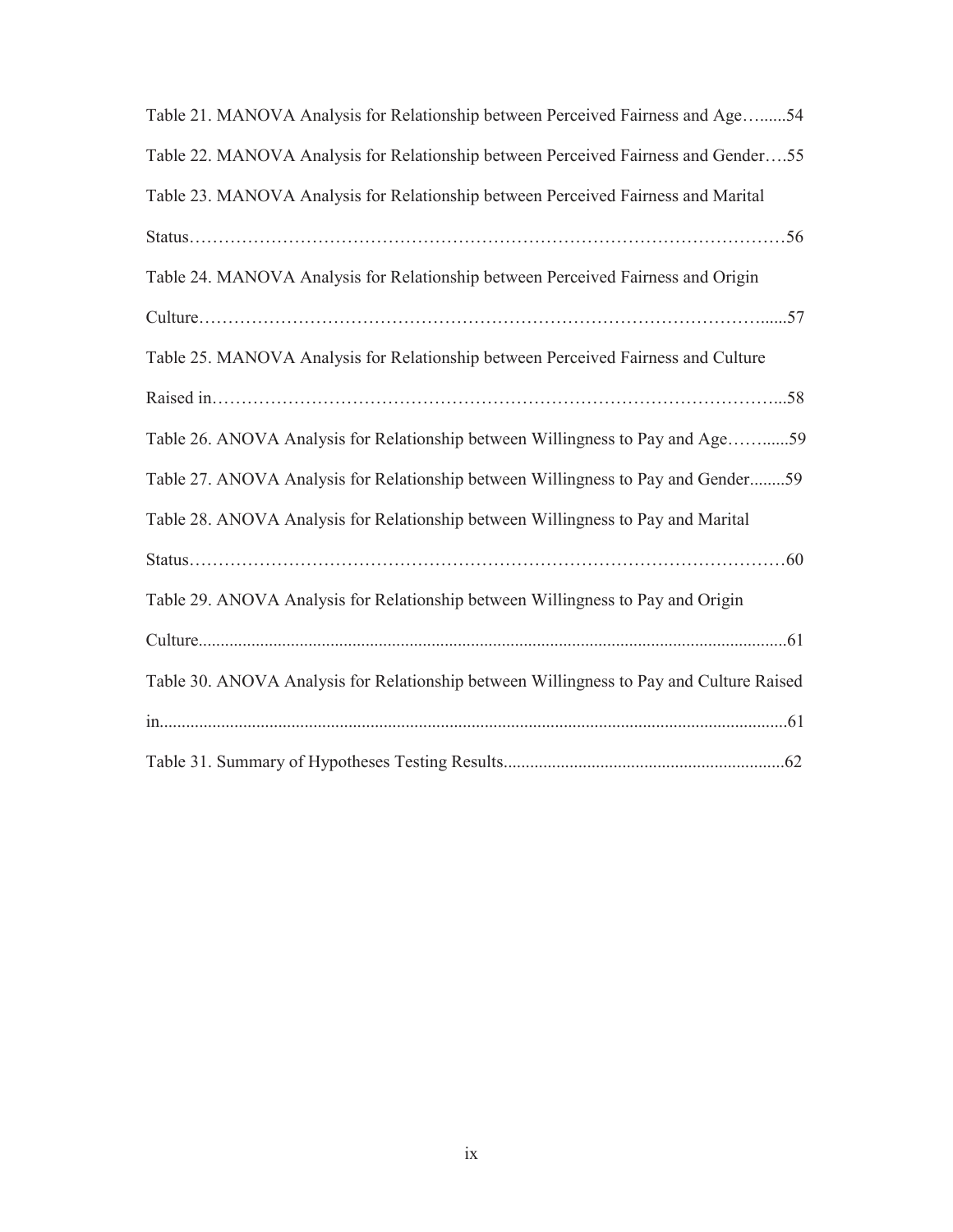# LIST OF FIGURES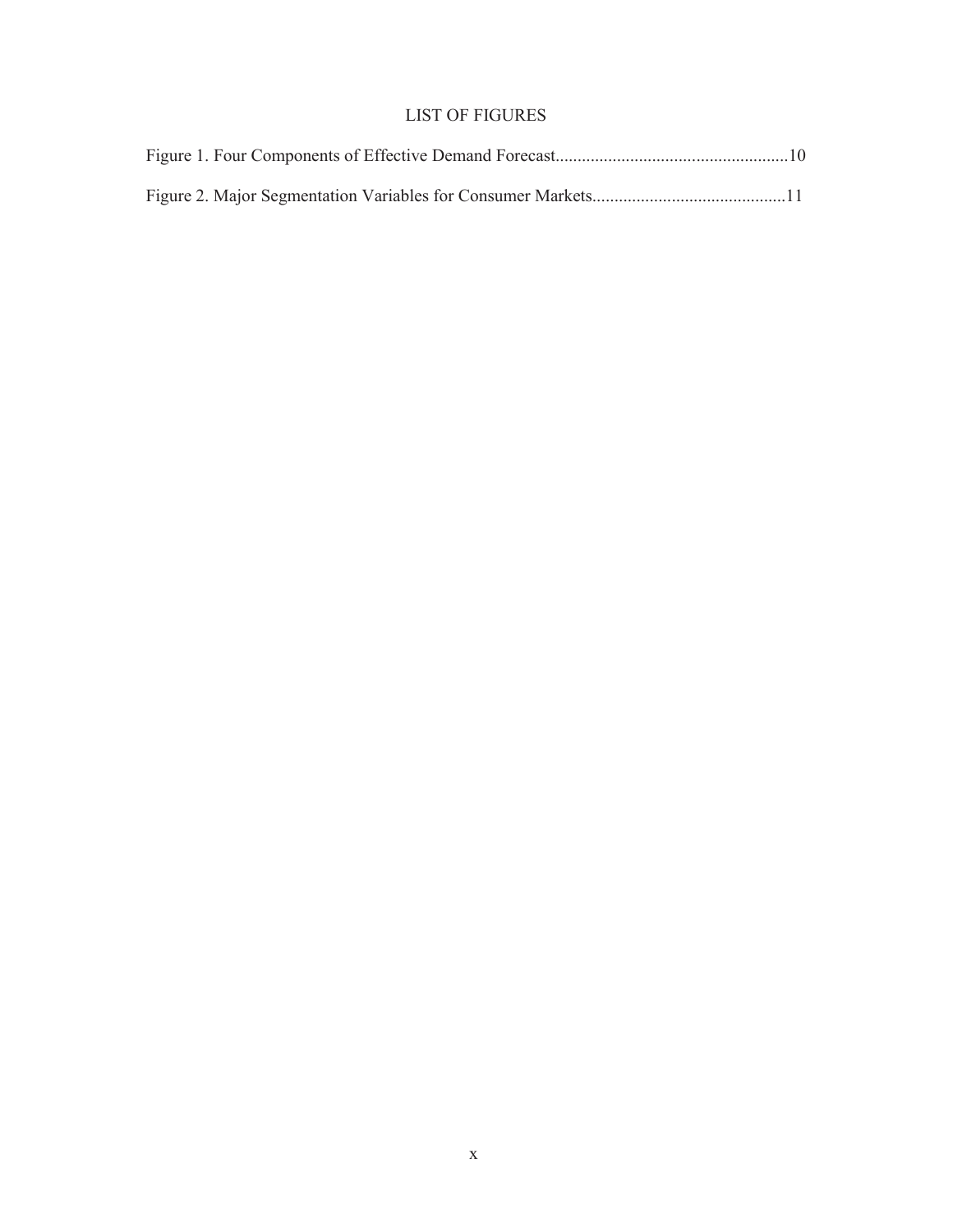#### CHAPTER I

#### **INTRODUCTION**

Revenue management (RM) is the art and science of predicting real time guest demand at the micro level and optimizing the price and availability of products to match that demand (Cullen & Helsel, 2006). In recent years, revenue management systems have gained significant worldwide adoption in the hotel industry and have become increasingly more sophisticated at least for higher room rate hotels, as hotel managers strive to increase occupancy rates, revenues, and profits (Bayoumi, Saleh, Atiya, & Aziz, 2013; Wilson, Enghagen, & Lee, 2015). In the hospitality industry, revenue management is a key operational strategy to maximize revenues by utilizing both pricing (e.g., dynamic pricing, rate fences) and non-pricing (e.g., overbookings, minimum length of stay control) revenue management system factors (Ivanov, 2014; Kimes, 2002).

Hotel revenue systems can be partitioned into two major groups, the quantity control approach and the dynamic pricing approach (Aziz, Saleh, Rasmy, & El-Shishiny, 2011; Ingold, McMahon-Beattie & Yeoman, 2000; Talluri & Van Ryzin, 2005). The dynamic pricing approach groups all-similar rooms into one category and is constantly updating the room rate based on occupancy and availability. This study will focus on the dynamic pricing strategy of revenue management.

#### **Problem Statement**

Dynamic pricing involves maximizing revenue; taking into account the hotel occupancy, and the current and expected demand. (Bayoumi et al., 2013). The nature of hotel rooms as a perishable asset is prompting hoteliers to maximize their revenue by trying to achieve optimal dynamic prices using different strategies (Abrate, Fraquelli, & Viglia, 2012). For instance, InterContinental Hotels Group has focused on expanding the use of dynamic pricing in corporate transient programs, including an aggressive push of the model in the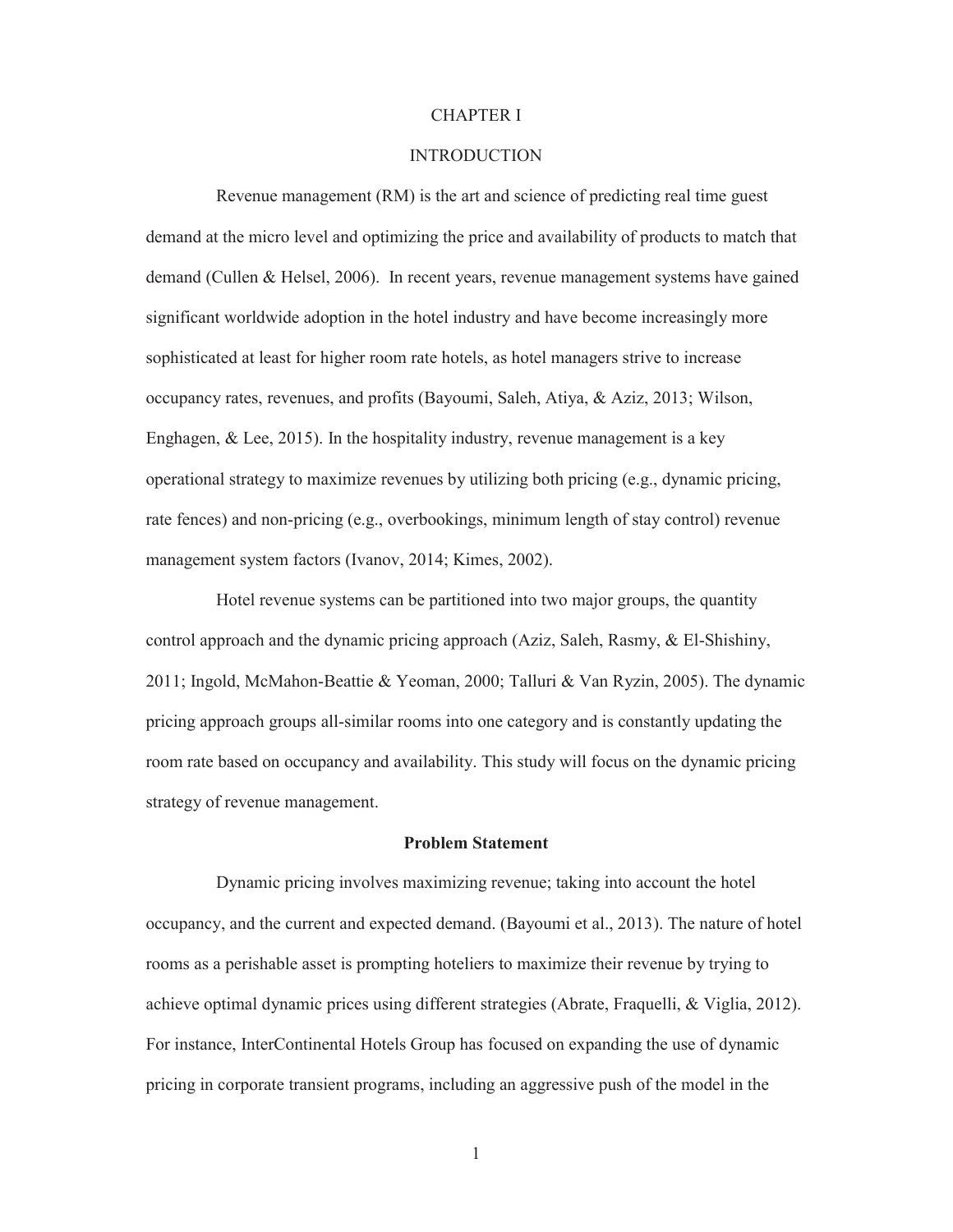Asia/Pacific region and an effort targeted at making the concept more palatable for large market buyers (Baker, 2011). Although dynamic pricing is beneficial to hotels (Daripa  $\&$ Kapur, 2001; Garbarin & Lee, 2003; Kannan & Kopalle, 2001), it is possible that negative emotional reactions among customers will be elicited (Campbell, 1999; Xia, Monroe & Cox, 2004); specifically, customers can strategically change their purchase plans in order to pay as little as possible.

The factors affecting guests' choice of a hotel are complicated (Lockyer, 2005), but recognizing features that are perceived as being important by guests helps hoteliers to make optimal decisions for hotel development and pricing strategy. How to satisfy customer while maximizing profit? To answer this question, the customer's perception towards hotel room rate needs to be explored. According to previous research (Ashton, Scott, Solnet, & Breakey 2010; El Haddad, Hallak & Assaker, 2015; Masiero, Heo & Pan, 2015; Škare & Gospic, 2015), customer's perception of hotel room rate can be explored from three aspects: the customer's perceived value, perception of fairness, and willingness to pay. Perceived value assists in creating competitive advantage, as consumers will only purchase products or services they value (Doyle & Stein, 1998). Dynamic pricing is a form of price discrimination, where firms charge different prices to different customers for the same product or service, based on various variables (Škare & Gospic, 2015). Although legal, dynamic pricing in the airline industry is often perceived as unfair (Maxwell, 2002).

Hotel managers and revenue managers frequently ask these questions: how much will our guests pay for a higher floor room? How much should we charge for a room with an ocean view (Masiero et al., 2015)? In a recent MIT technology review article (2014) discussing the pricing model of Uber transportation company, Surowiecki states that "dynamic pricing is a way for companies to maximize profits by exploiting demand-charging higher prices to people who can and will pay more.(p74)". Although abundant studies have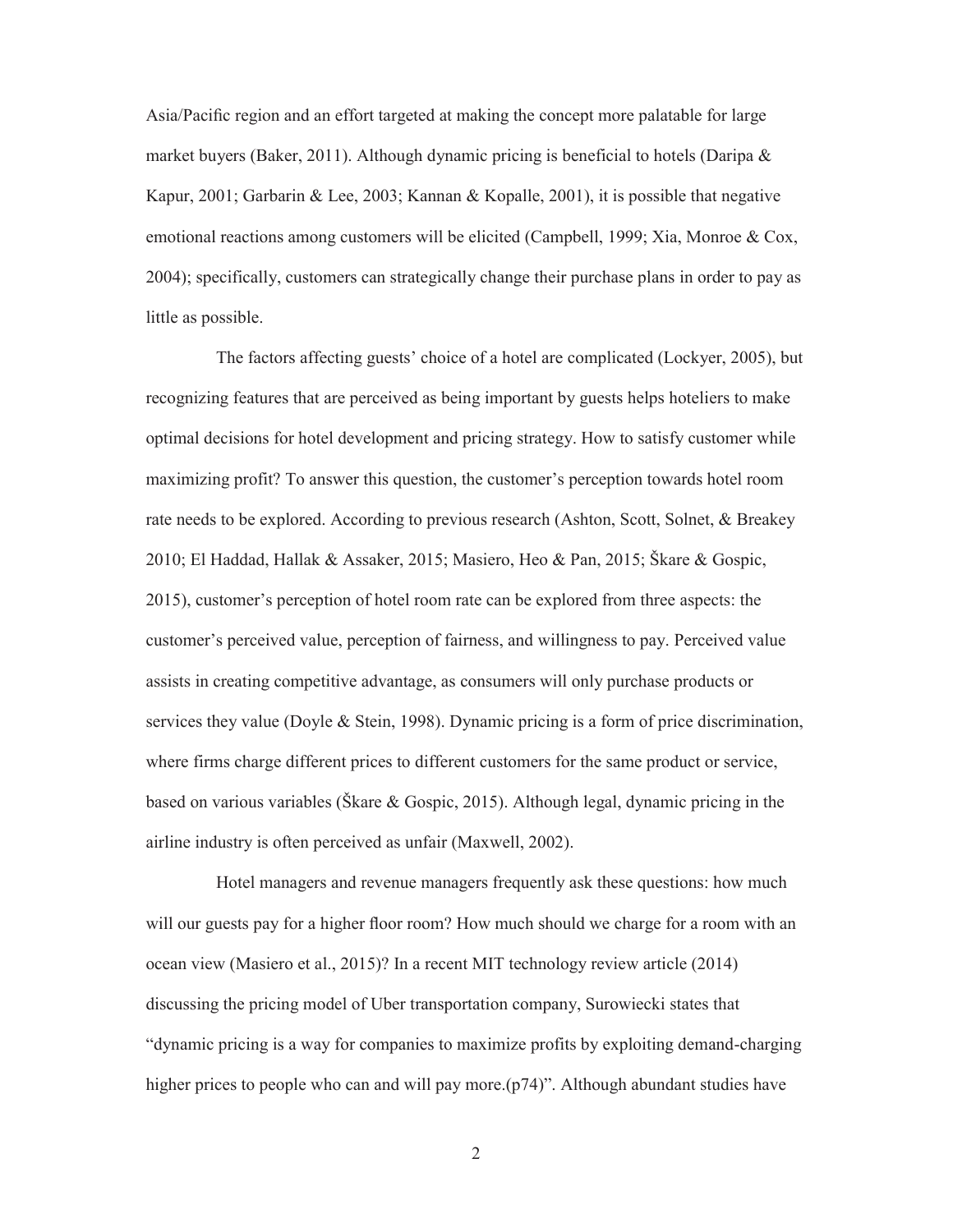been conducted on pricing issues in the hospitality literature, most of them emphasized on the cost, occupancy and demand, only relatively limited studies focus on hotel room pricing from a customer's perspective (Masiero et al., 2015). Among these limited studies, none of the studies focused on the "Who", and the characteristics of "Who" can be crucial in differentiating prices.

Customer price perception can vary in accordance with an individual's sociodemographic profile; including age, gender, marital status, education, and income level (Rosa-Diaz, 2004). In addition, previous research suggests culture can have an impact on a customer's perception of price; individuals from different cultures tend to display different perspectives in terms of the dimensions of price (Jin and Sternquist, 2003; Zhou and Nakamoto, 2001). It is important that hoteliers understand how the customer's perception of price established so that they generate and communicate their pricing strategies (Xia, 2003). It is also crucial to understand whether price perception differs among groups of customers with different demographics. Although evidence shows that customers' perceptions of price are sensitive to their demographic differences (Jin and Sternquist, 2003; Rosa-Diaz, 2004; Zhou and Nakamoto, 2001), none of these studies involves age, gender, marital status, education, and income level, with culture altogether. This study utilizes a quantitative methodology to explore the relationship between a customer's demographics, especially culture, and his/her perception of hotel room rates. Furthermore, the problem of balancing between the customer's perspective and optimization the revenue management can be solved.

#### **Purpose**

The main purpose of this research is to explore the relationship between a customer's perception on hotel room rates and the individual's demographics, especially culture.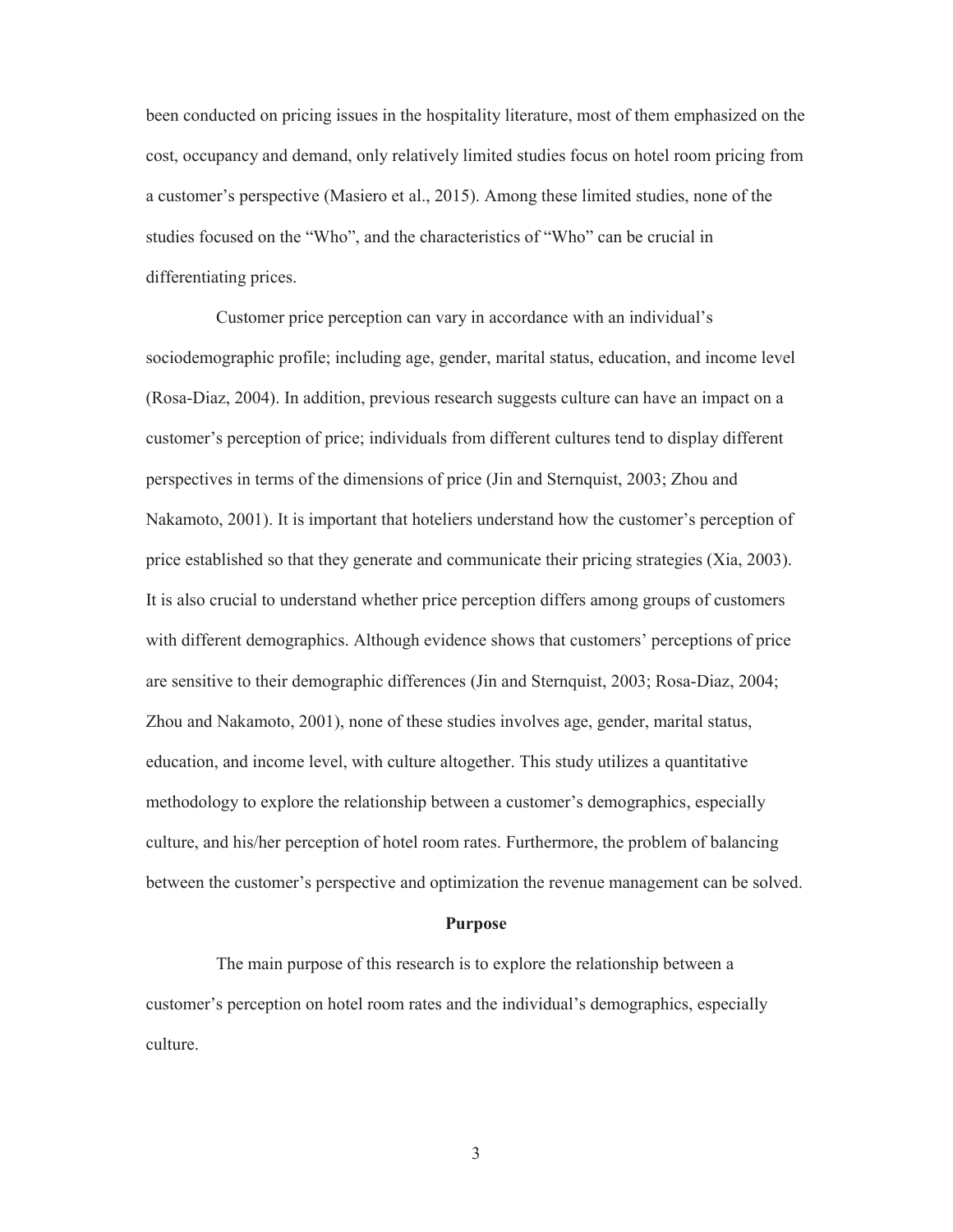#### **Objectives**

The researcher will use quantitative research methods to identify influential demographics on customers' perceptions of hotel room rate and analyze the potential relationship between the room rate and these customers' demographics. The goal is to use the result of this dynamic pricing strategy research and provide insight to the hotel professional on how to set the price in order to maximize revenue while maintaining a high customer satisfaction level.

#### **Research Questions**

These are some research questions that this study attempts to answer:

1. What are the customer demographics that influence a customer's perception of hotel room rates?

a. Which customer demographics influence a customer's perceived value of hotel room rates?

b. Which customer demographics influence a customer's willingness to pay on hotel room rates?

c. Which customer demographics influence a customer's perception of fairness towards hotel room rates?

#### **Justifications**

This research has implications that may provide insights to hotel managers when accounting for the significance of the maximization of hotel revenues by exploring the influences of customers' demographics. Discovering the degrees of impacts that different demographics have on a customer's perception of hotel room rate is imperative to a hotel's revenue management. This study may assist hoteliers in identifying what customer demographics significantly influence a customer's perception of a specific room rate, which then help the hotel design a proper pricing strategy to achieve higher revenue.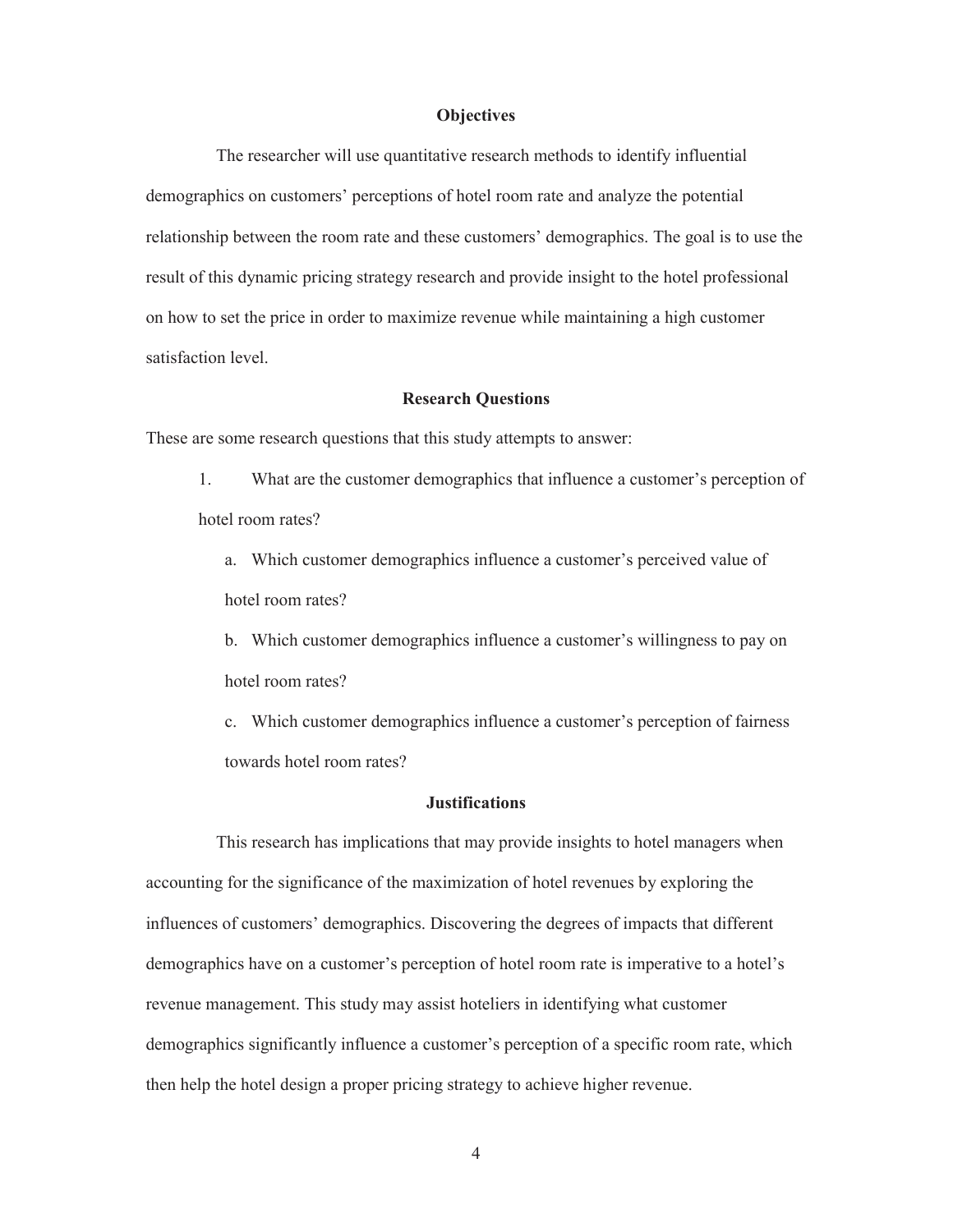#### **Limitations**

First, in this study, surveys are conducted on samples randomly selected through the Internet, thus, the demographics of the samples may be unevenly distributed. Selecting samples through online survey platforms may lead to inappropriate choices of unrepresentative demographics of samples (Fricker, 2008), and may skew results on the customer's perception of hotel room rates. Furthermore, since the surveys are completed through the Internet, the respondents' reactions can be difficult to control, causing invalid survey results.

Second, the demographics are chosen based on the researcher's knowledge, so there may be more demographics, such as religion, ethnicity, or home ownership, which can be influential to the customer's perception of hotel room rates. In addition, most of the demographics are not further researched because they have less impact on customers' perceptions.

Last, since this study is solely in reference to the demographics influences on hotel room rate pricing strategies which are normally adjusted base on hotel occupancy, costs, and demand may be avoided. The price is adjusted in accordance with a customer's demographics.

#### **Definitions**

The followings are definitions of the key terms used in this study:

*Revenue management* is most commonly defined as the process of allocating the right type of capacity to the right kind of customer at the right price so at maximize revenue or yield (Kimes, 1989a; Guillet & Mohammed, 2015).

*Dynamic Pricing* is a price discrimination strategy. This pricing strategy suggests prices to be charged according to customer, product, time, or location (Armstrong, & Kotler, 2000).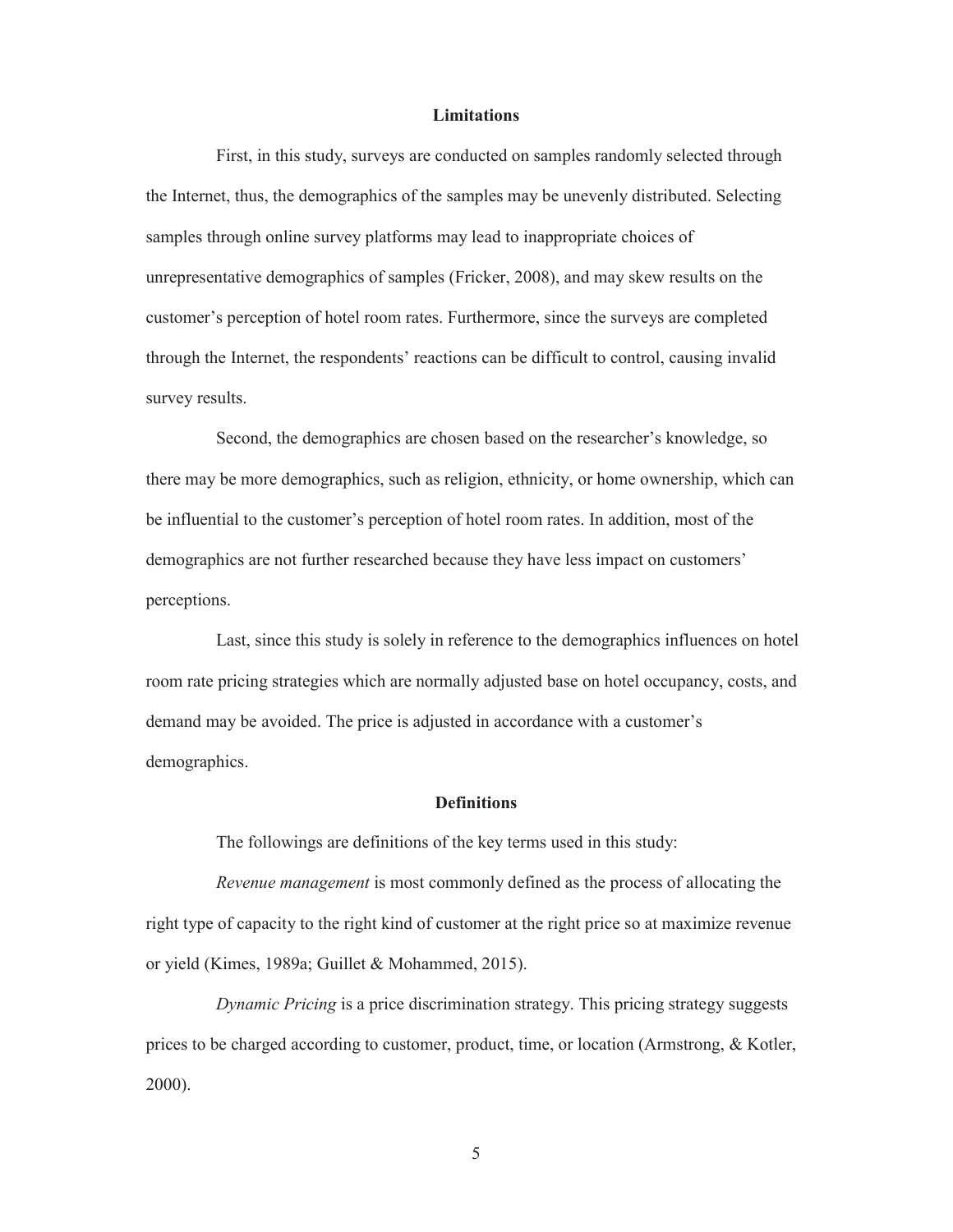*Perceived value*: Zeithaml (1984) defines perceived value as ''the consumer's overall assessment of the utility of a product based on perceptions of what is received and what is given  $(p.14)$ ."

*Perceived Price fairness* is defined as "a consumer's assessment and associated emotions of whether the difference between a seller's price and the price of a comparative other party is reasonable, acceptable, or justifiable" (Xia et al., 2004, p. 3).

*Demographics:* In this study, hotel customers' age, gender, marital status, education, household income, and culture are mainly investigated to discover how they influence a customer's perception of hotel room price.

#### **Organization**

This study consists of five chapters: Introduction, Literature Review, Methodology, Data Analysis, and Discussions. In Chapter 2, the Literature Review discusses a customer's demographics and their impacts on an individual's perceptions of hotel room rates. Chapter 3 discusses the methodology, sampling, the procedure of data collection, survey design, and statistical data analysis process. The results of the data analysis are presented in Chapter 4. The final chapter discusses the results of this study, their implications to the hotel industry, the research limitations, and advice for future studies.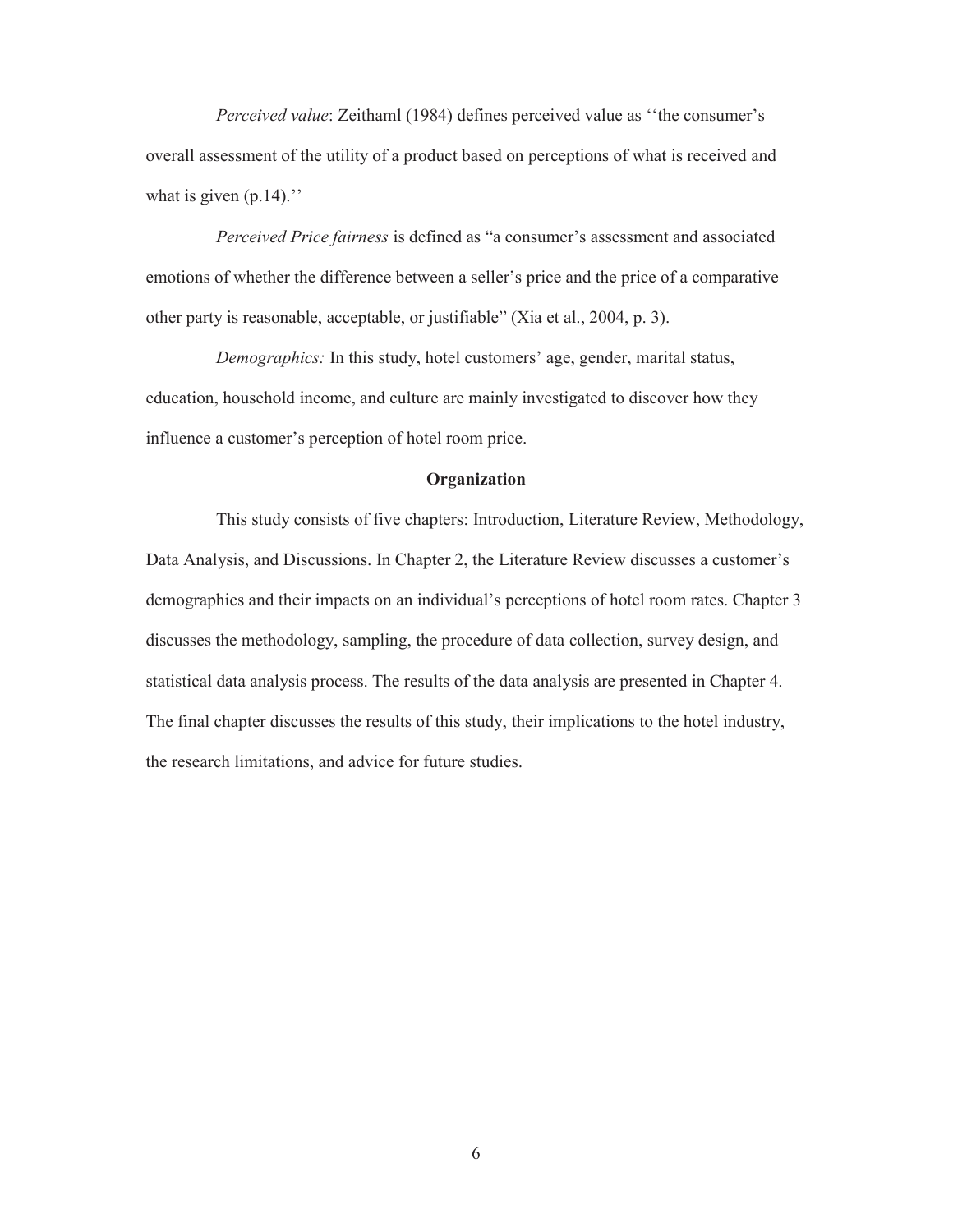#### CHAPTER II

#### LITERATURE REVIEW

#### **Revenue Management**

How does each company decide on the prices to charge for the products and services they bring to the market? What strategy should be adopted when a company tries to sell the right products or services to the right customers, at the right time, for the right price to generate maximum revenue (Kimes, 1989b)? To answer these questions, revenue management (RM), which represents one of the most successful and popular newer applications of operations research, must be brought into discussion (Kimms & Klein, 2007).

#### **Origin of Revenue Management**

The starting point for revenue management (RM) was the Airline Deregulation Act of 1978 (Talluri & Van Ryzin, 2004). This act led to the development of numerous air travel companies, creating an environment of strong competition (Poutier & Fyall, 2013). With this act, the U.S. Civil Aviation Board loosened control of airline prices, meaning that established carriers were now free to change prices without the board's approval (Talluri & Van Ryzin, 2004). Price cutting, the weapon that was most rapidly set in motion, enabled companies to recapture or keep their market share points (Poutier & Fyall, 2013). However, a problem had to be solved to avoid a price war completely or partially, and to balance the desire for high capacity utilization (or load factor) and the desire for selling seats at the maximum price (Kimes, 1989b; Poutier & Fyall, 2013). As a result, RM emerged and became pervasive in the airline industry (Talluri & Van Ryzin, 2004).

#### **Definition**

RM is a sophisticated type of supply-and-demand management, which acts simultaneously on prices and available capacity (Poutier & Fyall, 2013). It can also help a firm sell the right inventory unit to the right type of customer, at the right time, and for the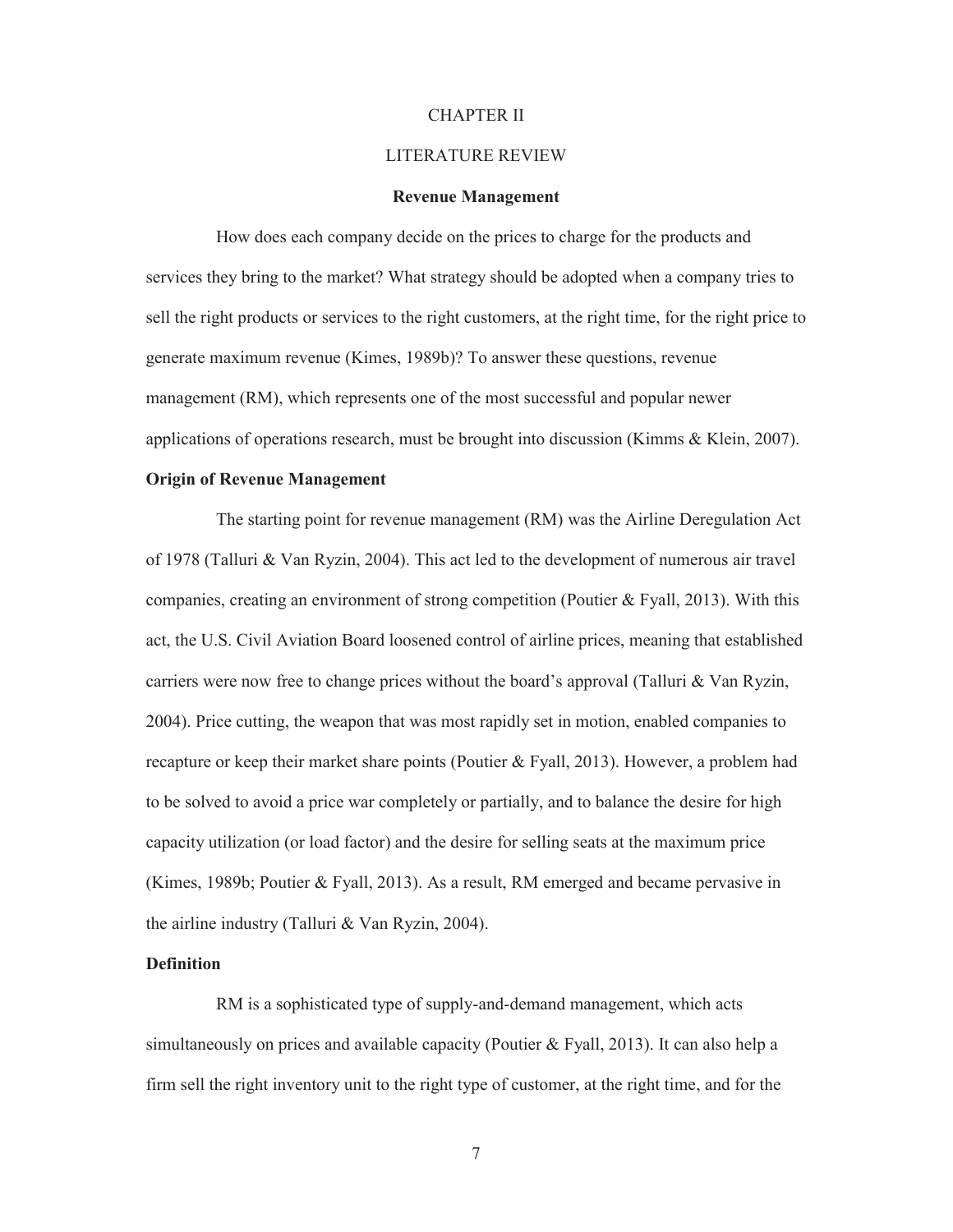right price. It also serves as a tool to guide the decision of how to allocate undifferentiated units of capacity to available demand in such a way as to maximize profit or revenue (Kimes, 1989b).

#### **Revenue Management Applications in the Hotel Industry**

Originating from the airline industry, RM is now used by hotels, tour operators, shipping companies, car rental firms, and many other industries, with further applications on the horizon (Kimms  $\&$  Klein, 2007). In addition to the airline industry, the hotel industry is another field in which RM is well established and extensively applied (Talluri & Van Ryzin, 2004).

Hotels became aware of RM primarily as a rooms-related function, and as such this method was usually employed in the reservations department, which in the late 1980s and early 1990s was most frequently located within the front office department (Kimes, 2016). In the mid-1990s, some hotels began to move the RM function, or in some cases the entire reservation department, into the sales and marketing department, although most hotels still associated RM with the reservation department (Kimes, 2016). Marriott was one of the early pioneers of RM and in a 1992 paper discussed their foray into rate fences and length of stay controls, representing a fundamental shift in hotel RM practice (Hanks, Noland, & Cross, 1992).

Today, hotel managers are implementing RM practices by balancing supply and demand to improve hotel performance on a daily level, through which they can achieve the goal of maximizing potential revenues for the company (Tanpanuwat, 2011). RM applies and adapts to the hotel industry when it meets the following conditions (Kimes, 2000; Tanpanuwat, 2011):

- perishable units of inventory,
- high fixed costs,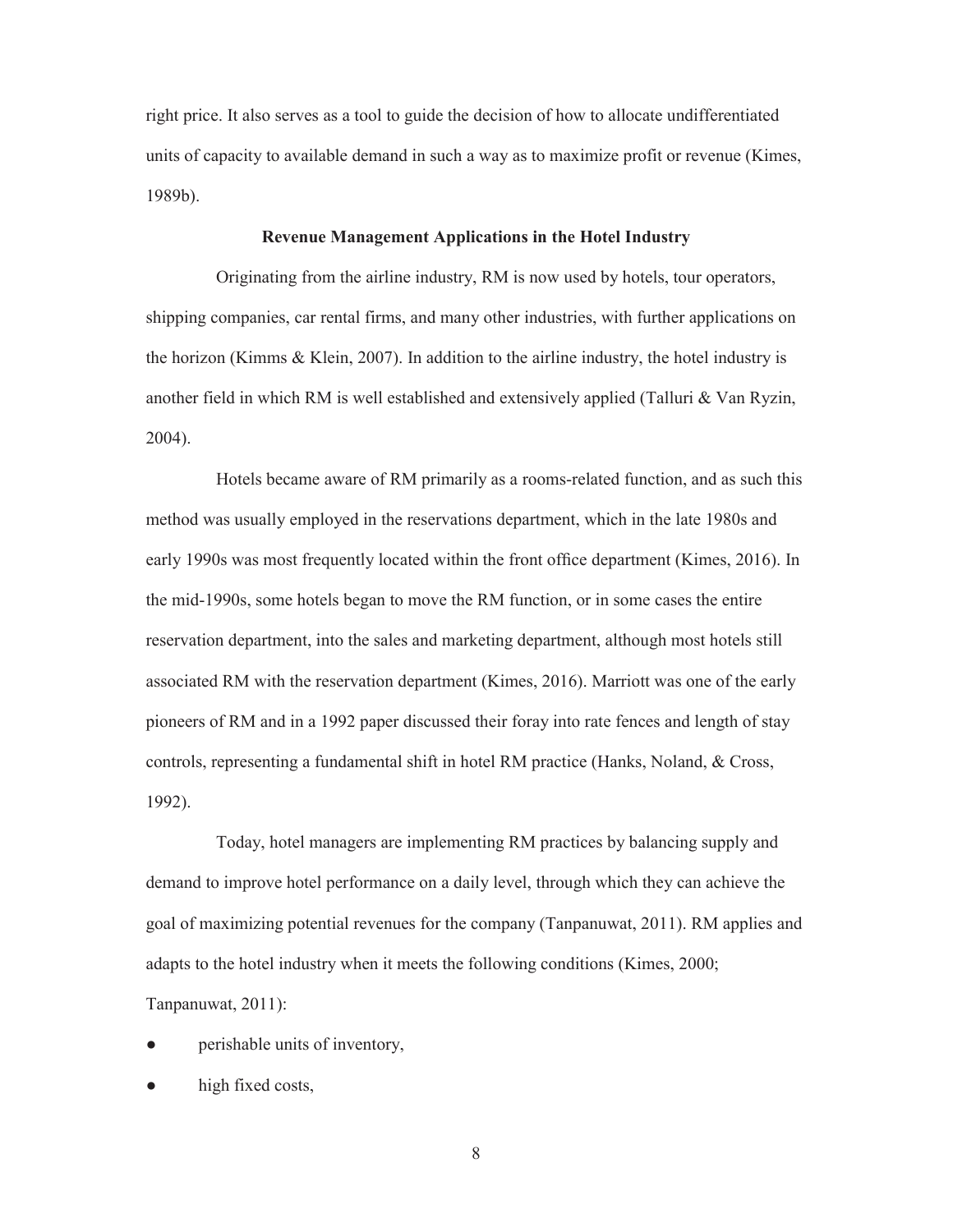- limited capacity,
- market segmentation,
- advance purchase of service/product and,
- uncertain future demand.

Due to the diversity in the types and operations of hotels, RM practices tend to exhibit greater variation than Rairline RM practices. These are summarized below (Talluri & Van Ryzin, 2004).

#### **Forecasting Demand**

For hoteliers, an accurate estimate of future room demand is essential to the effective operation of their hotels because it allows hotel department leaders to be more efficient in scheduling departmental staff. It gives those who are responsible for purchasing supplies the information required to buy needed items in the correct quantities and allows managers to estimate the future profitability of their properties and make better decisions about how to modify and manage the prices of their products and services (Hayes & Miller, 2011). There has been increasing interest in forecasting methods for hotel RM, and it has been recognized that timely and accurate hotel daily occupancy forecasts according to market segments contribute to maximizing revenues through demand-management decisions, such as pricing and inventory allocation (Talluri & Van Ryzin, 2004). Cullen and Helsel (2006) also indicate that RM decisions about prices, capacity availability, and policies should be based on accurate demand forecasts.

According to Hayes and Miller (2011), to create accurate and ultimately useful demand forecasts revenue managers look to three types of data: historical, current, and future. Figure 1 illustrates the four components of an effective demand forecast, in which insight involves the skillful analysis of what each data type reveals.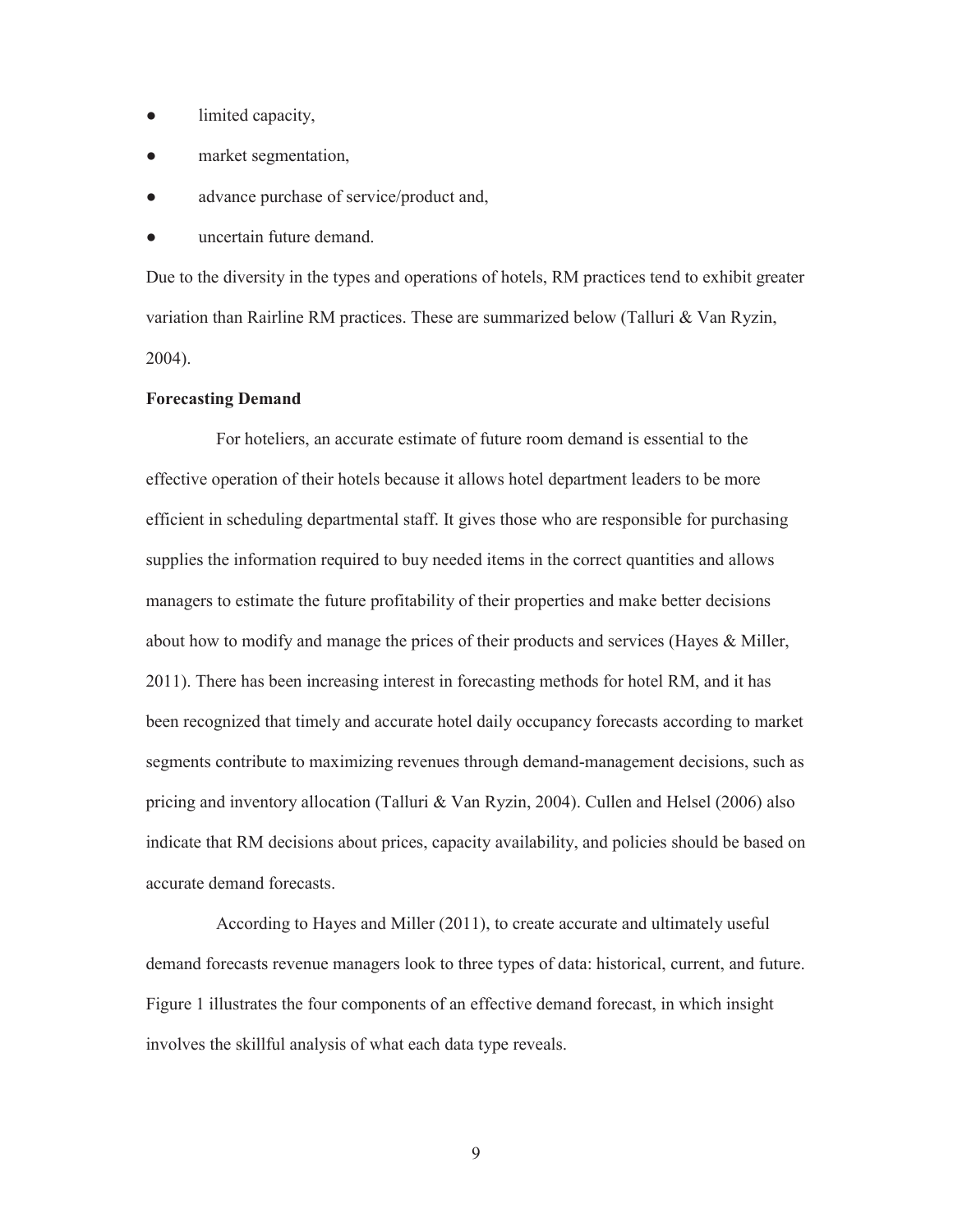

*Figure 1.* Four components of effective demand forecast. Adapted from Hayes, D. K., & Miller, A. A. (2011). *Revenue management for the hospitality industry.* Hoboken, NJ: John Wiley & Sons, Inc., p.167.

An accurate forecast should not simply be created on the basis of hope, deception, or greed as an overriding forecast strategy (Hayes & Miller, 2011). Ideally, the optimization of demand is at the heart of a hotel's RM (Mehrotra & Ruttley, 2003).

#### **Market Segmentation**

Gupta (2014) defines market segmentation as the simple separation of a heterogeneous group of customers with different needs into homogenous subgroups or segments of customers with similar needs and preferences. There are a variety of different ways to segment consumers, such as by age, income, lifestyle, etc. Figure 2 lists the common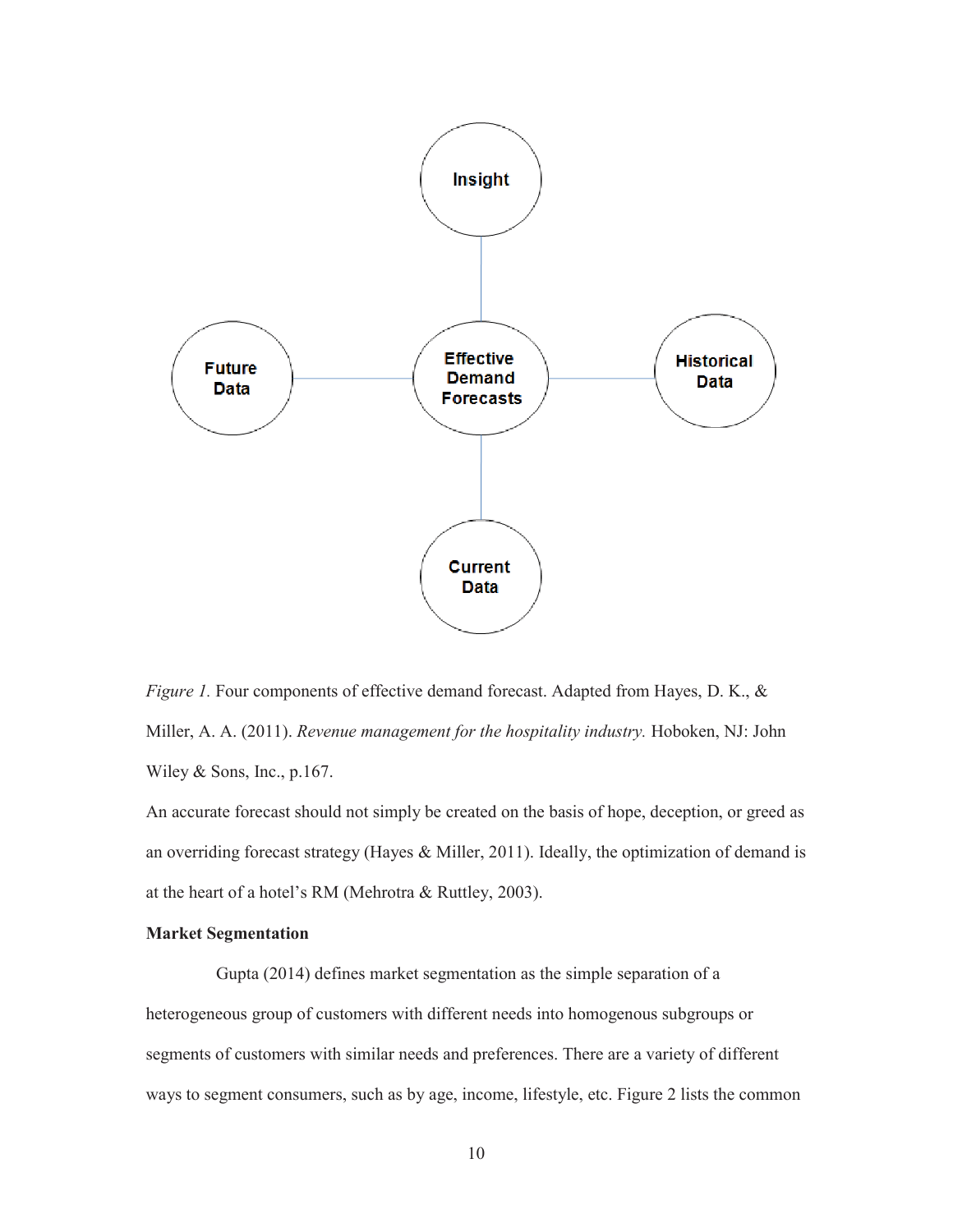segmentation variables for consumer products.

| Geographic             | Country, region, city, urban/rural, climate                                                                 |  |
|------------------------|-------------------------------------------------------------------------------------------------------------|--|
| <b>Demographics</b>    | Age, income, gender, generation, marital status, family size, occupation, education,<br>ethnicity, religion |  |
| Psychographics         | Lifestyle, personality, activities, interests, opinions                                                     |  |
| <b>Behavioral</b>      | Usage rate, loyalty, product knowledge, involvement, purchase occasion, buying stage                        |  |
| <b>Benefits Sought</b> | Convenience, value, safety, status                                                                          |  |

*Figure 2.* Major segmentation variables for consumer markets. Adapted from Gupta,

S. (2014). *Marketing Reading: Segmentation and Targeting.* Core Curriculum Readings Series. Boston, MA: Harvard Business Publishing.

There is various research based different segmentation variables. However, it is difficult to determine precisely which variables should be used in which research.

#### **Overbooking**

Overbooking is widely practiced in the hotel industry (Talluri & Van Ryzin, 2004). When the demand for rooms is equal to or greatly exceeds a hotel's supply, the temptation for RMs to overbook a hotel can be very strong (Hayes & Miller, 2011).

All hotels overbook; however, in general hotels are conservative in overbooking (Hayes & Miller, 2011; Talluri & Van Ryzin, 2004). In some cases, overbooking is unintentional while in other cases it is intentional (Hayes & Miller, 2011). Hayes and Miller (2011) state that the reasons for unintentional overbooking can include damaged rooms, staff errors, inventory availability errors and guest overstays. When such situations occur, hotels normally choose to walk "less valuable" customers (e.g. a one-night stay guest) to avoid walking "more valuable" customers, including members of the hotel loyalty program, group meeting or event attendees, contracted rooms such as airline crew rooms, and couples celebrating special occasions (Hayes & Miller, 2011; Talluri & Van Ryzin, 2004). Revenue managers intentionally overbook their hotels for various reasons, but a common theme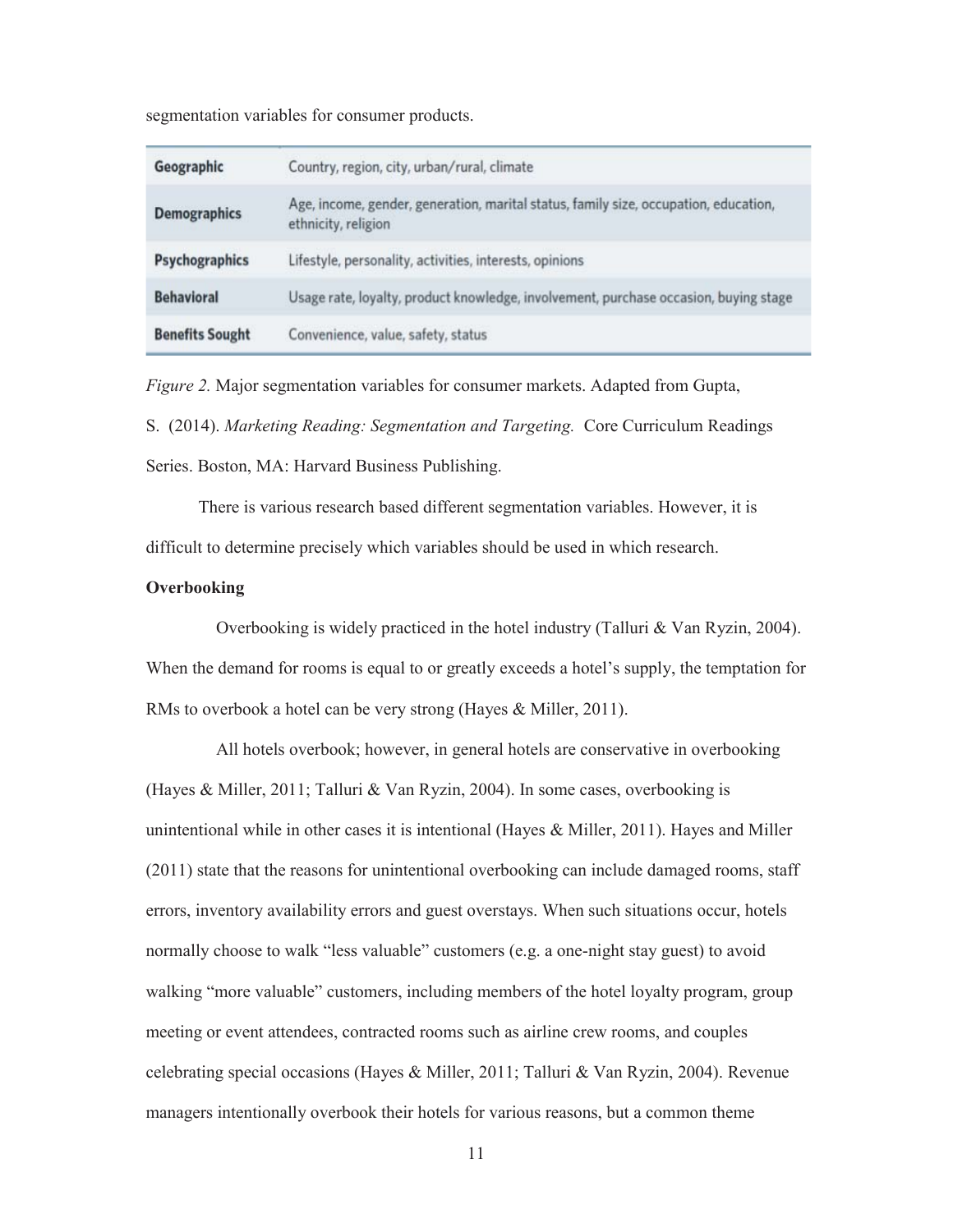throughout the industry is to simply utilize overbooking as a legitimate revenue optimization strategy.

# **Inventory Control**

Controlling inventory is one of the important practices in RM because it determines available capacity and how much each room should be priced (Tanpanuwat, 2011). Inventory control is often based on the length of stay (Talluri & Van Ryzin, 2004). Table 1 presents some of the most common stay controls.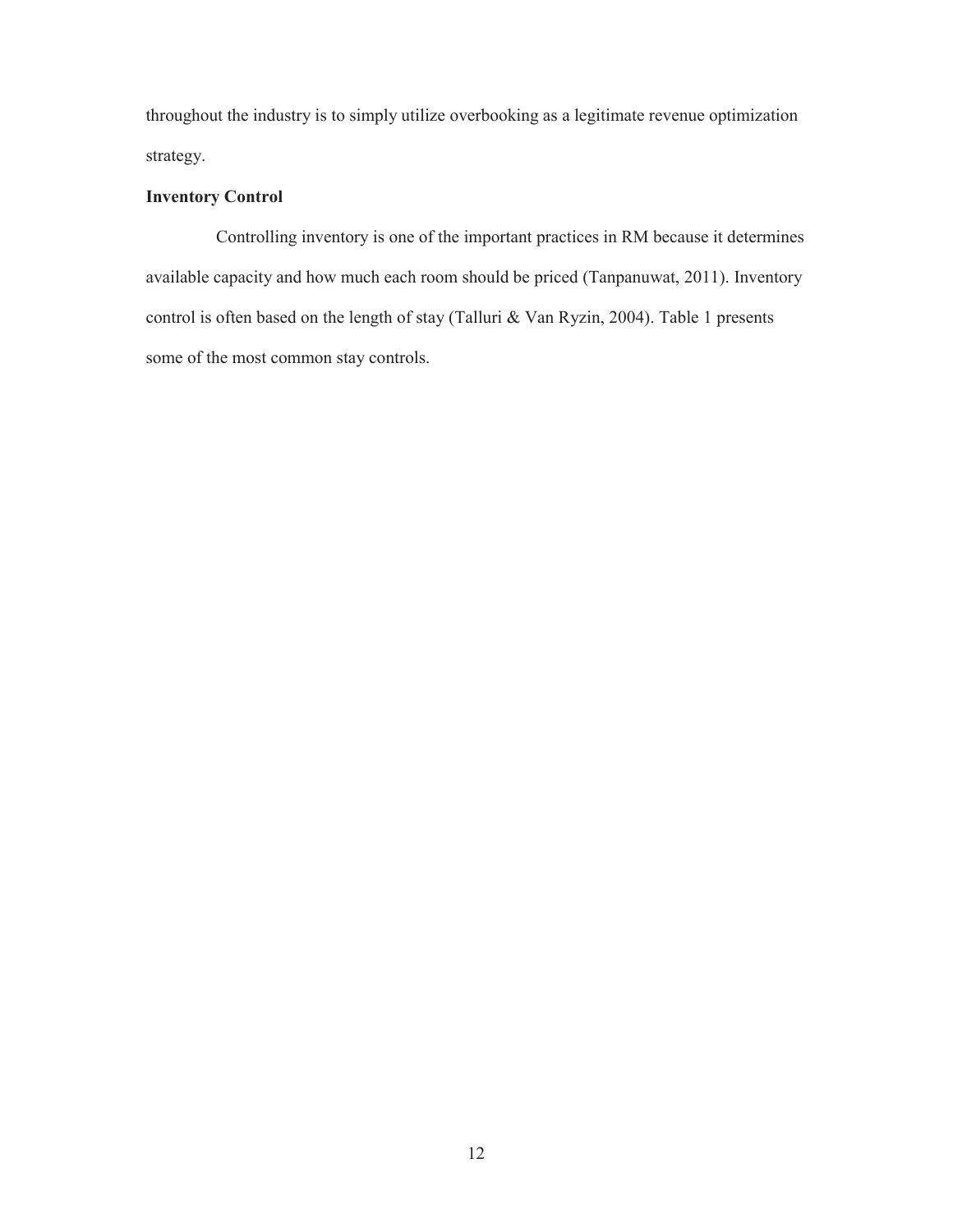#### Table 1

#### *Most Common Stay Controls*

| <b>Stay Control</b>              | How the Tool is Used                                                                                                                                                                                                                                                                             |
|----------------------------------|--------------------------------------------------------------------------------------------------------------------------------------------------------------------------------------------------------------------------------------------------------------------------------------------------|
| Open<br>Closed                   | Free sell. No restriction on availability.<br>No availability is for sale.                                                                                                                                                                                                                       |
| No arrival or closed to arrival  | No arrivals are allowed on a particular<br>day/date. This is to extend bookings<br>into the surrounding dates or only<br>accept lengths of stay that will include<br>one or more of the shoulder dates.                                                                                          |
| No departure/closed to departure | No reservations are accepted that depart on<br>a particular day/date.                                                                                                                                                                                                                            |
| Maximum length of stay           | Restricts stays to a maximum time period.<br>This may be applied when the goal is to<br>restrict a discounted rate or package<br>availability.                                                                                                                                                   |
| Minimum length of stay           | Requires stays for a specific time period.<br>This is applied during periods when<br>occupancy of one or more nights<br>surrounding a high demand night is low.<br>(Note: Some systems read this stay<br>control differently, and it only impacts<br>arrival dates that touch this restriction.) |
| Allocations                      | Specific numbers of rooms are allotted for<br>sale. The total allocated does not have to<br>equal hotel capacity.                                                                                                                                                                                |

*Note:* Adapted from "Defining revenue management: Top line to bottom line," by K. Cullen and C. Helsel, 2006, McLean, VA: *Hospitality Sales and Marketing Association International Foundation*, p. 50.

These length-of-stay controls can utilize the high demand period by closing shorter stay and lower rate patterns to achieve greater profits for the hotel (Tanpanuwat, 2011), but they are somewhat redundant if a hotel RM system uses a bid price system (Talluri & Van Ryzin, 2004). However, past studies have emphasized that length of stay controls is a key non-pricing tool of RM systems that enable hotels to maximize their revenue and build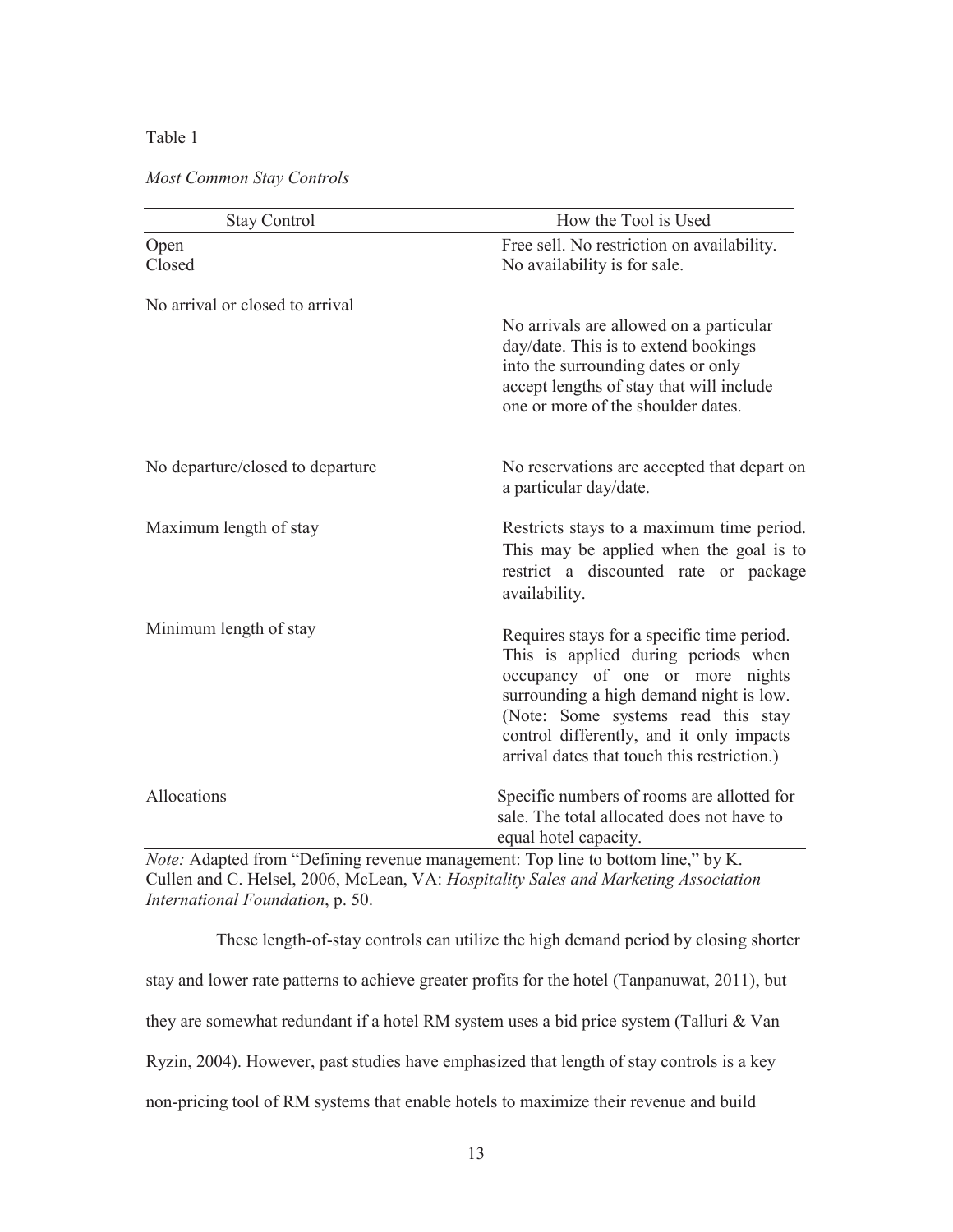effective RM systems (Choi & Kimes, 2002; Walls, 2013).

#### **Pricing**

Today, hotel professionals must decide the best prices at which to sell their rooms (Hayes & Miller, 2011). Dynamic practices in strategic pricing are important to the RM cycle and the company's revenue performance (Tanpanuwat, 2011). Pricing strategy should be adjusted according to the fluctuations in demand in order to optimize a hotel's revenues.

#### **Dynamic Pricing**

Dynamic pricing is the concept of flexible pricing for goods or services that shift based on supply and demand metrics and other factors known to influence supply and demand (Kimes, 2000). Dynamic pricing is as old as commerce itself; in fact, it has been used across a wide array of industries including in airlines, hotels, and car rentals (Talluri  $\&$ Van Ryzin, 2004). The purpose of dynamic pricing is to best estimate demand and thereby optimize revenues (Bayoumi et al., 2013).

With the goal of balancing supply and demand, early applications of dynamic pricing methods have been mainly utilized in industries where the short-term capacity (supply) is difficult to change, such as seen in airlines, cruise ships, hotels, electric utilities, sporting events, and healthcare (Galleg, & Van Ryzin, 1994, 1997; McGill & Van Ryzin, 1999; Weatherford, & Bodily, 1992). Thanks to advances in technology and the increasing prevalence of e-retailing prices have become personalized and tailored to the needs of customers, while still respecting a company's need for profitability (Haws & Bearden, 2006; Vlasic, Mandelli, & Mumel, 2007).

Furthermore, each industry has its own innovations in dynamic pricing strategies. For example, airlines are now introducing fare changes on a daily basis to reflect changes in demand, seat capacity, availability between two destinations, and airline traffic conditions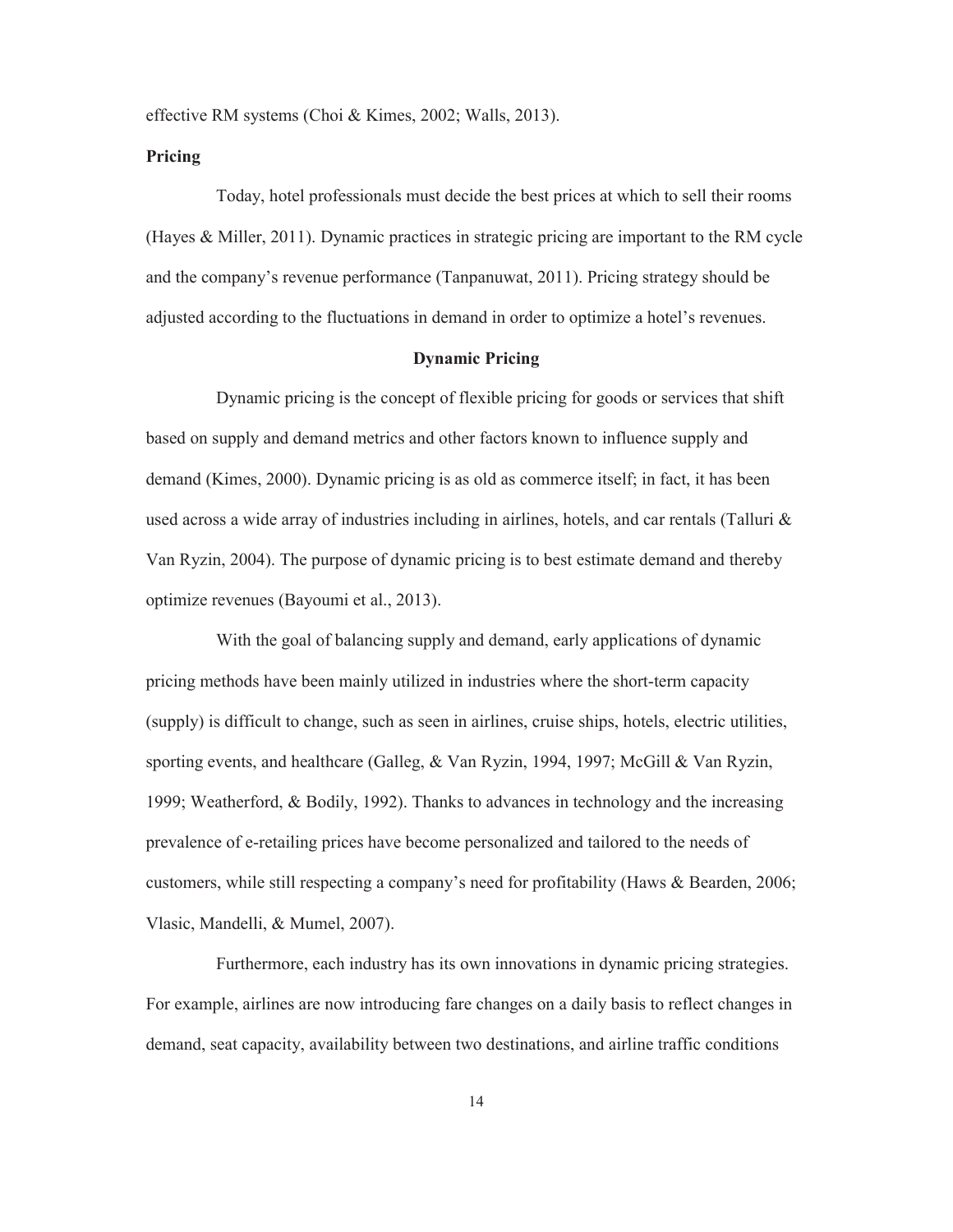with the objective of selling tickets at maximum prices to increase revenues (Monroe, 2003). Lin (2003) describes how perishable products feature several characteristics, including fixed quantity and impossible reordering, sales deadlines, and the low marginal cost of selling one or more items. Applying these characteristics to the air travel industry may reveal that a seat on a specific flight is also a typical perishable good (Lin, 2003). Thus, instead of pricing different products represented by booking classes, seats can also be priced dynamically, directly in relation to demand (Burger & Fuchs, 2005). Airlines attempt to sell tickets at higher prices for those market segments with smaller demand elasticity and at lower prices for market segments with greater demand elasticity (Petrovic, Petrovic, & Burazor, 2012). Unlike in other service industries, in air travel the seller can only use historical data to estimate the customer reservation price. Through preliminary pre-sales market research, an airline obtains a prior distribution of the customer arrival rate. With this information, the airline may use real-time sales data to update demand distribution and then dynamically set prices (Burger & Fuchs, 2005).

Retailers have been at the forefront in deploying dynamic pricing, driven primarily by the importance of pricing decisions for retailers' profit (Talluri & Van Ryzin, 2004). Dynamic pricing is a significant tool for both online and in-store retailers to not only increase flexibility in prices but also remain competitive (Levy, Grewal, Kopalle, & Hess, 2004). A great deal of research on dynamic pricing focus on the control of supply and demand and the elasticity of prices (Cunningham & Kerber, 2000; Esary, Sarkar, Lee, & Marais, 2008; Nijs, Srinivasan, & Pauwels, 2007; Schroeder et al., 2010; Štěpnička, Cortez, Donate, & Štěpničková, 2013). These studies find that historical sales data plays a pivotal role in forecasting future sales and consequently developing a framework for pricing strategy. They also find that developing a sales forecast for a particular product category is a key concern for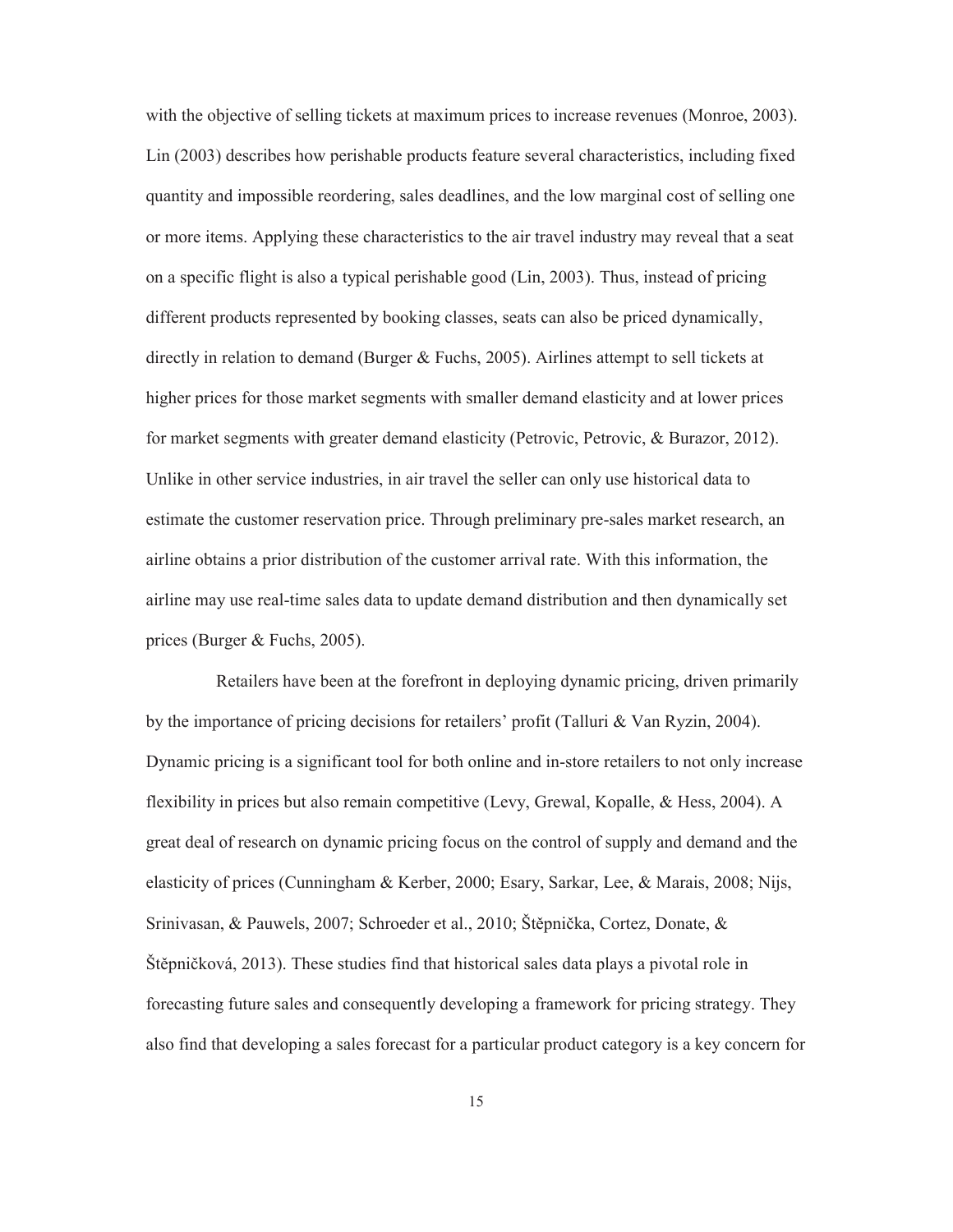retail organizations. Seasonality and time series analyses are also important in forecasting sales, and price sensitivity towards a product, the market price of the product, and sales forecasts are significant variables that determine pricing strategy and systems. Finally, the major drivers for a retailer's price are a competitor's price, sales volume or traffic, manufacturer's price and price elasticity of the product.

In addition to the focus placed on retailors, Hiltbrand (2013) argues for the critical position of customer perception. In his study, Hiltbrand finds that companies can make small, subtle changes to prices dynamically to respond to market environmental or customer behavioral factors. The online retailor Amazon has employed this method successfully, using pricing practices that lead to variation in the discount of certain products such as DVDs. Another option is to establish pre-defined price lists for different types of customers and dynamically manage membership within the group, effectively matching a set of prices to the individual consumer based on past behavior (Hiltbrand, 2013).

#### **Dynamic Pricing Applications in the Hotel Industry**

In recent years, the RM field in the hotel industry has witnessed an increased adoption of dynamic pricing policies (Aziz, Saleh, Rasmy, & ElShishiny, 2011). As previously mentioned, hotel RM practices exhibit greater variation than airline RM, and this applies to dynamic pricing in hotels as well. Several studies find that dynamic pricing practices differ between various hotels. The higher the quality of service provided, the greater the probability that the establishment will raise its prices – and that this raise will span a larger range. Large establishments, 5-star hotels, and hotels belonging to a hotel chain have a higher probability of increasing and decreasing their prices (Ropero, 2011). Abrate, Fraquelli, and Viglia (2012) confirm this hypothesis by determining that high star hotels maintain more consistent prices in a price decreasing scenario but a more pronounced increase when prices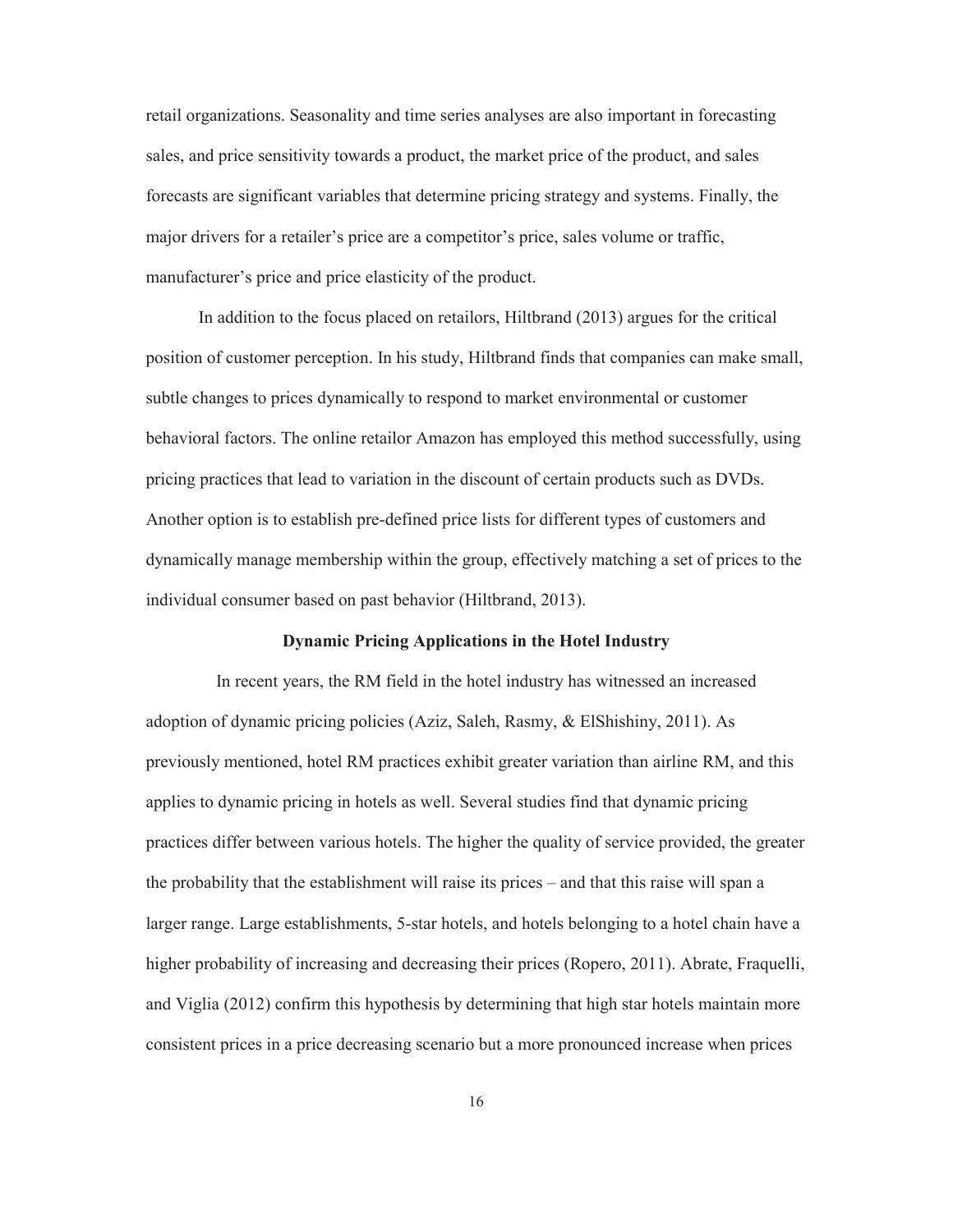rise during an overall period. They also confirm that prices are significantly higher when fewer hotels with similar star ratings have availability. Aziz et al. (2011) designed a model different from previous research that uses a highly sophisticated simulator for estimation of arrivals instead of pre-defined probability distribution. Because it uses a non-linear programming formulation instead of a dynamic programming formulation this model can be applied to any class of hotel.

Based on Wilson, Enghagen, and Lee's (2015) study of the most popular cities and states for lodging it is clear that length of stay controls and dynamic pricing are implemented by a large number of hotels. However, some applications in dynamic pricing regarding the four influencing variables (hotel capacity, time until arrival, length of stay, and group size) can be adjusted or removed according to the hotel's preferences (Bayoumi et al., 2013). Ultimately, having custom-made pricing systems would be the better strategy.

Newer applications of dynamic pricing in hotels emphasize understanding customer behaviors, through which different prices can be specifically designed for certain groups. For example, in Lee and Bai's study (2014), high involvement consumers are classified as those that appreciate a discounted rate more, and are more likely to spread the word about the hotel and show an intention to return. Consumers with young children are expected to pay a certain price to stay at a Disney hotel due to the uniqueness of having a theme park on the property and Disney hotels are not willing to offer discounted rates to this group of consumers (Duman & Mattila, 2004). Finally, Tattoli (2012) claimed in the reality show "Behind Closed Doors at Marriott," that Marriott tracks customers' booking histories online, and searches their profile, purpose of travel, and preferences so that dynamic pricing strategies can be conducted optimally based on the customer.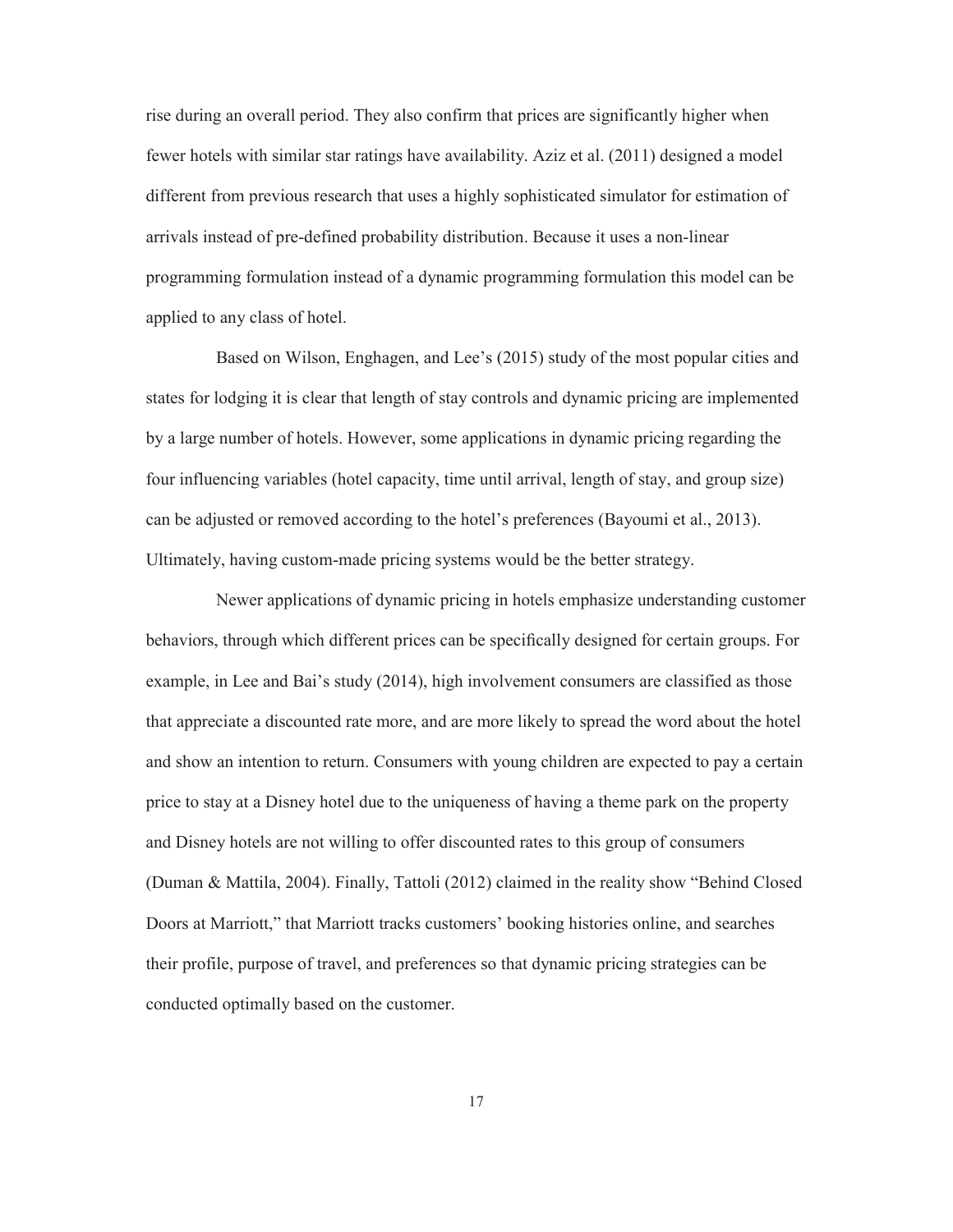#### **Customer's Perception of Hotel Room Rates**

Do customers value different aspects and levels of product and service quality? Due to the characteristics of the service industry, customers have limited indicators for evaluating services compared with products (Amin, Yahya, Ismayatim, Nasharuddin, & Kassim, 2013; Nguyen & Leblanc, 2002). Many previous studies have demonstrated that perceived value, perceived price fairness, and willingness to pay are three indicators that contribute to a customer's perception of hotel room price (Ashton, Scott, Solnet, & Breakey 2010; El Haddad, Hallak & Assaker, 2015; Masiero et al., 2015; Škare & Gospic, 2015).

#### **Perceived Value Theory**

From the consumer's perspective, price is something given up or sacrificed to obtain a product. The early conceptual proposal made by Zeithaml (1988, p. 14), that "the overall assessment of the utility of a product based on the perceptions of what is received and what is given" is the most universally accepted definition of perceived value. Jacoby and Olson (1977) distinguish between objective price (the actual price of a product) and perceived price (the price as encoded by the consumer). Studies reveal that consumers do not always know or remember actual prices of products. Instead, they encode prices in ways that are meaningful to them (Dickson & Sawyer, 1985; Zeithaml 1982, 1984). There are limited studies researching the impact of a customer's demographics on their perceived value, yet in some studies, demographics are applied as variables.

Perceived value with regard to age and gender. Gender has a significant effect on teenagers' perceived value during mall shopping. Female teens exhibit a lower perceived value compared to male teens (Kim  $\&$  Kim, 2005). Similar results have been presented in a research by Rosa-Diaz (2004), who finds that gender has a significant impact on perceived value; specifically, females assign a lower (and more accurate) perceived value to products or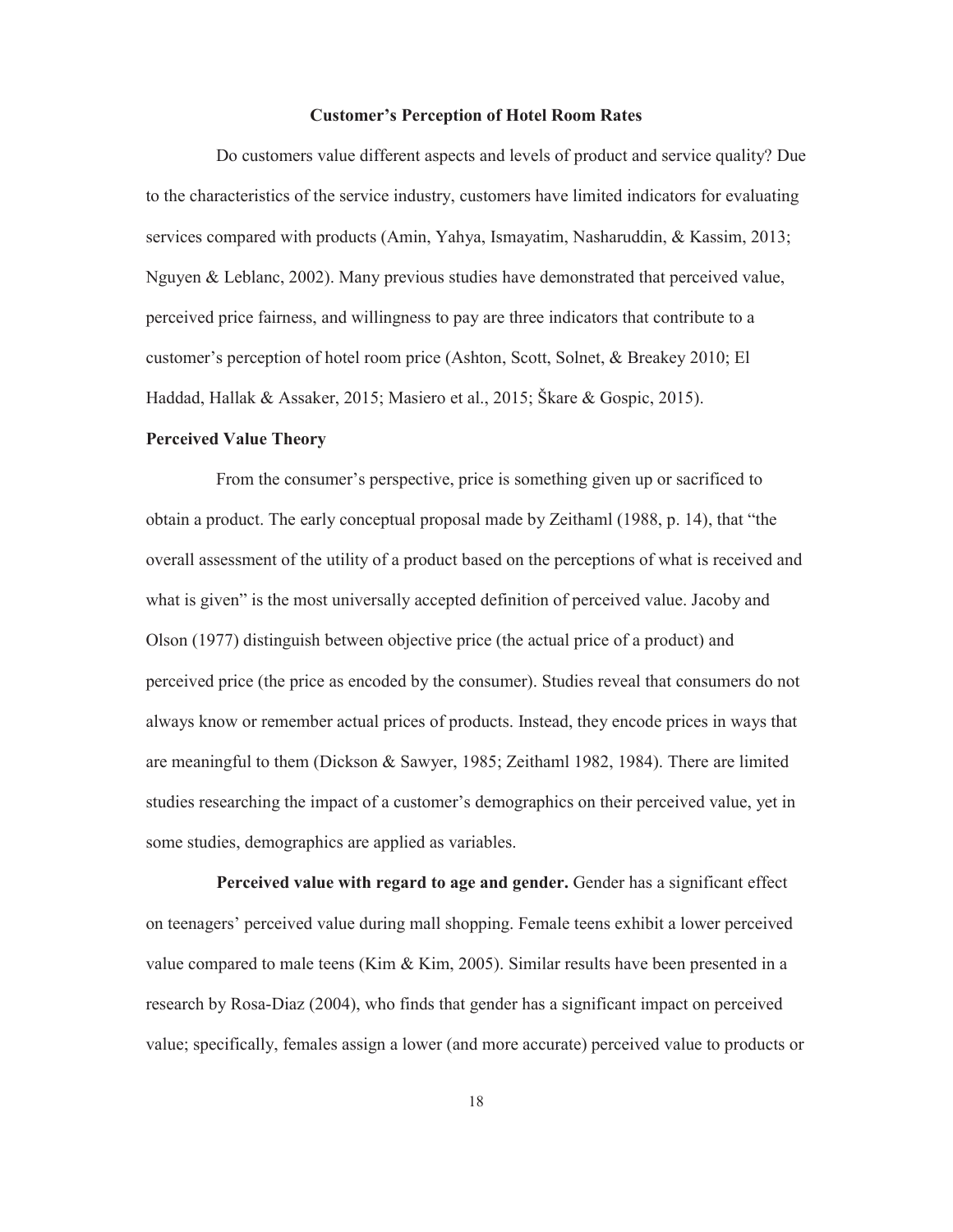services than men. Age has also been found to be significant, with younger groups of consumers having a more correct understanding of a product's perceived value.

A study on demographic and category effects on consumer price knowledge outlines the age and gender composition of the sample (Estelami, 1998). However, the empirical results of this study indicate that of the demographic variables studied, none has any significant effects on consumer price knowledge.

**Perceived value and education and income.** Education and income levels of customers are commonly used in perceived value studies. Rosa-Diaz (2004) indicates that income and education level have a significant effect on the accuracy of perceived value; customers with higher incomes and education levels have more accurate understanding of a product's perceived value. Another study summarized sample demographics into groups based on education and income. Education was divided into different levels, including holding a secondary school certificate, a further education diploma, a graduate degree, or a postgraduate degree, while available income was distributed across different ranges (Cacciolatti, Garcia, & Kalantzakis, 2015). In this study, a model revealed a direct and positive relationship between perceived value, available income, and education level with effective purchase. This result indicates that higher available income and higher education level increases the chance of purchase.

**Perceived value and marital status.** Marital status is a rarely used variable in most research. Only in one study was marital status shown to have a significant relationship with perceived value. Widowed participants assigned the lowest perceived values, while married participants exhibited the best perceived values, which were higher than those of single participants who had been never been married (Cacciolatti et al., 2015).

**Perceived value and culture.** Culture is an uncommon demographic in most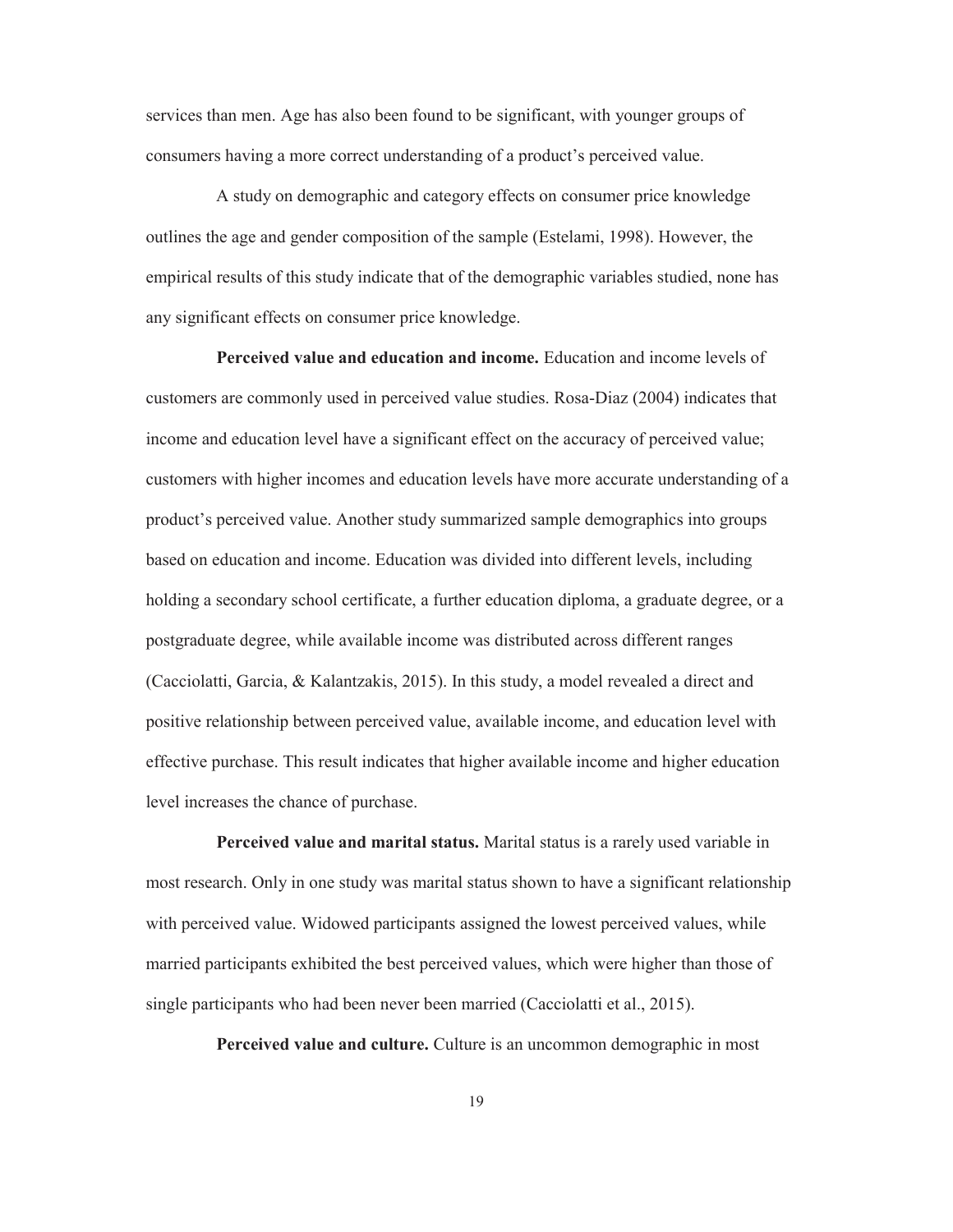research. Typical approaches to understanding consumers' perceptions of value and intentions focus largely on individual consumers in isolation of their cultural and religious identities (Jamal & Sharifuddin, 2015). However, Jamal and Sharifuddin find that culture and religion do have significant impacts on customers' perceptions of value.

#### **Perceived Value in the Hotel Industry**

Although there are various studies indicating the relationship between customers' demographics and perceived value in other industries, using demographics as a variable in studies of the hotel industry is rare. Previous research has focused on the impacts of hotel characteristics and brand images on customers' perceived values (Danziger, Israeli, & Bekerman, 2006). The results of Bojanic's (1996) study indicates that there is a significant positive relationship between perceived value and staff and hotel condition for an overall consumer sample. Perceived brand image, perceived quality, and perceived sacrifice are often mentioned in studies of the hotel industry (Ashton et al., 2010; Bojanic, 1996). However, considering the literature findings in other industries, the influences of customers' demographics on perceived value cannot be ignored. It is imperative to investigate the relationship between customers' perceived values and their demographics.

#### **Perceived Fairness Theory**

Price fairness is defined as "a consumer's assessment and associated emotions of whether the difference between a seller's price and the price of a comparative other party is reasonable, acceptable, or justifiable" (Xia, Monroe & Cox, 2004, p. 3). Xia, Monroe, and Cox (2004) also state that fairness in prices occurs when no discrepancies or inequalities exist. In comparison, Maxwell, Anselstetter, Comer, and Maxwell (2009) contend that there is fairness in prices when a reasonable and fair price is fixed. They also note that sometimes a price that is considered fair is found to be below the expected price. Regarding the previous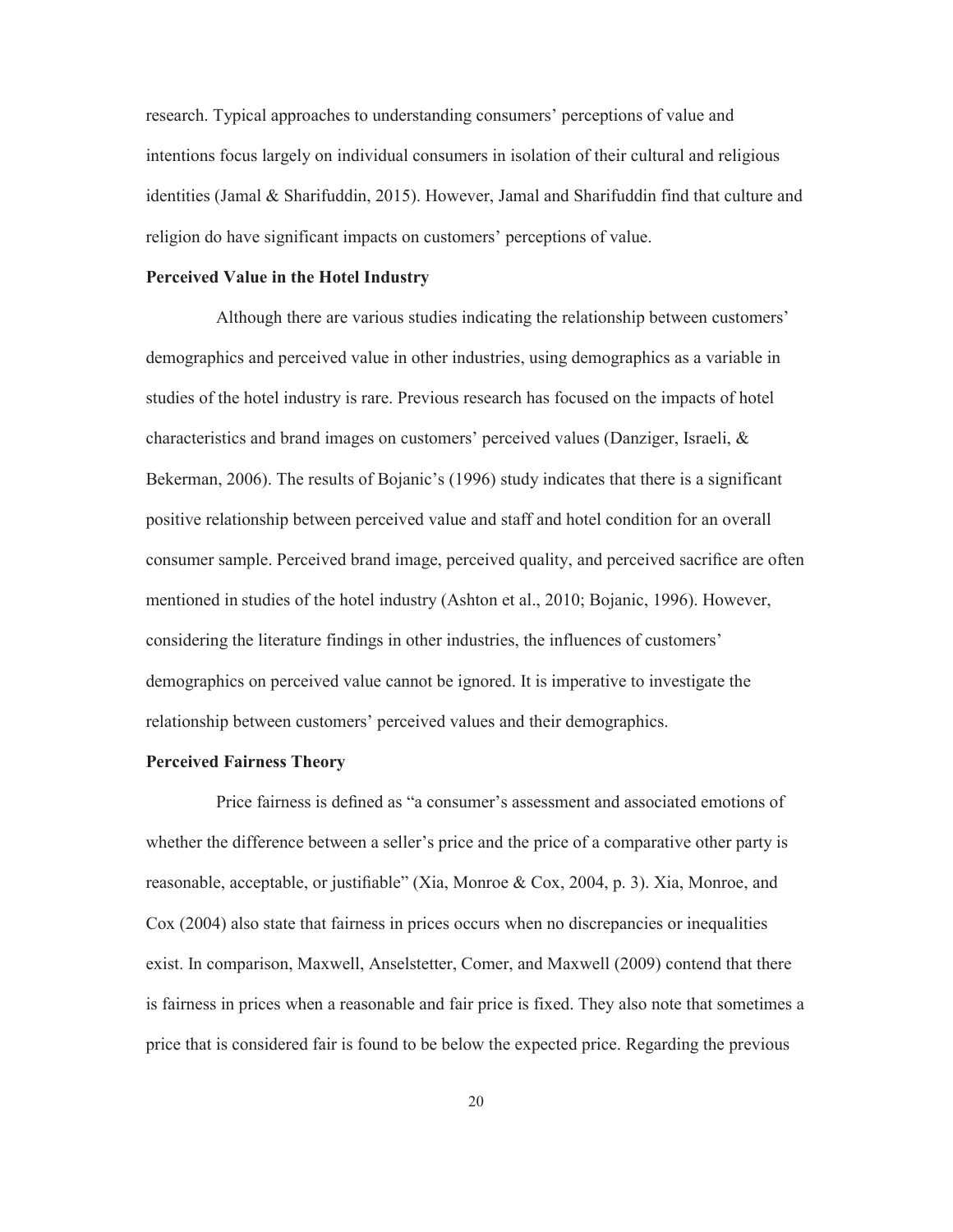arguments, it is pointed out that usually price fairness is studied from the point of view of the buyer. Hence, investigating characteristics, especially demographics of customers, is fundamental to discovering the perceived fairness discrepancies among different customers.

**Perceived fairness and age, gender, employment status, and income.** Age, gender, employment status and income levels have rarely been applied as variables in previous studies and instead have been used as categories of a sample population's demographics. Nguyen (2013) explored consumers' perceptions and attitudes towards fairness in the retail industry. He profiles interviewees using age ranges, household income levels, employment status, and gender, but none of these demographics are researched with regard to their relationship to customers' perceptions of fairness in retailing. In another study conducted by Shapiro, Dwyer, and Drayer (2016), of 505 participants, the average age was 36.1. The vast majority of respondents were male (84.2%) and Caucasian (94%), and had a family income level of above \$100,000 (55.2%). Most held a bachelor's degree or higher level degree (63.4%). The variables of age, gender, income and education were not explored in relation to customer's perceived fairness. While many studies collect demographic data from participants, no further research on the relationship between demographics and perceived fairness is conducted, creating a gap in the literature on this topic.

In a study by Choi and Mattila (2006), American and Korean travelers differed significantly in gender (59% of Americans studied were male while this number was 75% for Koreans studied), but age distribution was evenly spread. However, neither gender nor age showed any significant effect on customers' fairness perceptions. When Malc, Mumel, and Pisnik (2016) researched the effect of personal income on price fairness perceptions, a oneway ANOVA revealed that people with different incomes significantly differ in price fairness perception scales for individual items as well as on a general measure of price fairness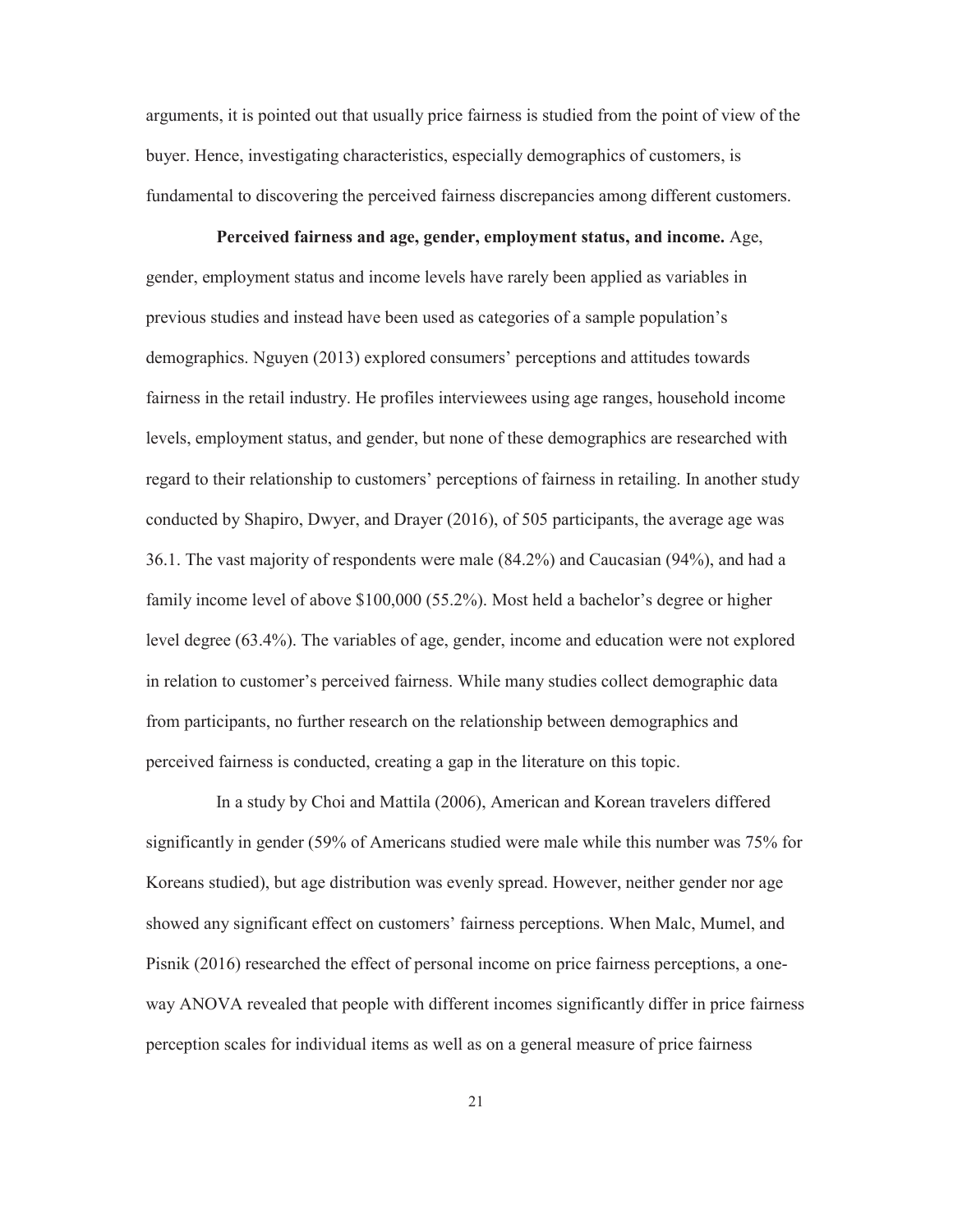perceptions. People with lower income levels reported lower perceptions of fairness (Malc et al., 2016).

**Perceived fairness and culture.** The influence of culture on a customer's perception of fairness is often discussed in different studies. One study on how perceived fairness varies across cultures used Chinese and American cultures as two indicators. Chinese collectivist consumers appeared more sensitive to relationship loyalty when judging fairness than U.S. individualist consumers (Bolton, Keh, & Alba, 2010). This provides robust evidence for cultural differences in perceptions of price fairness as they relate to a crossconsumer price comparison.

Choi and Mattila (2006) compared respondents' fairness perception in two countries, America and Korea. The findings of this study demonstrate that cross-cultural differences exist in customers' fairness perceptions of variable-pricing strategies, where American consumers perceive this practice to be fairer than do Korean consumers. In a study of coupon programs there was also a significant country effect, with Swedish respondents indicating the highest acceptance of such programs, followed by Americans and Singaporeans (Kimes & Wirtz, 2003).

The sample from another study conducted by Beldona and Kwansa (2008) was comprised of 287 students who were U.S. citizens (58.9%) and 200 students who were citizens of 52 other countries (41.1%). Among all cultural orientations, only vertical individualism is significantly related to perceived fairness; the greater the individualistic orientation, the higher the level of perceived fairness.

#### **Perceived Fairness in the Hotel Industry**

Research on the relationship between customers' perceived fairness and their demographics are commonly found in the hotel industry than in other industries. Many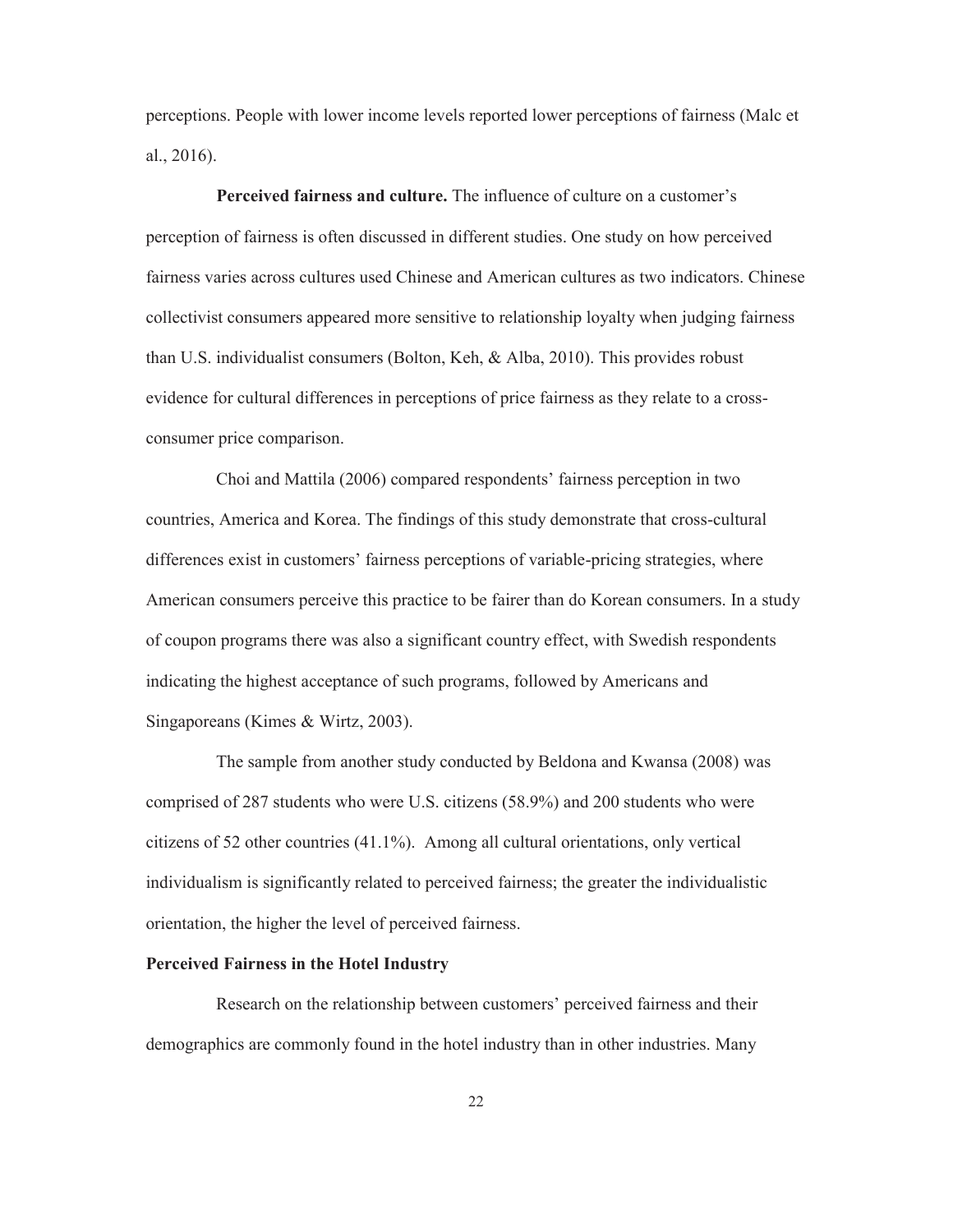studies use several demographic dimensions to profile their survey respondents. Sanghavi (2005) applies age, gender, income, and education level as variables to explore the impact of demographics on customers' perceptions of fairness. According to the findings, using Crosstabs Significant, ANOVA Significant, and Correlation Significant, all of these demographic dimensions show significant impact on the perception of fairness with regard to different hotel room rates. Females tend to perceive unfairness more frequently than males when hotel room rates fluctuate. Younger groups are more sensitive to price and dissatisfied or angry when they pay a higher price. Groups with higher incomes and education levels are less dissatisfied with price changes.

Moreover, research by Heo and Lee (2011) demonstrates that among all demographics, age and education appear to be the most significant factors determining the perception of fairness or unfairness; more educated and younger guests tend to perceive hotel pricing as fair, household income reflects a marginal significance, and gender does not appear to be a significant variable in the analysis, contrary to the findings of a study conducted by Beldona and Namasivayam (2006).

#### **Willingness to Pay Theory**

Breidert (2007) defines willingness to pay as the highest price an individual is willing to pay for some good or service. There are many factors that can affect customers' willingness to pay, such as the application of new technologies, the quality of products or services, and brand image. This section of the literature review aims to explore the relationship between willingness to pay and customers' demographics.

**Willingness to pay and age.** Prior research has shown that younger consumers are more likely to be willing to pay for online-only retailers (Barton, Koslow, & Beauchamp, 2014; O'Neil, 2001). Other findings demonstrated that age has a significant negative impact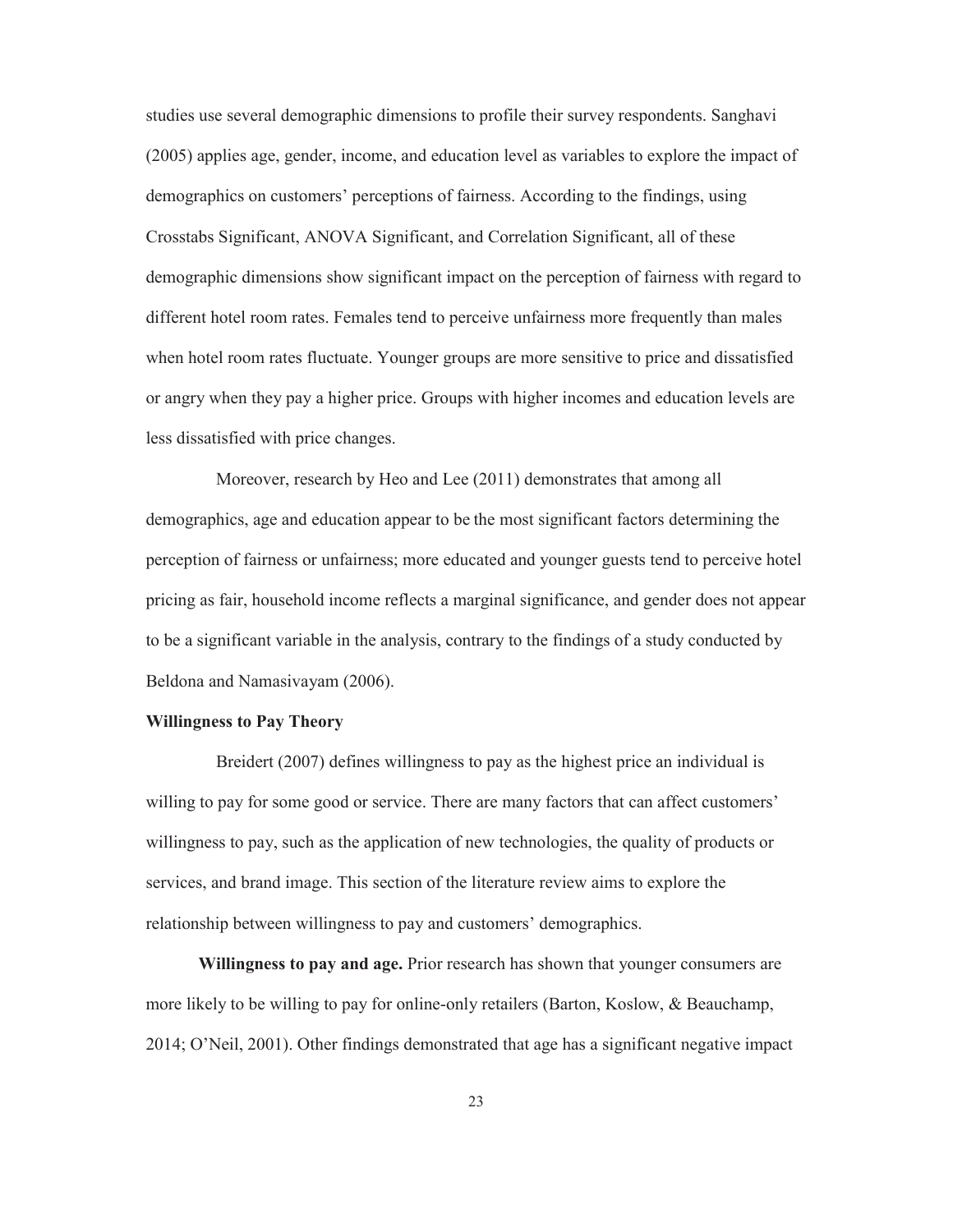on participants' willingness to pay for salad mix (Rihn & Yue, 2016). In a study focusing on the air travel industry, Balcombe, Fraser, and Harris (2009) concluded that older respondents are willingness to pay more for aspects such as seat comfort, whereas younger respondents are WTP more for an on-board bar and screen. Thus, differences in age indicate that older travelers are more concerned with comfortability.

**Willingness to pay and gender.** Several researchers use gender as a variable to determine customers' willingness to pay. Wang, Fan, Wang, and Li (2015) find that gender does not have a significant impact on customer's willingness to pay for perishable foods. Another study exploring customers' willingness to pay for inflight services found that females are WTP more for seat width and males for set pitch. Males are also willingness to pay far more for an on-board entertainment screen than females but females require a significantly higher willingness to pay for no meal (Balcombe et al., 2009).

**Willingness to pay and education.** Previous studies have indicated that consumers who are more educated are more likely to trust online-only retailers (Barton et al., 2014; O'Neil, 2001). However, the coefficient for education is insignificant in the sample of Comscore data and was dropped from further analysis in another study (Chatterjee & Kumar, 2017). When researching the willingness to pay for inflight services, Balcombe et al. (2009) discovered that higher levels of education are related to lower willingness to pay for seat pitch but much higher willingness to pay for seat width. Additionally, lower levels of education yield a much higher willingness to pay for use of the bar.

**Willingness to pay and income.** Household income is insignificant and was dropped from further studies in the research of willingness to pay across retail channels (Chatterjee & Kumar, 2017). Interaction effects from another study reveal that participants with higher incomes are willing to pay more for locally and domestically produced apple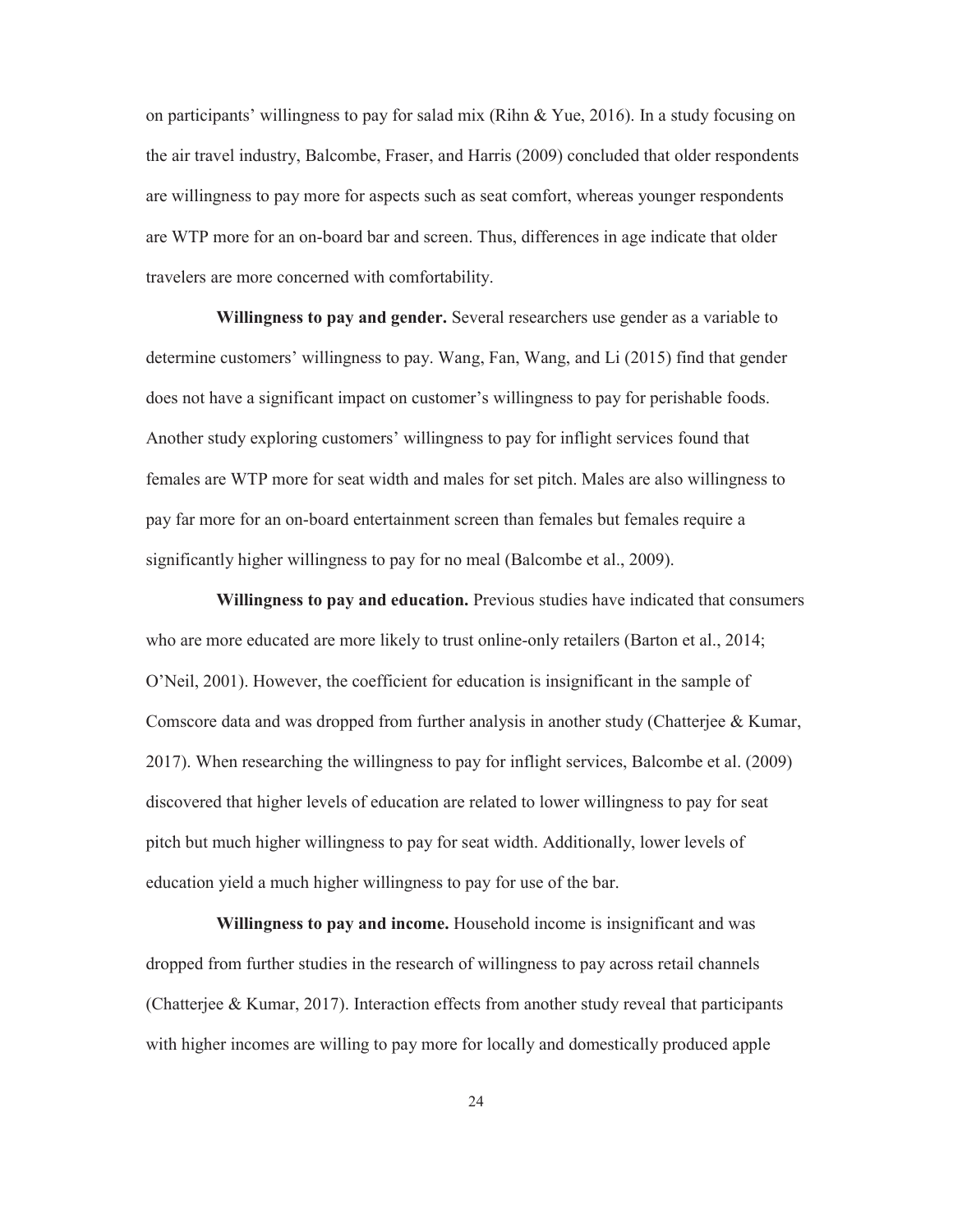juice, and also that income has a significantly negative impact on participants' willingness to pay for salad mix (Rihn & Yue, 2016). Interestingly and conversely, regarding inflight services, lower income respondents require a higher willingness to pay for no meal compared to higher income respondents (Balcombe et al., 2009).

#### **Willingness to Pay in the Hotel Industry**

Research on willingness to pay in the hotel industry considers hotel size, floor, room size, room view, and access to hotel facilities (Masiero et al., 2015). Only Wong and Kim (2012) list demographic profiles of respondents, including age, gender, marital status, and education level in their study of willingness to pay for different room views. The results show that age and culture have significant impacts on the willingness to pay for different views from different hotel rooms. The results of the regression analysis notably reveal that both older, and American rather than British tourists exhibited higher WTP amounts for this dimension.

#### **Summary**

As discussed, previous research has considered age, gender, education, household income, marital status, and employment status as variables to determine the significance of their impact on perceived value, perceived fairness, and willingness to pay in the hotel industry and others. To summarize the findings of the literature review, age, gender, income, and education level are more frequently significant in multiple studies and more influential on the dependent variables. In contrast, culture and marital status are barely considered as variables in most studies.

In particular, the review of relevant literature revealed no studies that investigated the relationship between culture and customer price perception. However, considering growing economic globalization, cultural differences appear to be increasingly crucial in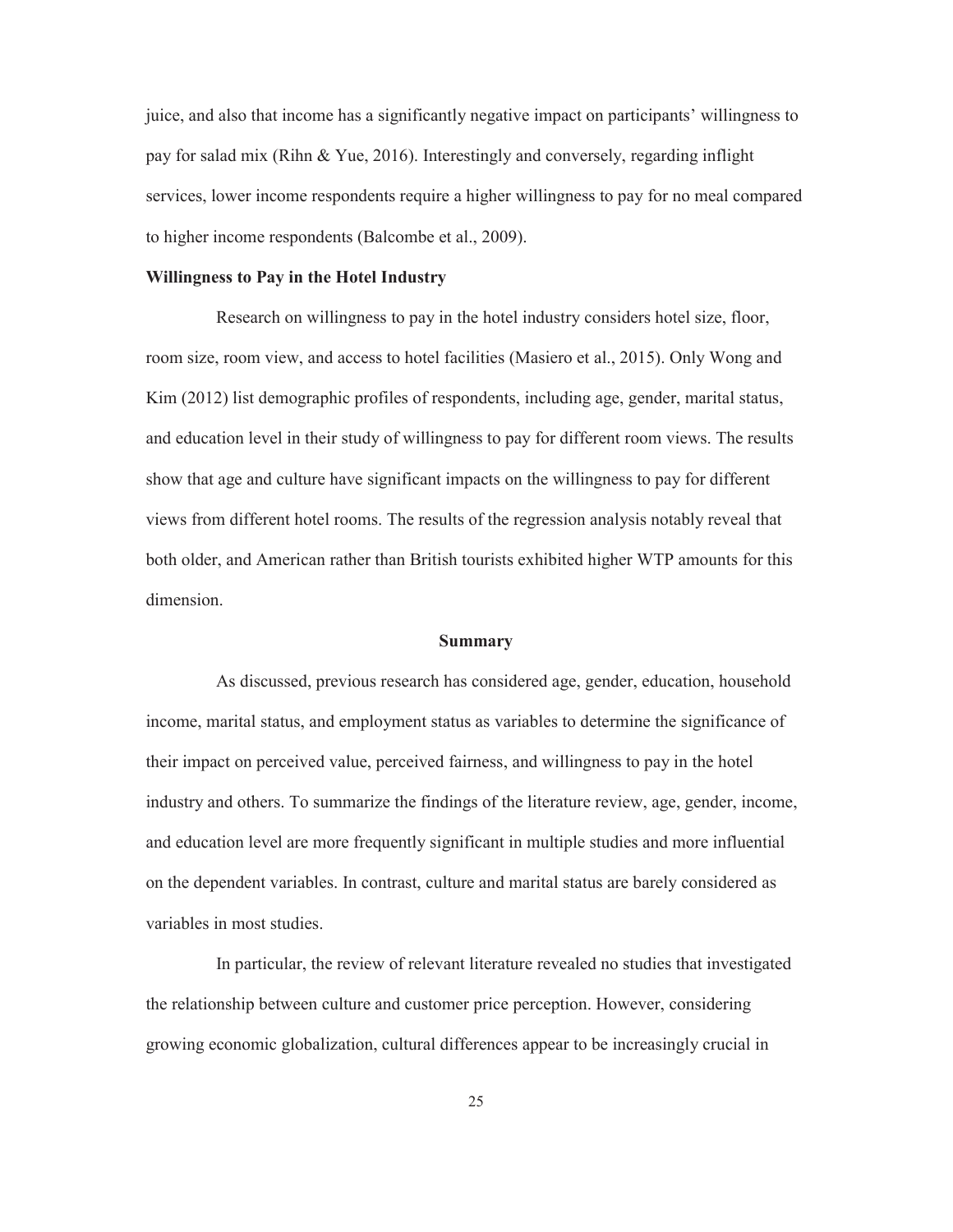business research. For this reason culture is the focus of this study. All of the studies discussed above show the same results with regard to the relationship between the independent variables of income and education, and the dependent variables of perceived value, perceived fairness, and willingness to pay: higher income and education levels lead to higher perceived value, perceived fairness, and willingness to pay. However, there are contradictory results regarding the relationship between the independent variables of age, gender, marital status, and cultural background and the dependent variables of perceived value, perceived fairness, and willingness to pay. In this study, these demographics are utilized and further explored in order to discover how, and to what degree, these customer demographics affect a customer's perceived value, perceived fairness, and willingness to pay with regard to hotel room rates.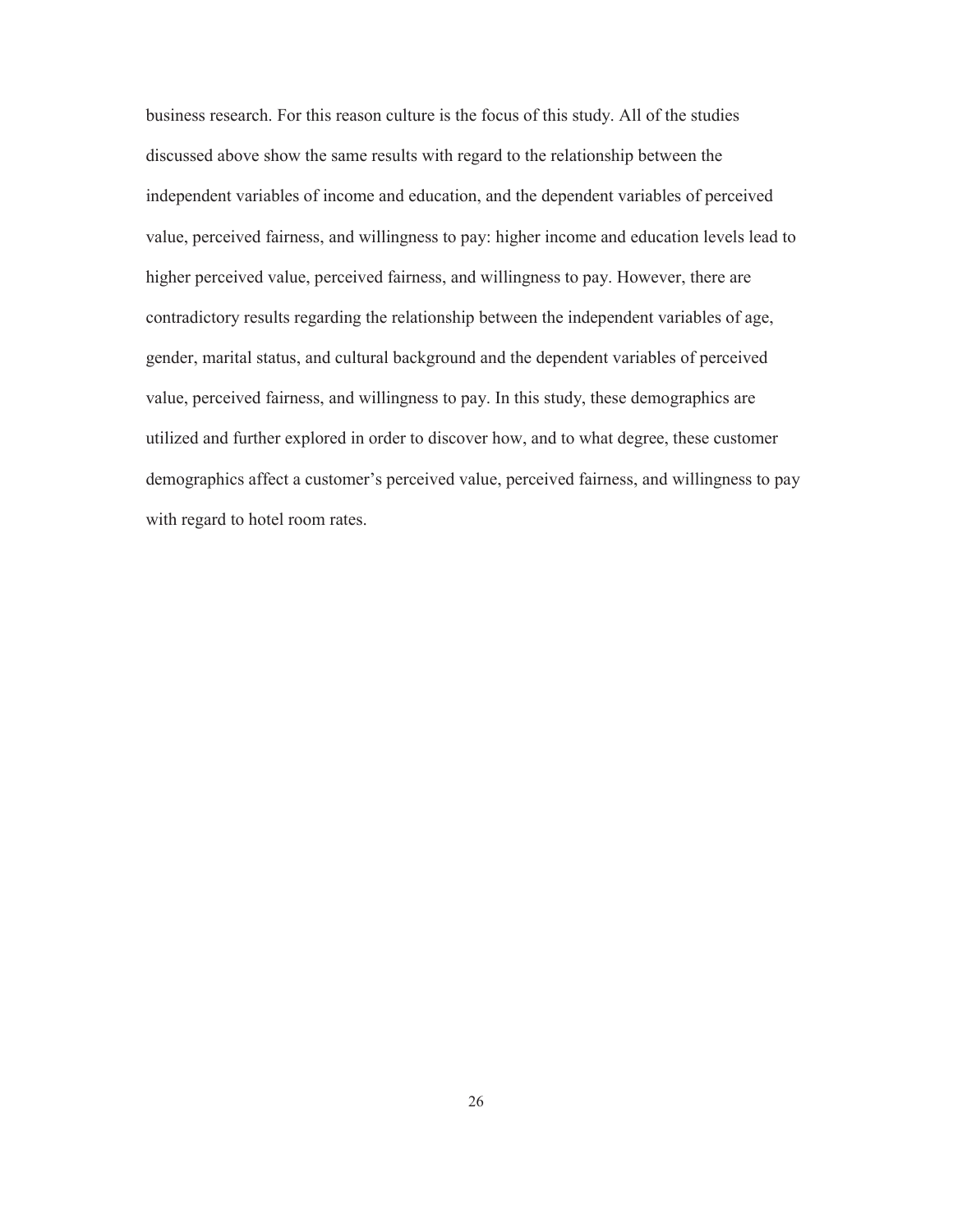#### CHAPTER III

#### METHODOLOGY

In this chapter the methodology is presented in five sections. In the first section, the hypotheses are listed and in the second section, the questionnaire design is described. Different variables and measurements are discussed in the third section. The fourth section states the sampling method and data collection procedures, and the last section presents data analysis methods.

#### **Hypotheses**

This study proposed several hypotheses as follows:

H1A1: Age significantly relates to a customer's perceived value of hotel rooms.

H1A2: Gender significantly relates to a customer's perceived value of hotel rooms.

H1A3: Marital status significantly relates to a customer's perceived value of hotel rooms.

H1A4: Culture significantly relates to a customer's perceived value of hotel rooms.

H1B1: Age significantly relates to a customer's perception of fairness of hotel room rates.

H1B2: Gender significantly relates to a customer's perception of fairness of hotel room rates.

H1B3: Marital status significantly relates to a customer's perception of fairness of hotel room rates.

H1B4: Culture significantly relates to a customer's perception of fairness of hotel room rates.

H1C1: Age significantly relates to a customer's willingness to pay for hotel rooms.

H1C2: Gender significantly relates to a customer's willingness to pay for hotel rooms.

H1C3: Marital status significantly relates to a customer's willingness to pay for hotel rooms.

H1C4: Culture significantly relates to a customer's willingness to pay for hotel rooms.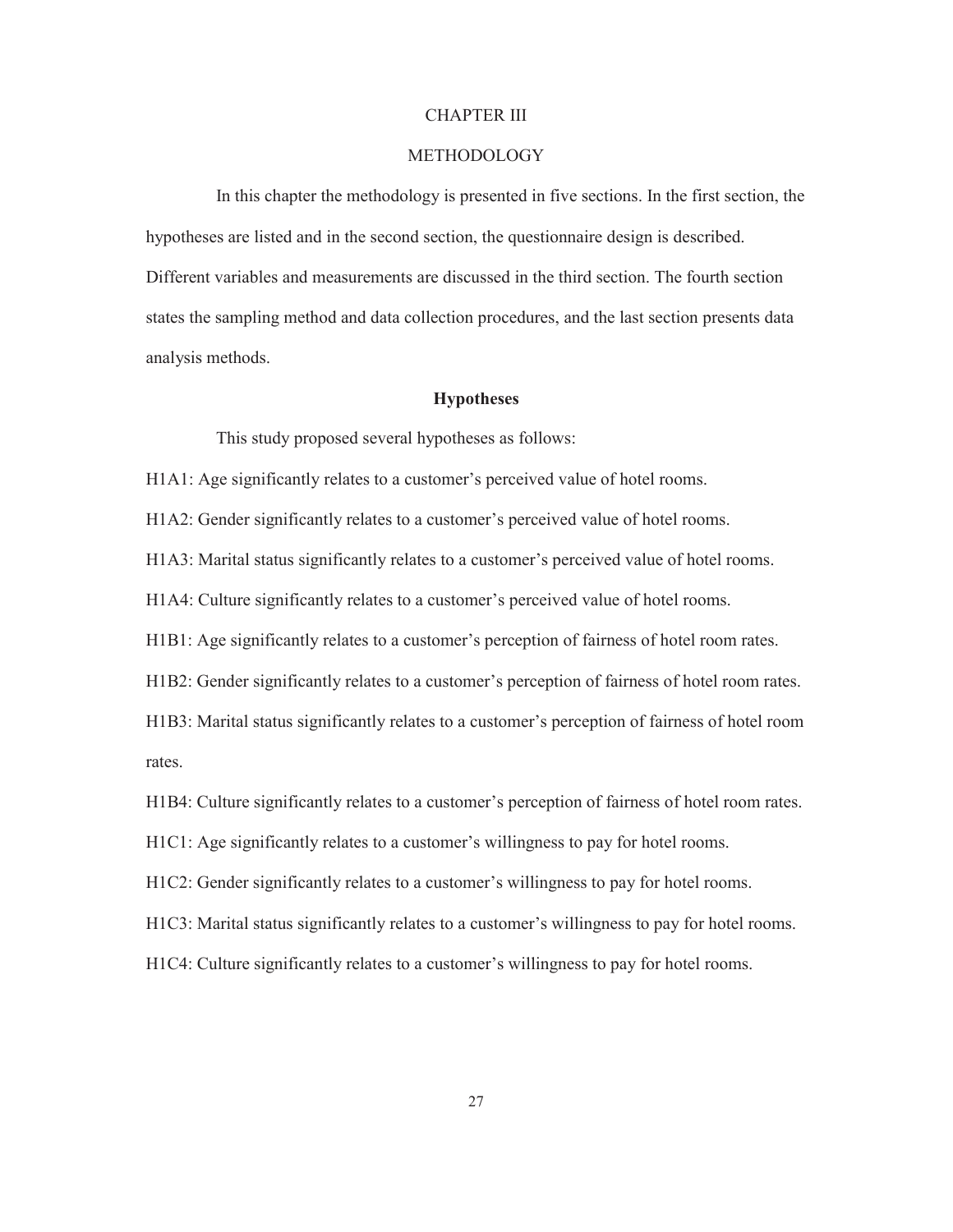#### **Questionnaire Design**

The questionnaire (see Appendix A) designed for this research was presented to respondents in four sections. Since this study emphasizes the relationship between culture and customer price perceptions, participants were screened according to culture first. When people migrate from one culture to another, knowledge and expressions of that culture come with them. Once they settle, they either assimilate into the new local culture or become bicultural (Bhugra, 2004), thus it is necessary to explore and treat the culture of origin and the culture raised in separately. In this study, participants were required to answer the questions "What is your country of origin?" and "What was the primary culture in which you grew up?" The screening question was "In the past 24 months, have you stayed in a hotel?" All respondents who selected "no" were eliminated from the survey. The respondents who selected "yes" continued to section 1 and answered questions about their booking history, perception of the hotel pricing policy, and their travelling type (either leisure or business) for further screening. Respondents who had travelled for leisure in the past 24 months were required to complete section 2, while respondents who had travelled for business in the past 24 months were required to complete section 3. Respondents who had travelled for both leisure and business completed both sections.

Both section 2 and section 3 presented the same questions with a difference only in the purpose of travelling. In sections 2 and 3, respondents who had travelled for leisure and business were asked about their price fairness perceptions based on their booking history in the past 24 months. Then, respondents were asked about their perceived values for the hotel rooms they had stayed in, considering what they paid for and their experience. Finally, several scenarios with attached word and picture descriptions were presented to the respondents, investigating how much respondents were willing to pay for each scenario.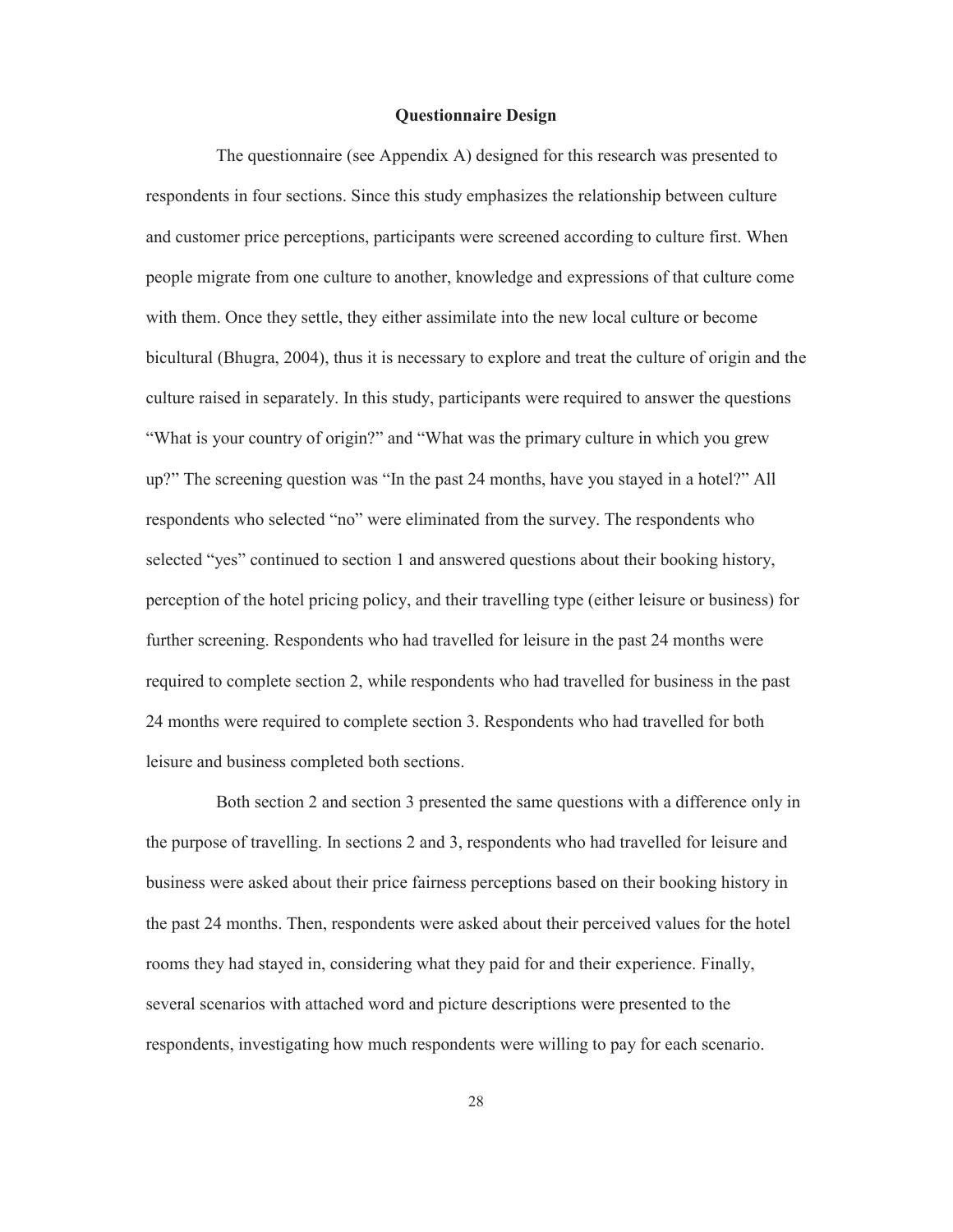The fourth and final section was designed to collect respondents' demographic information. Respondents were asked their age, gender, education level, household income, employment status, marital status, and country of origin. A detailed description of each variable is explained in the next section.

#### **Variables and Measurements**

According to the literature review, age, gender, and marital status have been shown to have a significant impact on a customer's perceived value, perceived price fairness, and willingness to pay. However, the results regarding the direction of this significance for some variables were contradictory. For example, some studies stated that younger customers had a stronger willingness to pay for a product (Barton et al., 2014; O'Neil, 2001), while others stated that older customers were more willing to pay for a product (Fraser and Harris, 2009). Culture, on the other hand, has not been deeply researched in existing literature, and for this reason was explored as one of the independent variables in this research.

On the contrary, the results regarding how education and household income affect a customer's perception of perceived value, perceived fairness, and willingness to pay were identical across previous research (Balcombe et al., 2009; Choi & Mattila, 2006; Cacciolatti et al., 2015; Heo & Lee, 2011; Malc et al., 2016; Rihn & Yue, 2016; Rosa-Diaz, 2004; Sanghavi, 2005). Customers with higher education and higher household incomes have more accurate perceptions of value and price fairness and are willing to pay more for products. For this reason, education and household income were not examined in this research.

This study divided customers into two groups based on travel type (business or leisure), and these types served as reference groups. There were three dependent variables: perceived value, perceived fairness, and willingness to pay. Participants evaluated their perceived value and price fairness on a scale from 1 (extremely fair/extremely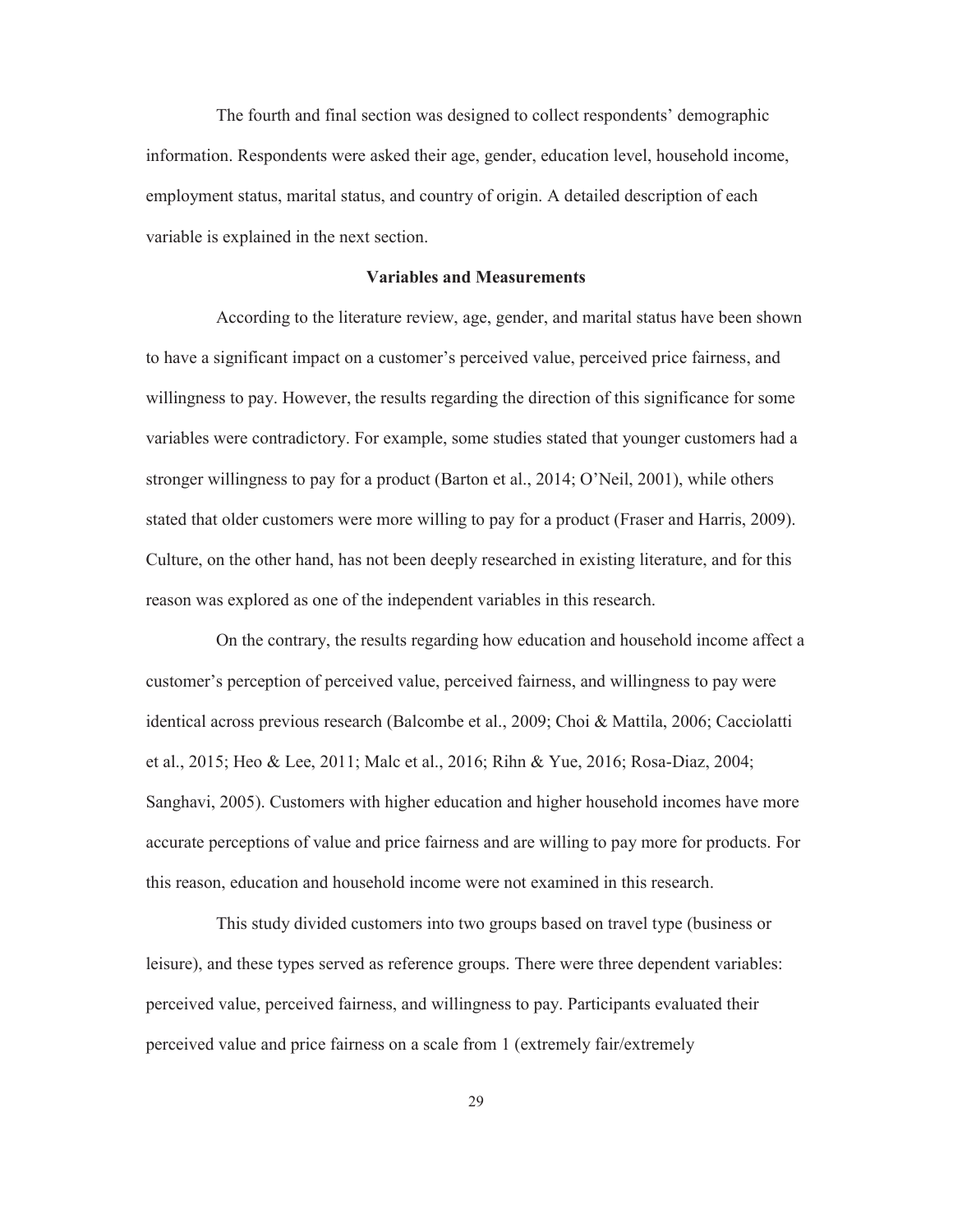reasonable/strongly agree) to 7 (extremely unfair/extremely unreasonable/strongly disagree), which was adopted from the 7 scales applied by Campbell (1999). Willingness to pay was evaluated through participants' responses to price after reviewing the word and picture descriptions.

#### **Perceived Value**

Perceived Value (PV) was explored through the two questions below. The customer's perceived value of the hotel accommodation and service were two dependent variables, PV1 and PV2.

Question 1: How reasonable do you think the price charged by the hotel, given the costs (e.g. room, amenities, breakfast or facilities) associated with your accommodations? (PV1)

Question 2: You received your expected level of service, considering the price that you paid. How much do you agree with this statement? (PV2)

Both aspects were measured using differential scales where  $1 =$  Extremely Reasonable/Strongly Agree,  $2 =$  Reasonable/Agree,  $3 =$  Slightly Reasonable/Somewhat Agree, 4 = Neither Reasonable nor Unreasonable/Neither Agree nor Disagree, 5 = Slightly Unreasonable/Somewhat Disagree,  $6 =$  Unreasonable/Agree, and  $7 =$  Extremely Unreasonable/Strongly disagree. Based on a previous study, both variables were significantly affected by age, gender, marital status, and culture (Rondan-Cataluña, & Rosa-Diaz, 2014).

#### **Perceived Fairness**

Perceived Fairness (PF) was explored through the four scenarios below. The customer's perceived fairness of these four scenarios served as four dependent variables, PF1, PF2, PF3, and PF4.

Scenarios 1 and 2: When travelling for leisure, if you visited the same hotel again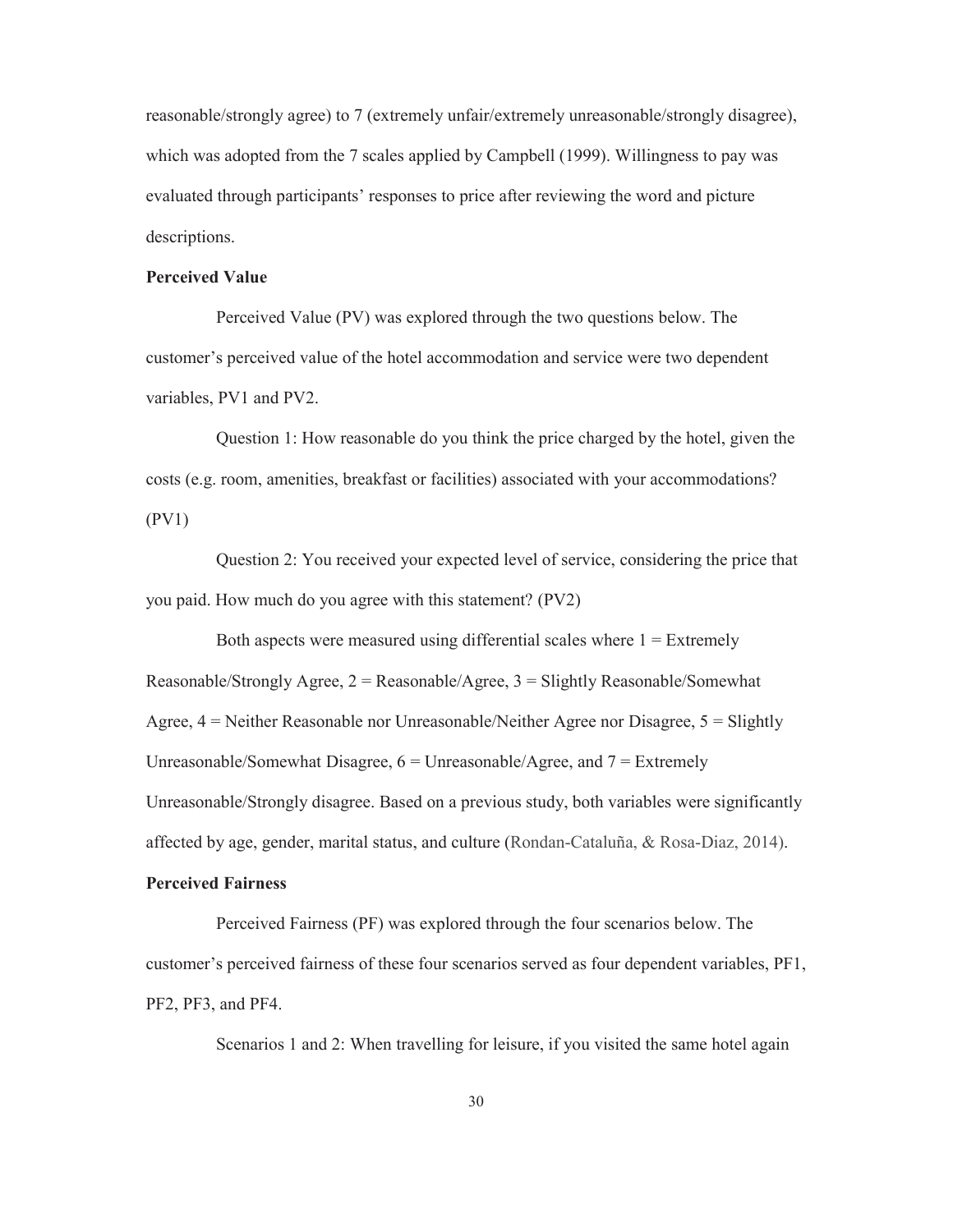and the hotel operator quoted you a higher (PF1)/lower (PF2) price than the last time you stayed in that hotel, how fair would you consider this situation?

Scenarios 3 and 4: When travelling for leisure, if you and your friend/colleague were staying in the same hotel on the same day and your friend/colleague had paid a higher (PF3) /lower (PF4) room rate for the same room type, how fair do you feel about this situation?

Each scenario was measured using a differential scale where  $1 =$  Extremely Fair, 2  $=$  Fair, 3 = Slightly Fair, 4 = Neither Fair nor Unfair, 5 = Slightly Unfair, 6 = Unfair, and 7 = Extremely Unfair. The customer's perceived fairness of these four scenarios were affected by the differences in age, gender, marital status, and culture (Sanghavi, 2005).

#### **Willingness to Pay**

To investigate a respondent's willingness to pay, a scenario was presented that included words and photos. Participants were required to review hotel descriptions, as well as pictures of hotel facilities and rooms. Considering the information given, respondents wrote down the price they would be willing to pay for the room described.

#### **Demographics**

The independent variables covered by the survey include age, gender, marital status, and culture. AGE was marked as 1 for 66 years or more, 2 for 56-65 years, 3 for 46-55 years, 4 for 36-45 years, 5 for 26-35 years, and 6 for 18-25 years. GENDER was assigned the 2 for male and 1 for female, and MARITAL STATUS was given 1 for widowed, 2 for separated, 3 for divorced, 4 for never married, and 5 for married.

In this study, culture was divided into groups utilizing a "Consensus Cluster," which encompasses 11 culture clusters: Anglo, Latin American, Far East, Confucian Asian, African, Germanic, Nordic, Latin European, Eastern European, Near Eastern, and Arab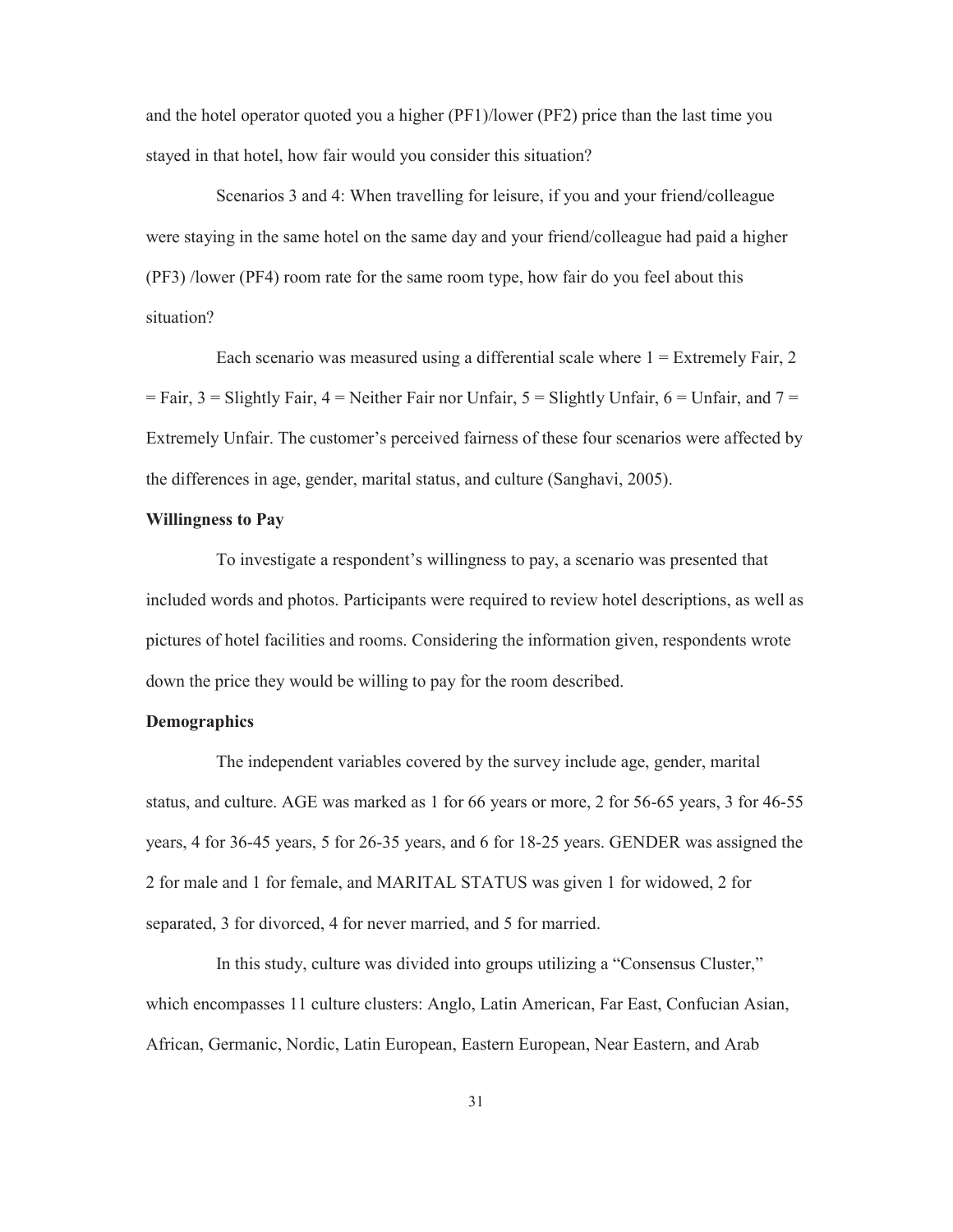(Ronen & Shenkar, 2013). Previous studies have proven that cross-cultural differences exists with regard to customers' fairness perception of hotel pricing strategies. This was seen, for example, in the finding that American consumers perceived pricing practices to be fairer than Korean consumers did. Based on the "Consensus Cluster," Korean consumers belong to the Confucian Asian group, while America is a part of the Anglo culture. To expand this study, two more culture groups – the Latin American and the Far Eastern – were selected for this research because they have characteristics that vary significantly from the Anglo and the Confucian Asian cultures. People from Latin America and Anglo cultures exhibit opposite societal values. People from Latin America tend to embrace life as it comes, regarding its unpredictability as the nature of life, and tend to not worry about results. In contrast, those from Anglo cultures are value based, and they tend to believe that rewards are based on merit and rules are not meant to be intrusive. Germanic and Nordic cultures, although adjacent to Anglo culture, do not differ significantly from Anglo culture in terms of social values (Gupta, Hanges, & Dorfman, 2002). Countries in the Far East and the Confucian culture groups are also in close proximity to each other. Countries geographically close to one another may differ in terms of their religious, linguistic, and ethnic heritage, as well as their institutional histories (Bonikowski, 2010). Thus, only four culture groups, Anglo, Latin American, Confucian Asian, and Far East were chosen for exploration in this study, due to their unique characteristics and the limitation of the sample size. Respondents with a background of Anglo, Latin America, Confucian Asian, or Far East cultures were able to continue the survey; all respondents who selected "other" exited the survey. The four culture groups are coded as follows,  $1 =$  Confucian,  $2 =$  Far East,  $3 =$  Latin America, and  $4 =$  Anglo.

#### **Pilot Study**

Pilot study was conducted first to examine the validity of the questionnaire.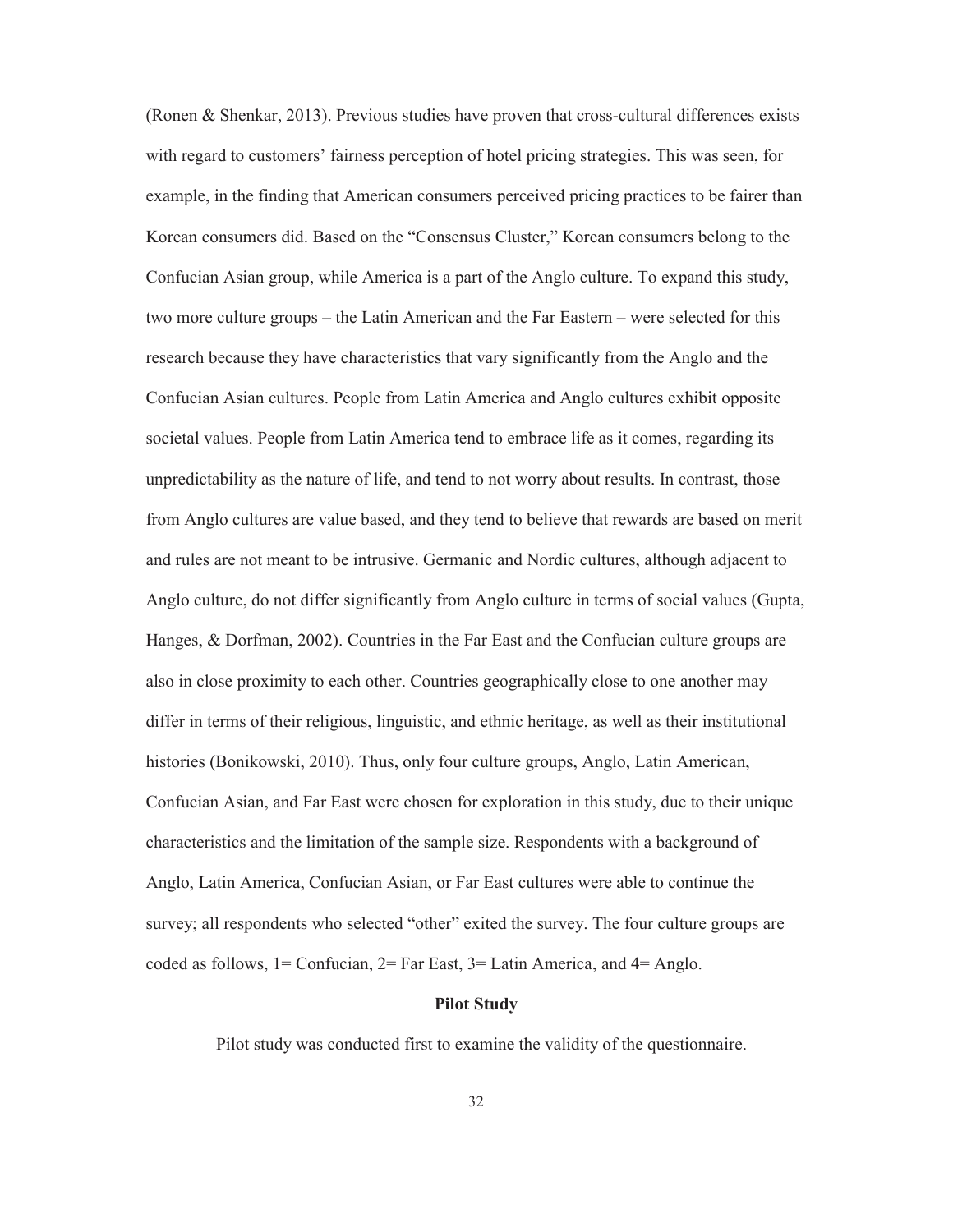Samples were selected from the University of Nevada, Las Vegas, and consisted of students and faculty. It has been suggested that a suitable sample size for a regression model analysis must include at least 20 respondents in each cell (preferably more), so the sample size for the pilot study was set at 20 individuals (Hair, Anderson, Tatham, & Black, 1998).

According to feedback from the respondents, some skip and display logics of the survey were modified so that survey questions would be more comprehensive. The data collected from the pilot study was discarded.

#### **Sampling and Data Collection**

The survey was built in Qualtrics. Subsequently, the questionnaires were distributed through Qualtrics, and respondents were sought and rewarded through Qualtrics as well, including 50% of total participants who had travelled for leisure in the past 24 months and 50% of total participants who had travelled for business in the past 24 months. For each culture group (in which respondents were either born or raised in), at least 100 qualified participants were selected to answer the survey. The population of the study included leisure and business travel customers who had booked a mid-scale hotel room at least once in the past 24 months. All participation was voluntary and anonymous.

#### **Data Analysis Procedure**

The data analysis included different stages. First, it was necessary to ensure that no outliers existed. Then, descriptive analysis was conducted on both dependent and independent variables, and cross-tabulations were applied to explore the distribution of variables. The results are reported in Chapter IV.

In the last stage, homogeneity of variance was tested using Levene's test, which was expected to be non-significant. Next, homogeneity of variance-covariance matrices was examined using Box's M test, which was expected to be non-significant as well (French,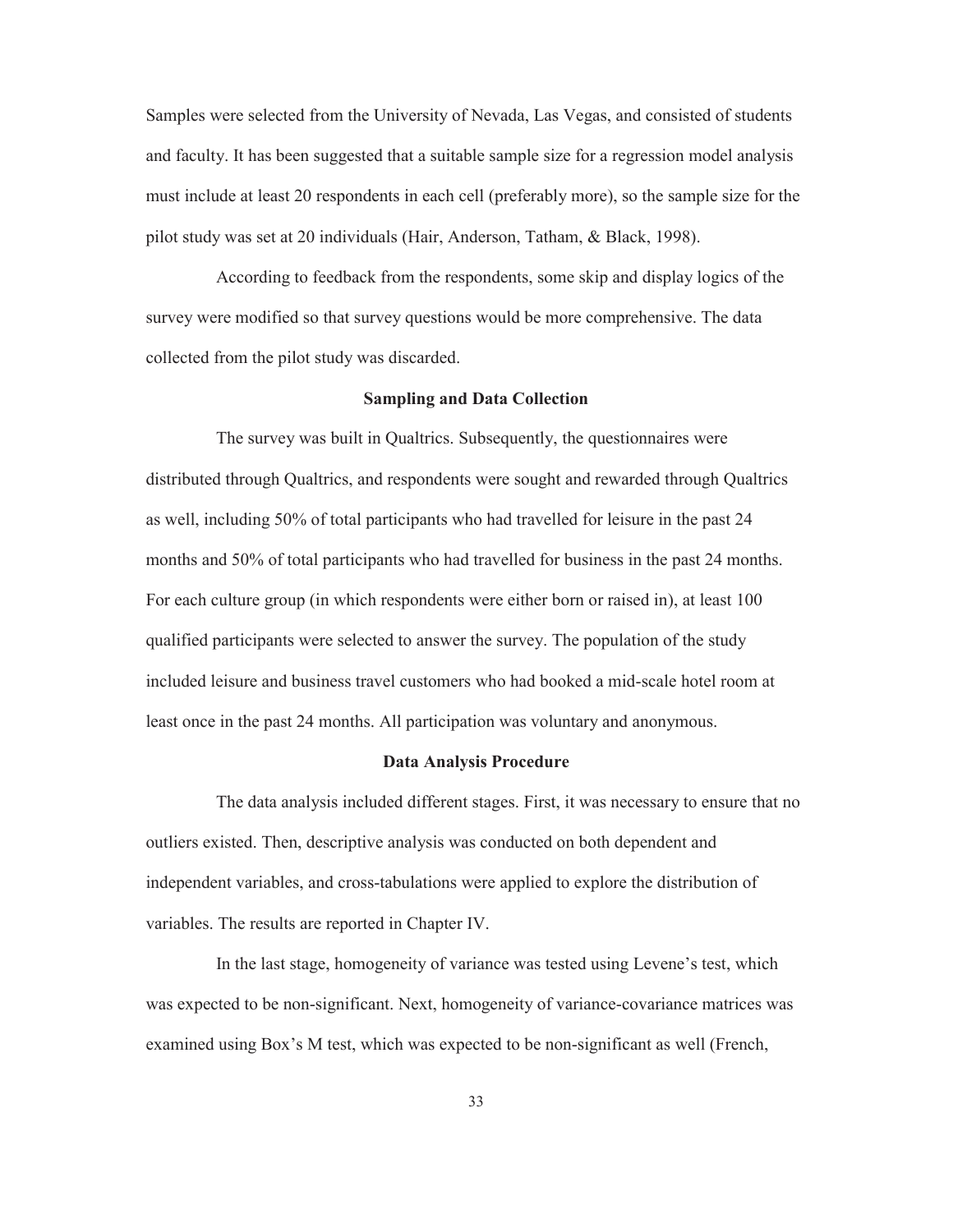Macedo, Poulsen, Waterson, & Yu, 2008). For both tests, 0.05 was used as the cutoff point for significance. Then, both univariate and multivariate statistical tests, MANOVA and ANOVA, were applied to test hypotheses. In business research, MANOVA is utilized when a multi-item scale is compared across a few groups; the means of the items on the scale can then be compared simultaneously across groups in a single test rather than using separate ANOVAs for each item. In comparison, ANOVA is an important and much applied statistical method that is used to compare the means of a single variable across groups (McQuitty, 2018). In this study, PV and PF were explored through multiple vectors, thus, MANOVA was the most appropriate method to determine statistical differences among demographic groups. As a single dependent variable, the mean score of WTP was compared across different demographic groups to determine statistical differences among these groups. The cutoff point for rejecting or accepting the hypotheses was 0.05.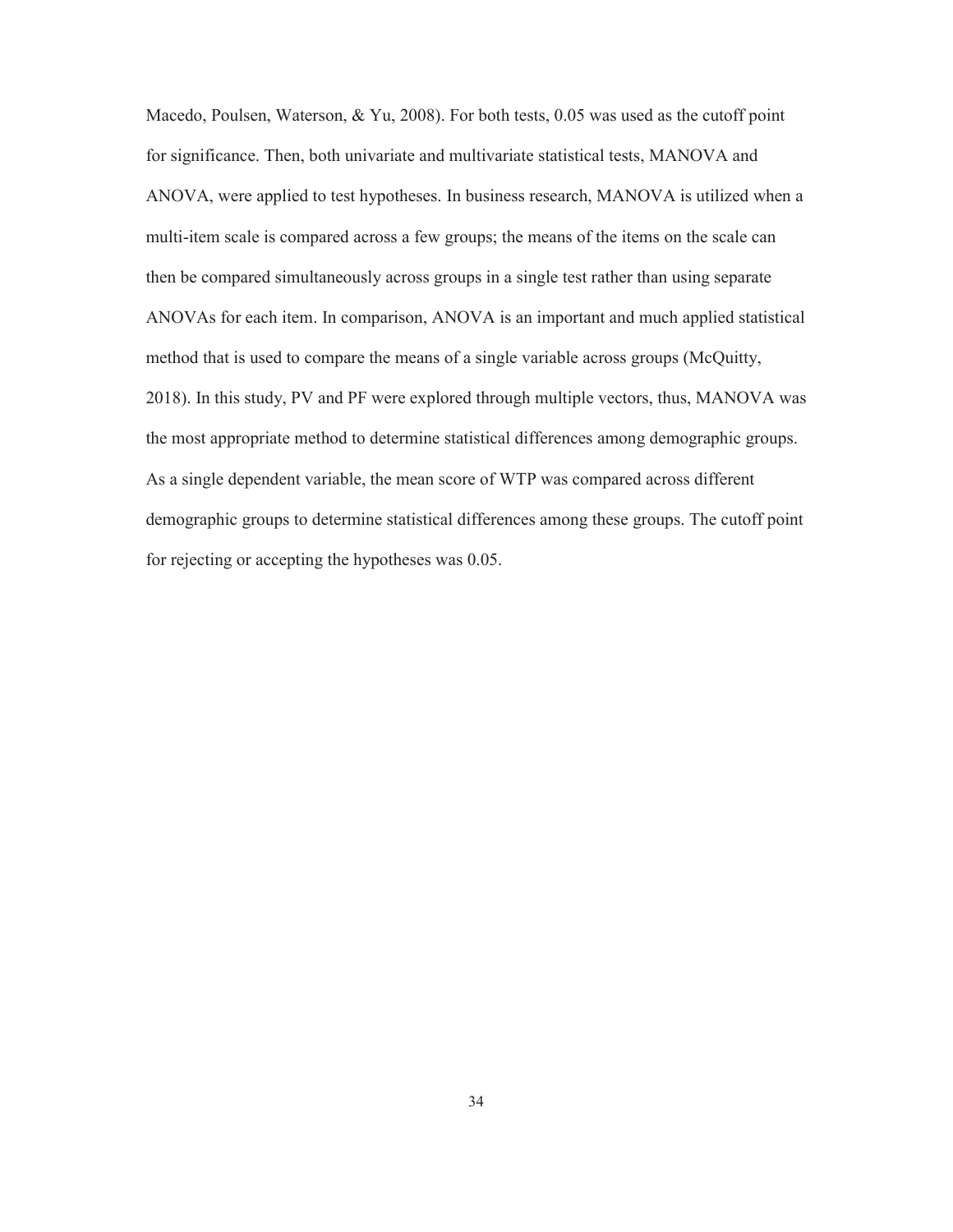#### CHAPTER IV

### DATA ANALYSIS

 This chapter demonstrates the process of data analysis and the results of hypotheses testing. The research survey is presented in APPENDIX A. The data analysis process is divided into three sections. First, the outliers are removed. Then, the descriptive statistics provides the frequency and cross-tabulation for each variables. Last, MANOVA and ANOVA tests are utilized to test if there is a statistical significance existed between the dependent variable and the independent variable.

#### **Reliability**

The online survey was designed to make sure the respondents to answer all questions, so there was no missing variable. Dependent variables (perceived value and perceived fairness) follow and are restrained by the seven-point scale. Owning to the Qualtrics' sample selection policy, all samples that had invalid answers were excluded from the data collection. Thus, there was no outlier detected. However, the other dependent variable, willingness to pay, was filled by numeric data without range limitation. Six outliers were found and removed by using Box Plot diagram.

#### **Descriptive Statistics**

 First, the frequency analysis of the demographic variables and dynamic price perception statement are provided below. Then, the cross-tabulation analysis provides the distribution of perceived value, perceived fairness, willingness to pay, and each demographic.

# **Frequency Statistics**

Table 2 shows the frequency of demographic variables. The largest age group was 26- 35 years old (44.2%), followed by 36-45 years old (23.2%), 18-25 years old (16.4%), 46-55 years old (7%), 56-65 years old (5.8%) and 66 years old or more (3.1%). There were more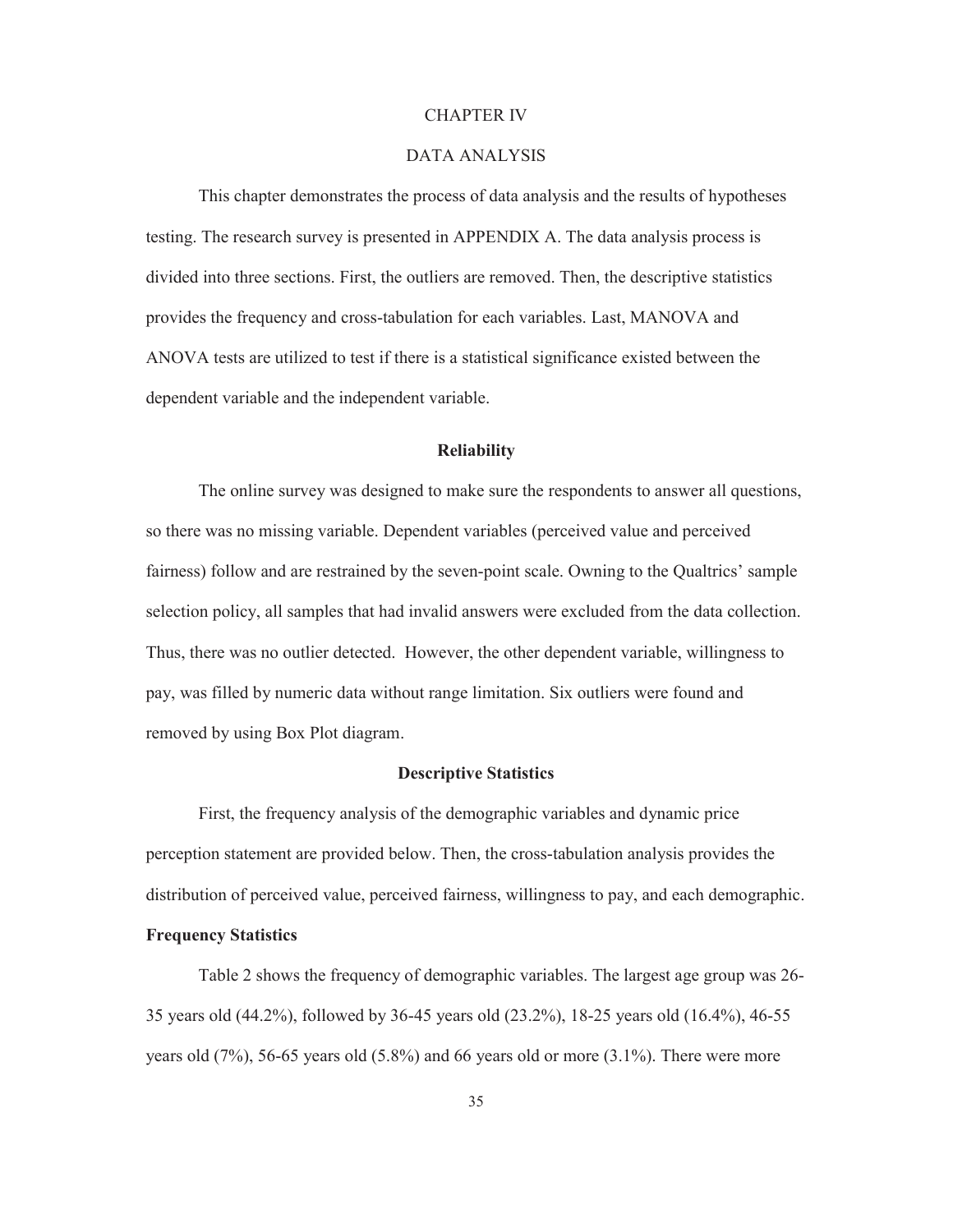male participants (54.8%) than female participants (44.7%). Of 414 participants, 62.8% of them are married, 27.8% of them have never been married, 5.3% of them are divorced, 2.2% of them are widowed, and only 1% of them are separated from their spouses. The four culture groups are evenly distributed for both the culture of origin and the culture raised in.

Table 2

| Variable             | $\mathbf n$    | $\overline{\frac{0}{6}}$ |
|----------------------|----------------|--------------------------|
|                      |                |                          |
| Age                  |                |                          |
| 18-25                | 68             | 16.4                     |
| $26 - 35$            | 183            | 44.2                     |
| 36-45                | 96             | 23.2                     |
| $46 - 55$            | 29             | 7.0                      |
| 56-65                | 24             | 5.8                      |
| 66 or more           | 13             | 3.1                      |
| Prefer not to answer | $\mathbf{1}$   | $\cdot$ .2               |
| Total                | 414            | 100                      |
| Gender               |                |                          |
| Male                 | 227            | 54.8                     |
| Female               | 185            | 44.7                     |
| Prefer not to answer | $\overline{2}$ | $\cdot$ .2               |
| Total                | 414            | 100                      |
| Marital status       |                |                          |
| Never married        | 115            | 27.8                     |
| Married              | 260            | 62.8                     |
| Divorced             | 22             | 5.3                      |
| Separated            | $\overline{4}$ | 1.0                      |
| Widowed              | 9              | 2.2                      |
| Prefer not to answer | $\overline{4}$ | 1.0                      |
| Total                | 414            | 100                      |
| Country of Origin    |                |                          |
| Anglo                | 103            | 24.9                     |
| Confucian Asia       | 98             | 23.7                     |
| Far East             | 114            | 27.5                     |
| Latin America        | 99             | 23.9                     |
| Total                | 414            | 100                      |
| Culture Raised in    |                |                          |
| Anglo                | 104            | 25.1                     |
| Confucian Asia       | 104            | 25.1                     |
| Far East             | 105            | 25.4                     |
| Latin America        | 101            | 24.4                     |
| Total                | 414            | 100                      |

*Demographic Variables from Survey Respondents (N=414)*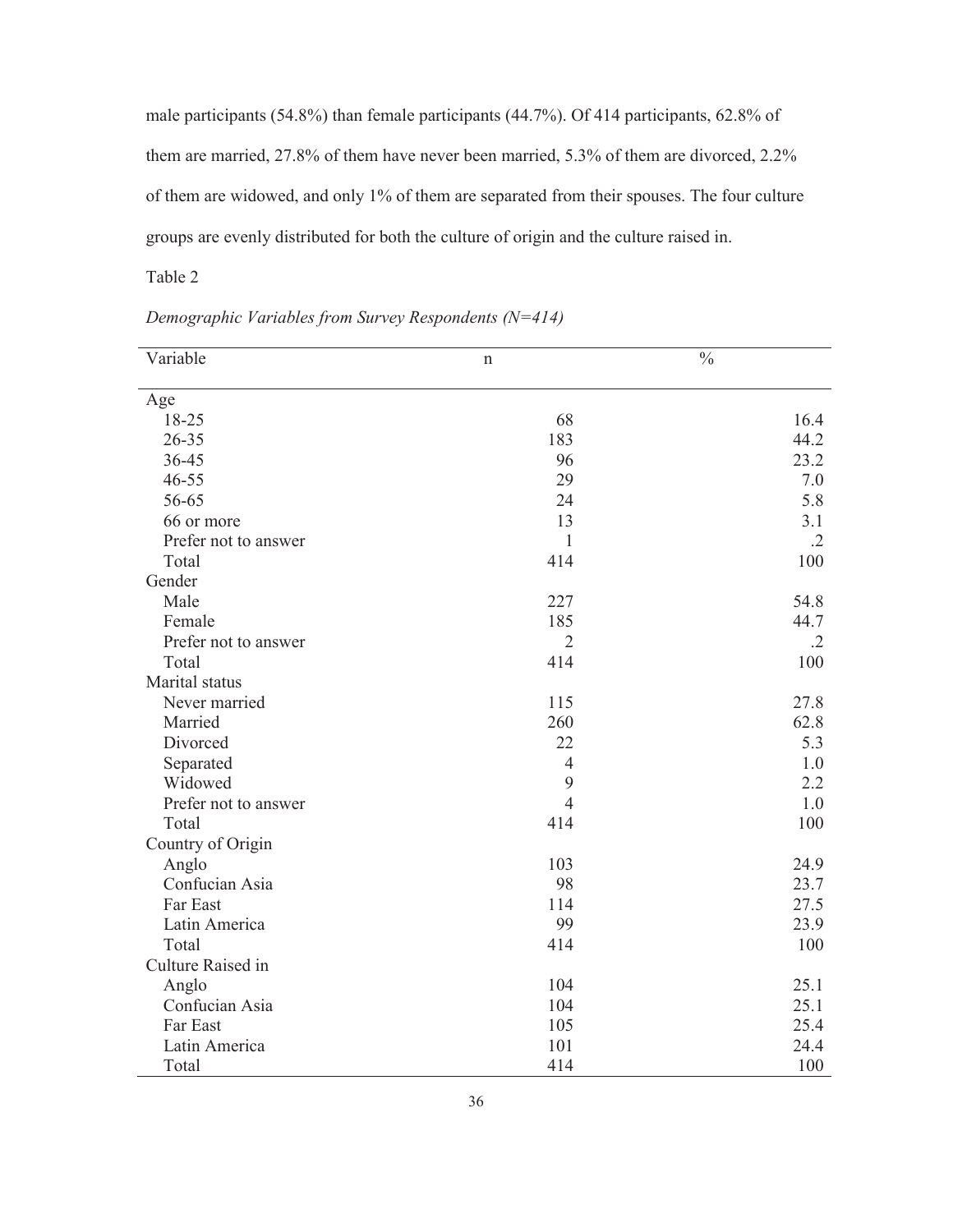Table 3 displays the frequency of respondents' perception of six statements about hotel dynamic room pricing strategy. Of 414 respondents, about 90% of them, to some extent, agreed with the first statement that hotels are business entities, so they are entitled to change their price. About 77% of the respondents strongly agree, agree, or somewhat agree with the second statement that it is ethical that the hotel increases the room rates during high seasons and decreases the room rates during low seasons. Almost 60% of the respondents strongly agree, agree, or somewhat agree with the third statement that it is fair that booking a standard room over different channels would provide different room rates. Over 75% of the respondents felt strongly agreeable, agreeable or somewhat agreeable that hotels change room rates frequently. Over 80% of the respondent, in general, considered that hotels change room rates according to demand. About 82% of the respondents, identified with the last statement that hotel room price can be different when booking through different channels.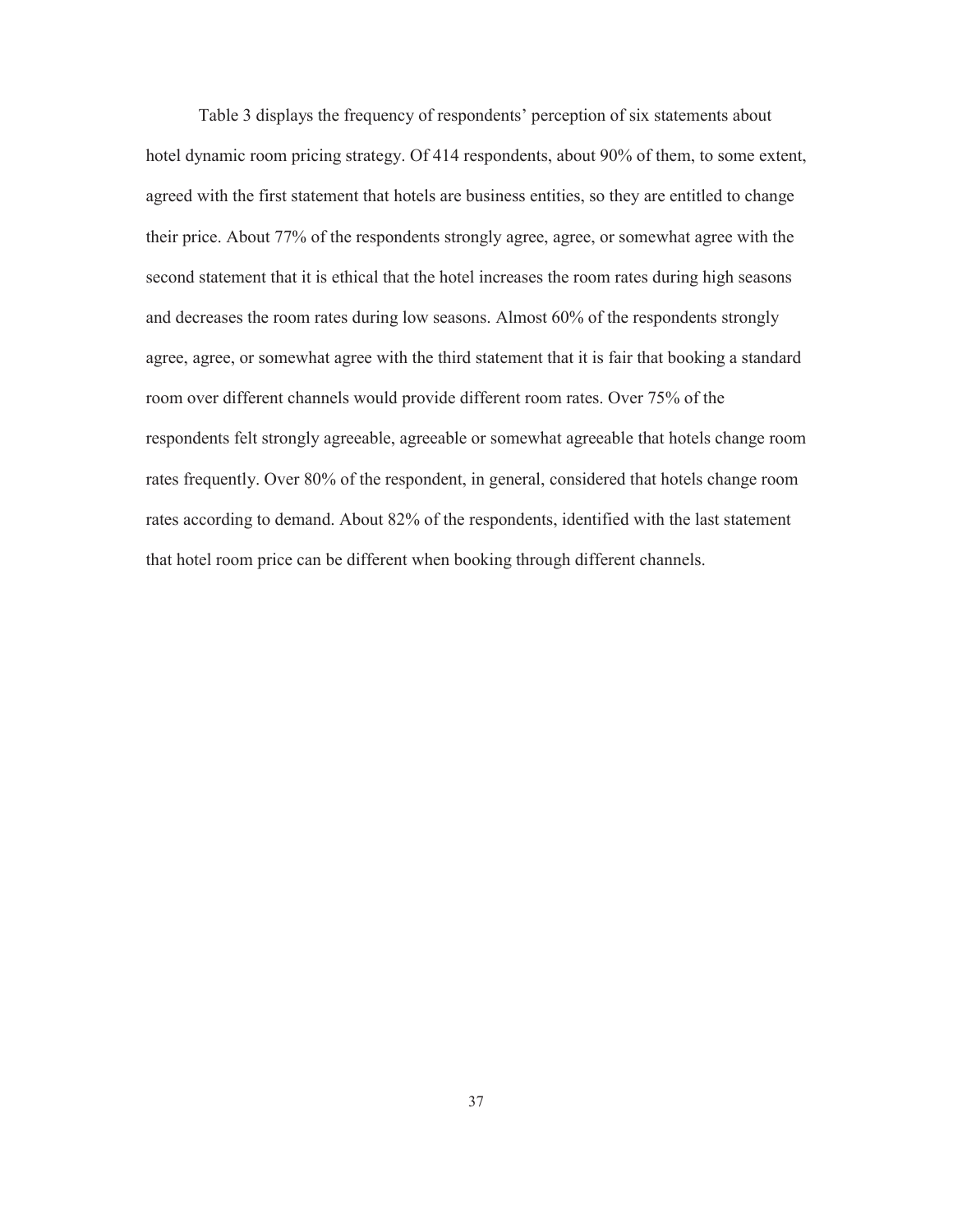### *Distribution of respondents' perceptions of dynamic room pricing in the hotel industry*

*(N=414)* 

|                |              |               |              |                |              |               |             | Neither       |              |                          |              |               |              |               |
|----------------|--------------|---------------|--------------|----------------|--------------|---------------|-------------|---------------|--------------|--------------------------|--------------|---------------|--------------|---------------|
|                |              | Strongly      |              |                |              | Somewhat      |             | agree nor     |              | Somewhat                 |              |               |              | Strongly      |
|                |              | agree         |              | Agree          |              | agree         |             | disagree      |              | disagree                 | Disagree     |               |              | disagree      |
| Scale          |              |               |              | $\overline{2}$ |              | 3             |             | 4             |              | $\overline{\phantom{0}}$ | 6            |               |              | 7             |
|                | $\mathsf{n}$ | $\frac{0}{0}$ | $\mathsf{n}$ | $\frac{0}{0}$  | $\mathsf{n}$ | $\frac{0}{0}$ | $\mathbf n$ | $\frac{0}{0}$ | $\mathsf{n}$ | $\frac{0}{0}$            | $\mathsf{n}$ | $\frac{0}{0}$ | $\mathsf{n}$ | $\frac{0}{0}$ |
| P <sub>1</sub> | 108          | 26.1          | 179          | 43.2           | 82           | 19.8          | 32          | 7.7           | 9            | 2.2                      | 4            | 1.0           | $\theta$     | 0.0           |
| P <sub>2</sub> | 87           | 21.0          | 132          | 31.9           | 100          | 24.2          | 43          | 10.4          | 25           | 6.0                      | 17           | 4.1           | 10           | 2.4           |
| P <sub>3</sub> | 73           | 17.6          | 129          | 31.2           | 79           | 19.1          | 63          | 15.2          | 41           | 9.9                      | 19           | 4.6           | 10           | 2.4           |
| P <sub>4</sub> | 80           | 19.3          | 136          | 32.9           | 93           | 22.5          |             | 64 15.5       | 25           | 6.0                      | 10           | 2.4           | 6            | 1.4           |
| P <sub>5</sub> | 119          | 28.7          | 151          | 36.5           | 76           | 18.4          | 42          | 10.1          | 15           | 3.6                      | 3            | 0.7           | 8            | 1.9           |
| P <sub>6</sub> | 117          | 28.3          | 162          | 39.1           | 73           | 17.6          | 35          | 8.5           | 13           | 3.1                      | 8            | 1.9           | 6            | 1.4           |

*Note*: P1: Hotels are business entities, so they are entitled to change their price. P2: It is ethical that the hotel increases the room rates during high seasons and decreases the room rates during low seasons. P3: It is fair that booking a standard room over different channels would provide different room rates. P4: Hotels change room rates frequently. P5: Hotels change room rates according to demand. P6: Price can be different when booking through different channels. (e.g. booking.com, kayak, orbitz, priceline)

#### **Descriptive Statistics of Variables**

 This section presents descriptive statistics of variables. The descriptive tables show how the mean of perceived value, perceived fairness, and willingness to pay varies by each group of demographics; age, gender, marital status, and culture.

**Perceived value.** Table 4 shows the mean scores of PV1 and PV2 in accordance with

different age groups. For leisure customers, age group 56-65 presents the highest mean score

of PV1 (Mean=2.92, SD=1.35), and age group 56-65 shows the highest mean score of PV2

(Mean= 2.79, SD=1.29); both mean scores are close to 3, which is "Somewhat Agree" and

"Slightly Reasonable" respectively. On the contrary, age group 26-35 shows the lowest mean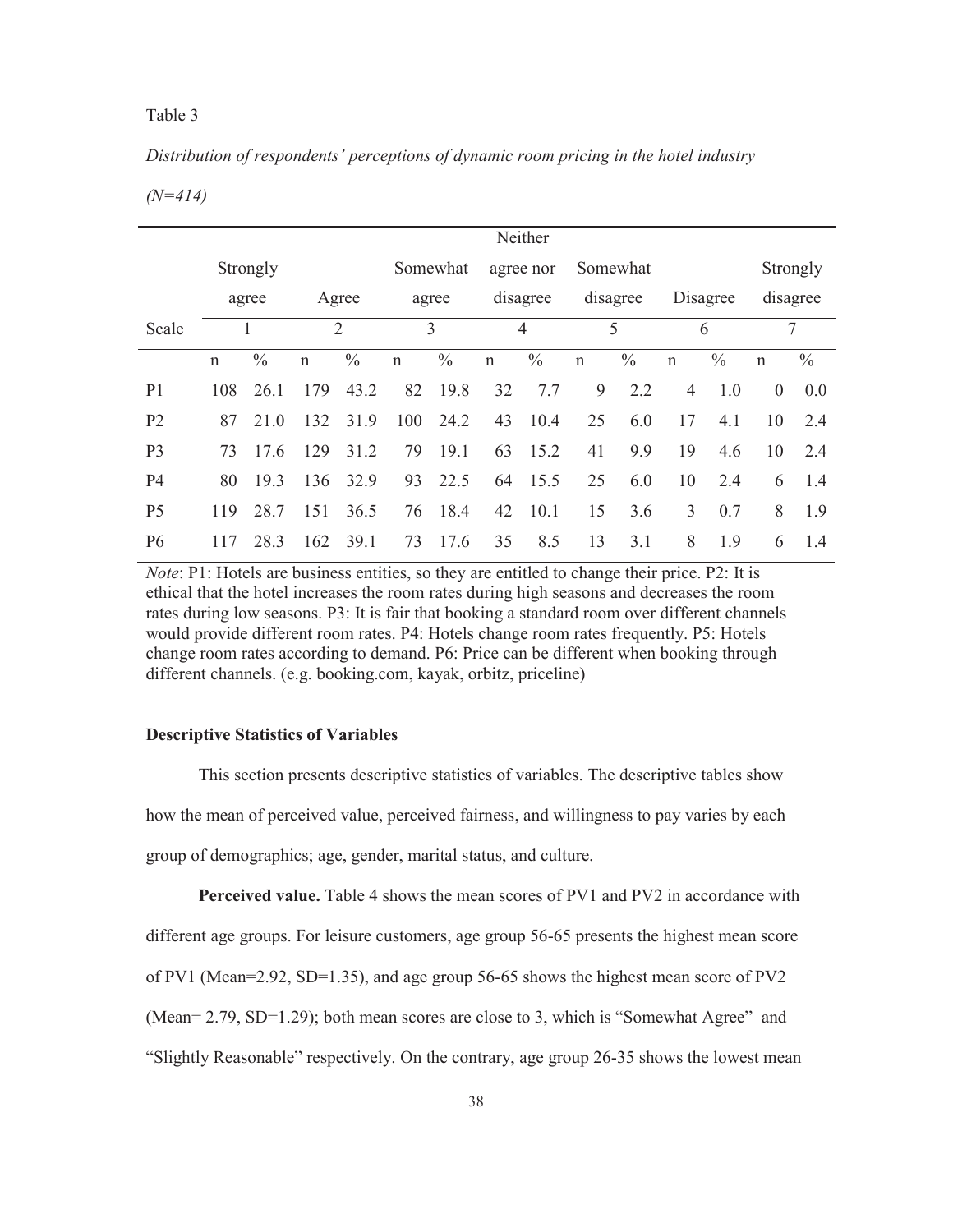score of PV1 (Mean=2.17, SD=0.99) and PV2 (Mean=2.09, SD= 0.95), and both means are close to 2, "Agree". Overall, younger groups have lower mean scores than older groups. For business customers, age group 66 or more shows the highest mean score of PV1 and PV2; both mean scores are close to 5, which is "Somewhat Disagree". However, age group 36- 25 shows the lowest mean of PV1, and group 56- 65 shows the lowest mean of PV2; both are close to 2, which is "Agree". Overall, the younger respondents are more likely to agree with PV1 and PV2 scenarios.

#### Table 4

|                 |            | Leisure |           | <b>Business</b> |      |
|-----------------|------------|---------|-----------|-----------------|------|
| Demographics    |            | Mean    | <b>SD</b> | Mean            | SD   |
| PV1             | 66 or more | 2.58    | 1.08      | 5.00            | 0.00 |
|                 | 56-65      | 2.92    | 1.35      | 2.33            | 1.16 |
|                 | $46 - 55$  | 2.81    | 1.24      | 2.33            | 0.89 |
|                 | 36-45      | 2.59    | 1.17      | 2.14            | 1.27 |
|                 | $26 - 35$  | 2.17    | 0.99      | 2.16            | 1.04 |
|                 | 18-25      | 2.27    | 0.87      | 2.29            | 0.85 |
| PV <sub>2</sub> | 66 or more | 2.58    | 0.90      | 4.50            | 0.70 |
|                 | 56-65      | 2.79    | 1.29      | 1.67            | 0.58 |
|                 | $46 - 55$  | 2.59    | 1.34      | 2.42            | 1.24 |
|                 | $36 - 45$  | 2.29    | 0.96      | 2.23            | 1.24 |
|                 | $26 - 35$  | 2.09    | 0.95      | 2.15            | 1.02 |
|                 | 18-25      | 2.18    | 0.90      | 2.18            | 0.91 |

*Descriptive Statistics of Perceived Value and Age* 

As shown in Table 5, for leisure and business customers, the female group has higher mean values of PV1 and PV2 than the male group, but the discrepancies are small; the mean scores are close to 2, which is "Agree" and "Reasonable" respectively. In general, both female and male groups were more likely to agree to PV1 and PV2 scenarios.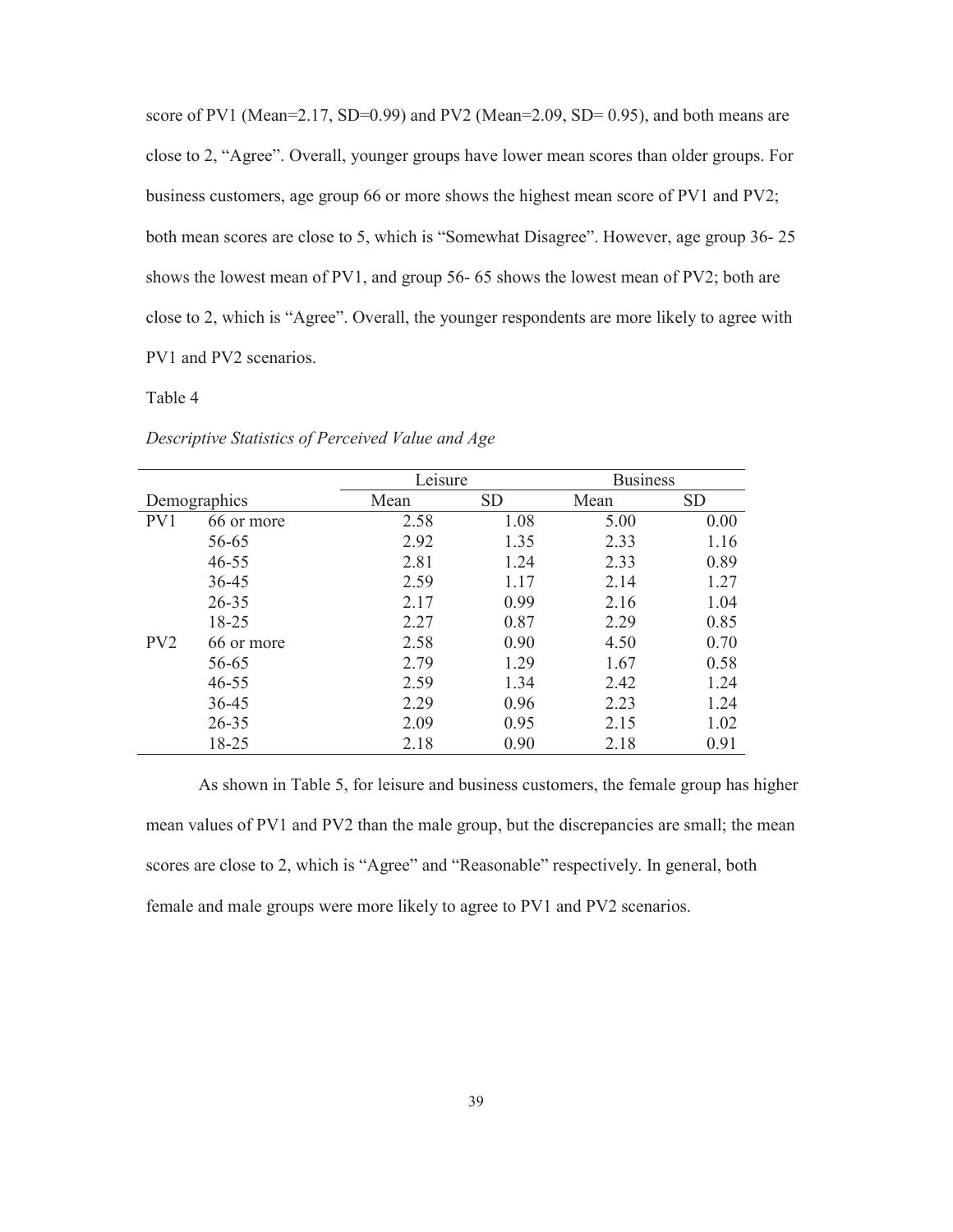|              |        |      | Leisure |      | <b>Business</b> |
|--------------|--------|------|---------|------|-----------------|
| Demographics |        | Mean |         | Mean |                 |
| PV1          | Female | 2.51 | 1.10    | 2.33 | .12             |
|              | Male   | 2.28 | 1.06    | 2.14 | 1.08            |
| PV2          | Female | 2.39 | 1.07    | 2.25 | 1.01            |
|              | Male   | 2.13 | 0.97    | 2.17 |                 |

*Descriptive Statistics of Perceived Value and Gender* 

The mean values of PV1 and PV2 depending on different marital status groups have bigger variations than different gender groups. For leisure customers, the separated (Mean= $3.50$ , SD= $1.00$ ) and the divorced group (Mean= $3.00$ , SD= $0.88$ ) present higher mean values of PV1 than other groups; the separated group shows the highest mean value of PV2 (Mean=3.75, SD= 1.50) among all marital status groups. The married group has the lowest mean value of PV1 and the widowed group has the lowest mean value of PV2. Overall, the separated and the divorced group have mean values close to 4, which is "Neither Agree nor Disagree"; these two groups were more likely to hold neutral opinions of PV1 and PV2. The married, the never married and the widowed group have mean values close to 2, which is "Agree". For business customers, the divorced group shows the highest mean value of 3, regarding PV1 and PV3, which means the divorced group was more likely to respond "Somewhat Agree" or "Slightly Reasonable" to PV1 and PV2 scenarios; other groups, with mean values close to 2, were more likely to feel "Agree" or "Reasonable" on PV1 and PV2 scenarios (see Table 6).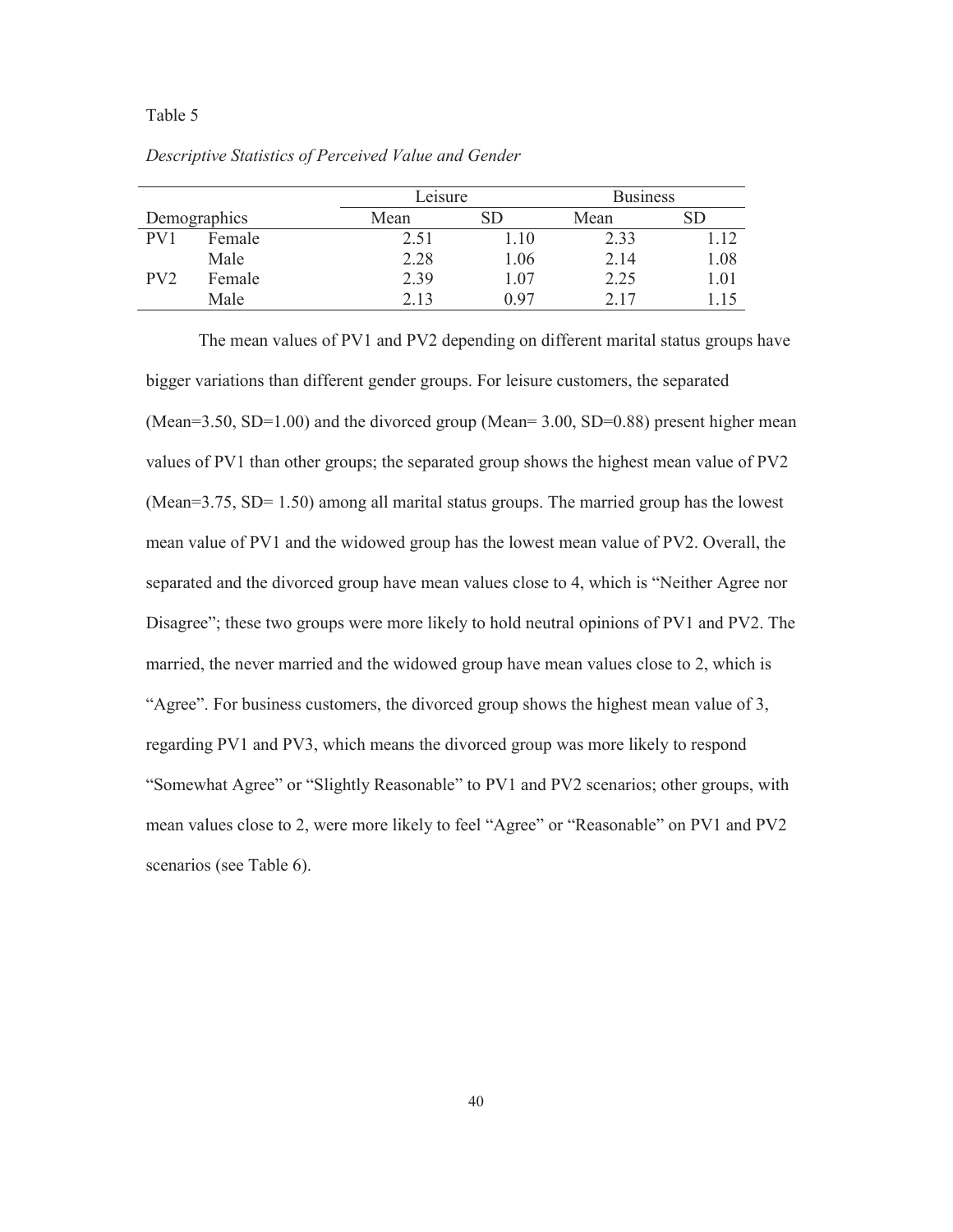|                 |               | Leisure |           | <b>Business</b> |           |  |
|-----------------|---------------|---------|-----------|-----------------|-----------|--|
| Demographics    |               | Mean    | <b>SD</b> | Mean            | <b>SD</b> |  |
| PV1             | Widowed       | 2.38    | 1.30      | 1.67            | 0.58      |  |
|                 | Separated     | 3.50    | 1.00      |                 |           |  |
|                 | Divorced      | 3.00    | 0.88      | 3.00            | 1.41      |  |
|                 | Never married | 2.42    | 1.13      | 2.32            | 1.21      |  |
|                 | Married       | 2.30    | 1.06      | 2.14            | 1.03      |  |
| PV <sub>2</sub> | Widowed       | 2.00    | 0.76      | 2.33            | 2.31      |  |
|                 | Separated     | 3.75    | 1.50      |                 |           |  |
|                 | Divorced      | 2.68    | 1.11      | 3.00            | 1.27      |  |
|                 | Never married | 2.28    | 0.97      | 2.03            | 0.99      |  |
|                 | Married       | 2.18    | 101.      | 2.24            | 1.09      |  |

*Descriptive Statistics of Perceived Value and Marital Status* 

Mean values of PV1 and PV2 have small variations among different culture groups, for leisure and business customers (see Table  $7 & 8 & 8$ ). The Anglo culture raised in shows a mean value of 2.61 for PV1 and PV2, which is close to 3; the Anglo culture raised in was more likely to answer "Somewhat Agree" or "Slightly Reasonable" to PV1 and PV2 scenarios. However, other culture groups have mean values close to 2, which means they were more likely to respond "Agree" or "Reasonable" to PV1 and PV2 scenarios.

Table 8

|                 |                | Leisure |           | <b>Business</b> |           |  |
|-----------------|----------------|---------|-----------|-----------------|-----------|--|
| Demographics    |                | Mean    | <b>SD</b> | Mean            | <b>SD</b> |  |
| PV1             | Confucian Asia | 2.19    | 0.95      | 2.20            | 1.06      |  |
|                 | Far East       | 2.31    | 1.13      | 2.21            | 1.18      |  |
|                 | Latin America  | 2.50    | 1.08      | 2.18            | 1.03      |  |
|                 | Anglo Cultures | 2.56    | 1.12      | 2.29            | 1.15      |  |
| PV <sub>2</sub> | Confucian Asia | 2.16    | 0.91      | 2.17            | 1.09      |  |
|                 | Far East       | 2.18    | 1.02      | 2.04            | 1.13      |  |
|                 | Latin America  | 2.27    | 1.01      | 2.27            | 1.00      |  |
|                 | Anglo Cultures | 2.40    | 1.13      | 2.54            | 1.14      |  |

*Descriptive Statistics of Perceived Value and Culture of Origin*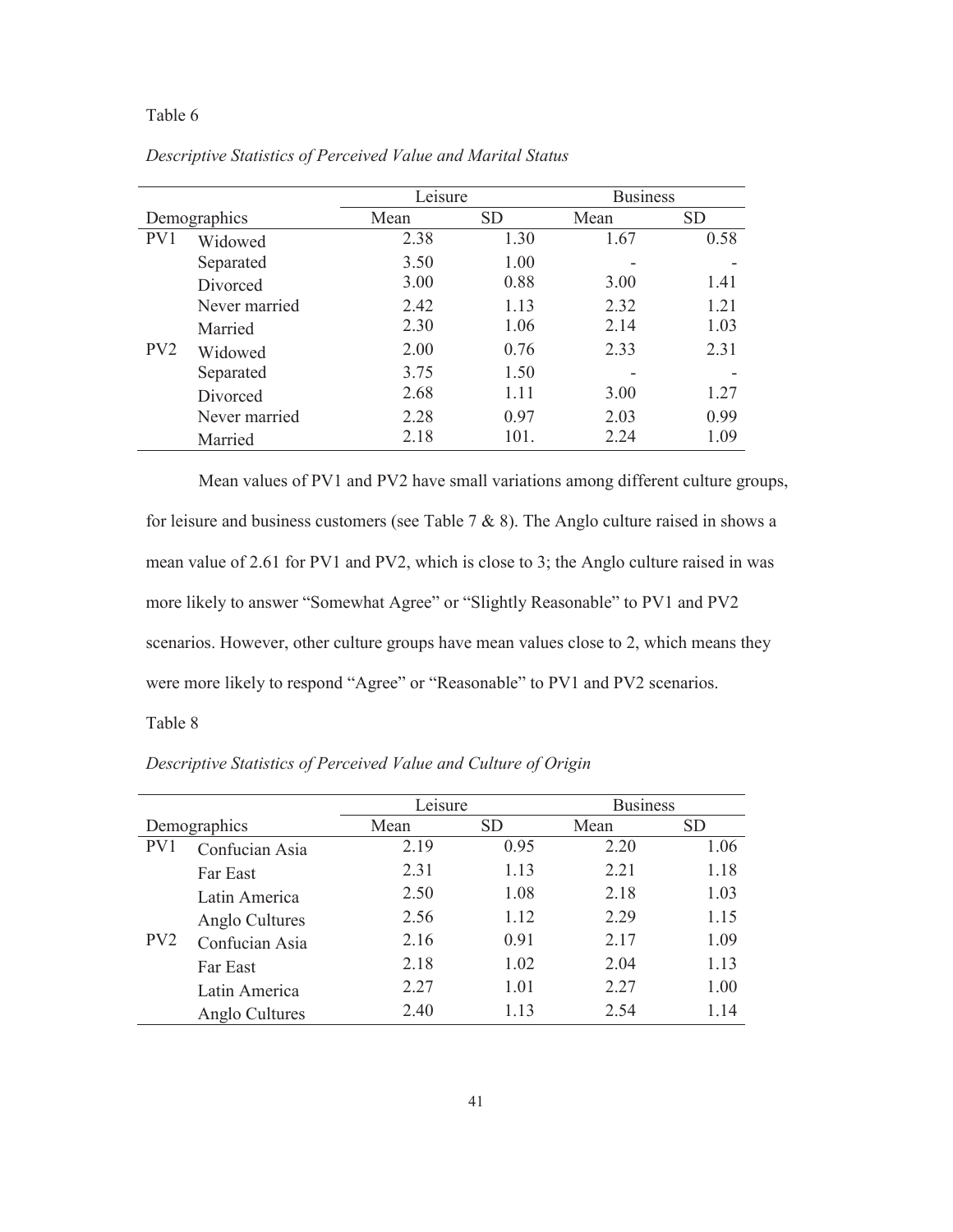|                 |                | Leisure |           | <b>Business</b> |      |
|-----------------|----------------|---------|-----------|-----------------|------|
| Demographics    |                | Mean    | <b>SD</b> | Mean            | SD   |
| PV1             | Confucian Asia | 2.20    | 0.95      | 2.21            | 1.05 |
|                 | Far East       | 2.27    | 1.10      | 2.15            | 1.05 |
|                 | Latin America  | 2.48    | 1.07      | 2.15            | 1.01 |
|                 | Anglo Cultures | 2.61    | 1.17      | 2.46            | 1.45 |
| PV <sub>2</sub> | Confucian Asia | 2.16    | 0.89      | 2.18            | 1.09 |
|                 | Far East       | 2.18    | 1.00      | 1.97            | 0.97 |
|                 | Latin America  | 2.24    | 1.00      | 2.29            | 1.05 |
|                 | Anglo Cultures | 2.42    | 1.16      | 2.61            | 1.34 |

*Descriptive Statistics of Perceived Value and Culture Raised in* 

**Perceived fairness.** As presented in Table 9, for leisure customers, older age groups have higher mean values of PF1, PF2, PF3 and PF4, than younger groups. Especially, mean value of PF3, for age group 56-65 (Mean=5.58, SD=1.44), is close to 6, which is "Unfair"; mean value of PF4, for age group 66 or more (Mean=5.67, SD=1.37), is close to 6 as well. Age group 26-35 presents the lowest mean value of PF1, PF3, and PF4. Thus the older age groups were more likely to feel "Unfair" about PF1, PF2, PF3 and PF4 scenarios. For the business group, similar to the leisure group, older groups show higher mean values of PF1, PF2, PF3 and PF4 than younger groups do. Particularly, the age group 56- 65 shows the highest mean score of PF3 (Mean=  $6.33$ , SD=1.44), and PF4 (Mean= $6.33$ , SD=1.73), which is close to 6. However, age group 26-35 has the lowest mean value of PF1, PF3, and PF4, which are close to 3; age group 18- 25 shows the lowest mean value of PF2, which is close to 2. Thus, older age groups were more likely to perceived PF1, PF2, PF3 and PF4 scenarios as unfair.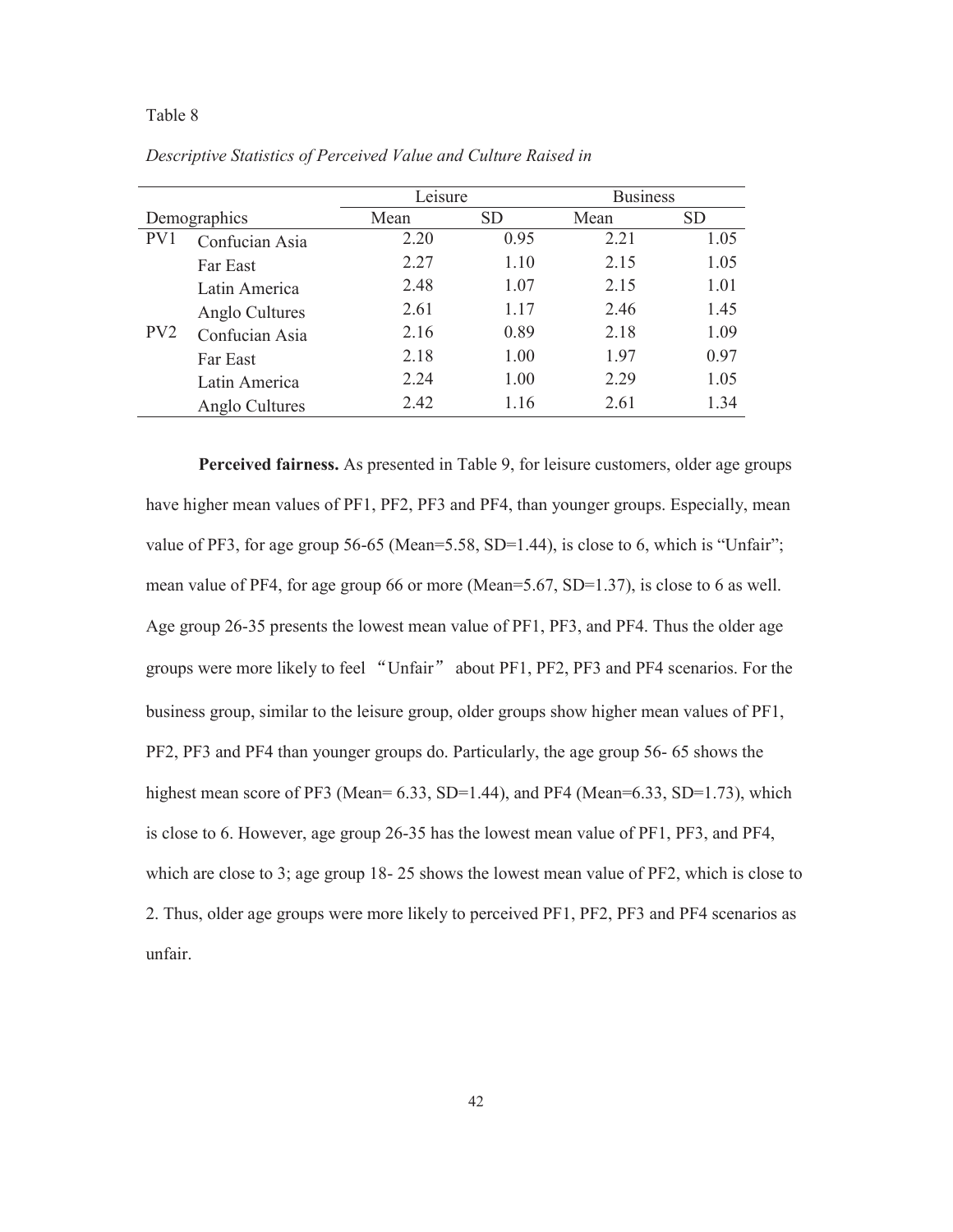|                 |              | Leisure |           |      | <b>Business</b> |  |  |
|-----------------|--------------|---------|-----------|------|-----------------|--|--|
|                 | Demographics | Mean    | <b>SD</b> | Mean | <b>SD</b>       |  |  |
| PF1             | 66 or more   | 3.50    | 1.00      | 4.00 | 0.00            |  |  |
|                 | 56-65        | 4.42    | 1.82      | 3.67 | 2.52            |  |  |
|                 | $46 - 55$    | 3.89    | 1.81      | 4.08 | 2.07            |  |  |
|                 | 36-45        | 3.60    | 1.68      | 3.23 | 1.76            |  |  |
|                 | 26-35        | 2.86    | 1.51      | 3.02 | 1.55            |  |  |
|                 | 18-25        | 3.47    | 1.52      | 3.54 | 1.82            |  |  |
| PF <sub>2</sub> | 66 or more   | 2.83    | 1.34      | 2.50 | 0.71            |  |  |
|                 | 56-65        | 2.21    | 1.18      | 3.33 | 2.52            |  |  |
|                 | $46 - 55$    | 2.83    | 1.55      | 3.17 | 1.64            |  |  |
|                 | 36-45        | 2.45    | 1.28      | 2.61 | 1.32            |  |  |
|                 | 26-35        | 2.29    | 1.10      | 2.34 | 1.17            |  |  |
|                 | 18-25        | 2.71    | 1.30      | 2.32 | 1.06            |  |  |
| PF3             | 66 or more   | 5.42    | 1.38      | 5.00 | 0.00            |  |  |
|                 | 56-65        | 5.58    | 1.44      | 6.33 | 1.16            |  |  |
|                 | $46 - 55$    | 4.96    | 2.01      | 4.92 | 2.23            |  |  |
|                 | 36-45        | 4.39    | 1.97      | 3.86 | 1.99            |  |  |
|                 | $26 - 35$    | 3.38    | 1.94      | 3.39 | 1.80            |  |  |
|                 | 18-25        | 4.05    | 1.71      | 3.71 | 1.68            |  |  |
| PF4             | 66 or more   | 5.67    | 1.37      | 5.00 | 0.00            |  |  |
|                 | 56-65        | 5.29    | 1.73      | 6.33 | 1.16            |  |  |
|                 | $46 - 55$    | 4.74    | 2.01      | 4.25 | 2.38            |  |  |
|                 | 36-45        | 4.06    | 2.05      | 3.33 | 1.93            |  |  |
|                 | 26-35        | 3.34    | 1.89      | 3.01 | 1.77            |  |  |
|                 | 18-25        | 3.90    | 1.91      | 3.14 | 1.80            |  |  |

*Descriptive Statistics of Perceived Fairness and Age* 

Different gender groups present close mean values of PF1, PF2, PF3 and PF4, for both leisure and business customers. However, in general, the female group shows higher mean values of PF1, PF2, PF3 and PF4 than the male group. Thus, the female group was more likely to feel about PF1, PF2, PF3 and PF4 are "Unfair" scenarios (see Table 10).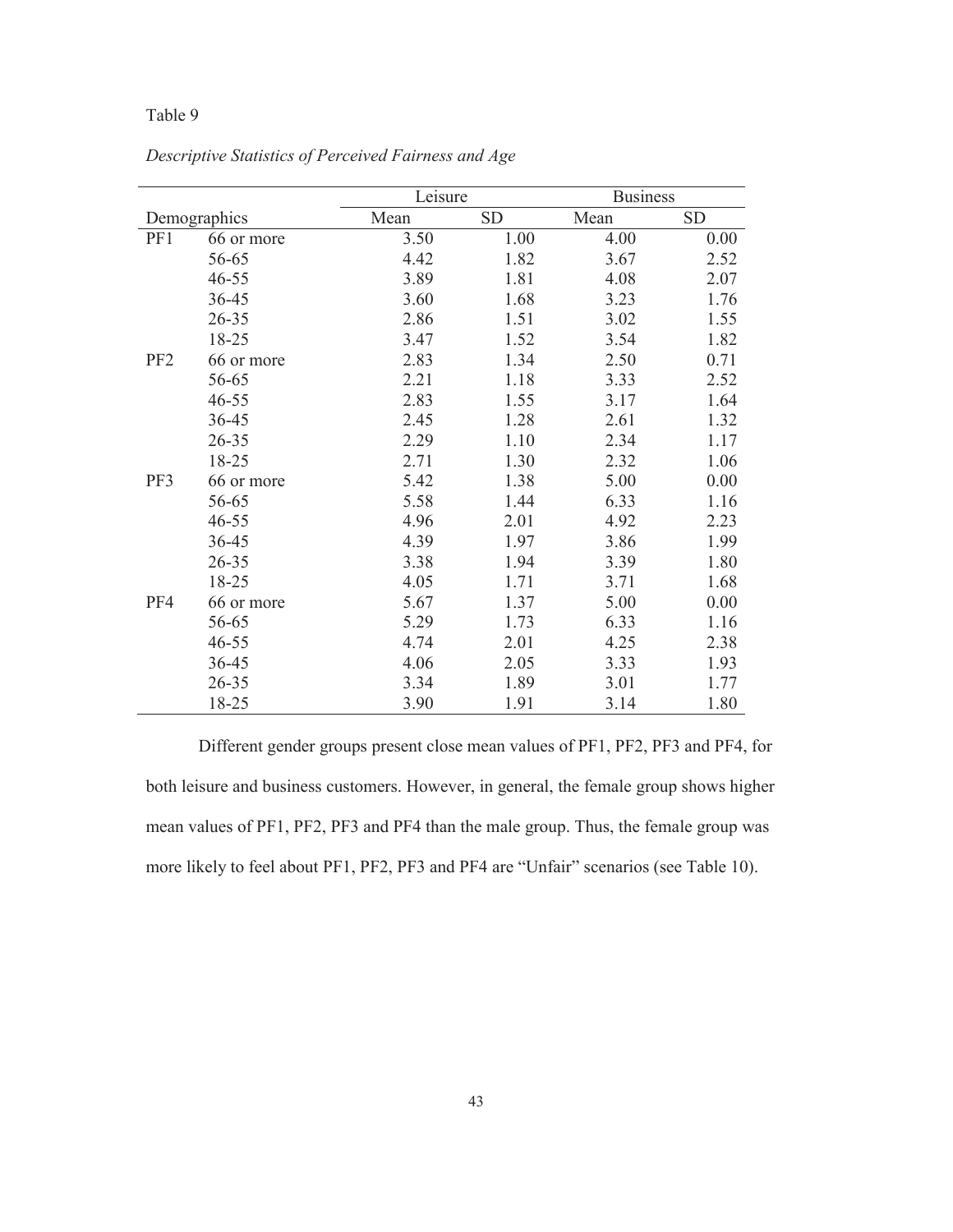|                 |        |      | Leisure   | <b>Business</b> |           |  |
|-----------------|--------|------|-----------|-----------------|-----------|--|
| Demographics    |        | Mean | <b>SD</b> | Mean            | <b>SD</b> |  |
| PF1             | Female | 3.55 | 1.68      | 3.36            | 1.73      |  |
|                 | Male   | 3.12 | 1.57      | 3.12            | 1.66      |  |
| PF <sub>2</sub> | Female | 2.40 | 1.18      | 2.40            | 1.07      |  |
|                 | Male   | 2.49 | 1.28      | 2.49            | 1.34      |  |
| PF3             | Female | 4.35 | 1.98      | 3.80            | 1.87      |  |
|                 | Male   | 3.77 | 1.98      | 3.58            | 1.90      |  |
| PF4             | Female | 4.27 | 2.06      | 3.45            | 1.89      |  |
|                 | Male   | 3.58 | 1.92      | 3.12            | 1.88      |  |

*Descriptive Statistics of Perceived Fairness and Gender* 

Mean values of PF1, PF2, PF3 and PF4 depending on different marital status groups are listed in Table 11. For leisure customers, the separated group shows the highest mean value of PF1 (Mean=4.50, SD=1.00); the divorced group presents the highest mean value of PF3 (Mean=5.47, SD=1.54); the divorced group has the highest mean value of PF4 (Mean=5.05, SD=1.99). All these mean values are close to 5, which represents "Slightly Unfair". Thus, the divorced and the separated group were more likely to feel unfair about PF1, PF2, PF3 and PF4 scenarios, while the never married and the married group were more likely to feel fair about PF1, PF2, PF3 and PF4 scenarios. For the business group, although the mean values of different marital status groups are not much different from each other, the divorced group shows higher mean values than other groups.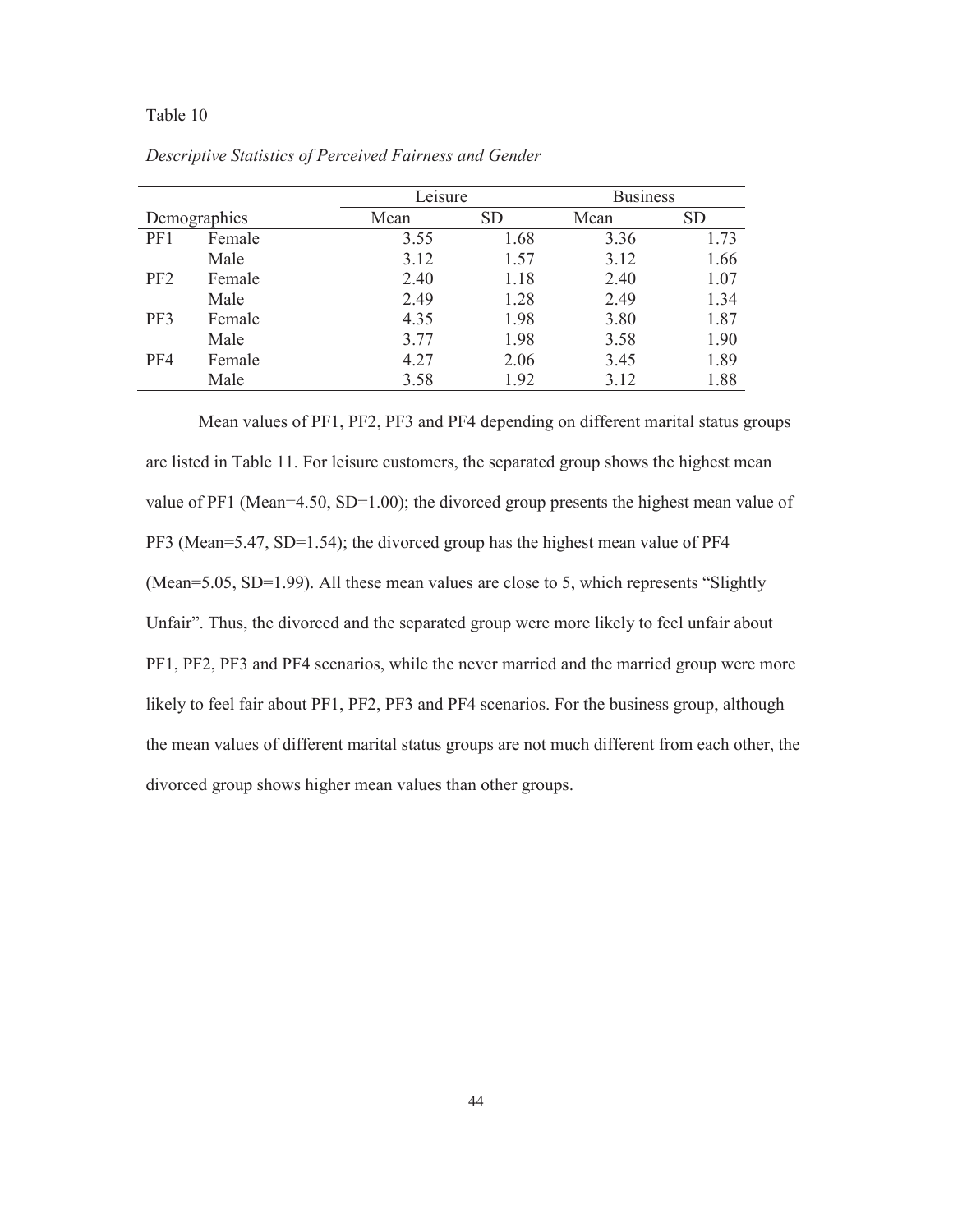| Descriptive Statistics of Perceived Fairness and Marital Status |  |  |  |  |
|-----------------------------------------------------------------|--|--|--|--|
|                                                                 |  |  |  |  |

|                 |               | Leisure |           |      | <b>Business</b> |  |  |
|-----------------|---------------|---------|-----------|------|-----------------|--|--|
|                 | Demographics  | Mean    | <b>SD</b> | Mean | <b>SD</b>       |  |  |
| PF1             | Widowed       | 3.00    | 1.31      | 3.00 | 1.73            |  |  |
|                 | Separated     | 4.50    | 1.00      |      |                 |  |  |
|                 | Divorced      | 4.42    | 1.47      | 3.83 | 1.33            |  |  |
|                 | Never married | 3.34    | 1.59      | 3.48 | 1.81            |  |  |
|                 | Married       | 3.22    | 1.67      | 3.08 | 1.64            |  |  |
| PF <sub>2</sub> | Widowed       | 2.88    | 1.36      | 1.67 | 0.58            |  |  |
|                 | Separated     | 2.25    | 1.50      |      |                 |  |  |
|                 | Divorced      | 2.84    | 1.50      | 3.50 | 1.23            |  |  |
|                 | Never married | 2.45    | 1.17      | 2.47 | 1.16            |  |  |
|                 | Married       | 2.39    | 1.24      | 2.44 | 1.29            |  |  |
| PF3             | Widowed       | 4.50    | 2.07      | 2.67 | 1.53            |  |  |
|                 | Separated     | 4.50    | 0.58      |      |                 |  |  |
|                 | Divorced      | 5.47    | 1.54      | 4.50 | 1.52            |  |  |
|                 | Never married | 4.06    | 1.85      | 3.61 | 1.93            |  |  |
|                 | Married       | 3.90    | 2.07      | 3.71 | 1.91            |  |  |
| PF4             | Widowed       | 4.13    | 2.30      | 2.00 | 1.73            |  |  |
|                 | Separated     | 4.75    | 1.26      |      |                 |  |  |
|                 | Divorced      | 5.05    | 1.99      | 3.50 | 1.05            |  |  |
|                 | Never married | 3.82    | 1.93      | 3.21 | 1.84            |  |  |
|                 | Married       | 3.82    | 2.05      | 3.27 | 1.94            |  |  |

As shown in Table 12, for leisure customers, the Anglo group shows higher mean values of PF1, PF2, PF3 and PF4 than other culture of origin groups. Especially, the Anglo group has a mean value of 4.57 for PF3, and a mean value of 4.54 for PF4; both are close to 5, which represents "Slightly Unfair". Thus, the Anglo group was more likely to perceived PF1, PF2, PF3 and PF4 scenarios as unfair as other groups. On the other side, for business customers, there is not much difference among mean values of PF1, PF2, PF3 and PF4, depending on different culture groups.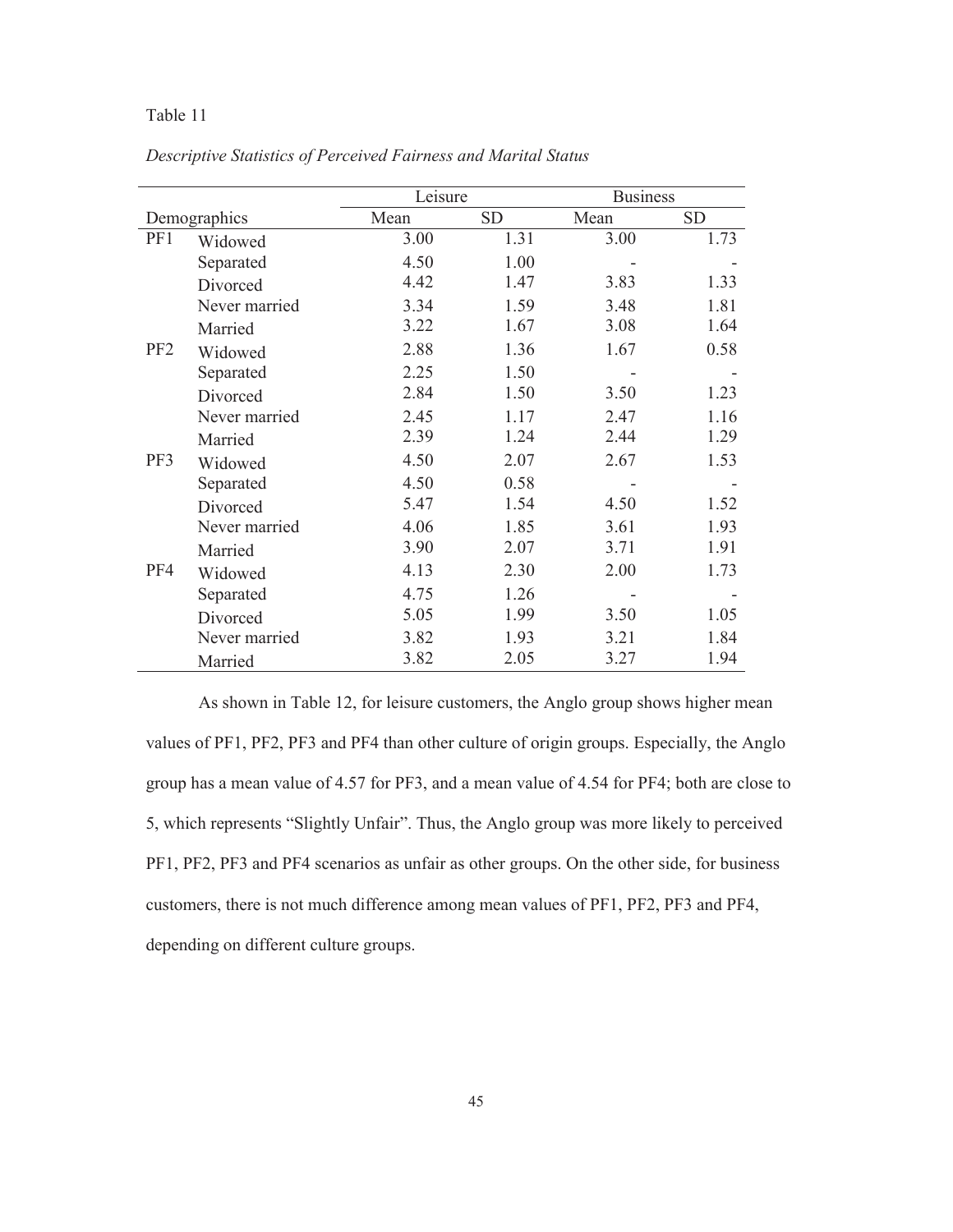*Descriptive Statistics of Perceived Fairness and Culture of Origin* 

|                 |                | Leisure |           | <b>Business</b> |      |
|-----------------|----------------|---------|-----------|-----------------|------|
|                 | Demographics   | Mean    | <b>SD</b> | Mean            | SD   |
| PF1             | Confucian Asia | 3.02    | 1.58      | 2.80            | 1.50 |
|                 | Far East       | 3.40    | 1.70      | 3.66            | 1.93 |
|                 | Latin America  | 3.14    | 1.50      | 3.20            | 1.57 |
|                 | Anglo Cultures | 3.66    | 1.67      | 3.11            | 1.45 |
| PF <sub>2</sub> | Confucian Asia | 2.40    | 1.12      | 2.40            | 1.17 |
|                 | Far East       | 2.16    | 1.22      | 2.37            | 1.40 |
|                 | Latin America  | 2.86    | 1.24      | 2.55            | 1.08 |
|                 | Anglo Cultures | 2.46    | 1.26      | 2.71            | 1.38 |
| PF3             | Confucian Asia | 3.60    | 2.01      | 3.39            | 1.89 |
|                 | Far East       | 3.96    | 1.02      | 3.90            | 2.04 |
|                 | Latin America  | 3.98    | 1.81      | 3.80            | 1.72 |
|                 | Anglo Cultures | 4.57    | 2.02      | 3.64            | 1.87 |
| PF4             | Confucian Asia | 3.41    | 1.91      | 3.03            | 1.81 |
|                 | Far East       | 3.87    | 2.09      | 3.54            | 2.12 |
|                 | Latin America  | 3.70    | 1.83      | 3.09            | 1.64 |
|                 | Anglo Cultures | 4.54    | 2.05      | 3.29            | 1.90 |

Similar to culture of origin groups, the Anglo group of culture raised in has higher mean values of PF1, PF2, PF3 and PF4 than other groups. The Anglo group was more likely to feel unfair about PF1, PF2, PF3 and PF4 scenarios than other groups. However, for business customers, the mean values of PF1, PF2, PF3 and PF4 are rather close, depending on different culture groups (see Table 13).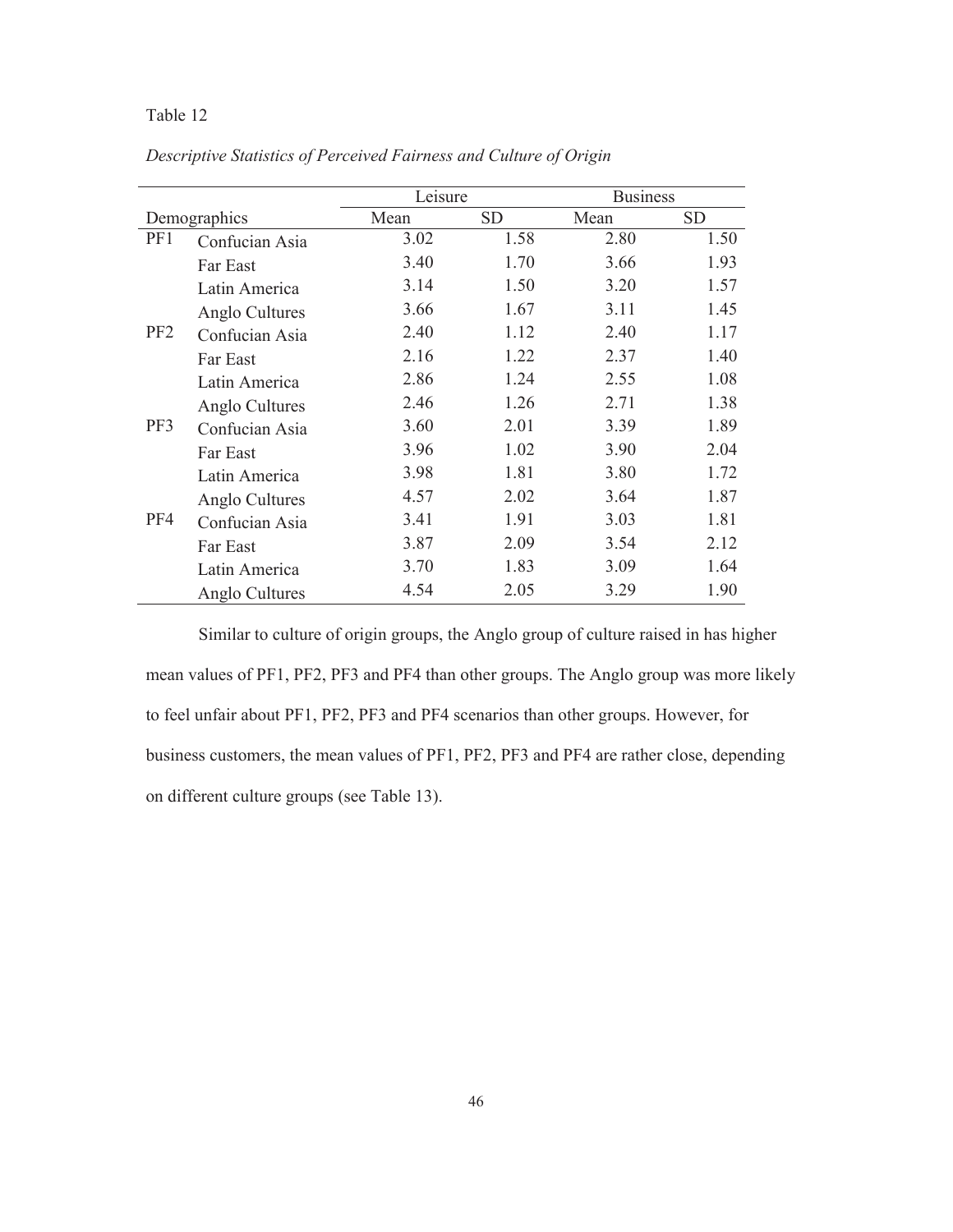*Descriptive Statistics of Perceived Fairness and Culture Raised in* 

|                 |                |      | Leisure   |      | <b>Business</b> |
|-----------------|----------------|------|-----------|------|-----------------|
| Demographics    |                | Mean | <b>SD</b> | Mean | <b>SD</b>       |
| PF1             | Confucian Asia | 3.04 | 1.57      | 2.86 | 1.54            |
|                 | Far East       | 3.37 | 1.70      | 3.60 | 1.90            |
|                 | Latin America  | 3.11 | 1.49      | 3.17 | 1.56            |
|                 | Anglo Cultures | 3.71 | 1.69      | 3.25 | 1.62            |
| PF <sub>2</sub> | Confucian Asia | 2.31 | 1.11      | 2.35 | 1.17            |
|                 | Far East       | 2.18 | 1.14      | 2.33 | 1.30            |
|                 | Latin America  | 2.83 | 1.26      | 2.53 | 1.06            |
|                 | Anglo Cultures | 2.53 | 1.34      | 2.96 | 1.60            |
| PF3             | Confucian Asia | 3.60 | 1.99      | 3.39 | 1.86            |
|                 | Far East       | 3.95 | 2.00      | 3.85 | 2.02            |
|                 | Latin America  | 3.90 | 1.81      | 3.71 | 1.73            |
|                 | Anglo Cultures | 4.65 | 2.03      | 3.96 | 2.03            |
| PF4             | Confucian Asia | 3.37 | 1.91      | 3.01 | 1.78            |
|                 | Far East       | 3.89 | 2.05      | 3.49 | 2.08            |
|                 | Latin America  | 3.63 | 1.82      | 3.03 | 1.65            |
|                 | Anglo Cultures | 4.62 | 2.06      | 3.61 | 2.08            |

**Willingness to pay.** As shown in Table 14, for leisure customers, the age group 36-45 has the highest mean value (Mean=\$189.1) among all other groups. The male group has higher mean value than the female group. The never married (Mean= \$161.6) and the married group (Mean =\$159.25) have higher mean value than widowed (Mean = \$118.62), the separated (Mean =\$141.25) and the divorced (Mean = \$144.11) group. The Latin America group has the highest mean values for both origin culture and culture raised in, which are \$189.37 and \$191.48.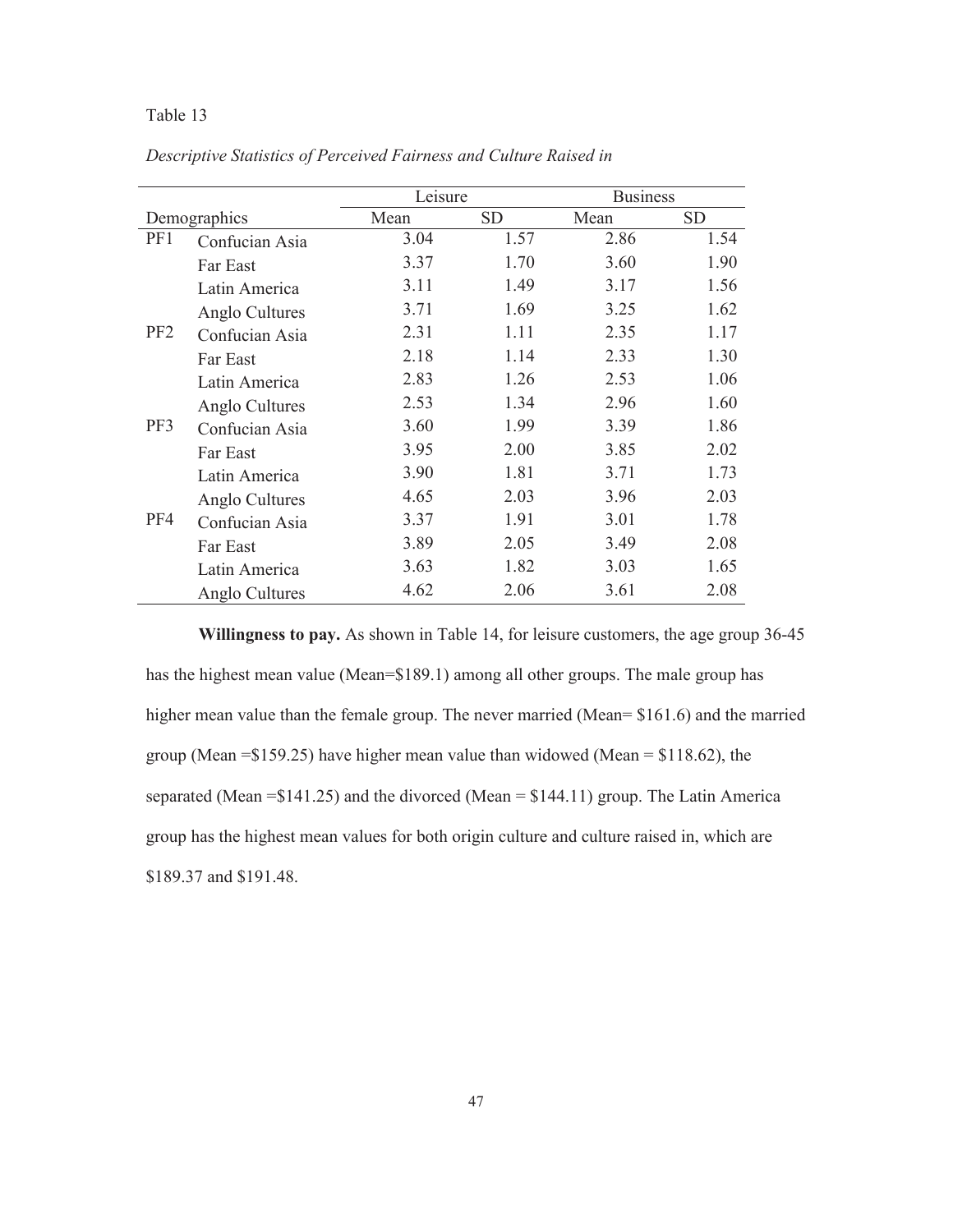| Demographics          |                | Mean   | <b>SD</b> | Minimum | Maximum |
|-----------------------|----------------|--------|-----------|---------|---------|
| Age                   | 66 or more     | 119.64 | 40.19     | 45      | 180     |
|                       | 56-65          | 119.75 | 59.74     | 30      | 300     |
|                       | $46 - 55$      | 131.33 | 75.69     | 30      | 300     |
|                       | 36-45          | 189.10 | 164.34    | 10      | 600     |
|                       | $26 - 35$      | 160.59 | 141.55    | 20      | 600     |
|                       | 18-25          | 153.78 | 128.27    | 10      | 550     |
| Gender                | Female         | 153.98 | 130.85    | 20      | 600     |
|                       | Male           | 164.70 | 140.53    | 10      | 600     |
| <b>Marital Status</b> | Widowed        | 118.62 | 56.20     | 50      | 200     |
|                       | Separated      | 141.25 | 175.42    | 30      | 400     |
|                       | Divorced       | 144.11 | 82.54     | 50      | 300     |
|                       | Never married  | 161.60 | 144.56    | 10      | 600     |
|                       | Married        | 159.25 | 135.70    | 10      | 600     |
| Origin Culture        | Confucian Asia | 155.78 | 137.45    | 15      | 600     |
|                       | Far East       | 157.26 | 147.57    | 10      | 600     |
|                       | Latin America  | 189.37 | 165.88    | 30      | 600     |
|                       | Anglo Cultures | 139.48 | 73.27     | 28      | 400     |
| <b>Culture Raised</b> | Confucian Asia | 157.46 | 139.24    | 15      | 600     |
| in                    | Far East       | 155.55 | 148.01    | 10      | 600     |
|                       | Latin America  | 191.48 | 165.52    | 30      | 600     |
|                       | Anglo Cultures | 138.49 | 73.24     | 28      | 400     |

*Descriptive Analysis of Demographics on WTP, Leisure Customers*

*Note:* WTP is USD \$

 Table 15 displays the descriptive analysis between demographics and willingness to pay for business customers. Same as leisure customers, the age group 36-45 has the highest mean value (Mean = \$224.84) among all business age groups. The male group has higher mean value than the female group as well. Unlike leisure customers, for business customers, the divorced group has the highest mean value of \$296.67. Similar to leisure customers, for business customers, the Latin America group has the highest mean values among origin culture groups and culture raised in groups, which are \$251.82 and \$253.76.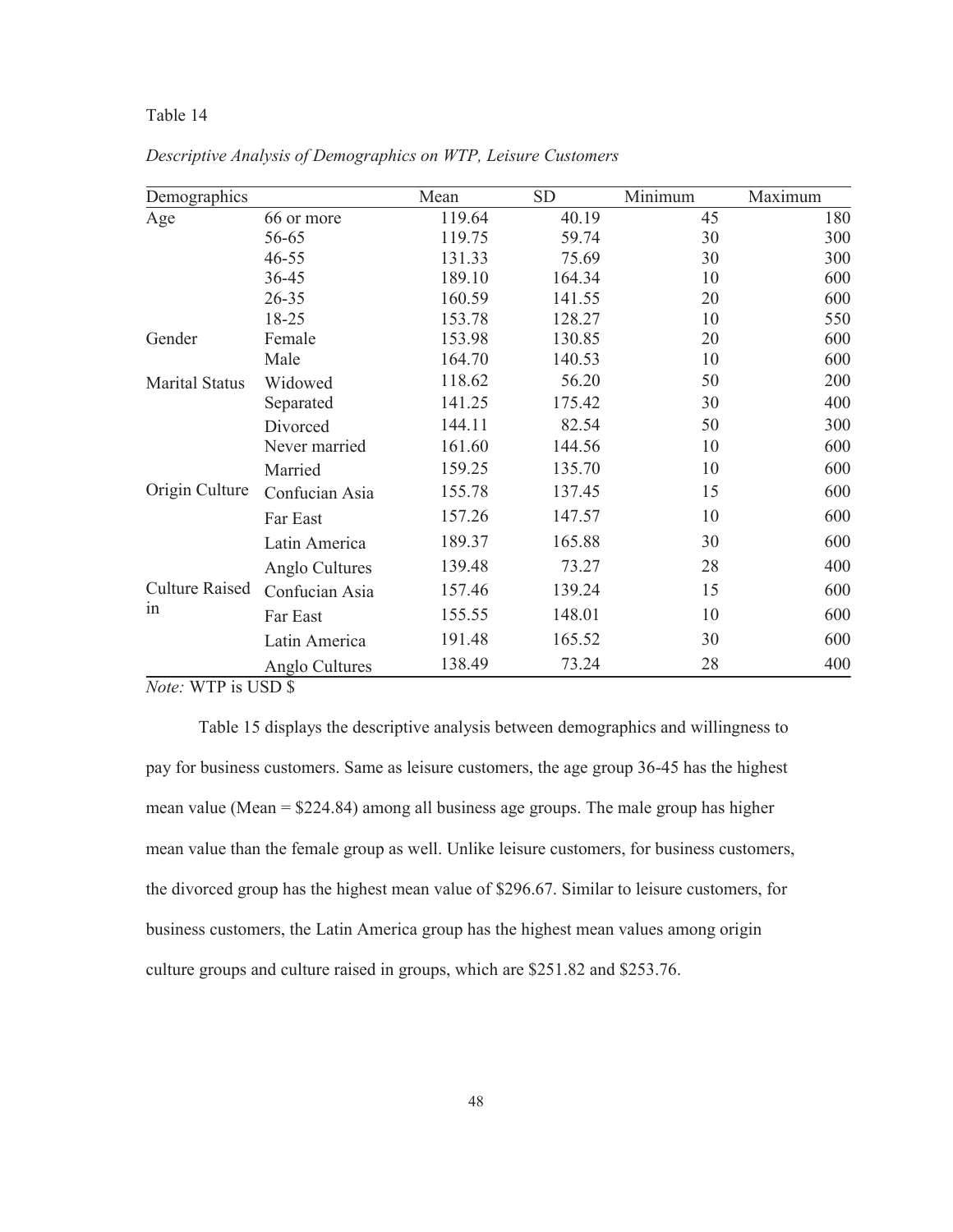| Demographics          |                | Mean   | <b>SD</b> | Minimum | Maximum |
|-----------------------|----------------|--------|-----------|---------|---------|
| Age                   | 66 or more     | 65.00  | 49.50     | 30      | 100     |
|                       | 56-65          | 103.33 | 87.37     | 30      | 200     |
|                       | $46 - 55$      | 120.83 | 79.05     | 20      | 300     |
|                       | 36-45          | 224.84 | 226.97    | 22      | 1000    |
|                       | $26 - 35$      | 188.24 | 195.66    | 20      | 1000    |
|                       | 18-25          | 161.42 | 172.47    | 10      | 800     |
| Gender                | Female         | 176.46 | 175.15    | 20      | 1000    |
|                       | Male           | 191.41 | 207.16    | 10      | 1000    |
| <b>Marital Status</b> | Widowed        | 50.00  | 30.00     | 20      | 80      |
|                       | Separated      |        |           |         |         |
|                       | Divorced       | 296.67 | 277.61    | 30      | 800     |
|                       | Never married  | 190.24 | 214.45    | 10      | 1000    |
|                       | Married        | 185    | 187.19    | 20      | 1000    |
| Origin Culture        | Confucian Asia | 173.33 | 164.44    | 20      | 800     |
|                       | Far East       | 155.38 | 152.42    | 10      | 600     |
|                       | Latin America  | 251.82 | 277.39    | 35      | 1000    |
|                       | Anglo Cultures | 182.61 | 149.58    | 20      | 600     |
| <b>Culture Raised</b> | Confucian Asia | 170.82 | 163.52    | 20      | 800     |
| in                    | Far East       | 157.04 | 155.81    | 10      | 600     |
|                       | Latin America  | 253.76 | 275.64    | 20      | 1000    |
|                       | Anglo Cultures | 169.93 | 124.36    | 30      | 500     |

*Descriptive Analysis of Demographics on WTP, Business Customers*

*Note:* WTP is USD \$

#### **Hypothesis Testing**

#### **H1A1: Age significantly relates to a customer's perceived value of hotel rooms.**

As shown in Table 16, since the p-values of Box's test for the leisure  $(p<0.001)$  and the business ( $p=0.009$ ) group, were less than 0.05, the results were significant. Thus, the assumption of homogeneity of covariance across the groups was not met. However, the Box's M is sensitive to large data file, meaning it can detect small deviation from homogeneity. An additional check of covariance matrices, Levene's test was applied, and p-values for the leisure and the business group were not significant. The MANOVA analysis for perceived value and age was reliable. According to the results of MANOVA test, for the leisure group,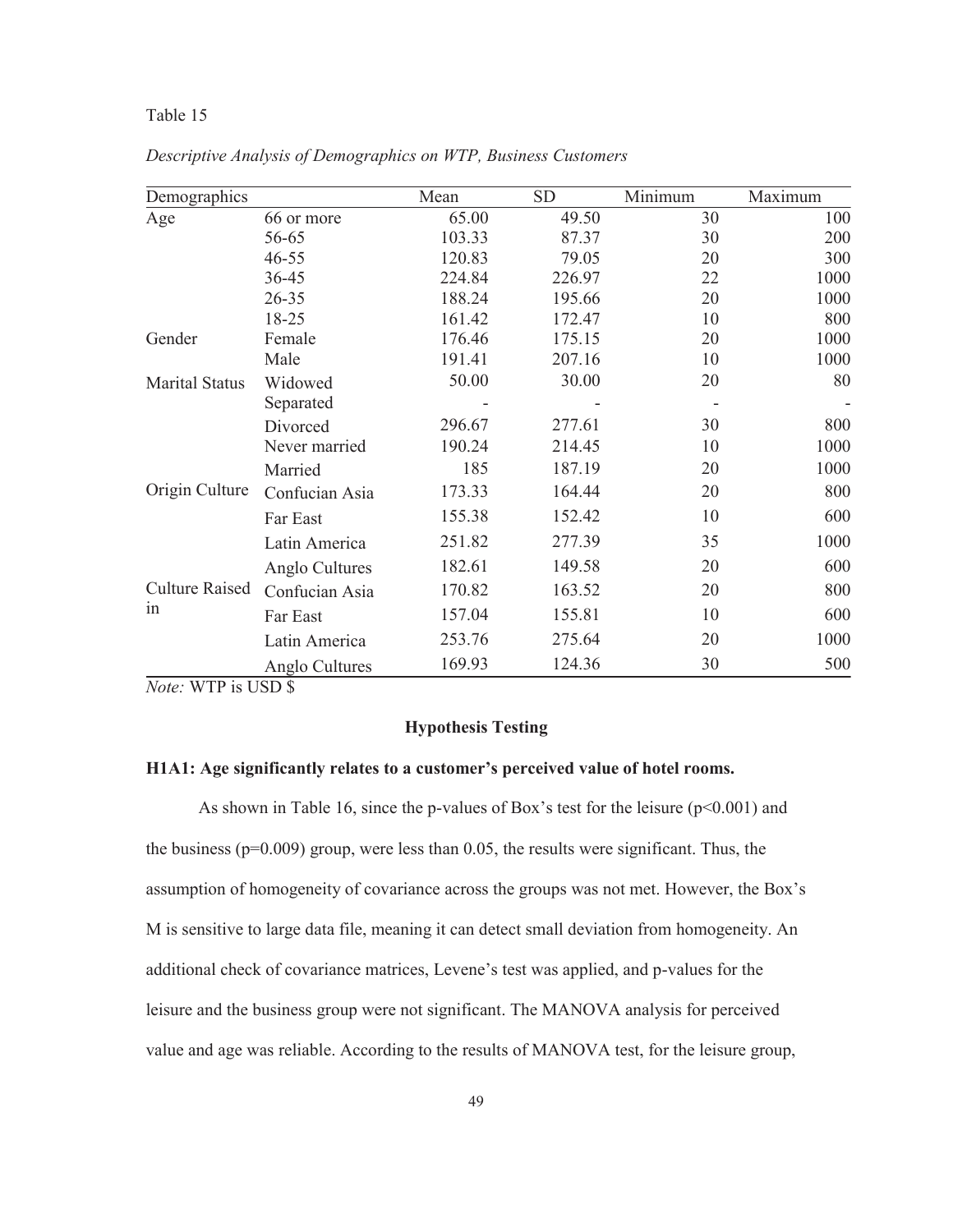there was a significant effect ( $p<0.0001$ ) of age on the set of perceived value variables (PV1

& PV2), as a group. However, for the business group, overall the results ( $p>0.05$ ) were not

significant, for MANOVA test.

Table 16

*MANOVA Analysis for Relationship between Perceived Value and Age* 

|                                         |                    | Leisure |       | <b>Business</b> |       |
|-----------------------------------------|--------------------|---------|-------|-----------------|-------|
|                                         |                    | F       | p     | F               | p     |
| Box's test of equality of<br>covariance |                    | 3.752   | 0.000 | 2.439           | 0.009 |
| Levene's test                           |                    |         |       |                 |       |
|                                         | PV <sub>1</sub>    |         | 0.116 |                 | 0.616 |
|                                         | PV2                |         | 0.075 |                 | 0.375 |
| <b>MANOVA</b>                           |                    |         |       |                 |       |
|                                         | Pillai's Trace     | 738.000 | 0.000 | 1.754           | 0.067 |
|                                         | Wilks' Lambda      | 736.000 | 0.000 | 1.761           | 0.066 |
|                                         | Hotelling's Trace  | 734.000 | 0.000 | 1.768           | 0.064 |
|                                         | Roy's Largest Root | 369.000 | 0.000 | 2.952           | 0.013 |

#### **H1A2: Gender significantly relates to a customer's perceived value of hotel rooms.**

As shown in Table 17, for the leisure group, both the Box's test and Levene's test were not significant, which means MANOVA can be performed. For the business group, although Box's test was significant, p=0.007, the Levenes's test showed adverse results, which means MANOVA can be performed. For the leisure group, the results of MANOVA were barely significant,  $F=3.008$ ,  $p=0.051$ . Thus, there was a significant relationship between perceived value and gender. On the contrary, for the business group, the results were not significant,  $p > 0.128$ , for MANOVA.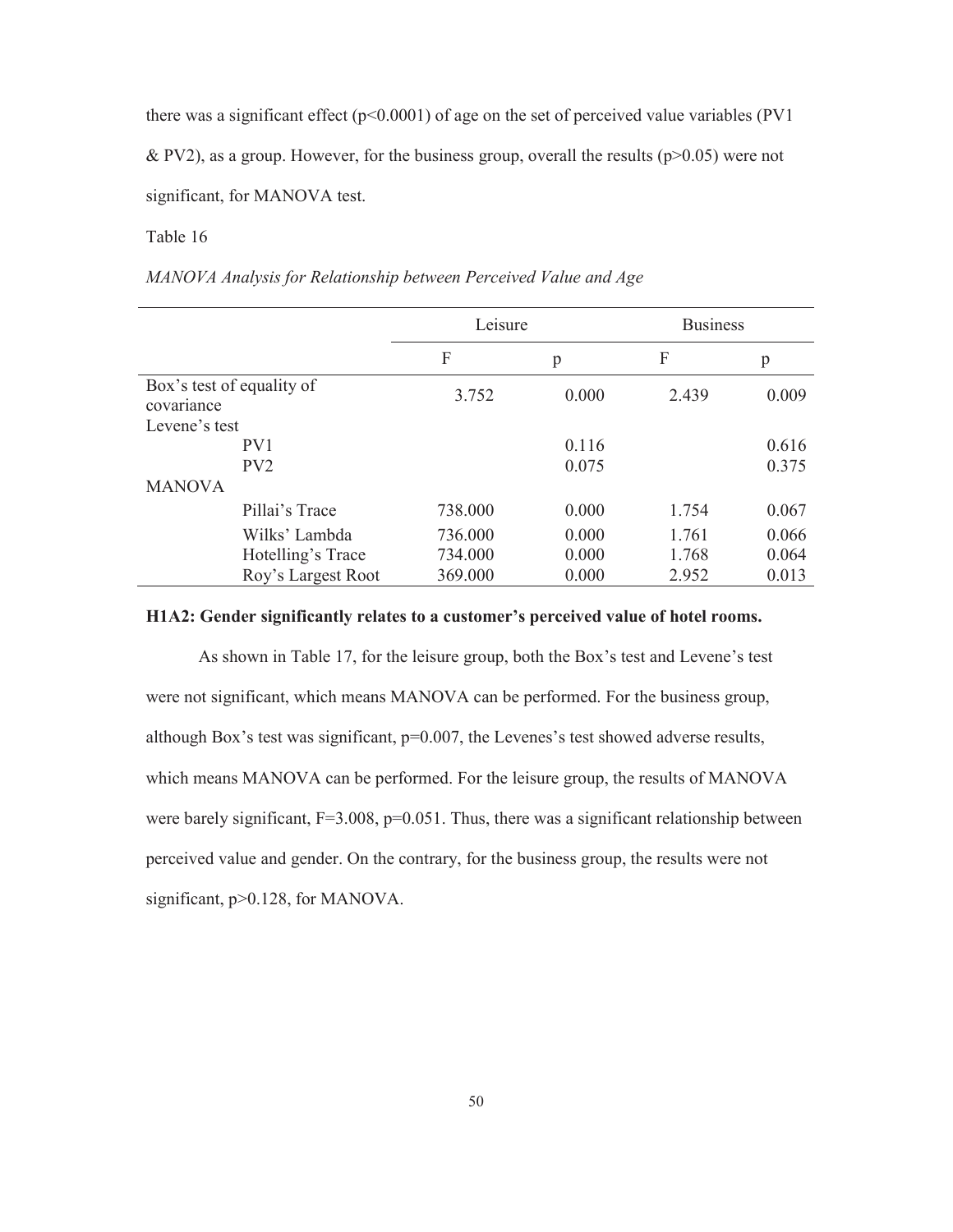|                                         | Leisure |       | <b>Business</b> |       |
|-----------------------------------------|---------|-------|-----------------|-------|
|                                         | F       | p     | F               | p     |
| Box's test of equality of<br>covariance | 1.938   | 0.121 | 4.090           | 0.007 |
| Levene's test                           |         |       |                 |       |
| PV1                                     |         | 0.556 |                 | 0.808 |
| PV <sub>2</sub>                         |         | 0.156 |                 | 0.360 |
| <b>MANOVA</b>                           |         |       |                 |       |
| Pillai's Trace                          | 3.008   | 0.051 | 1.148           | 0.333 |
| Wilks' Lambda                           | 3.008   | 0.051 | 1.146           | 0.334 |
| Hotelling's Trace                       | 3.008   | 0.051 | 1.145           | 0.335 |
| Roy's Largest Root                      | 3.008   | 0.051 | 2.078           | 0.128 |

# *MANOVA Analysis for Relationship between Perceived Value and Gender*

### **H1A3: Marital status significantly relates to a customer's perceived value of hotel**

### **rooms.**

Both leisure group and business group passed the Box's test and Levene's test, which means the assumption of homogeneity, was not violated. According to the results of MANOVA, for both leisure and business groups, there was no significant effect ( $p$ <0.05) of

marital status on the set of perceived value variables (PV1 & PV2), as a group (see Table 18).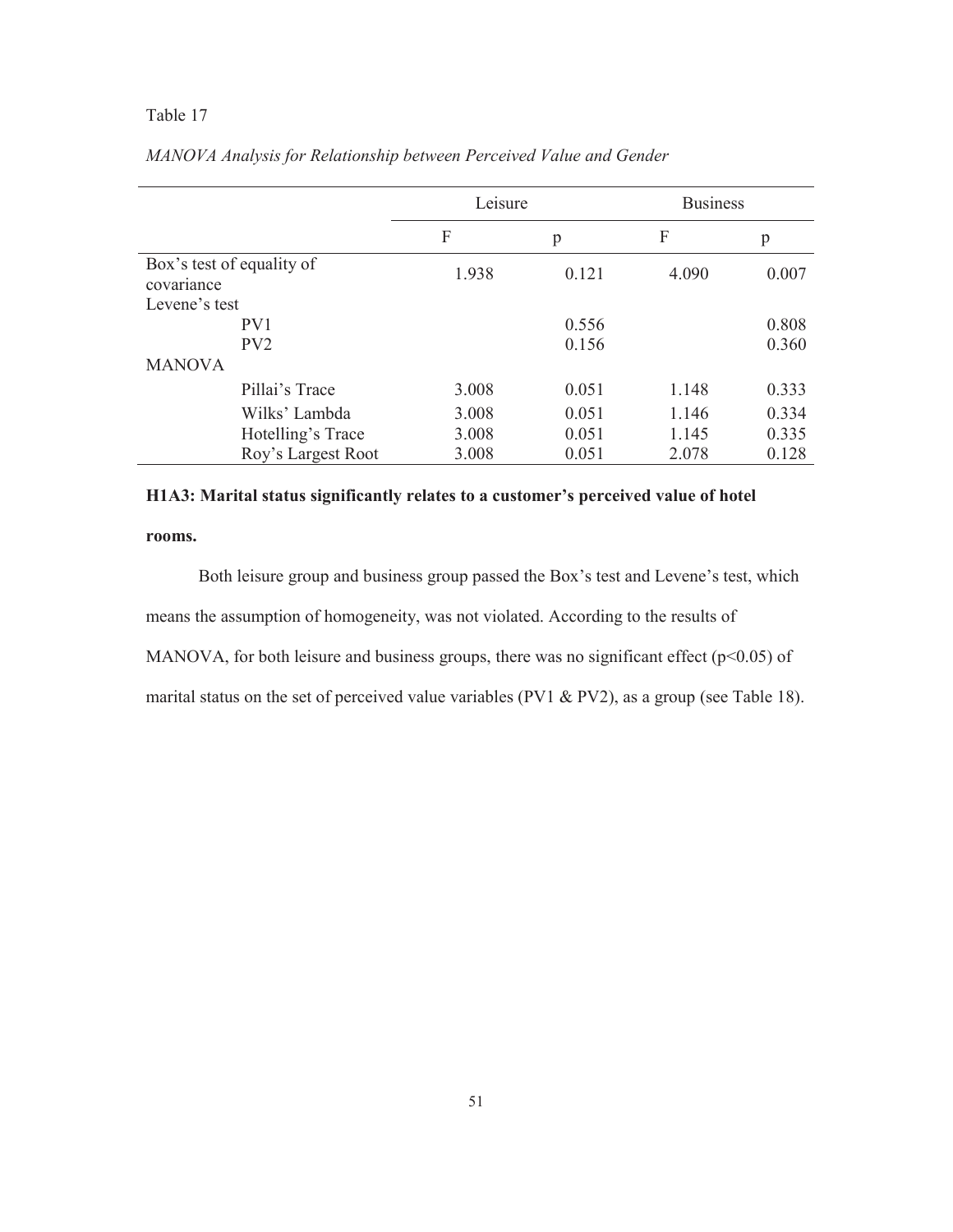|                                         |                    | Leisure |       | <b>Business</b> |       |
|-----------------------------------------|--------------------|---------|-------|-----------------|-------|
|                                         |                    | F       | p     | F               | p     |
| Box's test of equality of<br>covariance |                    | 1.464   | 0.112 | 1.647           | 0.101 |
| Levene's test                           |                    |         |       |                 |       |
|                                         | PV <sub>1</sub>    |         | 0.678 |                 | 0.259 |
|                                         | PV2                |         | 0.353 |                 | 0.013 |
| <b>MANOVA</b>                           |                    |         |       |                 |       |
|                                         | Pillai's Trace     | 2.009   | 0.030 | 2.066           | 0.038 |
|                                         | Wilks' Lambda      | 2.016   | 0.029 | 2.067           | 0.038 |
|                                         | Hotelling's Trace  | 2.022   | 0.029 | 2.068           | 0.038 |
|                                         | Roy's Largest Root | 3.395   | 0.005 | 3.165           | 0.015 |

*MANOVA Analysis for Relationship between Perceived Value and Marital Status* 

## **H1A4: Culture significantly relates to a customer's perceived value of hotel rooms.**

As displayed in Table 19 & 20, none of the results of Box's test and Levene's test was significant, not violating the assumption, thus there was no suspicion to conduct MANOVA. Based on the results of MANOVA test, overall, none of p-value is smaller than 0.05 for both culture of origin and culture raised in. Thus, there was no significant relationship between culture of origin and perceived value, as well as between culture raised in and perceived value.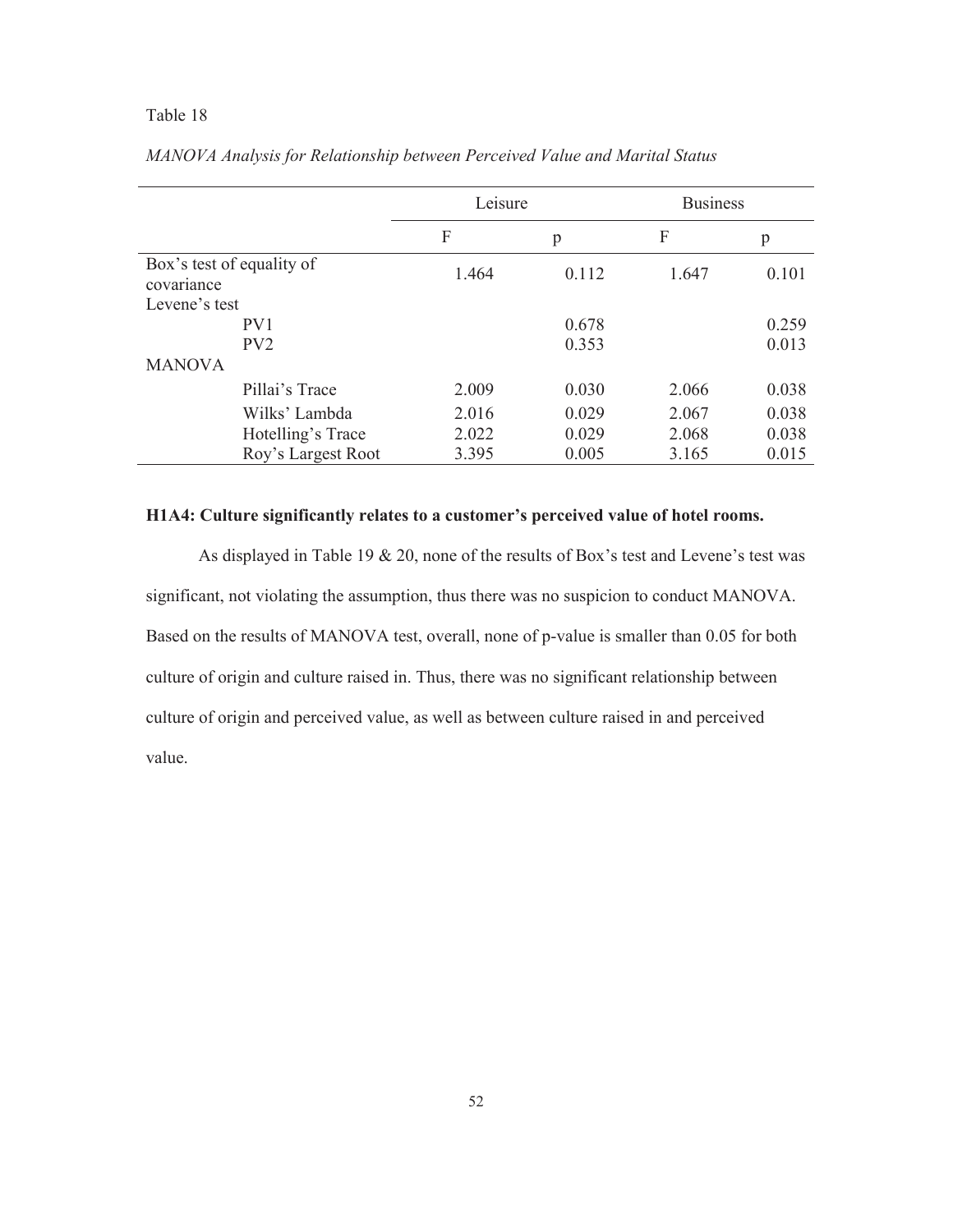|                                         | Leisure |       | <b>Business</b> |       |
|-----------------------------------------|---------|-------|-----------------|-------|
|                                         | F       | p     | F               | Ŋ     |
| Box's test of equality of<br>covariance | 0.893   | 0.530 | 1.588           | 0.112 |
| Levene's test                           |         |       |                 |       |
| PV <sub>1</sub>                         |         | 0.267 |                 | 0.629 |
| PV <sub>2</sub>                         |         | 0.414 |                 | 0.705 |
| <b>MANOVA</b>                           |         |       |                 |       |
| Pillai's Trace                          | 1.329   | 0.242 | 1.246           | 0.282 |
| Wilks' Lambda                           | 1.330   | 0.241 | 1.250           | 0.279 |
| Hotelling's Trace                       | 1.330   | 0.241 | 1.254           | 0.277 |
| Roy's Largest Root                      | 2.383   | 0.069 | 2.483           | 0.062 |

# *MANOVA Analysis for Relationship between Perceived Value and Origin Culture*

# Table 20

*MANOVA Analysis for Relationship between Perceived Value and Culture Raised in* 

|                                         |                    | Leisure |       | <b>Business</b> |       |
|-----------------------------------------|--------------------|---------|-------|-----------------|-------|
|                                         |                    | F       | n     | F               |       |
| Box's test of equality of<br>covariance |                    | 1.097   | 0.361 | 1.790           | 0.065 |
| Levene's test                           |                    |         |       |                 |       |
|                                         | PV <sub>1</sub>    |         | 0.167 |                 | 0.100 |
|                                         | PV2                |         | 0.121 |                 | 0.226 |
| <b>MANOVA</b>                           |                    |         |       |                 |       |
|                                         | Pillai's Trace     | 1.633   | 0.135 | 1.631           | 0.137 |
|                                         | Wilks' Lambda      | 1.635   | 0.135 | 1.634           | 0.136 |
|                                         | Hotelling's Trace  | 1.637   | 0.134 | 1.638           | 0.135 |
|                                         | Roy's Largest Root | 2.900   | 0.035 | 2.946           | 0.034 |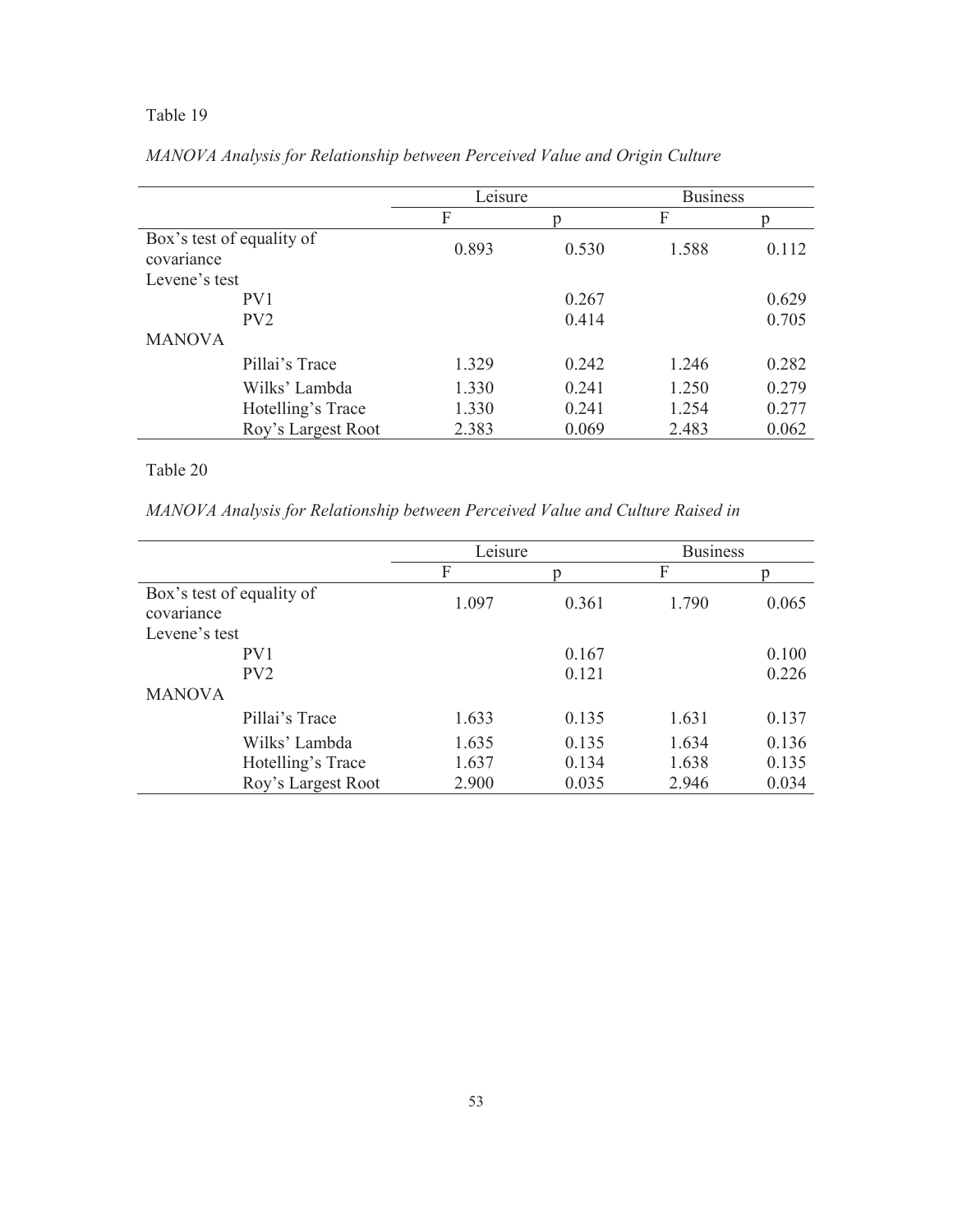# **H1B1: Age significantly relates to a customer's perception of fairness on hotel room rates.**

Although the Box's test for the leisure group has failed ( $p=0.009$ ), the Levene's tests for both leisure and business groups were not significant, as shown in Table 21, which means the assumption of homogeneity was not violated. Based on the overall results of MANOVA analysis, age had a statistically significant  $(p<0.0001)$  relationship with perceived fairness variables as a group. However, since the overall p-value for the business group was greater than 0.05, there was no statistically significant relationship between age and perceived fairness, for MANOVA test.

#### Table 21

| MANOVA Analysis for Relationship between Perceived Fairness and Age |
|---------------------------------------------------------------------|
|---------------------------------------------------------------------|

|                                         | Leisure |       | <b>Business</b> |       |
|-----------------------------------------|---------|-------|-----------------|-------|
|                                         | F       | n     | F               | n     |
| Box's test of equality of<br>covariance | 1.535   | 0.009 | 0.659           | 0.922 |
| Levene's test                           |         |       |                 |       |
| PF1                                     |         | 0.083 |                 | 0.068 |
| PF <sub>2</sub>                         |         | 0.259 |                 | 0.169 |
| PF3                                     |         | 0.128 |                 | 0.041 |
| PF4                                     |         | 0.418 |                 | 0.029 |
| <b>MANOVA</b>                           |         |       |                 |       |
| Pillai's Trace                          | 3.059   | 0.000 | 1.433           | 0.098 |
| Wilks' Lambda                           | 3.153   | 0.000 | 1.450           | 0.092 |
| Hotelling's Trace                       | 3.233   | 0.000 | 1.464           | 0.086 |
| Roy's Largest Root                      | 9.824   | 0.000 | 4.367           | 0.001 |

# **H1B2: Gender significantly relates to a customer's perception of fairness on hotel room rates.**

As shown in Table 22, although the Box's test for the leisure group has failed  $(p=0.03)$ , the Levene's tests for both leisure and business groups were not significant, which means the assumption of homogeneity was not violated. Statistical significance interaction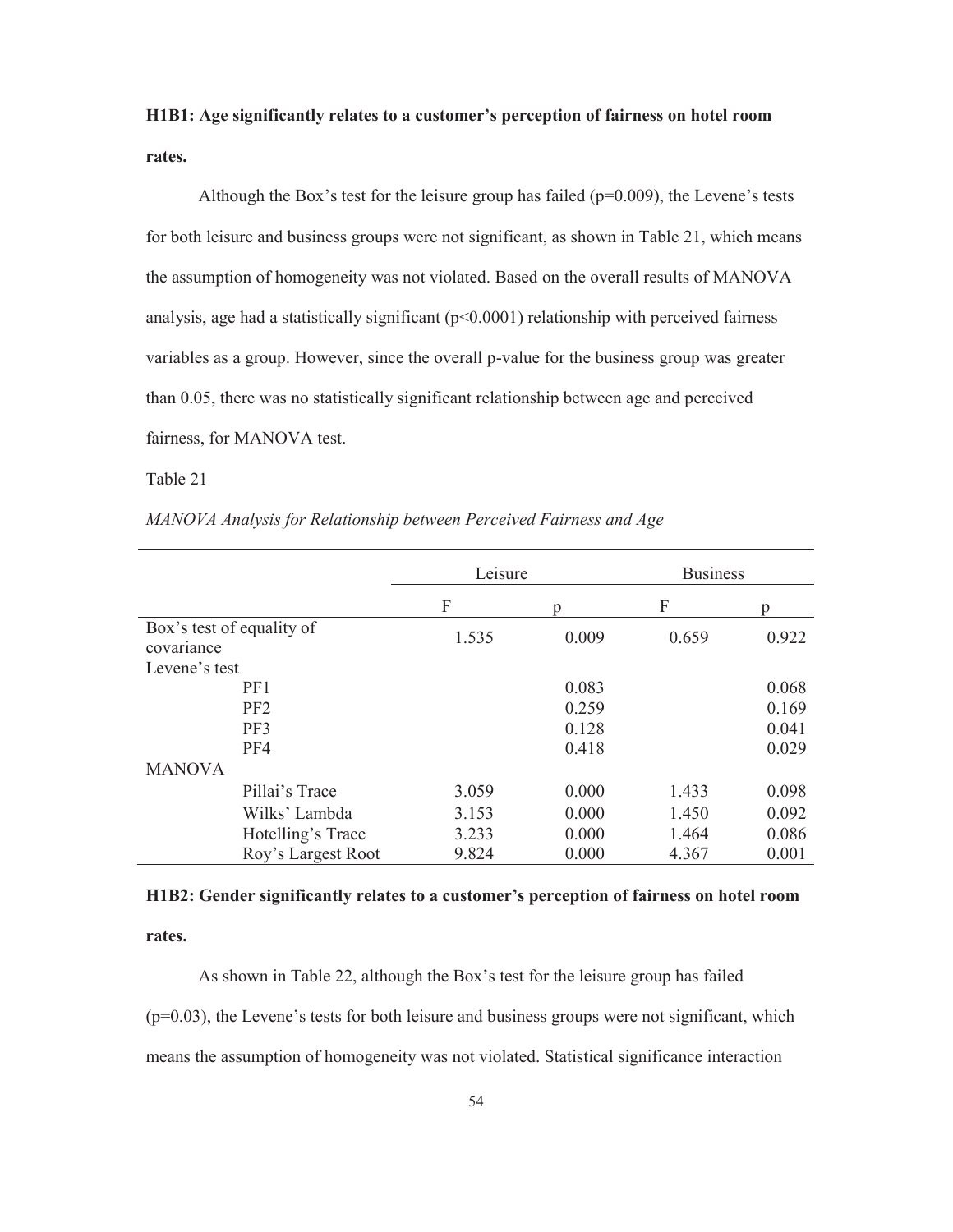was found between perceived fairness and gender, for both leisure group,  $F=3.803$ ,  $p = 0.005$ , and business group p= 0.00, using MANOVA test. MANOVA test showed there is a significant relationship between gender as a group and these four perceived fairness variables together.

Table 22

|                                         |                    | Leisure |       | <b>Business</b> |       |
|-----------------------------------------|--------------------|---------|-------|-----------------|-------|
|                                         |                    | F       | n     | F               | D     |
| Box's test of equality of<br>covariance |                    | 1.990   | 0.030 | 1.173           | 0.303 |
| Levene's test                           |                    |         |       |                 |       |
| PF1                                     |                    |         | 0.060 |                 | 0.672 |
| PF <sub>2</sub>                         |                    |         | 0.481 |                 | 0.034 |
| PF3                                     |                    |         | 0.919 |                 | 0.632 |
| PF4                                     |                    |         | 0.106 |                 | 0.633 |
| <b>MANOVA</b>                           |                    |         |       |                 |       |
| Pillai's Trace                          |                    | 3.803   | 0.005 | 3.209           | 0.001 |
|                                         | Wilks' Lambda      | 3.803   | 0.005 | 3.261           | 0.001 |
|                                         | Hotelling's Trace  | 3.803   | 0.005 | 3.314           | 0.001 |
|                                         | Roy's Largest Root | 3.803   | 0.005 | 6.155           | 0.000 |

*MANOVA Analysis for Relationship between Perceived Fairness and Gender* 

# **H1B3: Marital status significantly relates to a customer's perception of fairness on hotel room rates.**

Both leisure and business groups passed the Box's test and Levene's test, p>0.05, which means the MANOVA was appropriate to perform. However, according to the results, p-value MANOVA was not significant, for either leisure or business group, thus, there was no significant relationship between marital status and perceived fairness variables as a group (see Table 23).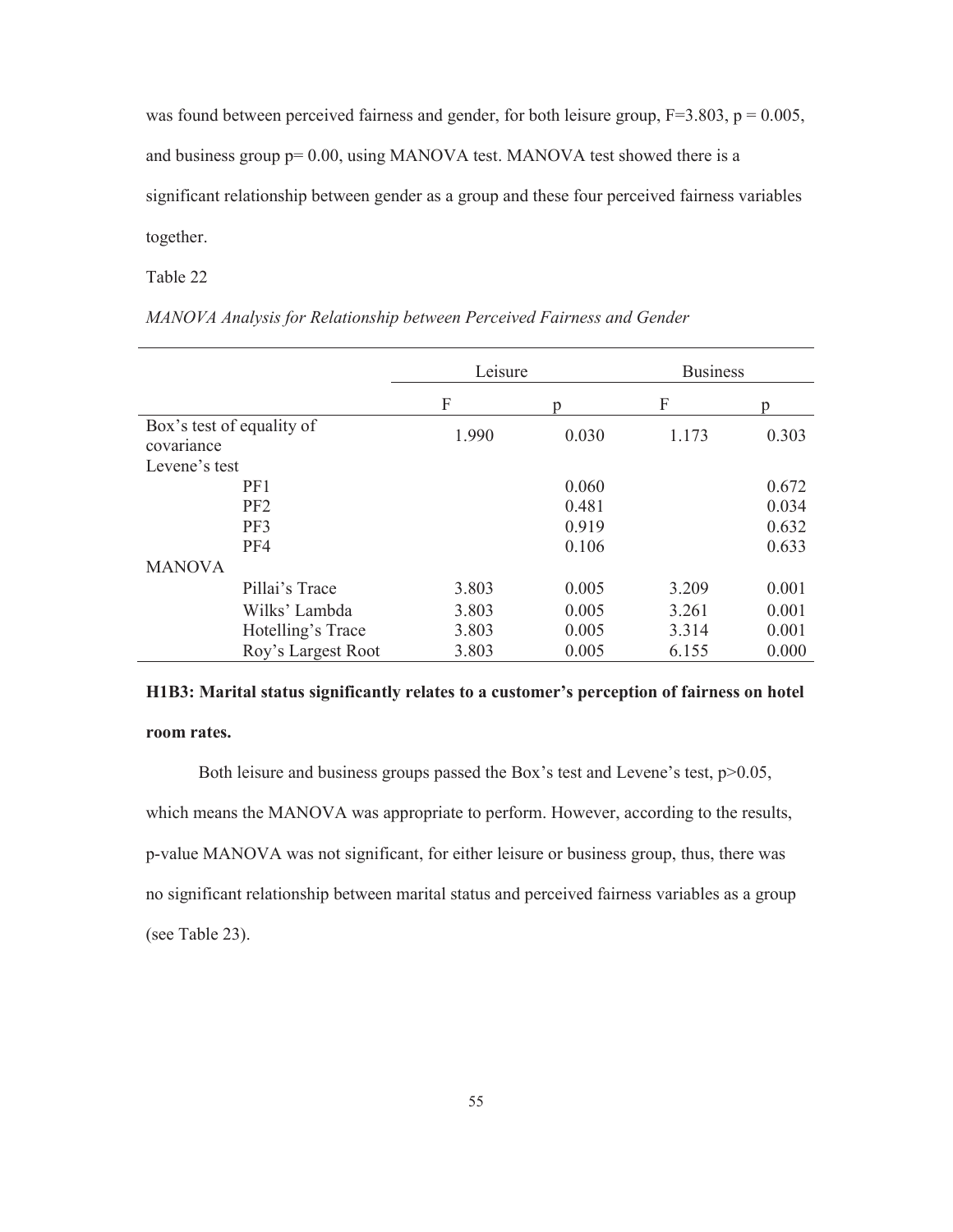|                                         |                    | Leisure |       | <b>Business</b> |       |
|-----------------------------------------|--------------------|---------|-------|-----------------|-------|
|                                         |                    | F       |       | F               | n     |
| Box's test of equality of<br>covariance |                    | 1.075   | 0.357 | 1.005           | 0.453 |
| Levene's test                           |                    |         |       |                 |       |
|                                         | PF1                |         | 0.383 |                 | 0.090 |
|                                         | PF <sub>2</sub>    |         | 0.671 |                 | 0.398 |
|                                         | PF3                |         | 0.011 |                 | 0.421 |
|                                         | PF4                |         | 0.234 |                 | 0.200 |
| <b>MANOVA</b>                           |                    |         |       |                 |       |
|                                         | Pillai's Trace     | 1.151   | 0.290 | 1.012           | 0.441 |
|                                         | Wilks' Lambda      | 1.151   | 0.290 | 1.008           | 0.446 |
|                                         | Hotelling's Trace  | 1.151   | 0.290 | 1.004           | 0.450 |
|                                         | Roy's Largest Root | 2.821   | 0.016 | 2.070           | 0.086 |

*MANOVA Analysis for Relationship between Perceived Fairness and Marital Status* 

# **H1B4: Culture significantly relates to a customer's perception of fairness on hotel room rates.**

For the leisure group, although the Box's test has failed (p<0.0001), the overall Levene's tests was not significant (see Table 24). After performing MANOVA, the results, p<0.0001, showed a statistical significance between origin culture and perceived fairness. Nevertheless, for the business group, both Box's test (p=0.002) and Levene's test (p=0.007) were failed, which means the assumption of homogeneity was not met. The MANOVA analysis for business was unreliable.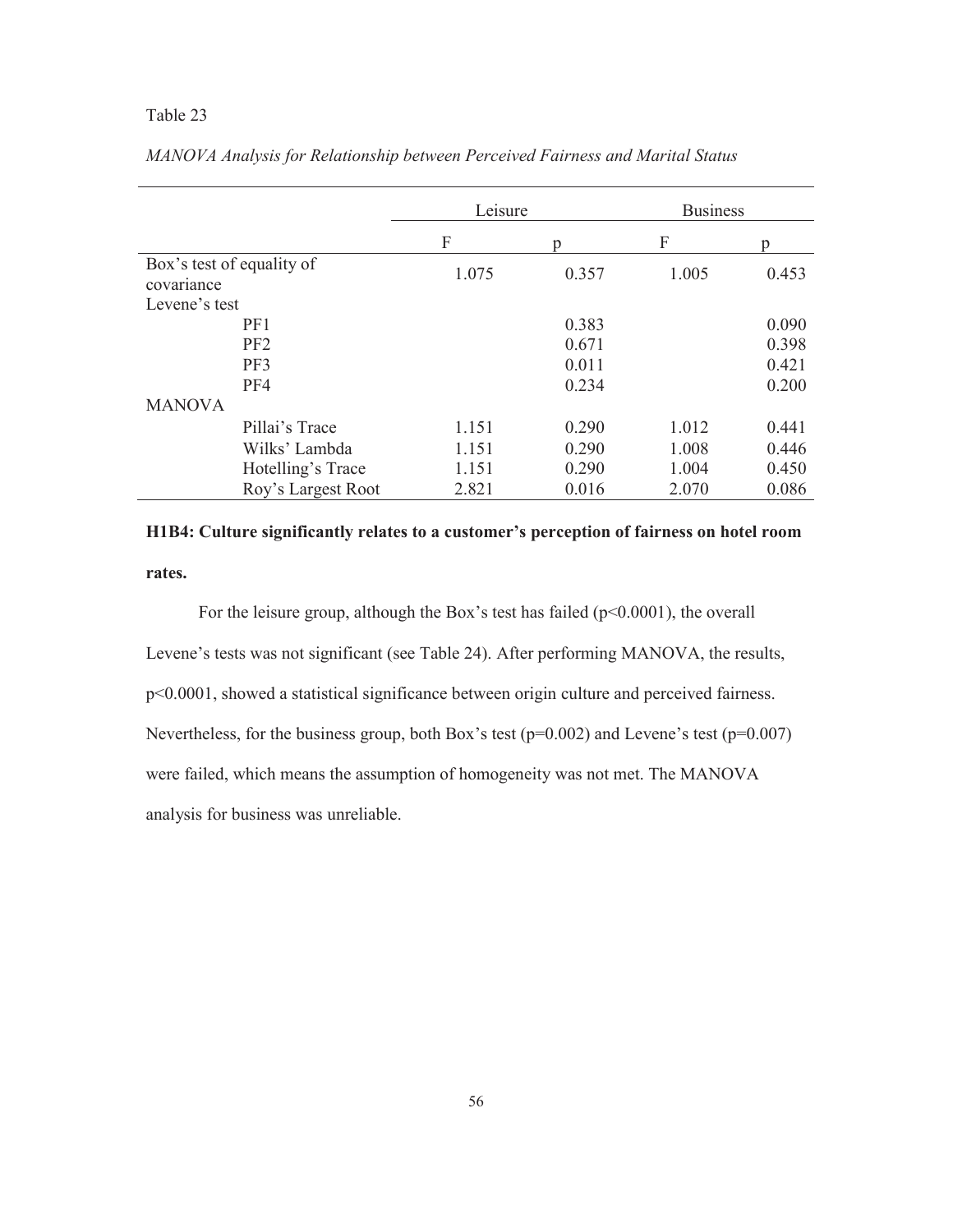|                                         |                    | Leisure |       | <b>Business</b> |       |
|-----------------------------------------|--------------------|---------|-------|-----------------|-------|
|                                         |                    | F       |       | F               | n     |
| Box's test of equality of<br>covariance |                    | 3.267   | 0.000 | 1.883           | 0.002 |
| Levene's test                           |                    |         |       |                 |       |
|                                         | PF1                |         | 0.093 |                 | 0.007 |
|                                         | PF <sub>2</sub>    |         | 0.396 |                 | 0.173 |
|                                         | PF3                |         | 0.445 |                 | 0.347 |
|                                         | PF4                |         | 0.252 |                 | 0.007 |
| <b>MANOVA</b>                           |                    |         |       |                 |       |
|                                         | Pillai's Trace     | 3.279   | 0.000 | 1.577           | 0.093 |
|                                         | Wilks' Lambda      | 3.309   | 0.000 | 1.586           | 0.091 |
|                                         | Hotelling's Trace  | 3.328   | 0.000 | 1.592           | 0.089 |
|                                         | Roy's Largest Root | 6.783   | 0.000 | 3.713           | 0.006 |

*MANOVA Analysis for Relationship between Perceived Fairness and Origin Culture* 

 As shown in Table 25, for the leisure group, the Box's test for the leisure group has failed ( $p<0.0001$ ), but the overall Levene's tests was not significant ( $p>0.05$ ). After performing MANOVA, the results, p<0.0001, presented a statistical significance between culture raised in and perceived fairness. However, for the business group, both Box's test  $(p=0.002)$  and Levene's test  $(p=0.006)$  were failed, which means the assumption of homogeneity was not met. The MANOVA analysis for business was suspicious.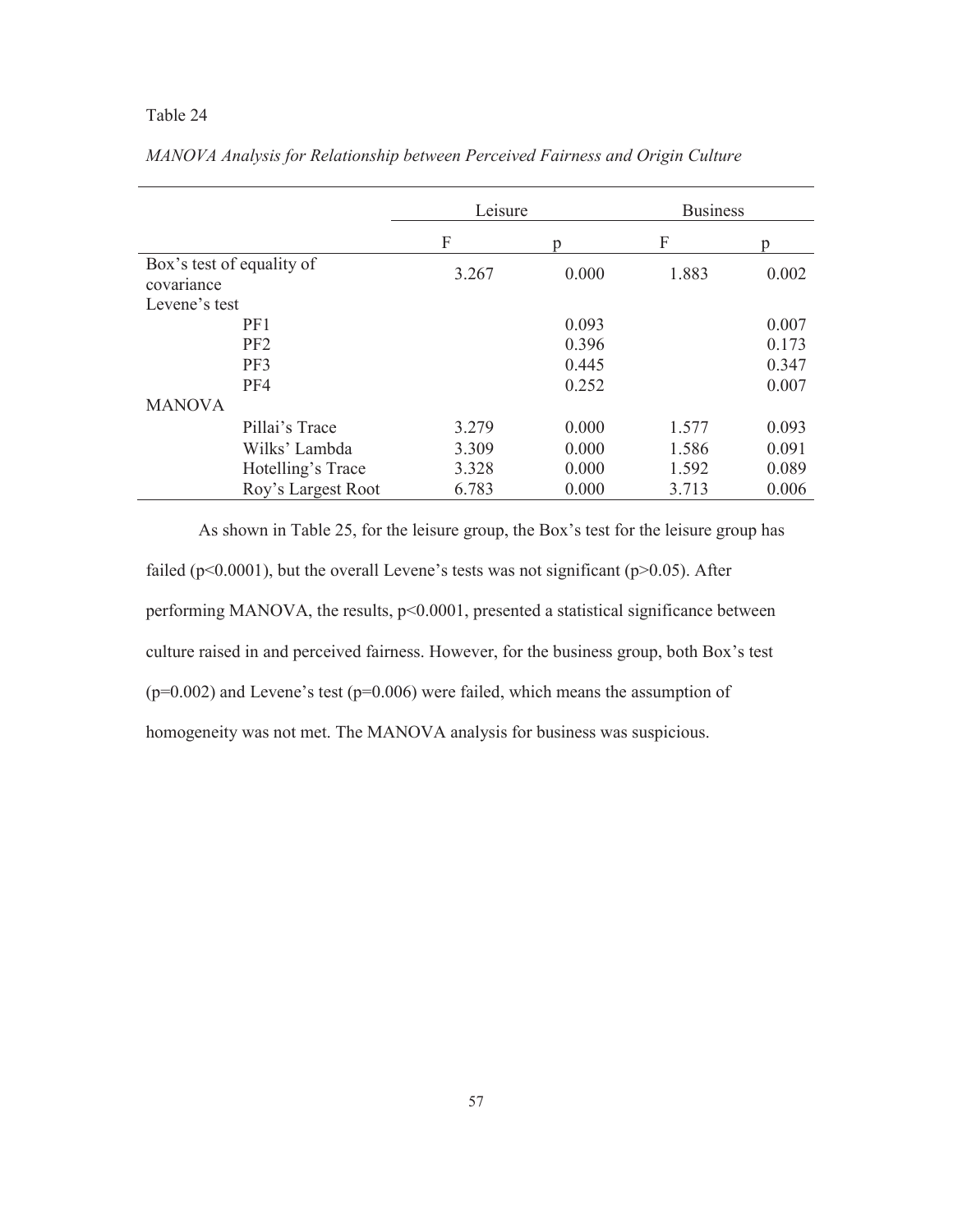|                                         |                    | Leisure |       | <b>Business</b> |       |
|-----------------------------------------|--------------------|---------|-------|-----------------|-------|
|                                         |                    | F       |       | F               | n     |
| Box's test of equality of<br>covariance |                    | 3.498   | 0.000 | 1.882           | 0.002 |
| Levene's test                           |                    |         |       |                 |       |
|                                         | PF1                |         | 0.069 |                 | 0.065 |
|                                         | PF <sub>2</sub>    |         | 0.101 |                 | 0.150 |
|                                         | PF3                |         | 0.478 |                 | 0.330 |
|                                         | PF4                |         | 0.311 |                 | 0.006 |
| <b>MANOVA</b>                           |                    |         |       |                 |       |
|                                         | Pillai's Trace     | 3.461   | 0.000 | 1.616           | 0.083 |
|                                         | Wilks' Lambda      | 3.489   | 0.000 | 1.616           | 0.083 |
|                                         | Hotelling's Trace  | 3.503   | 0.000 | 1.613           | 0.083 |
|                                         | Roy's Largest Root | 6.439   | 0.000 | 3.177           | 0.015 |

*MANOVA Analysis for Relationship between Perceived Fairness and Culture Raised in* 

# **H1C1: Age significantly relates to a customer's willingness to pay for hotel rooms.**

For the leisure group, the Levene's test failed, p<0.0001, so the assumption of homogeneity was violated (see Table 26). The ANOVA result was suspicious. For the business group, the Levene's test, p=0.072, showed no significant value, thus ANOVA was eligible to perform. There was no statistically significant relation existed between age and willingness to pay,  $F=1.053$ ,  $p=0.388$ .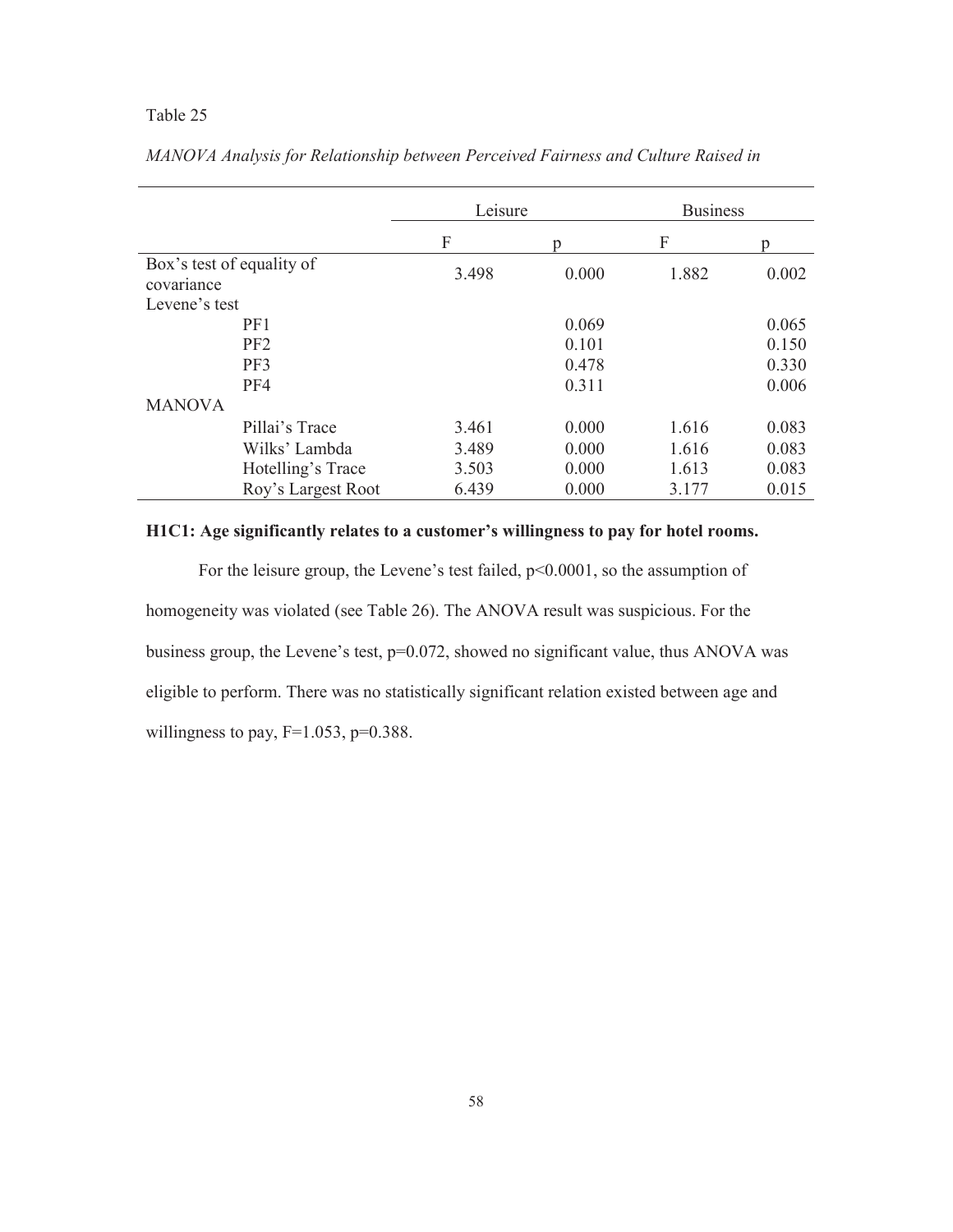|               |            | Leisure |           | <b>Business</b> |           |
|---------------|------------|---------|-----------|-----------------|-----------|
|               |            | Mean    | <b>SD</b> | Mean            | <b>SD</b> |
| Levene's test |            |         | 0.000     |                 | 0.072     |
| AGE           | 66 or more | 119.636 | 40.190    | 65.000          | 49.497    |
|               | 56-65      | 119.750 | 59.740    | 103.333         | 87.369    |
|               | $46 - 55$  | 131.333 | 75.689    | 120.833         | 79.052    |
|               | $36 - 45$  | 189.104 | 164.341   | 224.842         | 226.969   |
|               | $26 - 35$  | 160.587 | 141.554   | 188.244         | 195.666   |
|               | 18-25      | 153.787 | 128.270   | 161.429         | 172.465   |
| F             |            |         | 1.360     |                 | 1.053     |
| р             |            |         | 0.230     |                 | 0.388     |

*ANOVA Analysis for Relationship between Willingness to Pay and Age* 

# **H1C2: Gender significantly relates to a customer's willingness to pay for hotel rooms.**

As displayed in Table 27, both leisure group and business group passed the Levene's test, with p=0.131 and p=0.359. According to the results of ANOVA analysis, both leisure group,  $F=0.570$ ,  $p=0.451$ , and business group,  $F=2.326$ ,  $p=0.1$  had failed to meet the significant level. Thus, gender was not significant related to willingness to pay.

# Table 27

| ANOVA Analysis for Relationship between Willingness to Pay and Gender |  |
|-----------------------------------------------------------------------|--|
|                                                                       |  |

|               |        |         | Leisure   |         | <b>Business</b> |  |
|---------------|--------|---------|-----------|---------|-----------------|--|
|               |        | Mean    | <b>SD</b> | Mean    | <b>SD</b>       |  |
| Levene's test |        |         | 0.131     |         | 0.359           |  |
| Gender        | Female | 153.982 | 130.853   | 176.464 | 175.155         |  |
|               | Male   | 164.700 | 140.525   | 191.417 | 207.164         |  |
| F             |        |         | 0.570     |         | 2.326           |  |
|               |        |         | 0.451     |         | 0.100           |  |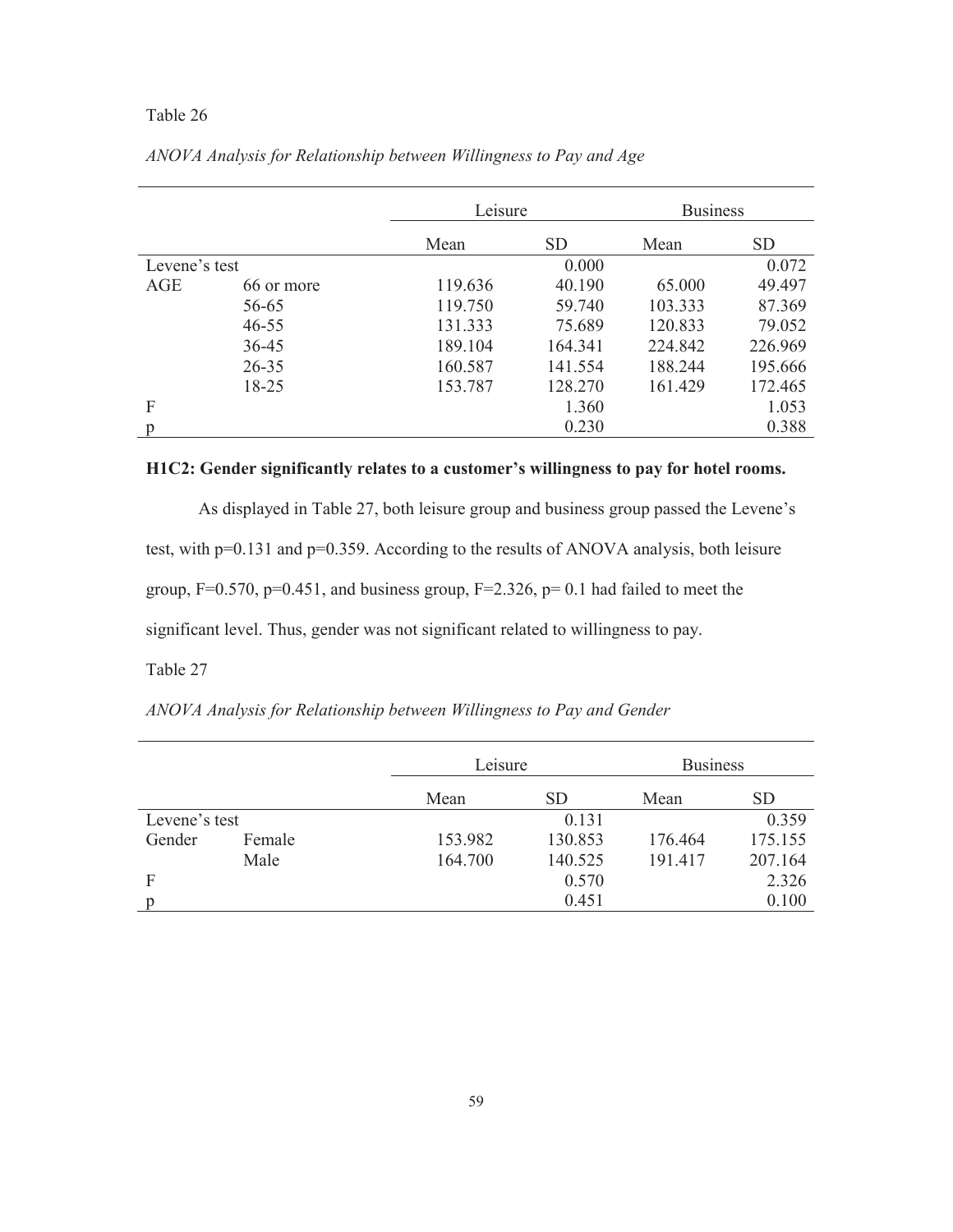# **H1C3: Marital status significantly relates to a customer's willingness to pay for hotel rooms.**

Both leisure group and business group passed the Levene's test, with  $p=0.288$  and  $p=0.375$  (see Table 28). However, based on the ANONA results,  $F=1.225$ ,  $p=0.297$  for the leisure group, F=0.833, p=0.505 for the business group, none of the group had a significant level. Thus, there was not a statistical significance existed between marital status and willingness to pay.

#### Table 28

*ANOVA Analysis for Relationship between Willingness to Pay and Marital Status* 

|               |               | Leisure |           | <b>Business</b> |         |
|---------------|---------------|---------|-----------|-----------------|---------|
|               |               | Mean    | <b>SD</b> | Mean            | SD.     |
| Levene's test |               |         | 0.288     |                 | 0.375   |
| Marital       | Widowed       | 118.625 | 56.196    | 50.000          | 30.000  |
| <b>Status</b> | Separated     | 141.250 | 175.422   |                 |         |
|               | Divorced      | 144.111 | 82.548    | 296.667         | 277.609 |
|               | Never married | 161.598 | 144.561   | 190.242         | 214.448 |
|               | Married       | 159.254 | 135.699   | 185.980         | 187.193 |
| F             |               |         | 1.225     |                 | 0.833   |
| р             |               |         | 0.297     |                 | 0.505   |

#### **H1C4: Culture significantly relates to a customer's willingness to pay for hotel rooms**

For the business group, a statistical significance was found between origin culture and willingness to pay, F=2.826, p=0.04 (see Table 29). According to the mean value of each culture group, the Latin America was willingness to pay the highest amount (Mean=251.82). However, the Levene's test had failed for both leisure and business groups,  $p<0.0001$ , thus the ANOVA results were not reliable.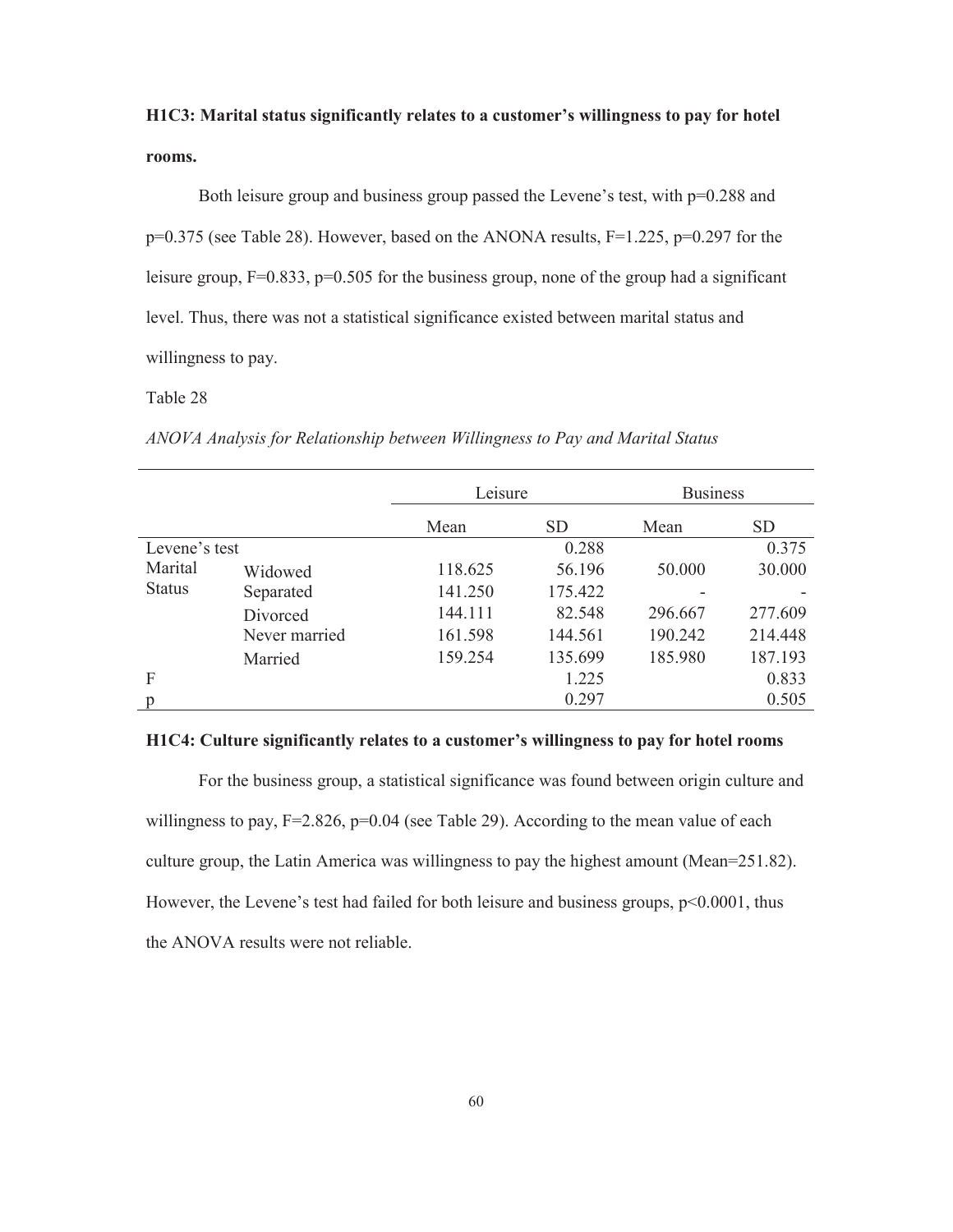#### Table 29

|                   |                | Leisure |           | <b>Business</b> |                 |
|-------------------|----------------|---------|-----------|-----------------|-----------------|
|                   |                | Mean    | <b>SD</b> | Mean            | SD <sub>1</sub> |
| Levene's test     |                |         | 0.000     |                 | 0.000           |
| Origin<br>Culture | Confucian Asia | 155.779 | 137.452   | 173.329         | 164.441         |
|                   | Far East       | 157.259 | 147.573   | 155.380         | 152.422         |
|                   | Latin America  | 189.372 | 165.880   | 251.821         | 277.390         |
|                   | Anglo Cultures | 139.484 | 73.266    | 182.607         | 149.582         |
| F                 |                |         | 2.038     |                 | 2.826           |
|                   |                |         | 0.108     |                 | 0.040           |

*ANOVA Analysis for Relationship between Willingness to Pay and Origin Culture* 

As shown in Table 30, for the business group, there was a statistically significant relationship between culture raised in and willingness to pay, F=3.102. p=0.028. Based on the mean value of each culture group, Latin America had the highest willingness to pay (Mean=253.76). Nevertheless, since levene's tests failed for both leisure and business groups, p<0.0001, the results of ANOVA were not reliable.

Table 30

*ANOVA Analysis for Relationship between Willingness to Pay and Culture Raised in* 

|                      |                | Leisure |           | <b>Business</b> |           |
|----------------------|----------------|---------|-----------|-----------------|-----------|
|                      |                | Mean    | <b>SD</b> | Mean            | <b>SD</b> |
| Levene's test        |                |         | 0.000     |                 | 0.000     |
| Culture<br>Raised in | Confucian Asia | 157.462 | 139.238   | 170.817         | 163.516   |
|                      | Far East       | 155.553 | 148.017   | 157.045         | 155.812   |
|                      | Latin America  | 191.480 | 165.521   | 253.763         | 275.641   |
|                      | Anglo Cultures | 138.489 | 73.239    | 169.929         | 124.364   |
| F                    |                |         | 2.336     |                 | 3.102     |
| p                    |                |         | 0.074     |                 | 0.028     |

## **Summary of Hypotheses Testing**

The summary of hypotheses testing results are listed in Table 31. For leisure

customers, age, gender, and marital status are significant related to perceived value; for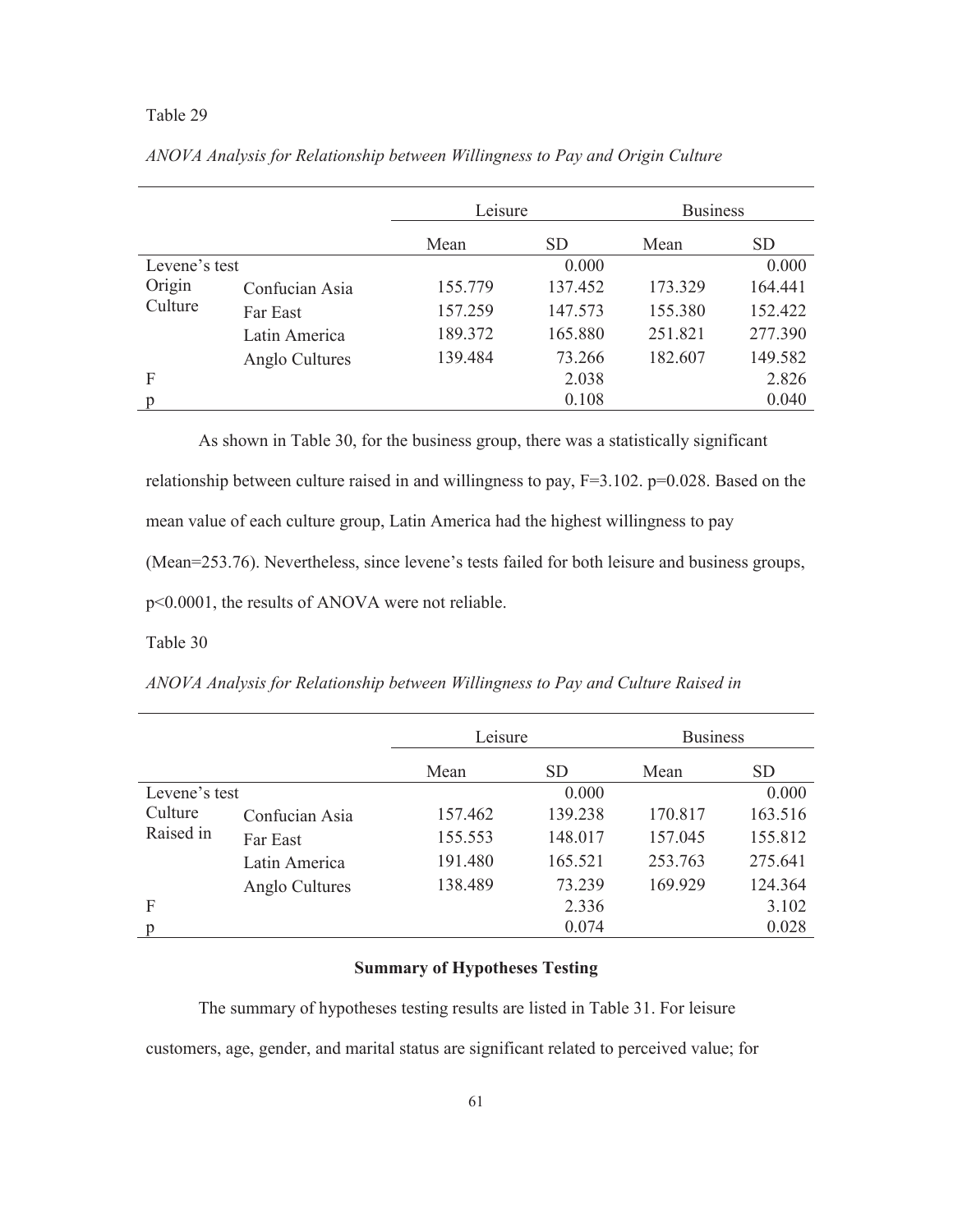business customers, only marital status is significant related to perceived value. Age, gender, marital status, culture of origin, and culture raised in have significant relationships with perceived fairness, for leisure customers, however, only gender has a significant relationship with perceived fairness, for business customers. None of these demographics is significantly related to willingness to pay.

## Table 31

|                       | <b>PV</b> |                 | PF        |                 | <b>WTP</b> |                 |
|-----------------------|-----------|-----------------|-----------|-----------------|------------|-----------------|
|                       | Leisure   | <b>Business</b> | Leisure   | <b>Business</b> | Leisure    | <b>Business</b> |
| Age                   | ***       | <b>NS</b>       | ***       | <b>NS</b>       | <b>NS</b>  | <b>NS</b>       |
| Gender                | $\ast$    | <b>NS</b>       | **        | ***             | <b>NS</b>  | <b>NS</b>       |
| <b>Marital Status</b> | $***$     | $***$           | <b>NS</b> | <b>NS</b>       | <b>NS</b>  | <b>NS</b>       |
| Culture of Origin     | <b>NS</b> | <b>NS</b>       | ***       | <b>NS</b>       |            |                 |
| Culture Raised in     | <b>NS</b> | <b>NS</b>       | ***       | <b>NS</b>       |            |                 |

*Summary of Hypotheses Testing Results* 

*Note*: \*. The mean difference is significant at the .05 level. \*\*. The mean difference is significant at the .01 level. \*\*\*. The mean difference is significant at the .0001 level. -. The data failed the Levene's test. NS. Not significant.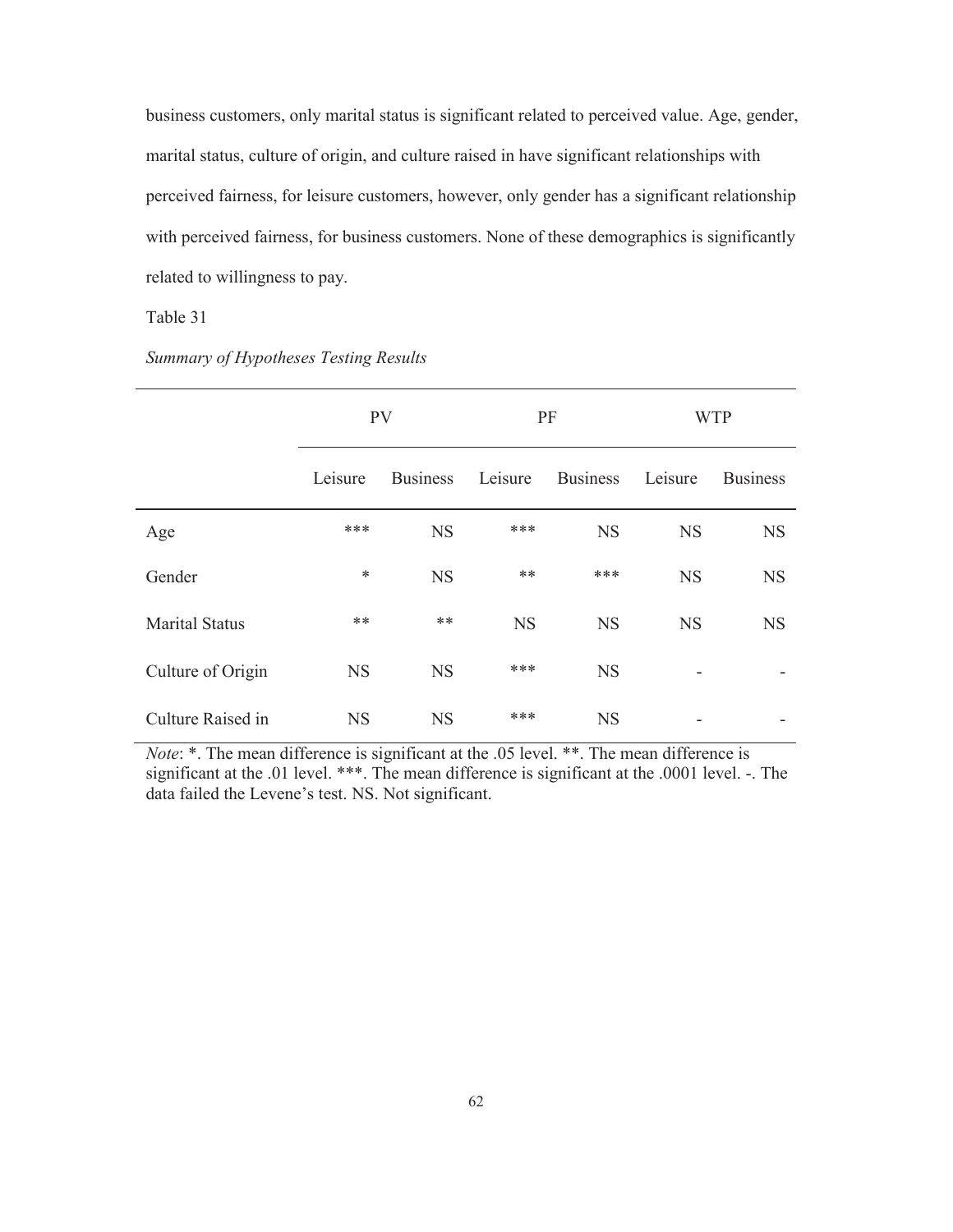#### CHAPTER V

#### DISCUSSION AND CONCLUSION

This chapter is divided into four sections. First, the findings of the study are summarized, followed by the practical implications for the hotel industry, limitations of this study, and future research directions.

#### **Summary of the Study**

The purpose of this research is to explore the relationship between a customer's perception on hotel room rates and the individual's demographics, especially culture. The independent variables, demographics were categorized into several groups. Three dependent variables were evaluated by different questions; perceived value was assessed by two questions, perceived fairness was assessed by four scenarios, and willingness to pay was assessed by one scenario presented with pictures.

Four hundred and fourteen qualified respondents who had stayed in a mid-scale hotel room and involved in the purchasing decision in the past 24 months took the survey. Respondents were chosen specifically from four different cultures Anglo, Latin American, Far East, and Confucian Asia. The respondents were able to complete either or both of the leisure or business part of the survey.

First, the descriptive statistics showed that for leisure customers, younger age groups, 18-25, 26-35, and 36-45, were more likely to think that the price charged by the hotel, regarding the accommodation cost and services received, was reasonable. However, business customers, aged 66 or more, were more likely to think the price they paid was unreasonable. Both female and male groups felt the same about the price charged by the hotel; no obvious difference appears between the two groups. The separated and the divorced groups were less likely to feel reasonable about the price charged by the hotel than married and never married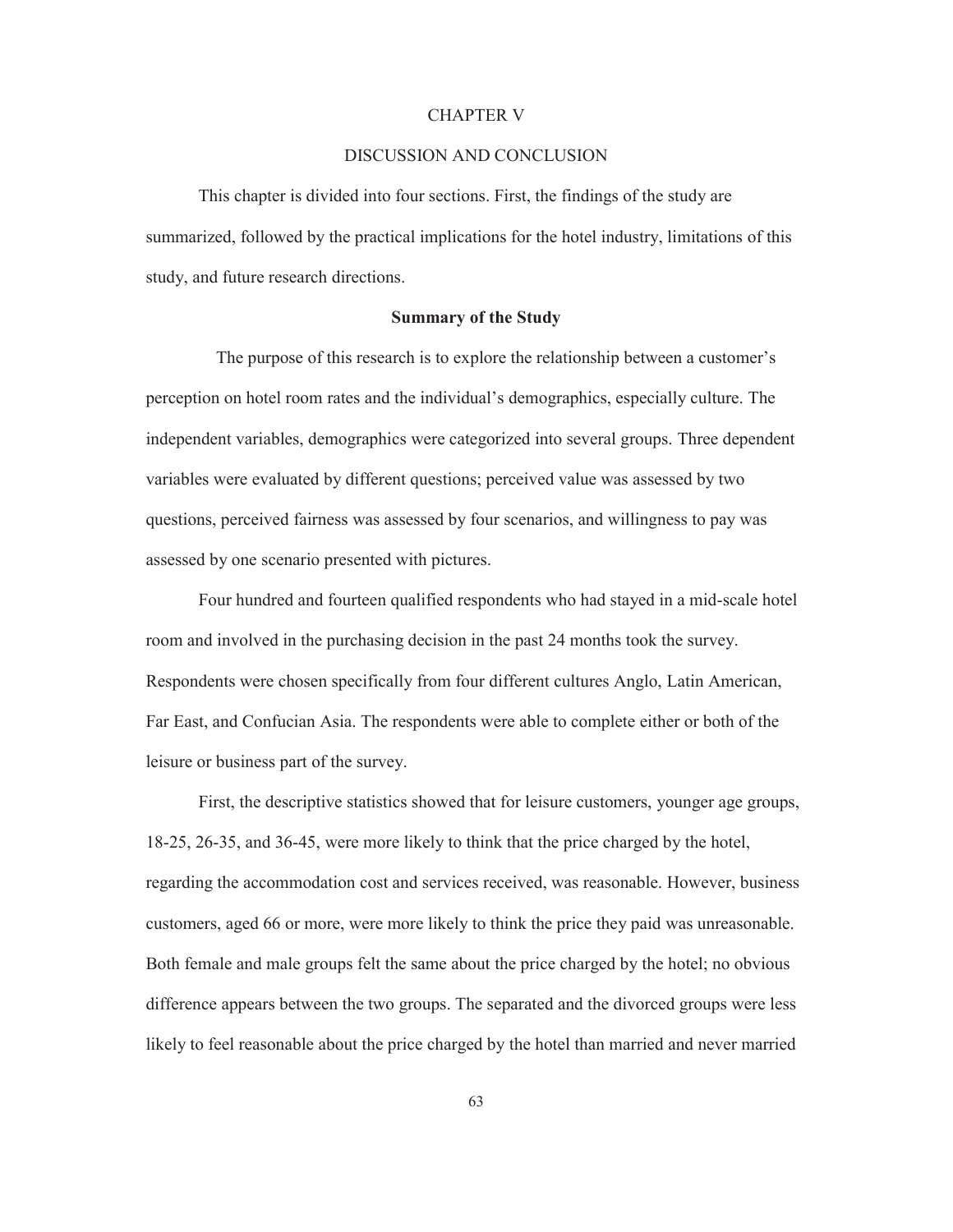groups, given the accommodation costs and services received. All culture groups tended to believe that the hotel room rates paid were reasonable; little difference existed among different culture groups, for both culture of origin and culture raised in.

From the descriptive statistics, it is concluded that when customers were quoted a higher or lower price than last time stayed in the same hotel, younger groups, age 18-25, 26-35, and 36-45, were more likely to think this situation was fair than older groups, age 46-55, 56-65, and 66 or more. When customers paid a higher or lower price than their friend or colleague staying in the same hotel for the same room type, the younger the customers were, the more they were likely to perceive the price charged as fair. Regarding both situation, the female group were less likely to feel fair about the priced charged. When customers were quoted a higher or lower price than last time stayed in the same hotel, the married and the never married groups were more likely to feel fair about the price quoted, while the divorced and the separated groups were more likely to perceive the price quoted as unfair. When customers paid a higher or lower price than their friend or colleague staying in the same hotel for the same room type, compared to the never married and the married groups, the separated and the divorced groups were more likely to feel unfair about the price charged. The Anglo group was more likely to feel unfair towards both scenarios.

After comparing the mean of each group, customers aged from 36 to 45 years old were most likely to pay the highest price for hotel rooms. Females tend to pay less than males for hotel rooms. For leisure customers, the never married and the married groups were more likely to pay a higher price for hotel rooms than the other three groups. However, for business customers, the divorced group was more likely to pay the highest price for hotel rooms. The Latin America group was most likely to pay the highest price for hotel rooms.

64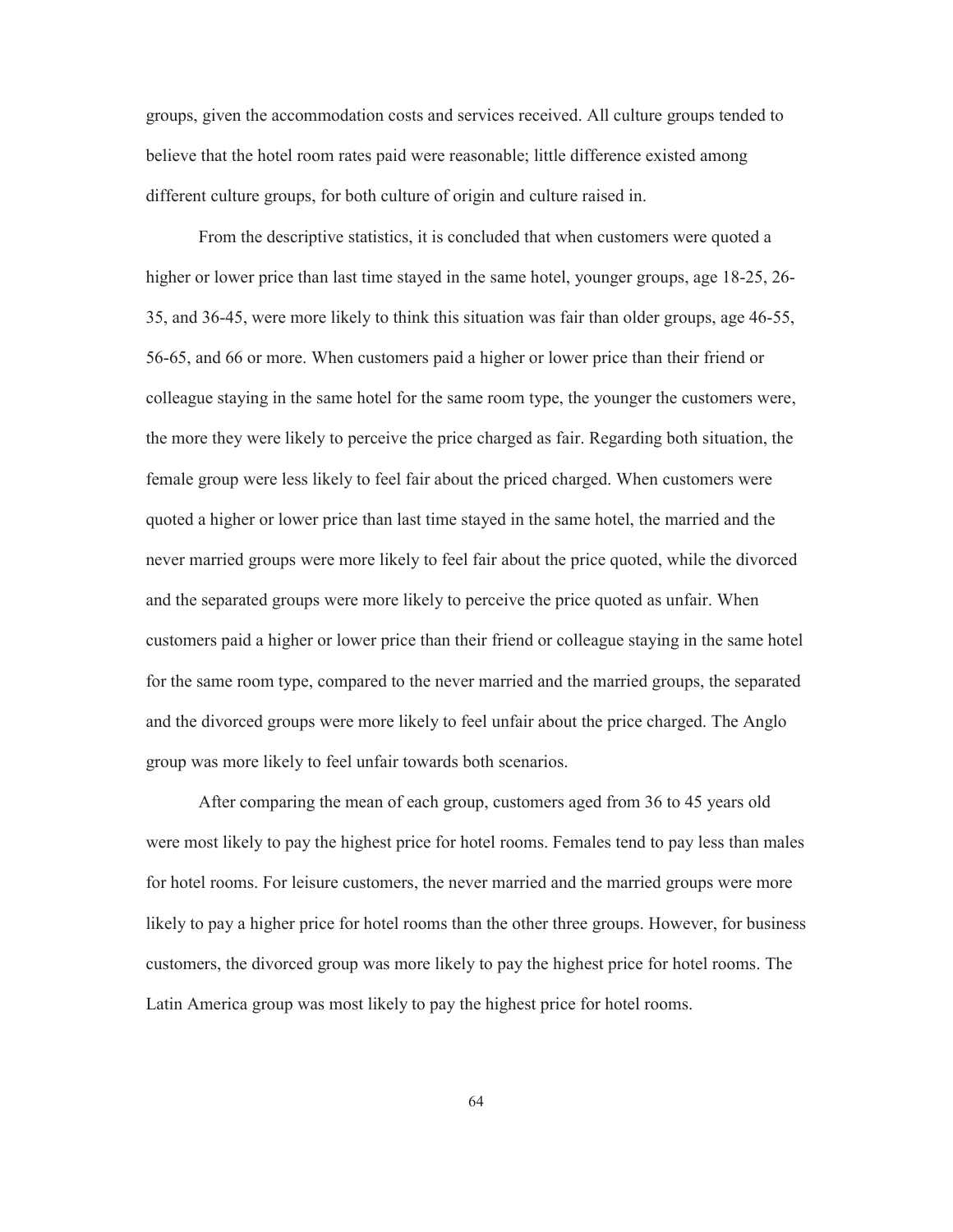Second, MANOVA and ANOVA were applied to test hypotheses. Age was proven to be significantly related to a customer's perceived value, for the leisure group only. For the leisure group, gender had a significant relationship with a customer's perceived value, but for the business group, there was no significance found. Only for the leisure group, marital status was significantly related to a customer's perceived value. No significance existed between culture and a customer's perceived value.

Age was significant related to perceived fairness only for the leisure group. Gender was found to be significantly related to perceived fairness, while no significant relationship was found between marital status and perceived fairness for both leisure and business groups. For the leisure group, culture had a significant relationship with perceived fairness.

Age, gender, nor marital status had a significant relationship with willingness to pay for both leisure and business group. Since the Levene's test results of the leisure and the business groups were not significant for neither culture of origin nor culture raised in, it is meaningless to perform ANOVA.

#### **Discussion of Results**

The purpose of this study is to investigate if demographics significantly relate to a customer's perceived value, perceived fairness and willingness to pay. By using MANOVA and ANOVA analysis, it is proven that age, gender, and marital status are significantly related to perceived value; age, gender, and culture have a significant relationship with perceived fairness. Age, gender, marital status nor culture shows significant relations with willingness to pay.

The study's finding that age and gender are significantly related to perceived value, is consistent with findings of Rosa-Diaz (2004), for retail industry; since there is no previous research, in hospitality industry, investigate the relationship between customers' perceived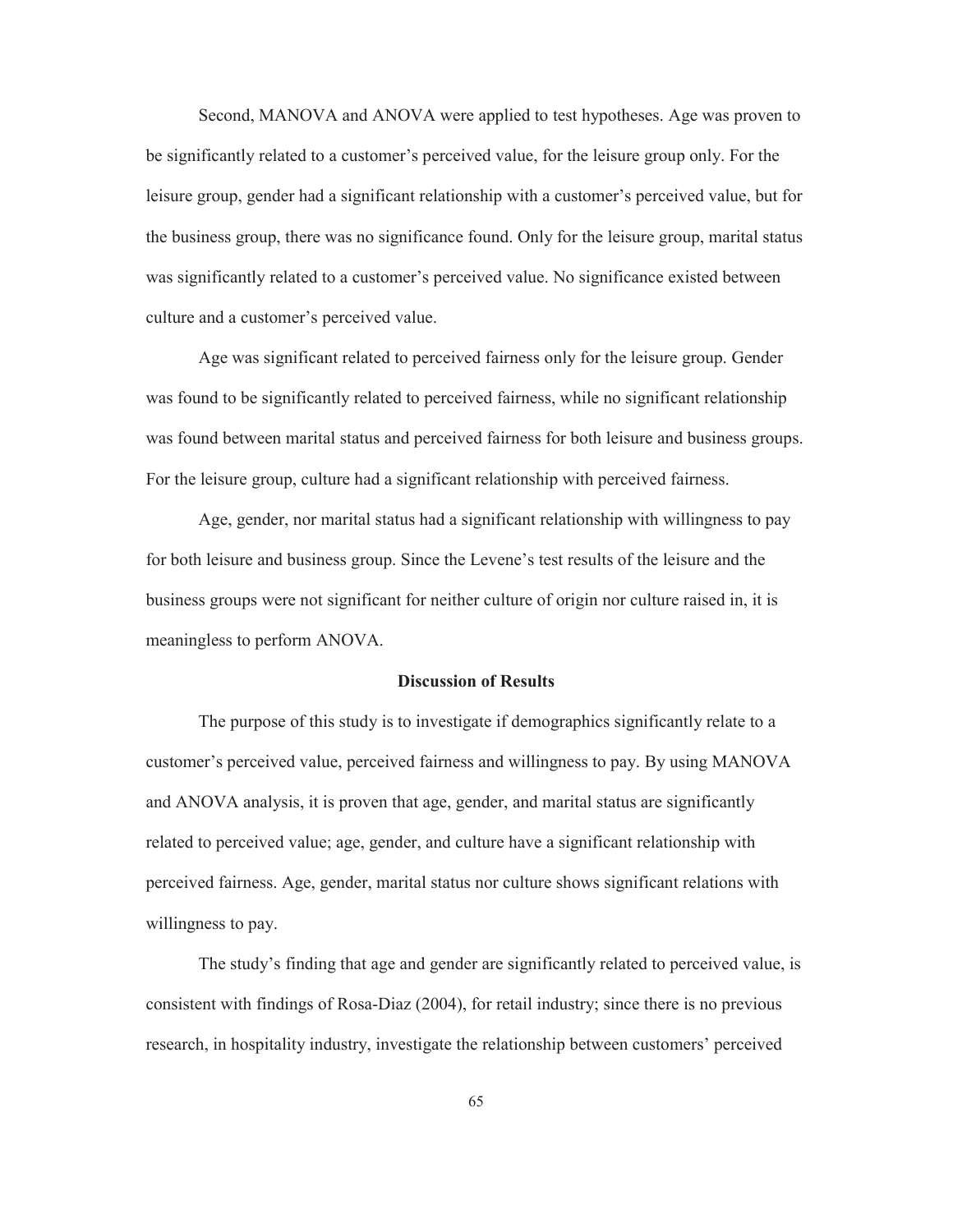values and demographics, findings of this study establish the basis for future studies. Marital status is also significant related to perceived value, and the married group has better perceived value than the widowed group. This finding supports the findings of Cacciolatti et al. (2015). However, this study's finding is contradictory to the results from the Jamal and Sharifuddin's (2007) study, which shows a significant relationship between culture and perceived value. The reason for the contradictory finding may be the similar sample sizes of four culture groups.

This study also finds that age and gender show a significant relationship with perceived fairness, which contradicts Choi and Mattila's (2006) finding, for airline industry, but correspond with Sanghavi's (2005) finding for the hospitality industry. However, another finding in this study, that older groups are more likely to feel unfair when paying a price different than last time or other people, is inconsistent with Sanghavi's (2005) finding. The finding that the female group is more likely to feel unfair than men when hotel room rates fluctuate, is in line with Sanghavi's (2005) finding. The relationship between marital status and perceived fairness is absent in previous research, thus, this study's finding fills the gap. Culture presents a significant relationship with perceived fairness, and the Anglo group is more likely to feel unfair about the variable prices. This finding is contrary to Choi and Mattila's (2006) finding that American perceive the variable-pricing strategies to be fairer than Korean. Since previous research on the relationship between culture and perceived fairness of hotel room prices included limited culture groups, this study extends the scope of the study by adding two more culture groups.

This study finds no significant relationships between age and willingness to pay, which contradicts findings from several research for industry in general (Balcombe et al., 2009; Barton et al., 2014; O'Neil, 2001; Rihn & Yue, 2016). The reason for the opposite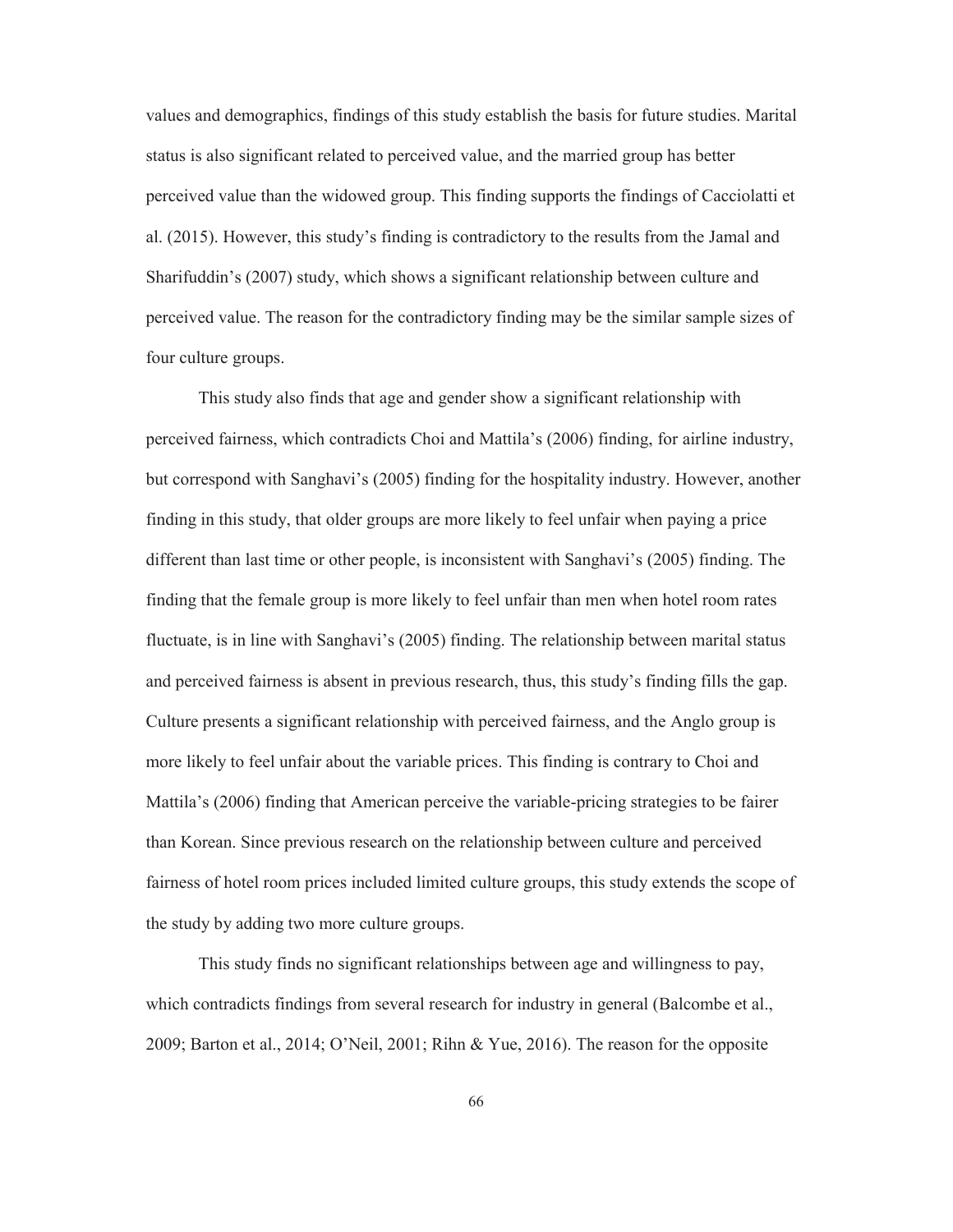findings may be the insufficient sample size for each age group. The finding that gender is not significantly related to willingness to pay also contradicts the findings of Balcombe et al. (2009). The finding that marital status has no significant relationship with willingness to pay fills the gap of previous research and provides instructions for future studies.

Other interesting findings are that results of how culture of origin affects perceived value, perceived fairness, and willingness to pay show no difference from how culture raised -in affects perceived value, perceived fairness and willingness to pay. The reason may be that samples are selected from population who currently reside in US, thus no matter what cultures of origin, or raised in, they share common perceptions. Another reason may be that respondents from different cultures of origin and cultures raised in were selected from the same sampling frame, thus, such sampling method may have higher sampling error than other sampling techniques, and fail to reflect the diversity in the sampling frame. Ideally, the sampling would be carried out differently and the respondents should be across continents.

Another finding is that significant relationships are often found among leisure customers, whereas there is no significant relationship found among business customers. Business travelers are proven to be less price sensitive and concerned with room rates than leisure travelers due to the fact that the companies may be sponsoring their accommodation (Taylor & Kimes, 2010). Thus, for business customers, it is hard to find significant relationship between customers' price perception and their demographics. In addition, business customers are subjected to the fixed budget their companies provide; they may not have a clear perceived value on hotel room prices.

#### **Implications**

Many previous research show that perceived value, perceived price fairness and willingness to pay are three indicators to evaluate a customer's perception on hotel room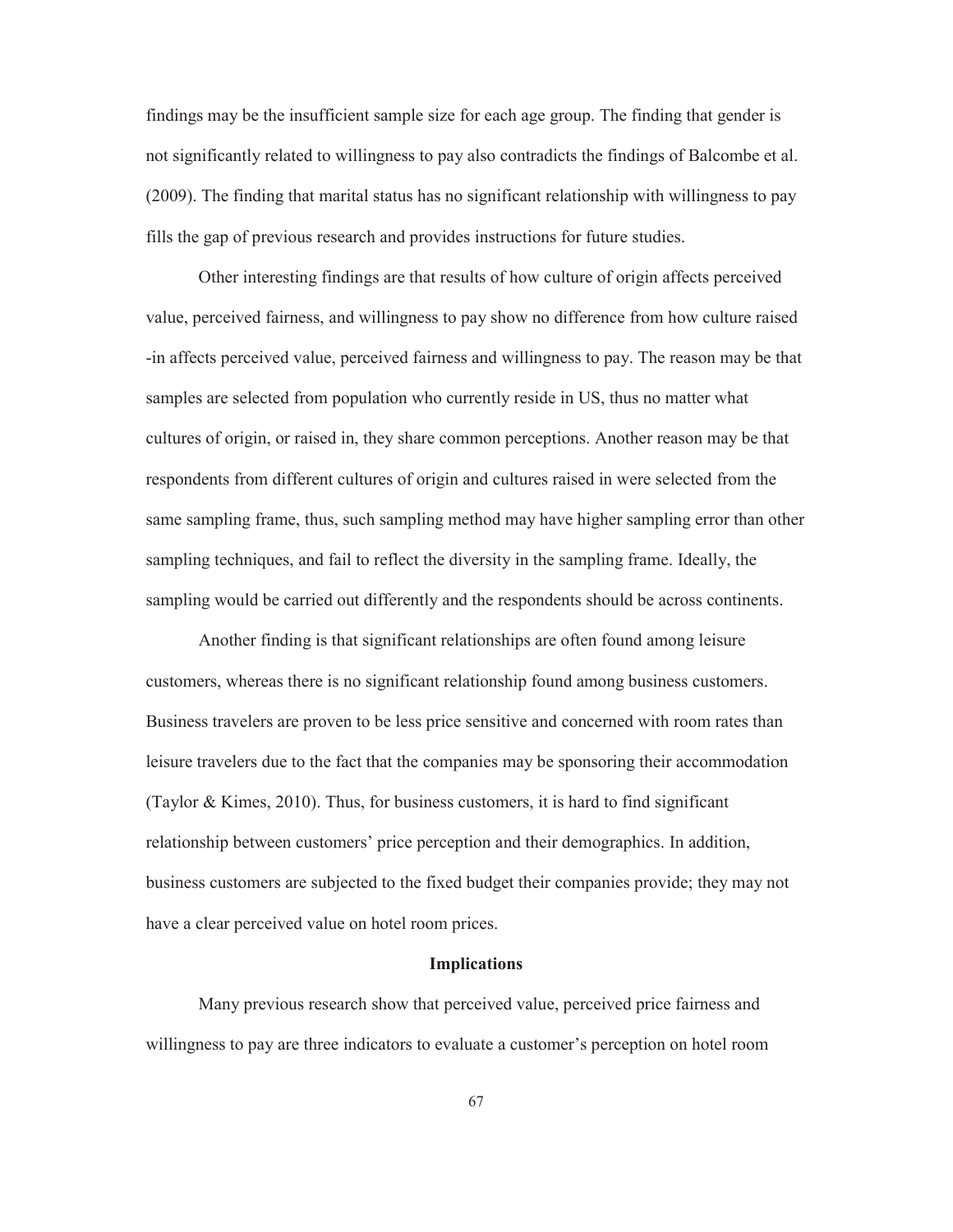price (Ashton, Scott, Solnet, & Breakey 2010; El Haddad, Hallak & Assaker, 2015; Masiero et al., 2015; Škare & Gospic, 2015). This study explored the impact of demographics on these three indicators. The current study not only supplemented previous research but also validated results found in hospitality industry (Cacciolatti et al., 2015; Rosa-Diaz, 2004; Sanghavi's, 2005). Especially, culture as a variable rarely appeared in prior studies, was preliminarily explored; in this thesis, the relationship discovered between culture and a customer's perceived value, perceived fairness and willingness pay offers a foundation for future studies.

This study also reconciled the contradictory results of previous studies (Balcombe et al., 2009; Cacciolatti et al., 2015; Choi & Mattila, 2006; Jamal & Sharifuddin, 2007; Sanghavi, 2005), and improved prior studies by two steps. First, this study is the first to include age, gender, marital status and culture together as independent variables, and studies the effects of all four demographics on perceived value, perceived fairness and willingness to pay. Second, introducing different scenarios to each of the three dependent variables extended the scope and depth of previous studies.

Even though no difference exists between culture of origin and culture raised in, in their relationship with perceived value, perceived fairness and willingness to pay, there are still some academic values exist in this study. It can be concluded that regardless the ways of asking the culture, the culture of origin and culture raised in exhibit no difference in relation to price perception. It is also assumed that if other expressions of acquiring for culture were applied, the results may be different. This study suggests two ways of asking culture backgrounds that should be avoided in future studies.

Several significant implications are recommended for hotels to apply a better dynamic pricing strategy. Although hotel companies can't control demographics factors, it still makes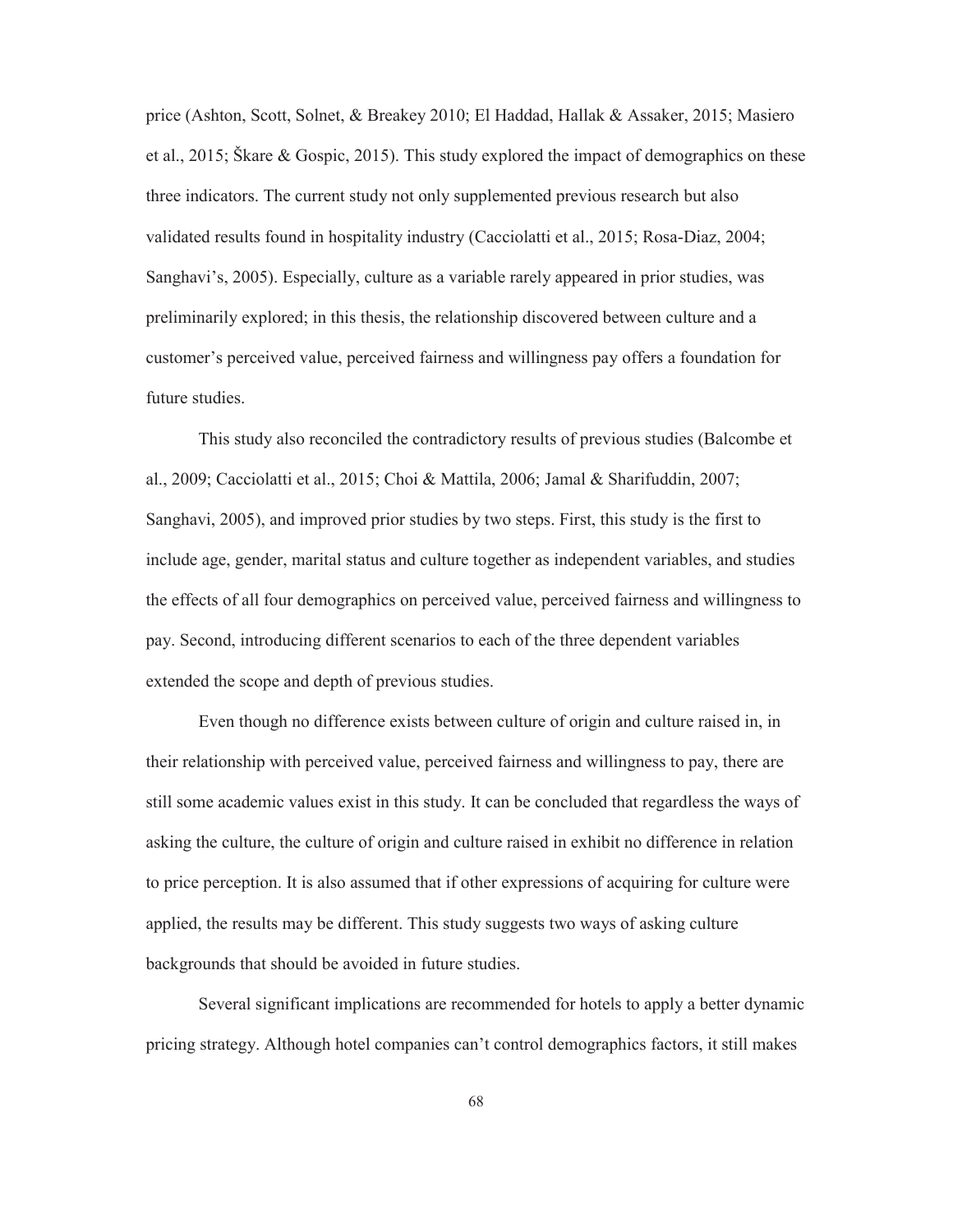sense to establish price information communications and specific promotions tailored to different age groups, men and women, as well as to customers with different marital status. If a hotel were to set difference prices for difference age groups, it is feasible to quote a higher price to younger customers, about age 18-55. For older customers, age 56 or more, a senior discount or a promotion package may be recommended. Thus, the hotel can maximize its revenue and maintain customer satisfaction. Female customers are more sensitive to price than male customers, thus, the same promotion package or price discounts may appeal to women more than men. Culture has an impact on customers' price perception. It is suggested that when global hotel companies expanding their market to other countries with Anglo, Latin America, Confucian or Far East Asian cultures, they should develop pricing strategies and provide promotions accordingly. Also, it is crucial to educate customers from different culture backgrounds the dynamic pricing strategy, and train them to understand and accept different price-related information. Last, since business customers are less sensitive to price differences than leisure customers, hoteliers should emphasize on advertising promotion and discounts to leisure customers.

#### **Limitations**

 This study has some limitations that need to be addressed. First, this study only explored customers' perception on midscale hotel room rates. To understand the hotel dynamic pricing strategy comprehensively, all scales of hotels should be included in the future study.

 Second, the sample size of some groups were too small to meet the minimum size of 20 (Hair, Anderson, Tatham, & Black, 1998). Even for larger groups, the sample size might not be sufficient to discover the potential variations on dependent variables. The hypotheses, which were not supported by this study, may be approved by future studies, when larger sample sizes are utilized.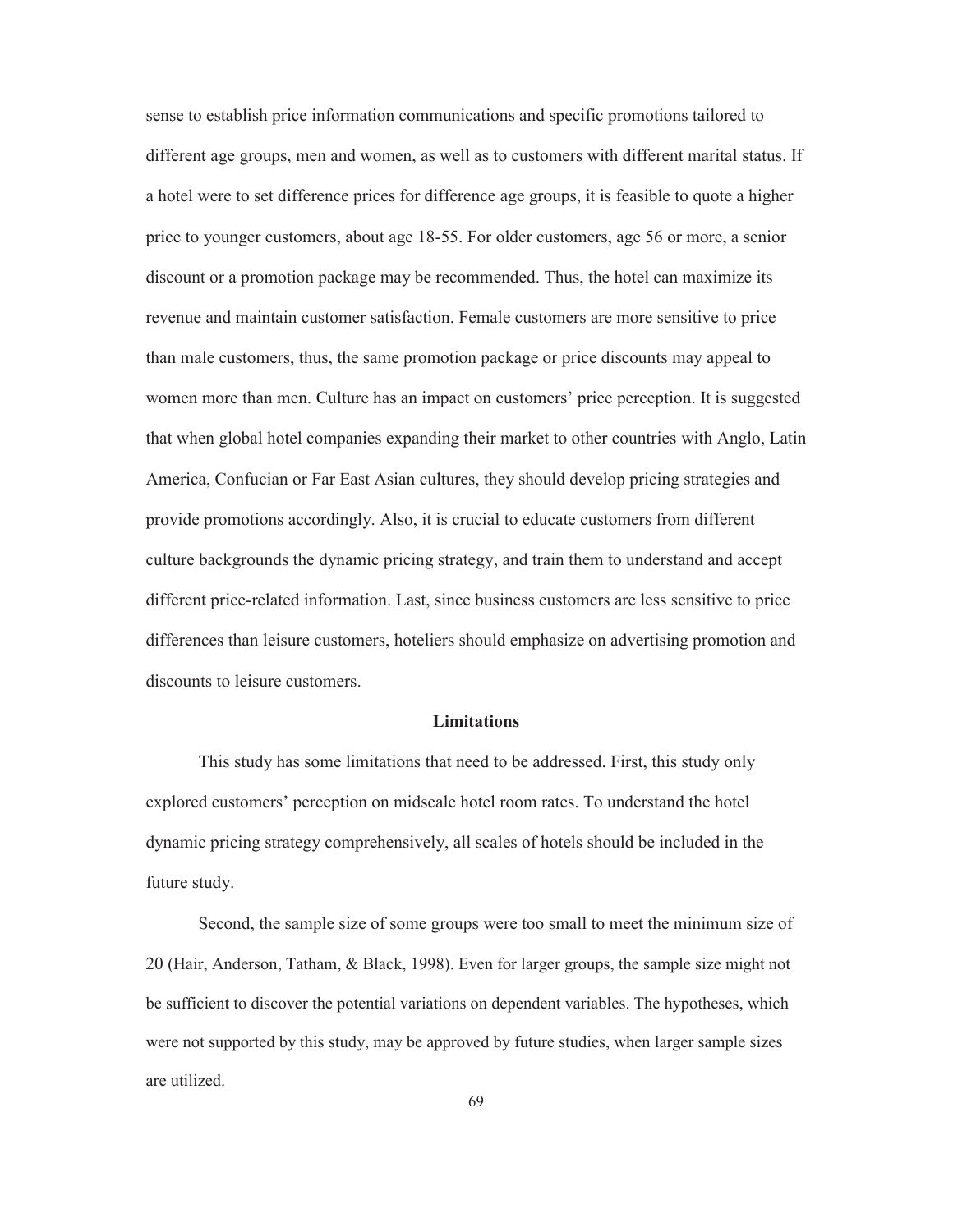Third, this study only applied descriptive analysis, MANOVA and ANOVA, which were not sufficient to fully understand the relationship between a customer's perception on hotel room rates and the customer's demographics. However, due to the limited sample size, MANOVA and ANOVA are the best model for current study. With larger sample size, a more extensive model is recommended to apply to this study in the future.

Fourth, there might be interactions exist between each demographics. For example, widowed and older customers take business trip anymore or they define business travel differently. Other factors, not measured in this study, such as education and income level, may have impacts on customers' price perception. However, due to the limited sample size, in this study, it is hard to conduct a treatment to the interactions among demographics.

Last, to collect enough sample sizes, the population of this study is the leisure and business customers who had booked a hotel room at least once in the past 24 months. Customers may not have accurate memories dating back 24 months.

#### **Future Studies**

This thesis provides several potential directions for future studies. First, all scales of hotel room prices can be included, not only the midscale hotel room rates. Second, a future study with larger sample sizes will be beneficial to the accuracy of hypotheses testing. Culture may be proved to be significantly related to customer's perception of hotel room rates when large sample sized are deployed. Third, more culture types should be included in to the study. Last, several types of neural networks, such as convolutional neural network or recursive neural network can be applied to build model and predict an optimized hotel room price.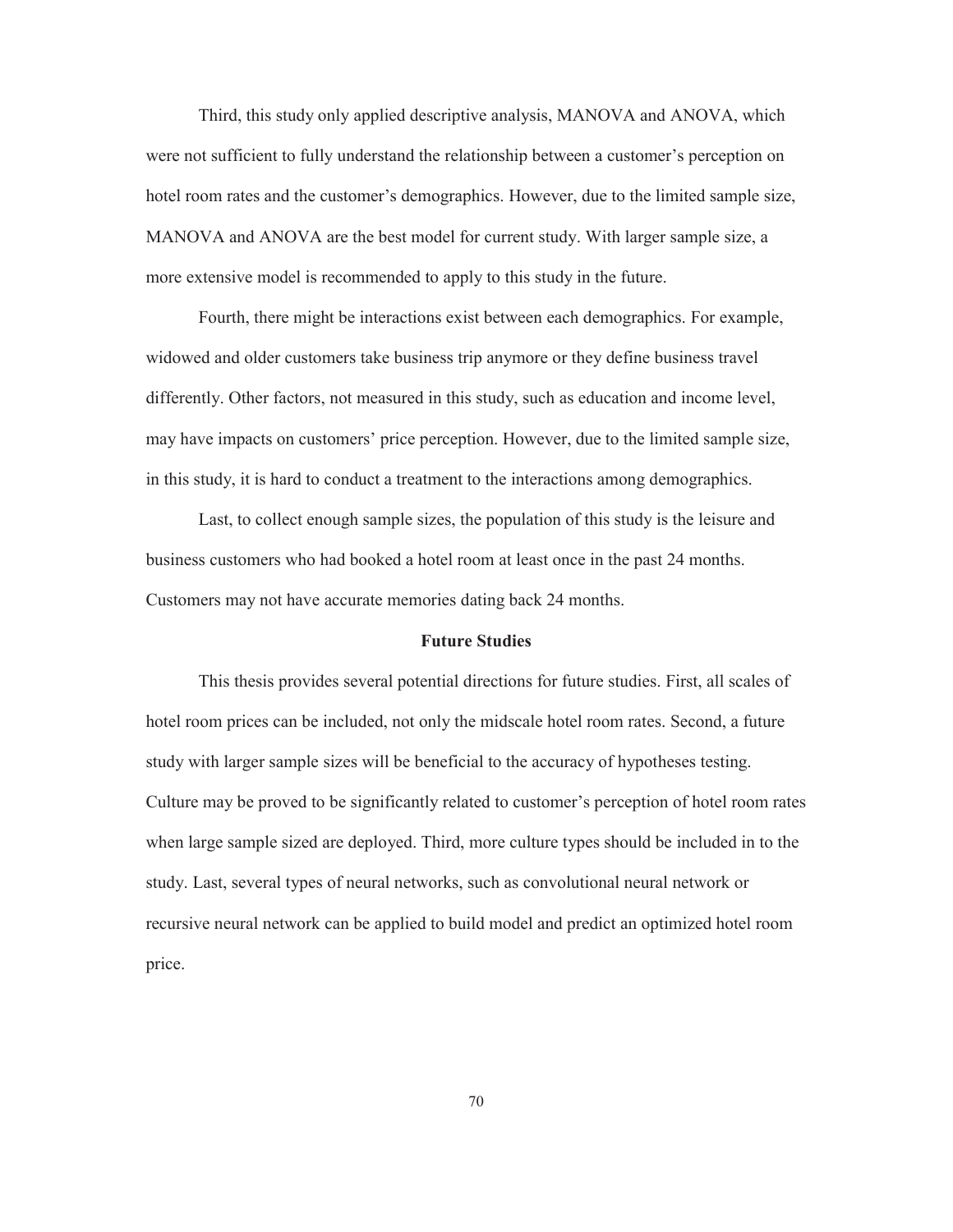#### APPENDIX A

#### SURVEY

**Start of Block: Section 1**

Q1 You have been invited to participate in a survey being conducted by a Master's student at the University of Nevada, Las Vegas. The survey is intended to gauge customer's perceptions of hotel revenue management techniques. There are no right or wrong answers to this survey, only your opinions. The survey should take no longer than 10 -12 minutes to complete. You will not be compensated for your time by the university, but you will be compensated by the provider who invited you to participate in this study. Your participation in this study is voluntary and you may withdraw at any time. By selecting NEXT I agree that I have read the above and agree to participate in this study and that I am at least 18 years of age. The principal investigator is Dr. Toni Repetti and can be reached at 702-895-4408 or toni.repetti@unlv.edu with any questions about this survey. For questions regarding the rights of research subjects, any complaints or comments regarding the manner in which the study is being conducted you may contact the UNLV Office of Research Integrity – Human Subjects at 702-895-2794, toll free at 877-895-2794, or via email at IRB@unlv.edu.

Page Break —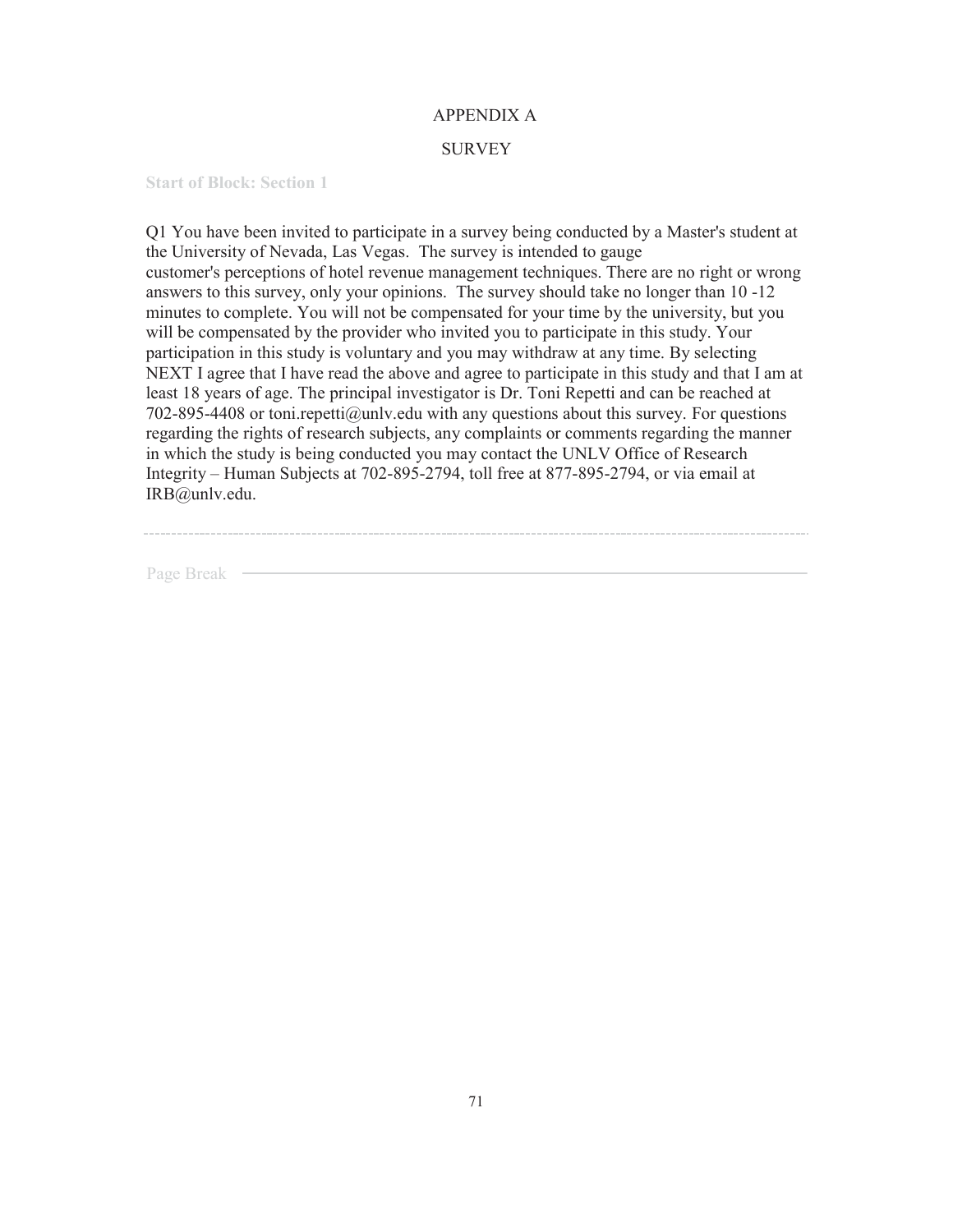Q2 What is your country of origin?

o Anglo Cultures (e.g. Australia, Canada, England, Ireland, New Zealand, South Africa(white), USA) (1)

o Latin America (e.g. Argentina, Bolivia, Brazil, Chile, Colombia, Costa Rica, Ecuador, El Salvador, Mexico, Panama, Peru, Puerto Rico, Venezuela) (2)

 $\bigcirc$  Far East (e.g. India, Indonesia, Iran, Malaysia, Philippines, Thailand, Pakistan, Zimbabwe) (3)

 $\circ$  Confucian Asia (e.g. China, Hong Kong, Japan, Nepal, Singapore, South Korea, Taiwan) (4)

 $\bigcirc$  Other (5)

Q3 What was the primary culture in which you grew up? (This is likely to be the same as your country of origin unless your childhood household embraced a culture different from the predominant one in your country of origin.)

o Anglo Cultures (e.g. Australia, Canada, England, Ireland, New Zealand, South Africa(white), USA) (1)

o Latin America (e.g. Argentina, Bolivia, Brazil, Chile, Colombia, Costa Rica, Ecuador, El Salvador, Mexico, Panama, Peru, Puerto Rico, Venezuela) (2)

 $\bigcirc$  Far East (e.g. India, Indonesia, Iran, Malaysia, Philippines, Thailand, Pakistan, Zimbabwe) (3)

 $\circ$  Confucian Asia (e.g. China, Hong Kong, Japan, Nepal, Singapore, South Korea, Taiwan) (4)

 $\bigcirc$  Other (5)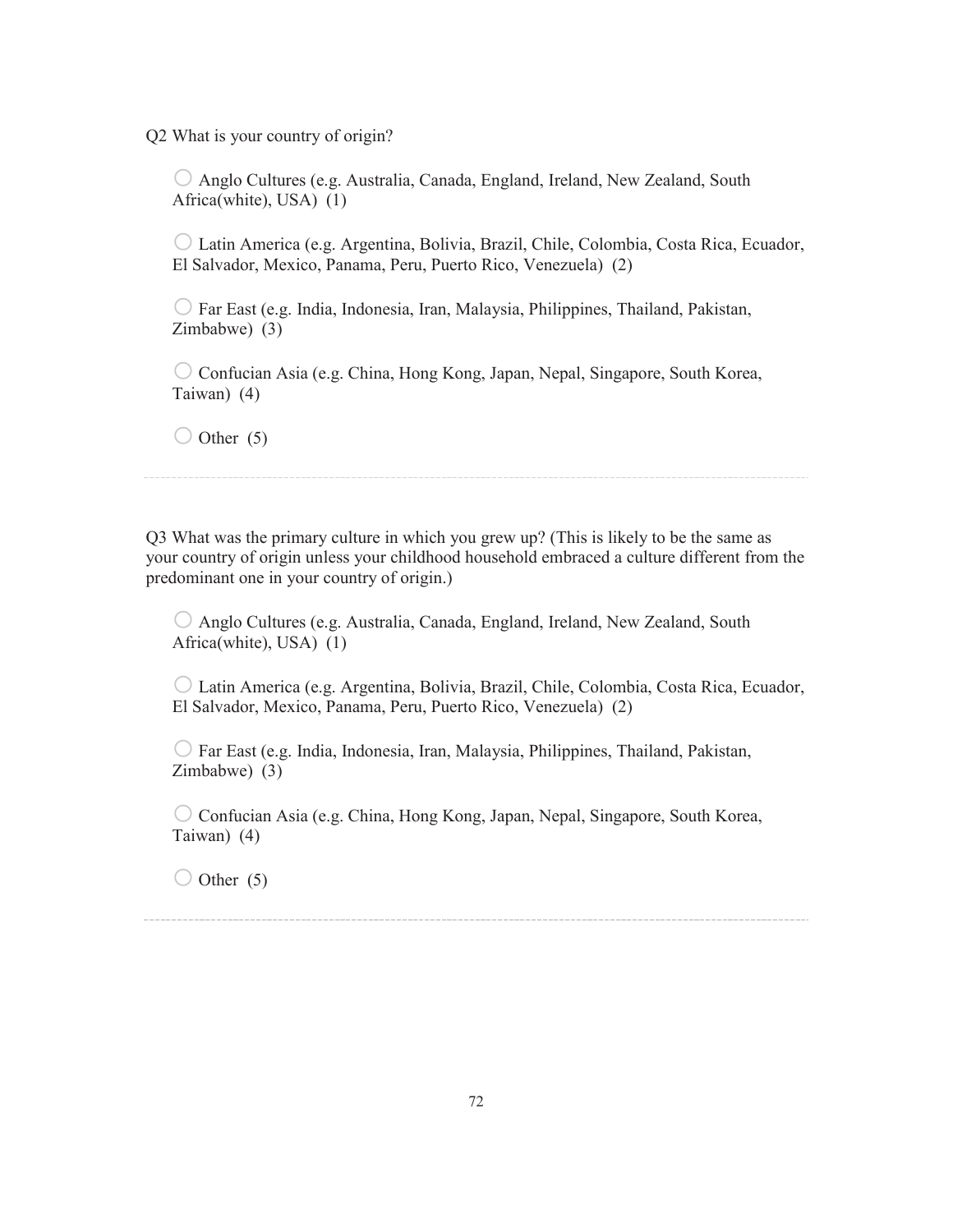Q4 In the past 2 years, have you stayed in a hotel?

 $\bigcirc$  Yes (1)  $\bigcirc$  No (2)

Q5 In your family, are you involved in purchasing decisions?

 $\bigcirc$  Yes (1)  $\bigcirc$  No (2)

Q6 Have you stayed in the same hotel more than once?

 $\bigcirc$  Yes (1)  $\bigcirc$  No (2)

Q7 During the past 2 years, how many times have you stayed in the same hotel?

 $\bigcirc$  2-5 (1)  $\bigcirc$  6-10 (2)  $\bigcirc$  11-15 (3)  $\bigcirc$  16-20 (4)  $\bigcirc$  21 -25 (5)  $\bigcirc$  26-30 (6)  $\bigcirc$  31 or more (7)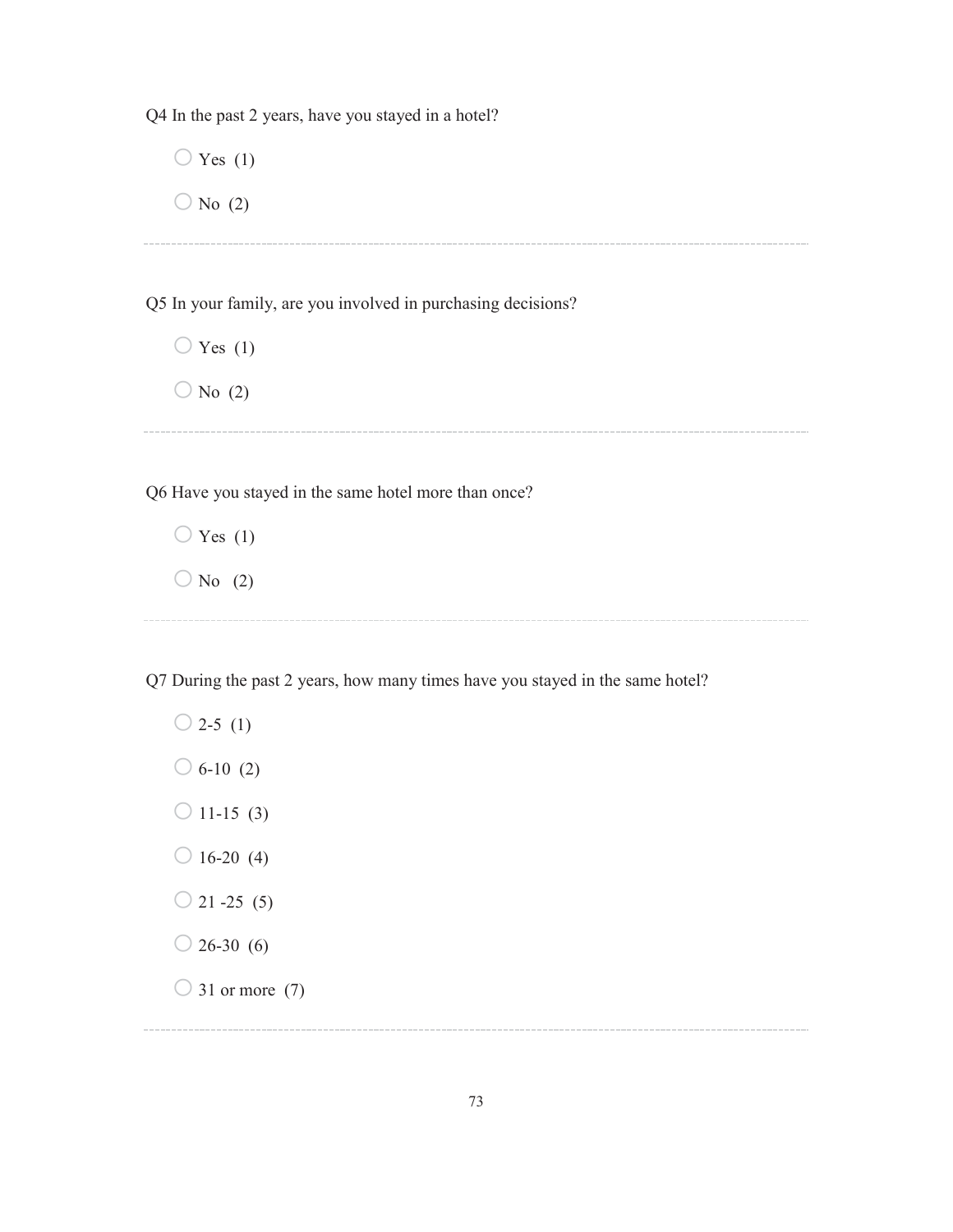Q8 During the past 2 years, have you paid the same room rate each time you stayed in the same hotel?

 $\bigcirc$  Yes (1)  $\bigcirc$  No (2)  $\bigcirc$  Don't remember (3)

Q9 During the past 2 years, how many times have you paid the same room rate at the same hotel?

 $\bigcirc$  2-5 (1)  $\bigcirc$  6-10 (2)  $\bigcirc$  11-15 (3)  $\bigcirc$  16-20 (4)  $\bigcirc$  21 or more (5)

Strongl y agree (1) Agree (2) Somewhat agree (3) Neither agree nor disagree (4) Somew hat disagre e (5) Disagree (6) Strongly disagree (7) Hotels are business entities, so they are entitled to change their price. (1) o o o o o o o It is ethical that the hotel increases the room rates during high seasons and decreases the room rates during o o o o o o o

Q10 How much do you agree with the following statements?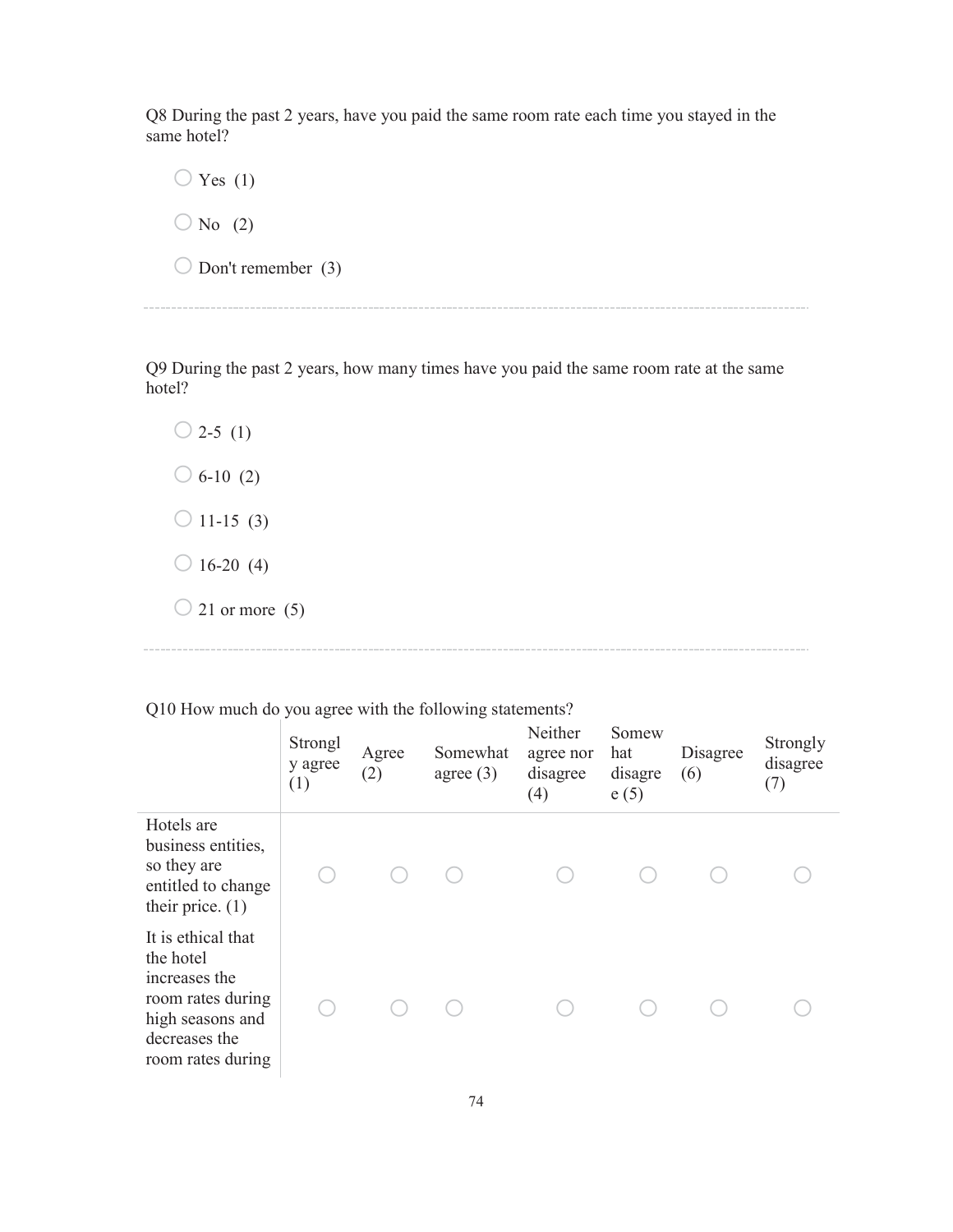low seasons. (2)

It is fair that booking a standard room over different channels wou provide differ room rates. (3)

| It is fair that<br>booking a<br>standard room<br>over different<br>channels would<br>provide different<br>room rates. $(3)$           |  |  |  |  |
|---------------------------------------------------------------------------------------------------------------------------------------|--|--|--|--|
| Hotels change<br>room rates<br>frequently. $(4)$                                                                                      |  |  |  |  |
| Hotels change<br>room rates<br>according to<br>demand. (5)                                                                            |  |  |  |  |
| Price can be<br>different when<br>booking through<br>different<br>channels. (e.g.<br>booking.com,<br>kayak, orbitz,<br>priceline) (6) |  |  |  |  |

Q11 Which have you traveled for in the past 2 years?

 $\bigcirc$  Leisure (1)

 $\bigcirc$  Business (2)

 $\bigcirc$  Both (3)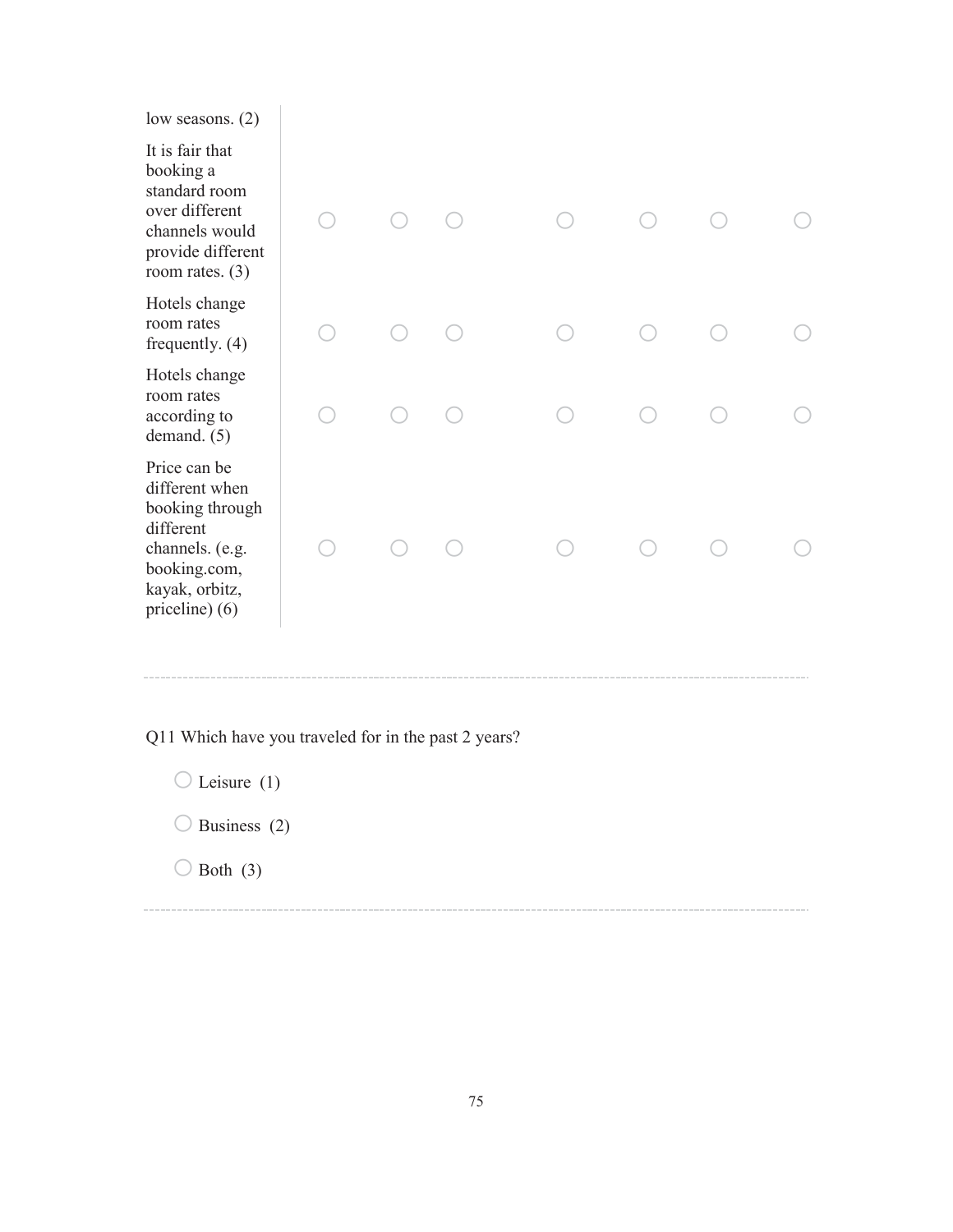Q12 In the past 2 years, how many times have you traveled for leisure?

 $\bigcirc$  1-5 (1)  $\bigcirc$  6-10 (2)  $\bigcirc$  11-15 (3)  $\bigcirc$  16-20 (4)  $\bigcirc$  21-25 (5)  $\bigcirc$  26-30 (6)  $\bigcirc$  31 or more (7)

Q13 When traveling for leisure, I prefer booking a published price (e.g. Hotels.com, Booking.com, Expedia, Kayak, hotel websites)

 $\bigcirc$  Strongly agree (1)  $\bigcirc$  Agree (2)  $\bigcirc$  Somewhat agree (3)  $\bigcirc$  Neither agree nor disagree (4)  $\bigcirc$  Somewhat disagree (5)  $\bigcirc$  Disagree (6)  $\bigcirc$  Strongly disagree (7)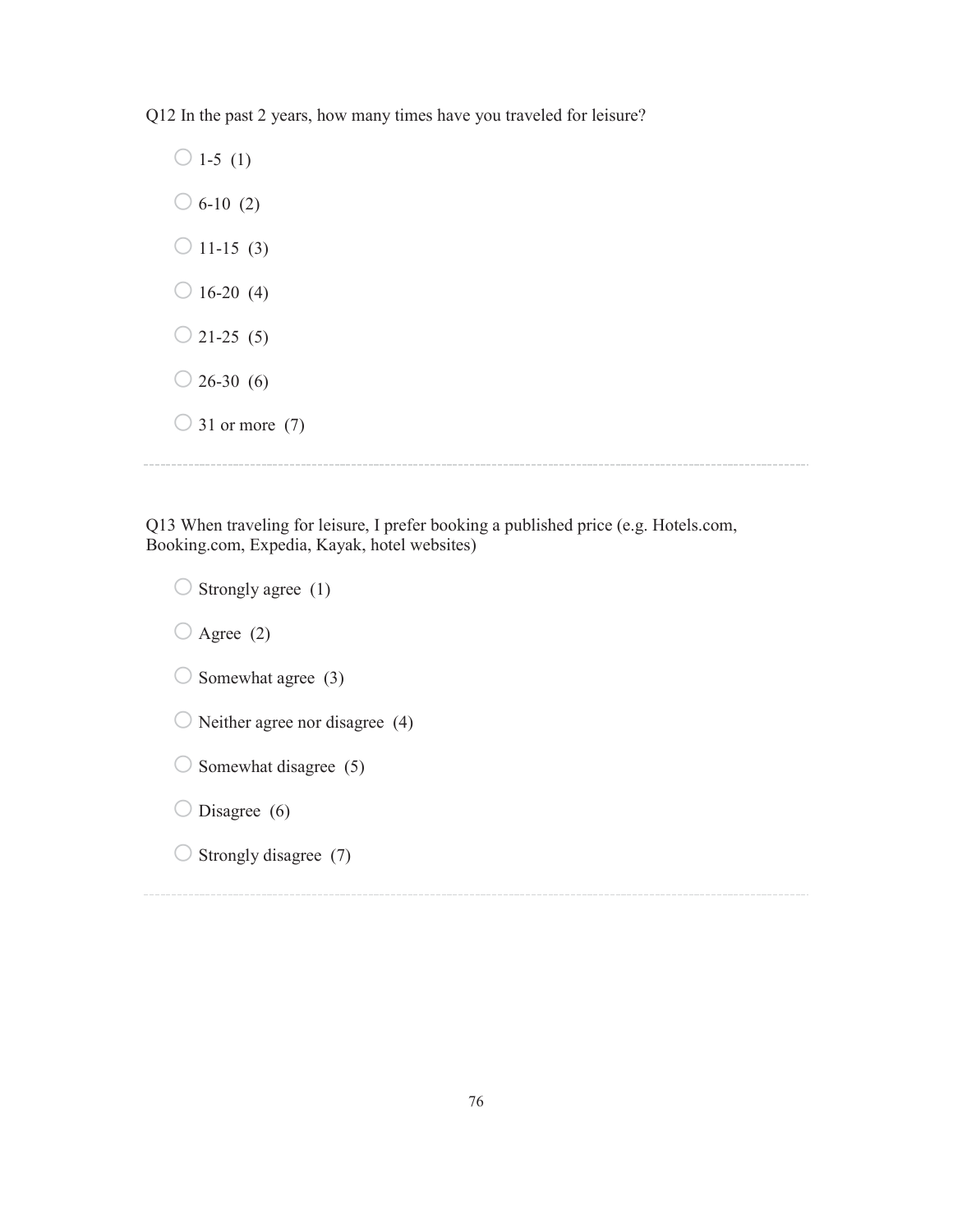Q14 When traveling for leisure, I prefer to bid the price.(e.g. Priceline, Hotwire)

 $\bigcirc$  Strongly agree (1)  $\bigcirc$  Agree (2)  $\bigcirc$  Somewhat agree (3)  $\bigcirc$  Neither agree nor disagree (4)  $\bigcirc$  Somewhat disagree (5)  $\bigcirc$  Disagree (6)  $\bigcirc$  Strongly disagree (7) Page Break —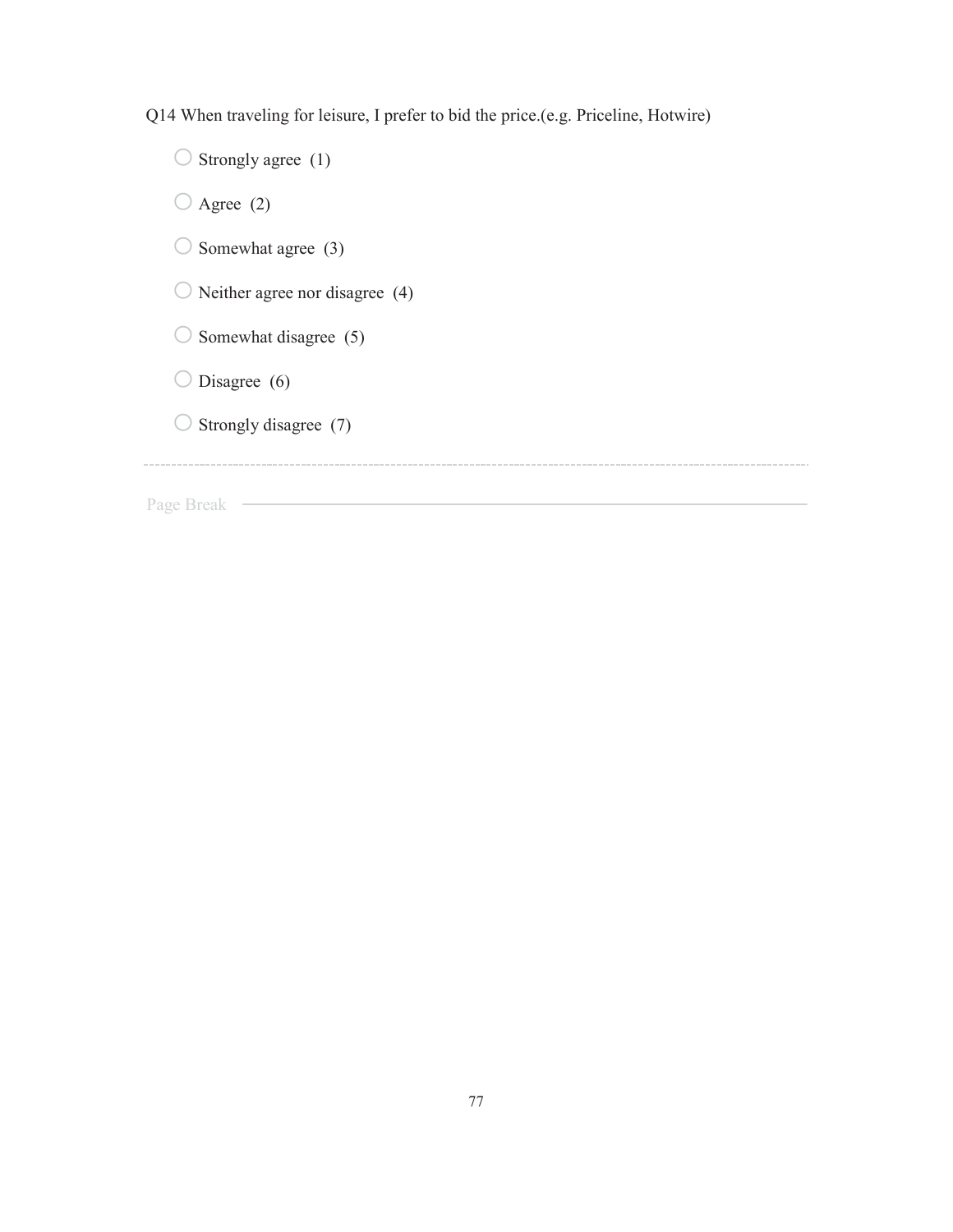Q15 Have you ever stayed at a mid-scale hotel (e.g. Holiday Inn, Holiday Inn, Hampton Inn, Legacy, Metropolo Jinjiang, Red Lion, Best Western, Ibis etc.) during a leisure trip?

 $\bigcirc$  Yes (1)  $\bigcirc$  No (2)

 $*$ 

Q16 Thinking about your last mid-scale hotel stay, how much US(\$) did you spend per night (tax not included) on a hotel room?

 $\mathcal{L}_\text{max} = \mathcal{L}_\text{max} = \mathcal{L}_\text{max} = \mathcal{L}_\text{max} = \mathcal{L}_\text{max} = \mathcal{L}_\text{max} = \mathcal{L}_\text{max} = \mathcal{L}_\text{max} = \mathcal{L}_\text{max} = \mathcal{L}_\text{max} = \mathcal{L}_\text{max} = \mathcal{L}_\text{max} = \mathcal{L}_\text{max} = \mathcal{L}_\text{max} = \mathcal{L}_\text{max} = \mathcal{L}_\text{max} = \mathcal{L}_\text{max} = \mathcal{L}_\text{max} = \mathcal{$ 

Q17

How reasonable do you think the price charged by the hotel, given the costs (e.g. room, amenities, breakfast or facilities) associated with your accommodations?

 $\bigcirc$  Extremely reasonable (1)

 $\bigcirc$  Moderately reasonable (2)

 $\bigcirc$  Slightly reasonable (3)

 $\bigcirc$  Neither reasonable nor unreasonable (4)

 $\bigcirc$  Slightly unreasonable (5)

 $\bigcirc$  Moderately unreasonable (6)

 $\bigcirc$  Extremely unreasonable (7)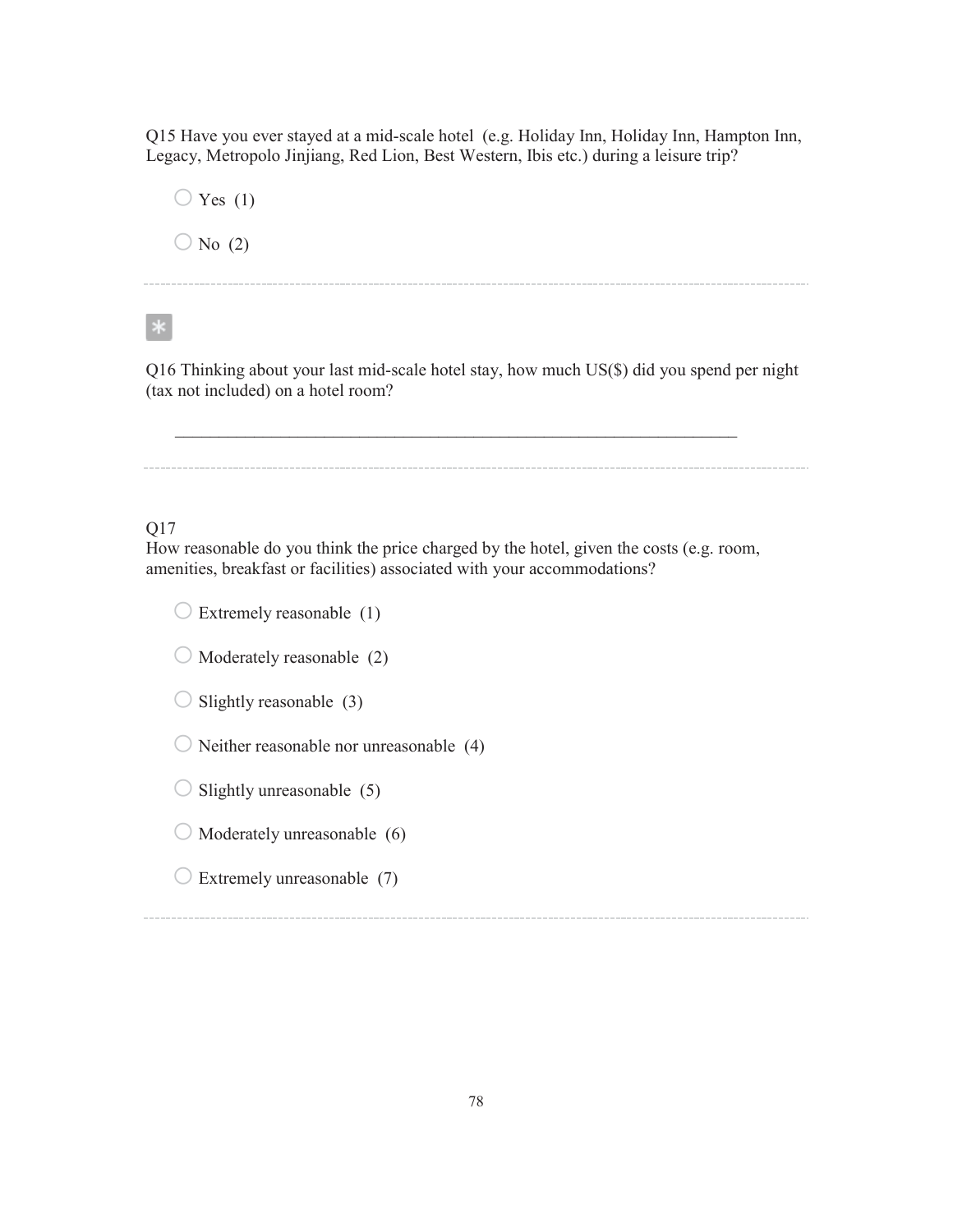### Q18

You received your expected level of service, considering the price that you paid. How much do you agree with this statement?

| Strongly agree (1)             |
|--------------------------------|
| Agree $(2)$                    |
| Somewhat agree (3)             |
| Neither agree nor disagree (4) |
| Somewhat disagree (5)          |
| Disagree $(6)$                 |
| Strongly disagree (7)          |
|                                |
| Page Break                     |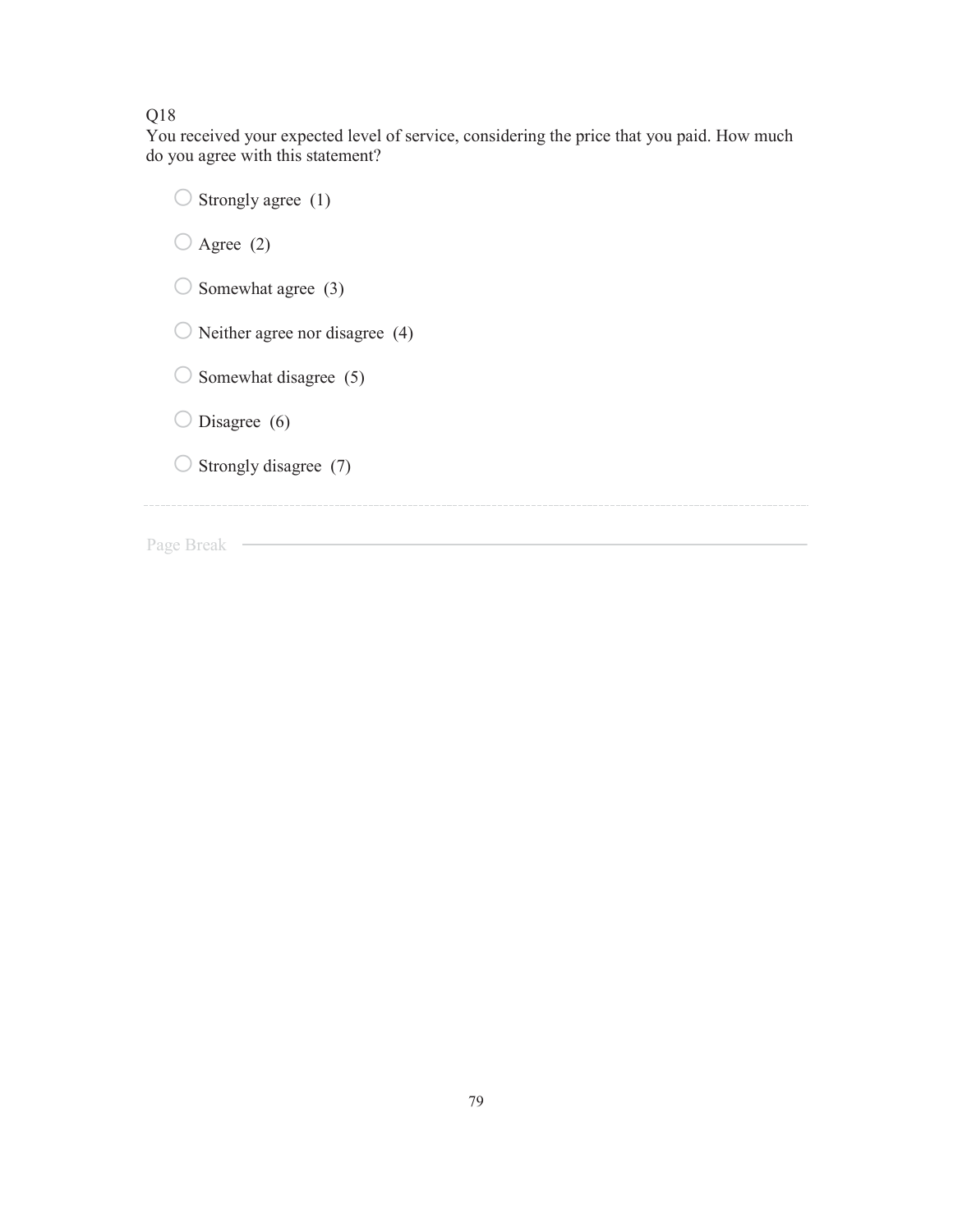Q19 When traveling for leisure, if you visited the same hotel again and you were quoted you a HIGHER price than the last time you stayed in that hotel, how fair do you feel about this situation?

 $\bigcirc$  Extremely fair (1)  $\bigcirc$  Moderately fair (2)  $\bigcirc$  Slightly fair (3)  $\bigcirc$  Neither fair nor unfair (4)  $\bigcirc$  Slightly unfair (5)  $\bigcirc$  Moderately unfair (6)  $\bigcirc$  Extremely unfair (7)

Q20 When traveling for leisure, if you visited the same hotel again and you were quoted you a LOWER price than the last time you stayed in that hotel, how fair do you feel about this situation?

 $\bigcirc$  Extremely fair (1)  $\bigcirc$  Moderately fair (2)  $\bigcirc$  Slightly fair (3)  $\bigcirc$  Neither fair nor unfair (4)  $\bigcirc$  Slightly unfair (5)  $\bigcirc$  Moderately unfair (6)  $\bigcirc$  Extremely unfair (7)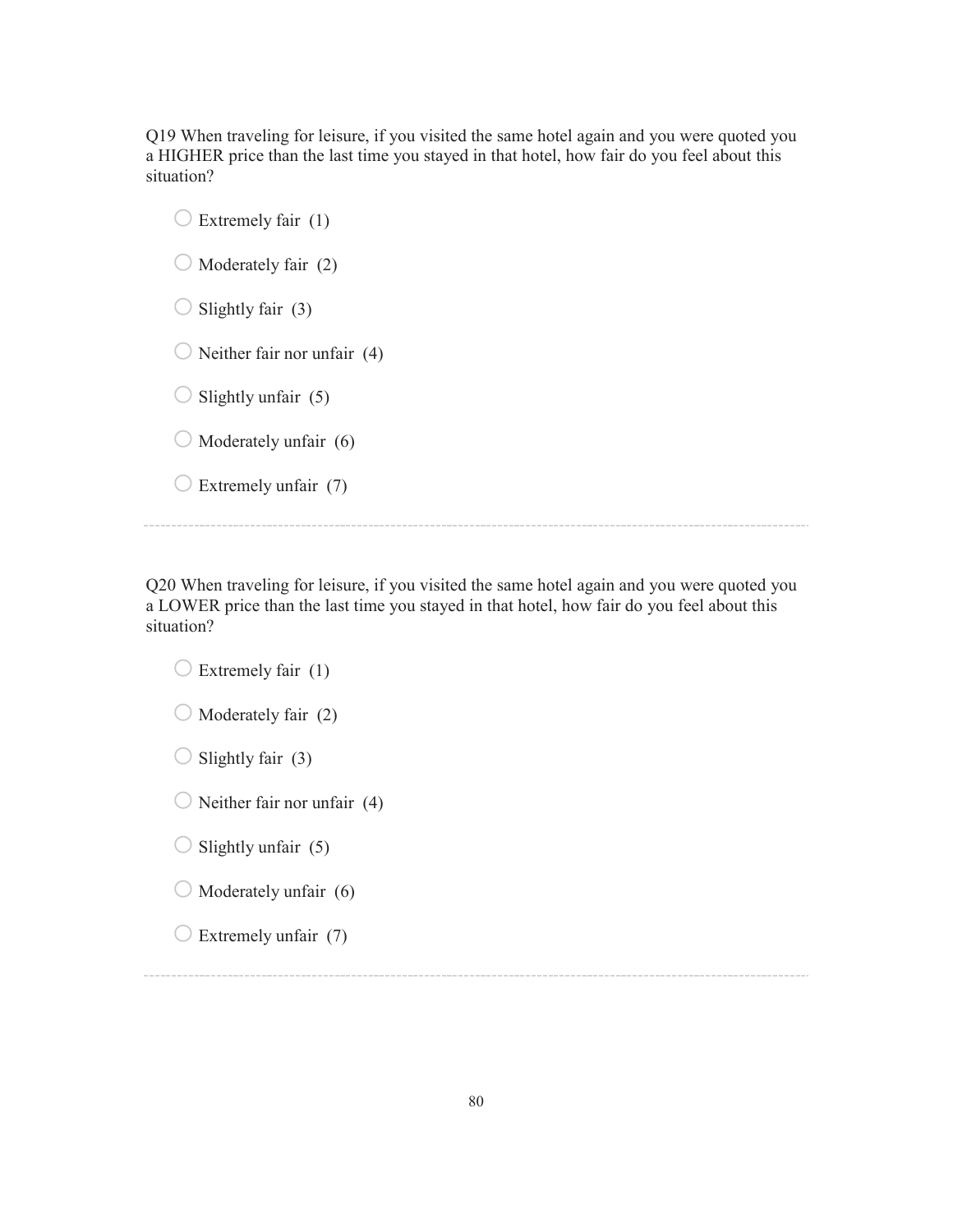Q21 When traveling for leisure, if you and your friend /colleague were staying in the same hotel on the same day and your friend/colleague/relative had paid a HIGHER room rate for the same room type, how fair do you feel about this situation?

 $\bigcirc$  Extremely fair (1)  $\bigcirc$  Moderately fair (2)  $\bigcirc$  Slightly fair (3)  $\bigcirc$  Neither fair nor unfair (4)  $\bigcirc$  Slightly unfair (5)  $\bigcirc$  Moderately unfair (6)  $\bigcirc$  Extremely unfair (7)

## Q22

When traveling for leisure, if you and your friend /colleague were staying in the same hotel on the same day and your friend/colleague/relative had paid a LOWER room rate for the same room type, how fair do you feel about this situation?

 $\bigcirc$  Extremely fair (1)  $\bigcirc$  Moderately fair (2)  $\bigcirc$  Slightly fair (3)  $\bigcirc$  Neither fair nor unfair (4)  $\bigcirc$  Slightly unfair (5)  $\bigcirc$  Moderately unfair (6)  $\bigcirc$  Extremely unfair (7)

Q23 Scenario 2: You are going to travel for leisure and find a standard room that is located in a mid-scale hotel (e.g. Holiday Inn, Holiday Inn, Hampton Inn, Legacy, Metropolo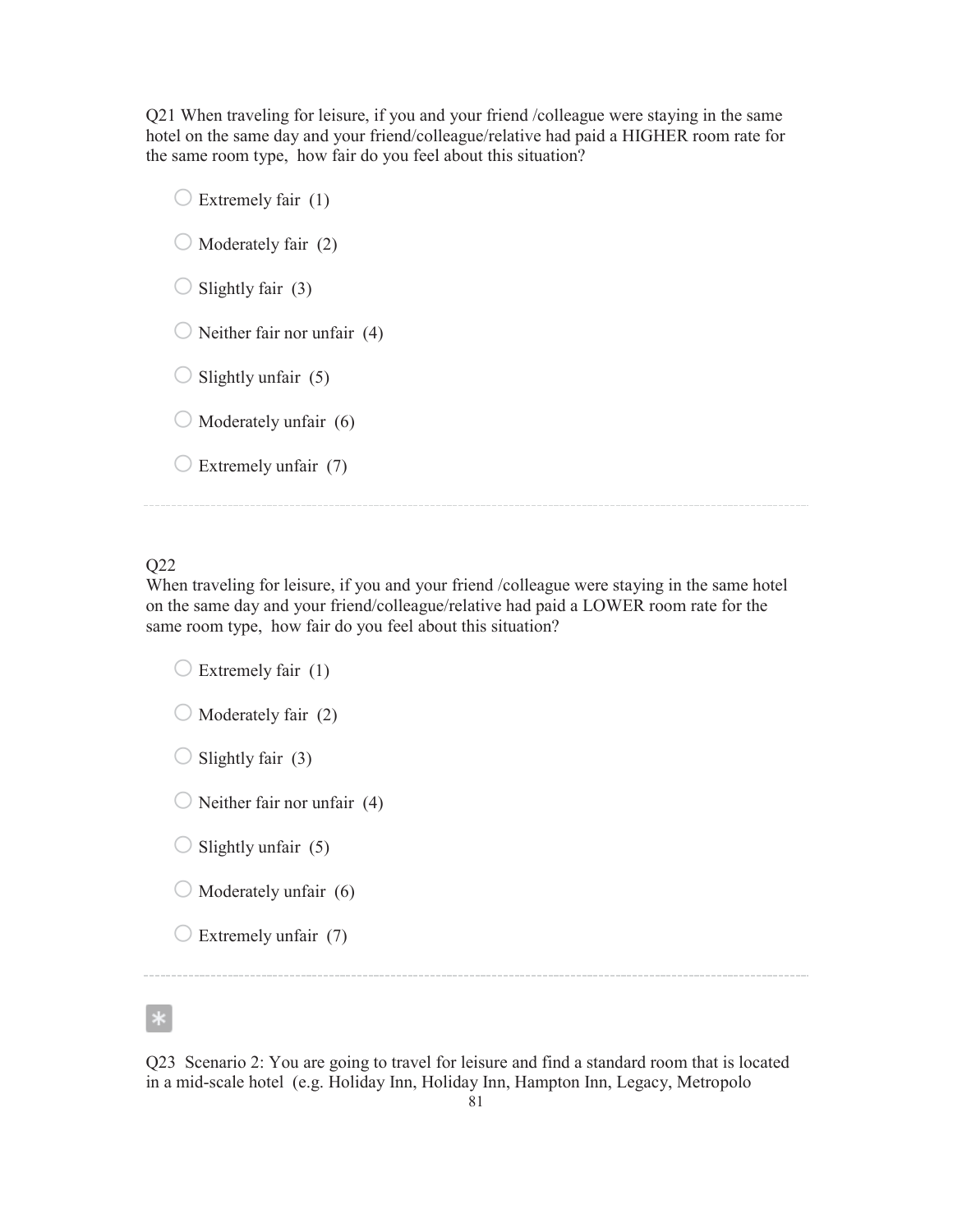Jinjiang, Red Lion, Best Western, Ibis etc.). Mid-scale hotel features: large well-<br>equipped rooms, an average level of service, business convenience, 200 an average level of service, business convenience, 200 rooms, 2 small meeting rooms, an in-room pool, a fitness room, a

2 restaurants, 2 small meeting rooms, business center. How much US(\$) would you willing to pay for this room?



Page Break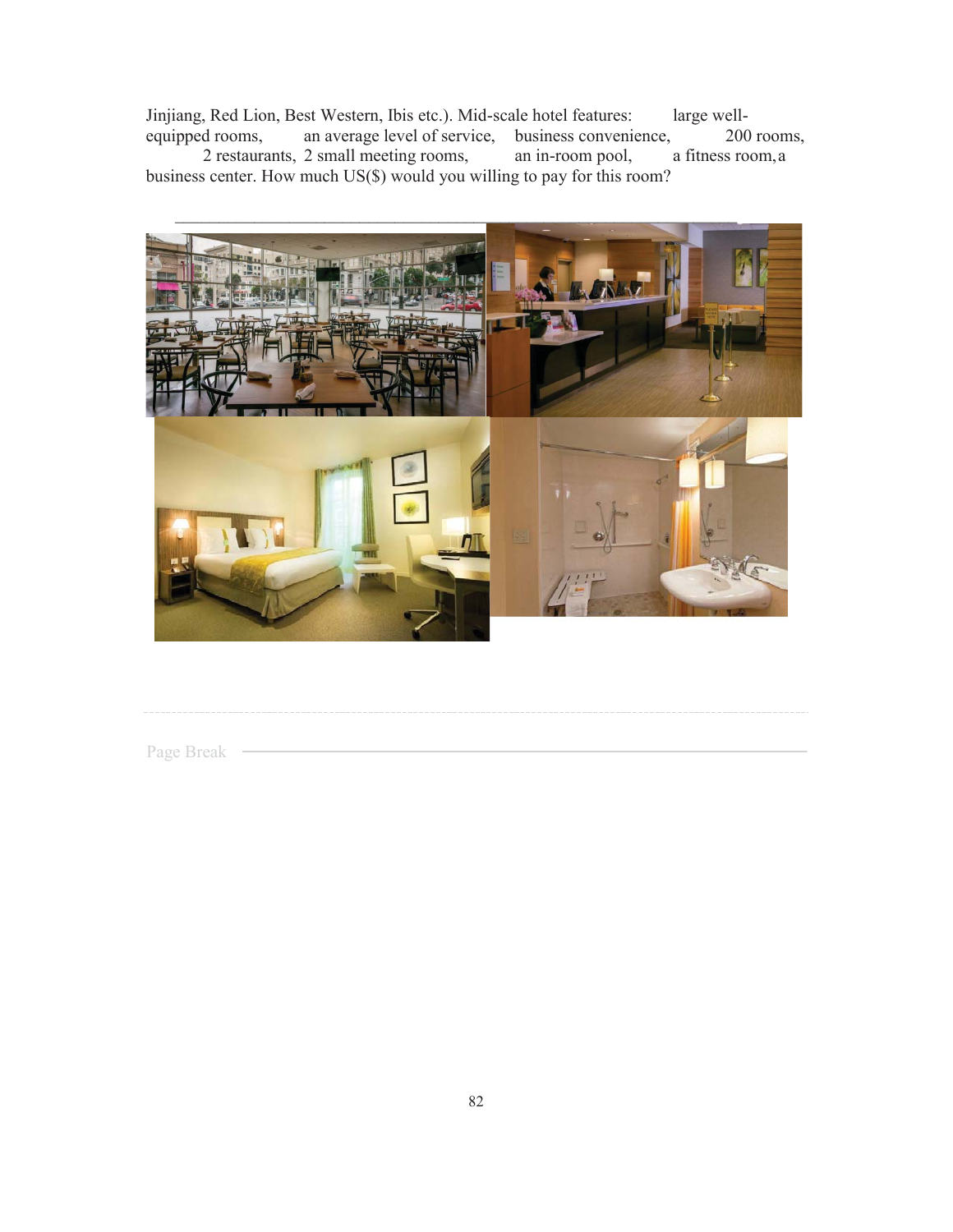Q24 In the past 2 years, how many times have you traveled for business?

 $\bigcirc$  1-5 (1)  $\bigcirc$  6-10 (2)  $\bigcirc$  11-15 (3)  $\bigcirc$  16-20 (4)  $\bigcirc$  21-25 (5)  $\bigcirc$  26-30 (6)  $\bigcirc$  31 or more (7)

Q25 When traveling for business, I prefer booking a published price (e.g. Hotels.com, Booking.com, Expedia, Kayak, hotel websites)

 $\bigcirc$  Strongly agree (1)  $\bigcirc$  Agree (2)  $\bigcirc$  Somewhat agree (3)  $\bigcirc$  Neither agree nor disagree (4)  $\bigcirc$  Somewhat disagree (5)  $\bigcirc$  Disagree (6)  $\bigcirc$  Strongly disagree (7)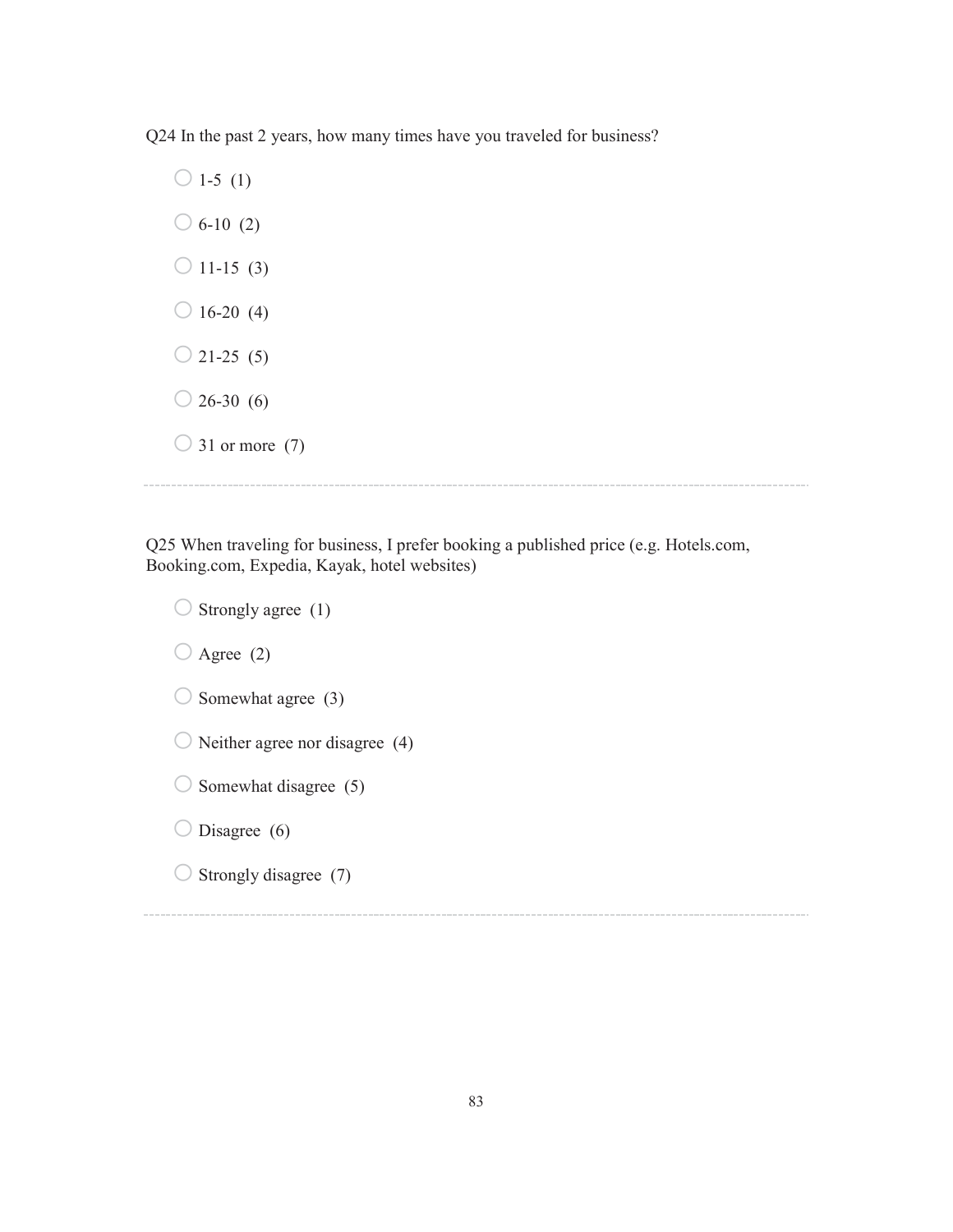Q26 When traveling for business, I prefer to bid the price.(e.g. Priceline, Hotwire)

 $\bigcirc$  Strongly agree (1)  $\bigcirc$  Agree (2)  $\bigcirc$  Somewhat agree (3)  $\bigcirc$  Neither agree nor disagree (4)  $\bigcirc$  Somewhat disagree (5)  $\bigcirc$  Disagree (6)  $\bigcirc$  Strongly disagree (7) Page Break —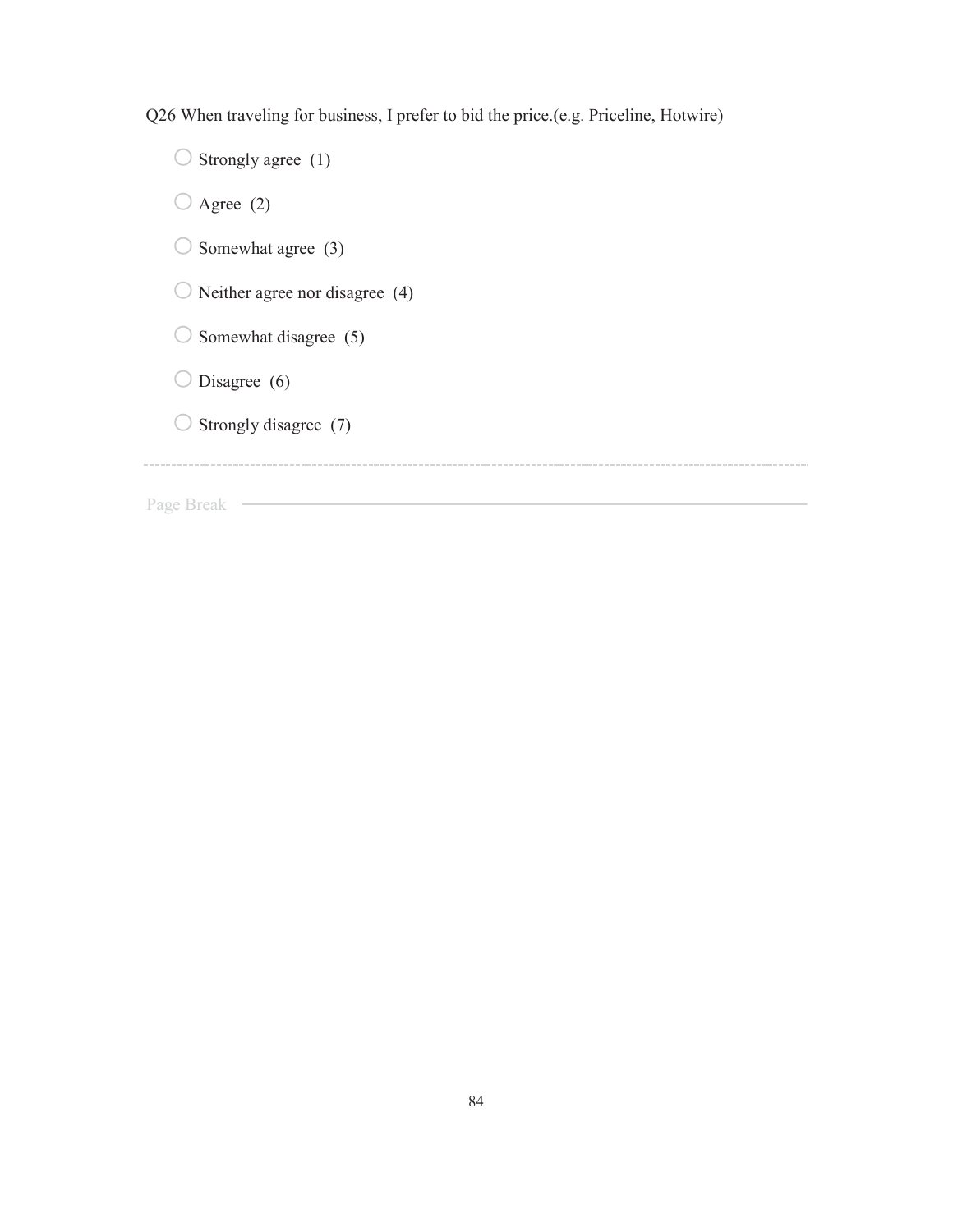Q27 Have you ever stayed at a mid-scale hotel (e.g. Holiday Inn, Hampton Inn, Legacy, Metropolo, Jinjiang, Red Lion, Best Western, Ibis etc.) during your business trip?

 $\bigcirc$  Yes (1)  $\bigcirc$  No (2)

 $\ast$ 

## Q28

Thinking about your last mid-scale hotel stay, how much US(\$) did you spend per night (tax not included)?

 $\mathcal{L}_\text{max} = \frac{1}{2} \sum_{i=1}^n \mathcal{L}_\text{max}(\mathbf{z}_i - \mathbf{z}_i)$ 

Q29

How reasonable do you think the price charged by the hotel, given the costs associated with your accommodations?

 $\bigcirc$  Extremely reasonable (1)

 $\bigcirc$  Moderately reasonable (2)

 $\bigcirc$  Slightly reasonable (3)

 $\bigcirc$  Neither reasonable nor unreasonable (4)

 $\bigcirc$  Slightly unreasonable (5)

 $\bigcirc$  Moderately unreasonable (6)

 $\bigcirc$  Extremely unreasonable (7)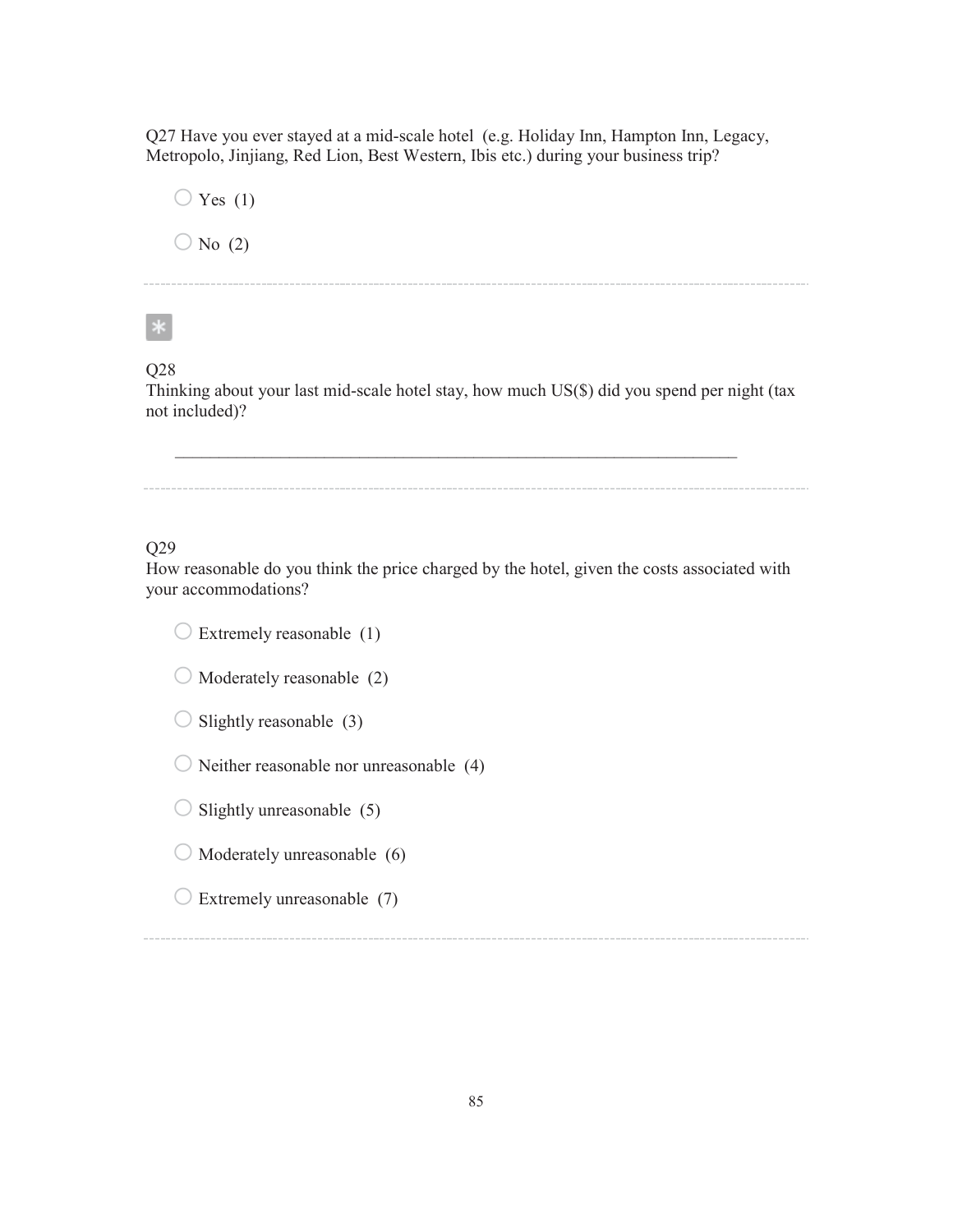Q30 You received your expected level of service, considering the price that you paid. How much do you agree with this statement?

 $\bigcirc$  Strongly agree (1)  $\bigcirc$  Agree (2)  $\bigcirc$  Somewhat agree (3)  $\bigcirc$  Neither agree nor disagree (4)  $\bigcirc$  Somewhat disagree (5)  $\bigcirc$  Disagree (6)  $\bigcirc$  Strongly disagree (7) Page Break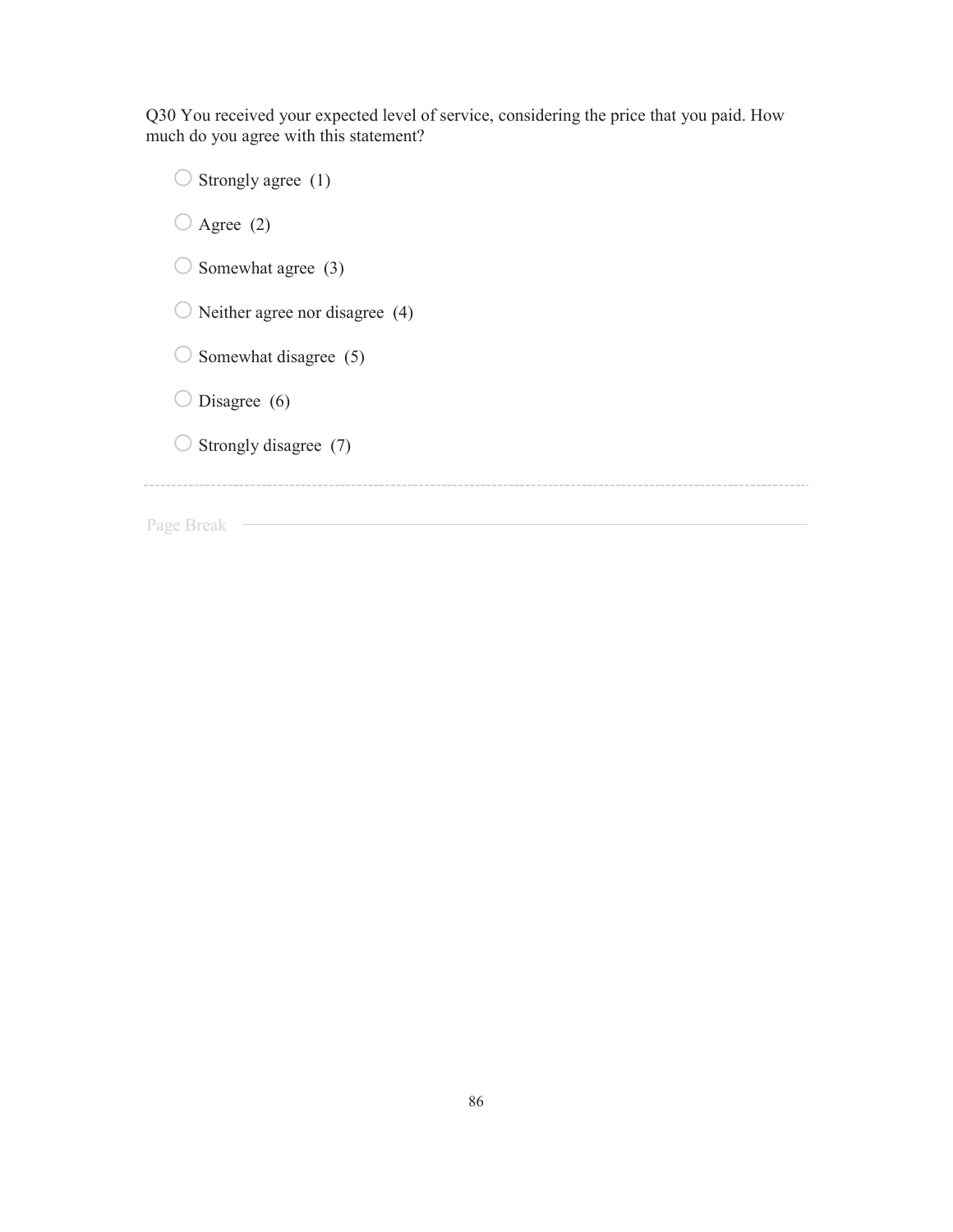Q31

When traveling for business, if you visited the same hotel again and you were quoted you a HIGHER price than the last time you stayed in that hotel, how fair do you feel about this situation?

 $\bigcirc$  Extremely fair (1)  $\bigcirc$  Moderately fair (2)  $\bigcirc$  Slightly fair (3)  $\bigcirc$  Neither fair nor unfair (4)  $\bigcirc$  Slightly unfair (5)  $\bigcirc$  Moderately unfair (6)  $\bigcirc$  Extremely unfair (7)

## Q32

When traveling for business, if you visited the same hotel again and you were quoted you a LOWER price than the last time you stayed in that hotel, how fair do you feel about this situation?

 $\bigcirc$  Extremely fair (1)  $\bigcirc$  Moderately fair (2)  $\bigcirc$  Slightly fair (3)  $\bigcirc$  Neither fair nor unfair (4)  $\bigcirc$  Slightly unfair (5)  $\bigcirc$  Moderately unfair (6)  $\bigcirc$  Extremely unfair (7)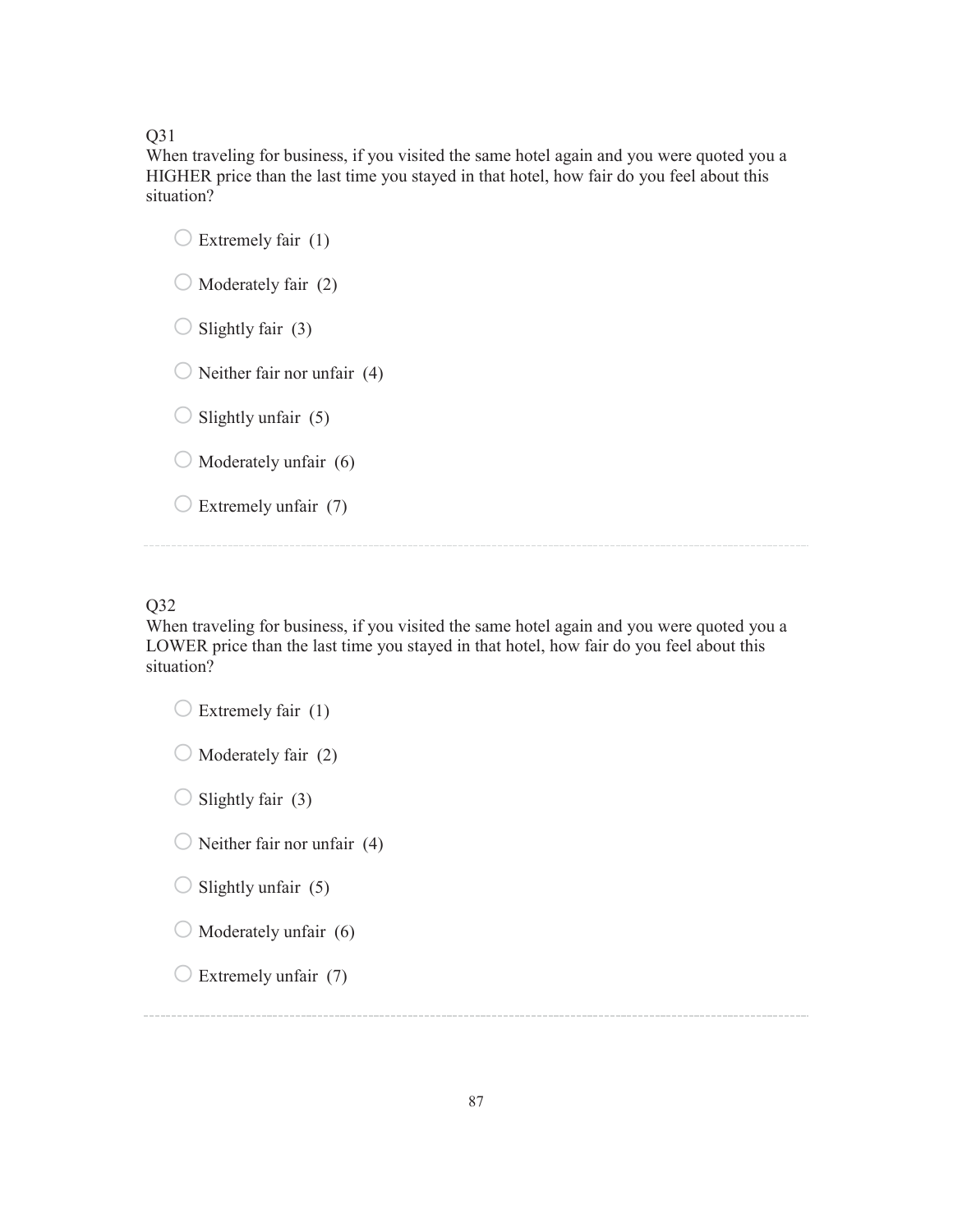## Q33

When traveling for business, if you and your friend /colleague were staying in the same hotel on the same day and your friend/colleague/relative had paid a HIGHER room rate for the same room type, how fair do you feel about this situation?

|                   | Extremely fair (1)          |  |  |
|-------------------|-----------------------------|--|--|
|                   | Moderately fair (2)         |  |  |
| Slightly fair (3) |                             |  |  |
|                   | Neither fair nor unfair (4) |  |  |
|                   | Slightly unfair (5)         |  |  |
|                   | Moderately unfair (6)       |  |  |
|                   | Extremely unfair (7)        |  |  |
|                   |                             |  |  |

## Q34

When traveling for business, if you and your friend /colleague were staying in the same hotel on the same day and your friend/colleague/relative had paid a LOWER room rate for the same room type, how fair do you feel about this situation?

| $\bigcirc$ Extremely fair (1)          |
|----------------------------------------|
| $\bigcirc$ Moderately fair (2)         |
| $\bigcirc$ Slightly fair (3)           |
| $\bigcirc$ Neither fair nor unfair (4) |
| $\bigcirc$ Slightly unfair (5)         |
| $\bigcirc$ Moderately unfair (6)       |
| $\bigcirc$ Extremely unfair (7)        |
|                                        |

Page Break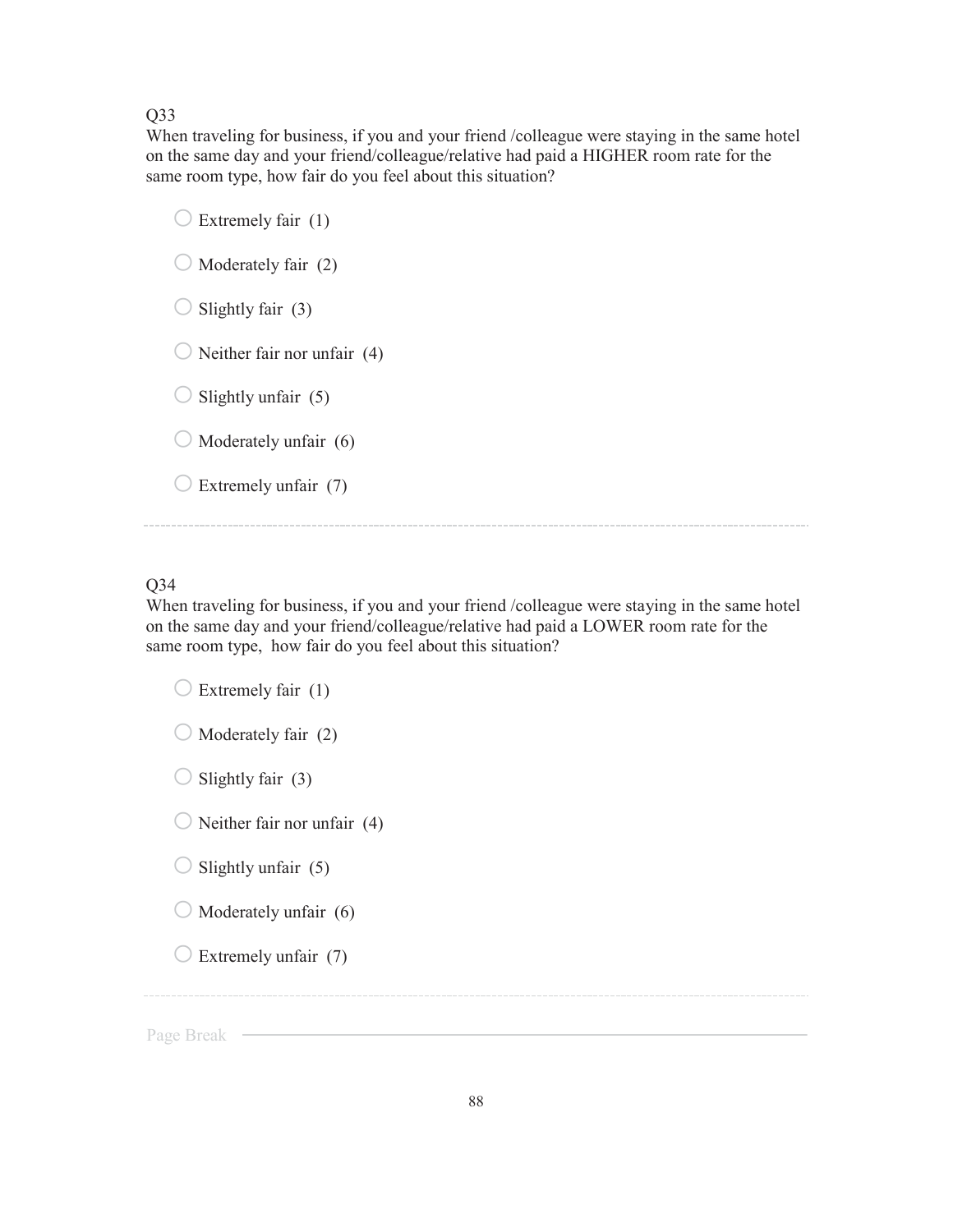Q35 Scenario 1: You are going to travel for leisure and find a standard room that is located in a mid-scale hotel (e.g. Holiday Inn, Holiday Inn, Hampton Inn,

Legacy, Metropolo Jinjiang, Red Lion, Best Western, Ibis etc.). Mid-scale hotel features:

large well-equipped rooms, an average level of service, business convenience, 200 rooms, 2 restaurants, 2 small meeting rooms, an in-room pool, a fitness room, a business center.How much US(\$) would you willing to pay for this room?



Page Break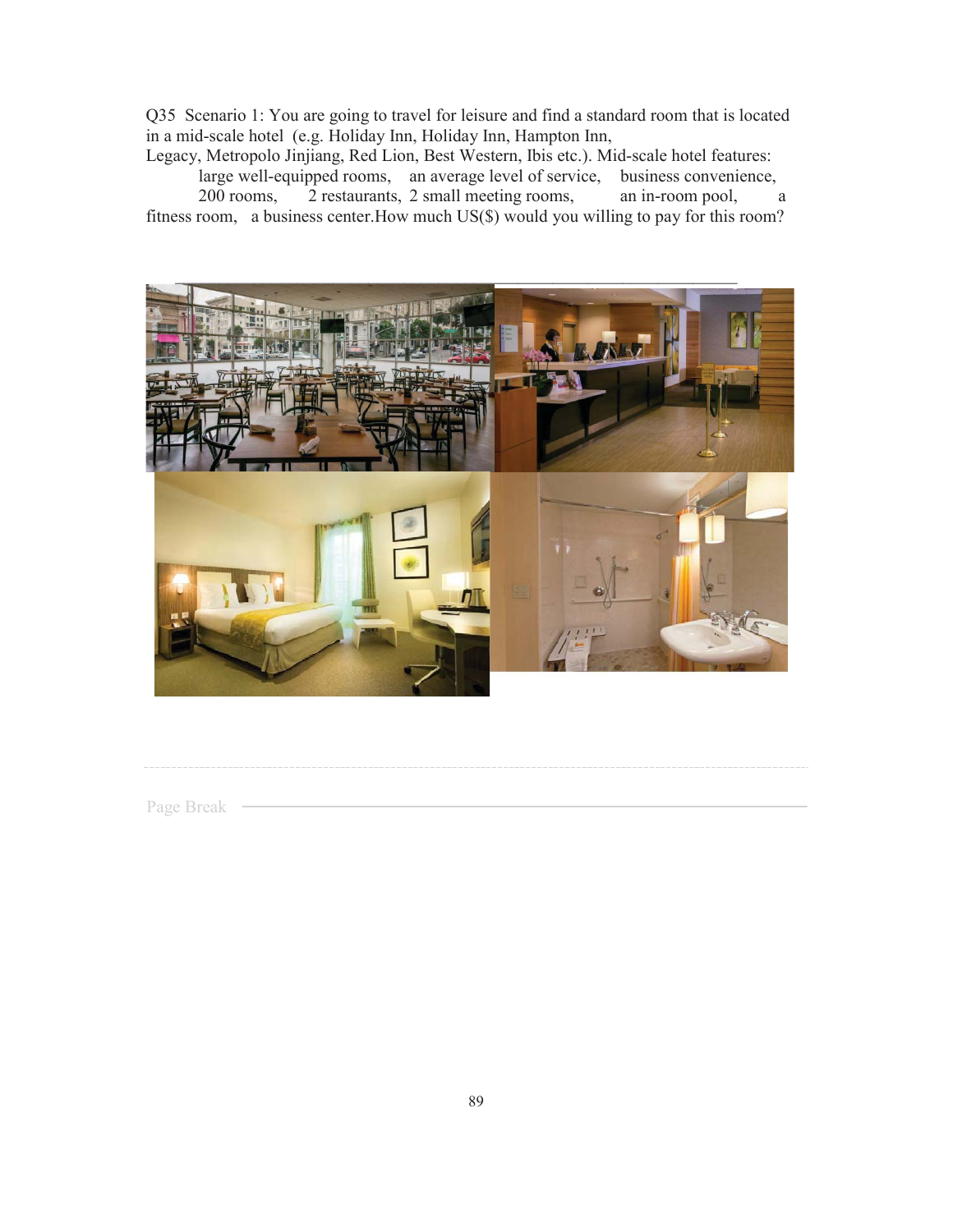**End of Block: Section 1** 

**Start of Block: Demographics** 

# Q36 What is your gender?

 $\bigcirc$  Male (1)

 $\bigcirc$  Female (2)

 $\bigcirc$  Prefer not to answer (3)

Q37 What is your age?

 $\bigcirc$  18-25 (1)  $\bigcirc$  26-35 (2)  $\bigcirc$  36-45 (3)  $\bigcirc$  46-55 (4)  $\bigcirc$  56 -65 (5)  $\bigcirc$  66 or more (6)  $\bigcirc$  Prefer not to answer (7)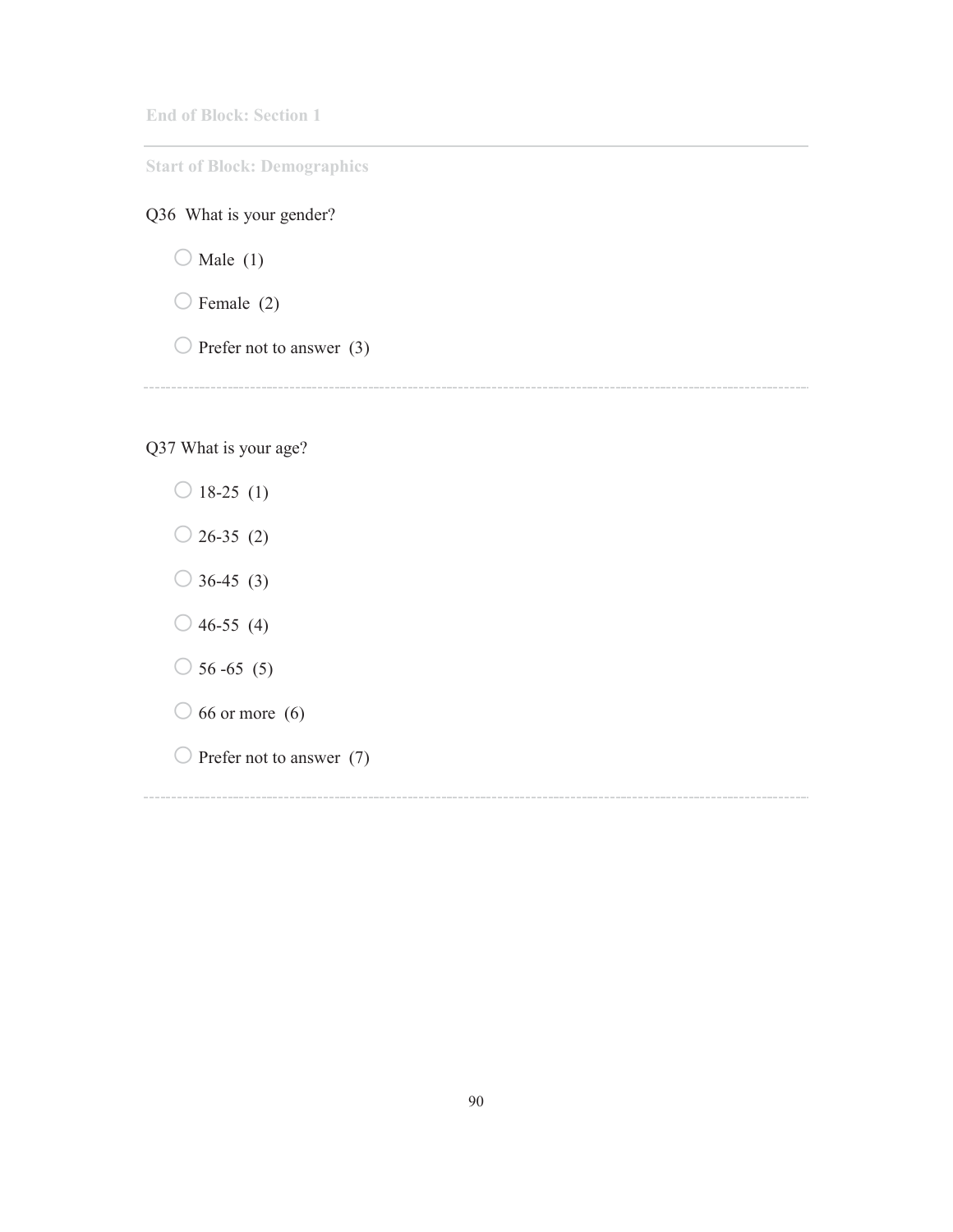Q38 What is the highest degree of level of education you have completed?

 $\bigcirc$  Less than high school (1)

 $\bigcirc$  High school graduate (or equivalent) (2)

 $\bigcirc$  Some college (3)

 $\bigcirc$  Bachelor's degree (4)

 $\bigcirc$  Master degree and above (5)

 $\bigcirc$  Prefer not to answer (6)

Q39 What is your marital status?

|            | Married (1)                |
|------------|----------------------------|
|            | Widowed (2)                |
|            | Divorced $(3)$             |
|            | Separated (4)              |
|            | Never married (5)          |
|            | Prefer not to answer $(6)$ |
|            |                            |
| Page Break |                            |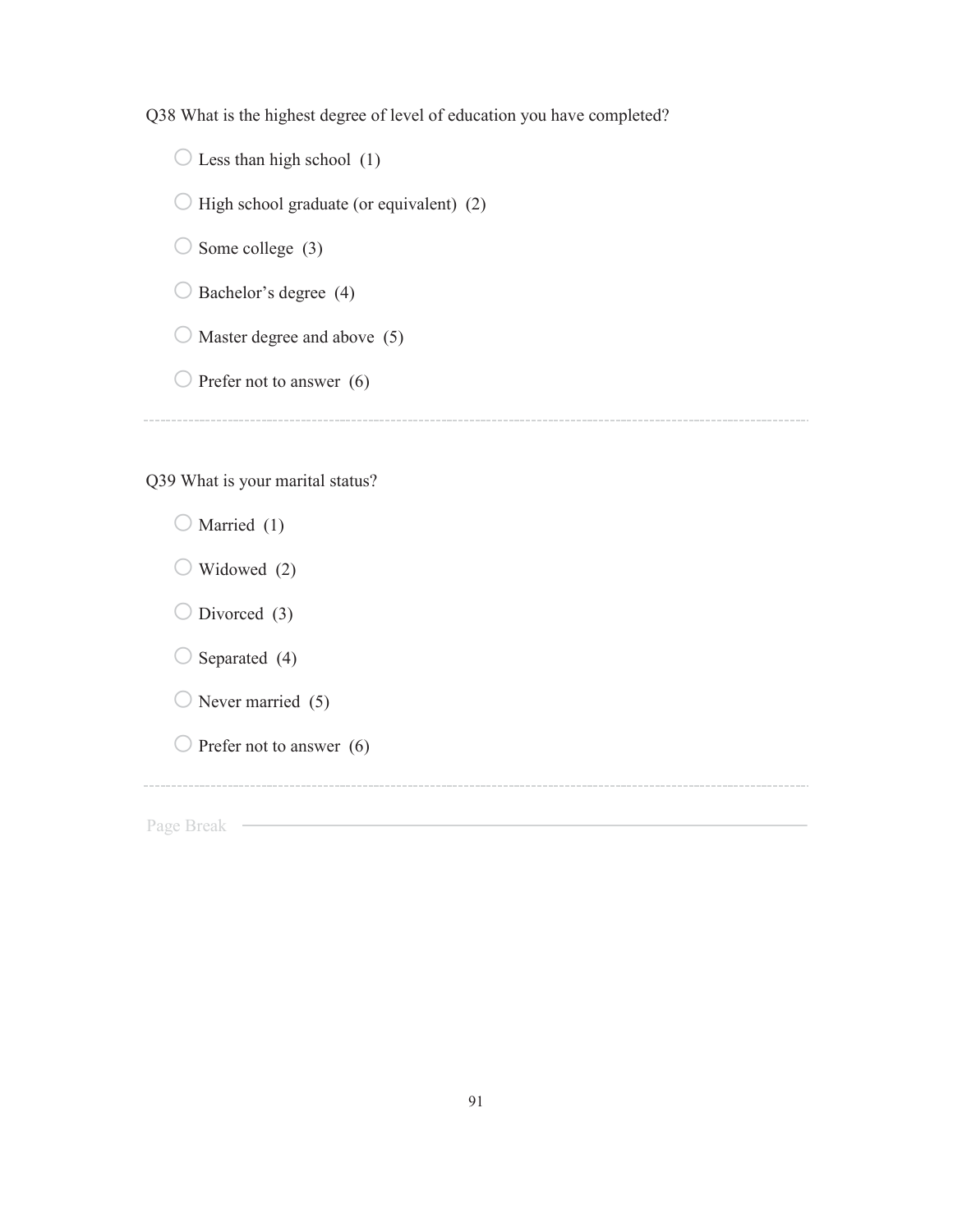Q40 Which of the following categories best describes your employment status?

 $\bigcirc$  Employed full time (1)  $\bigcirc$  Employed part time (2)  $\bigcirc$  Unemployed (3)  $\bigcirc$  Retired (4)  $\bigcirc$  Student (5)  $\bigcirc$  Prefer not to answer (6) Page Break —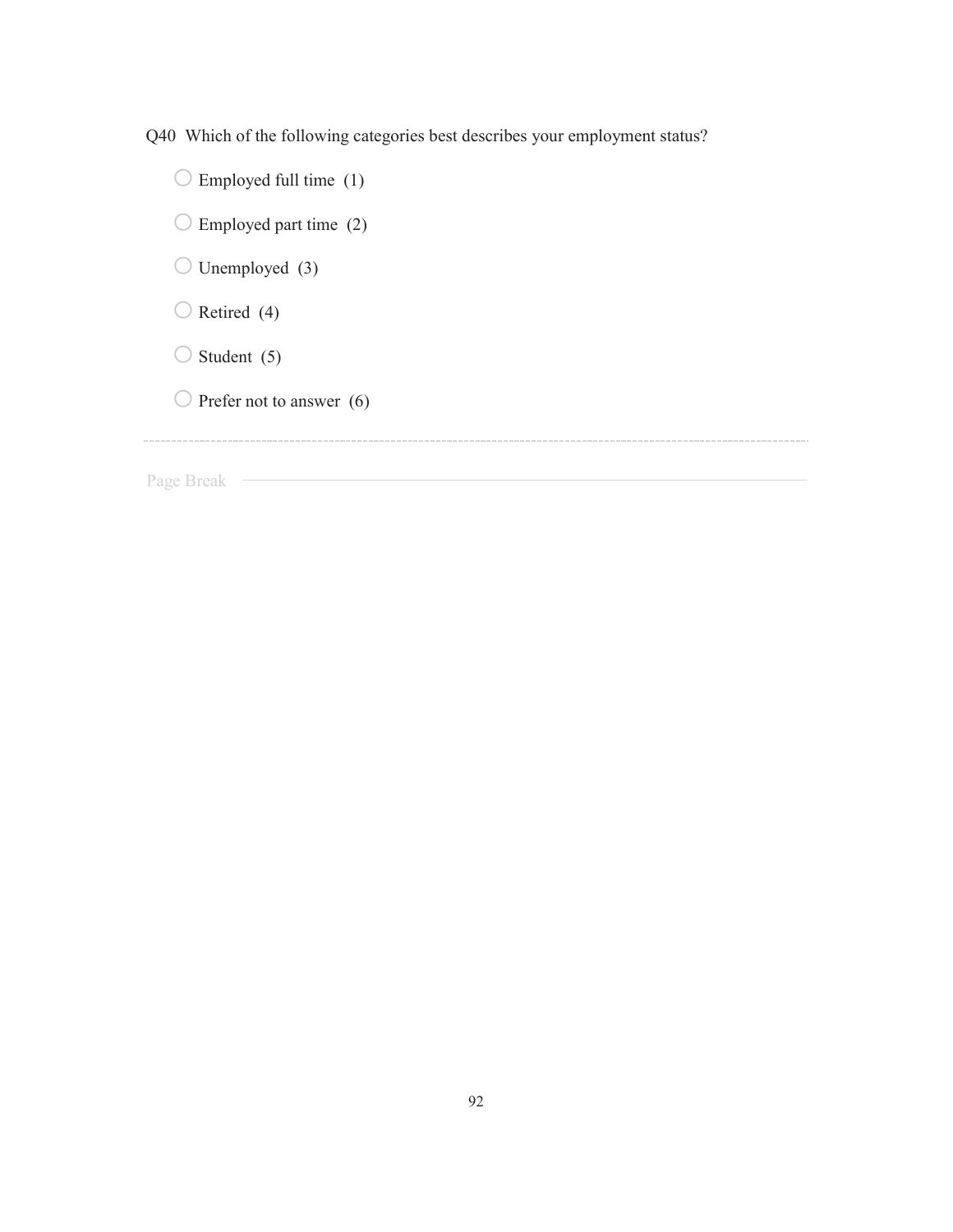Q41 Which of the following best describes your ethnicity?

 $\bigcirc$  White (1)  $\bigcirc$  Black or African American (2)  $\bigcirc$  American Indian or Alaska Native (3)  $\bigcirc$  Asian (4)  $\bigcirc$  Native Hawaiian or Pacific Islander (5)  $\bigcirc$  Other (6)  $\bigcirc$  Prefer not to answer (7)

Q42 How many people live in your household?

 $\bigcirc$  1 (1)  $\bigcirc$  2 (2)  $\bigcirc$  3 (3)  $\bigcirc$  4 (4)  $\bigcirc$  5 or more (5)  $\bigcirc$  Prefer not to answer (6)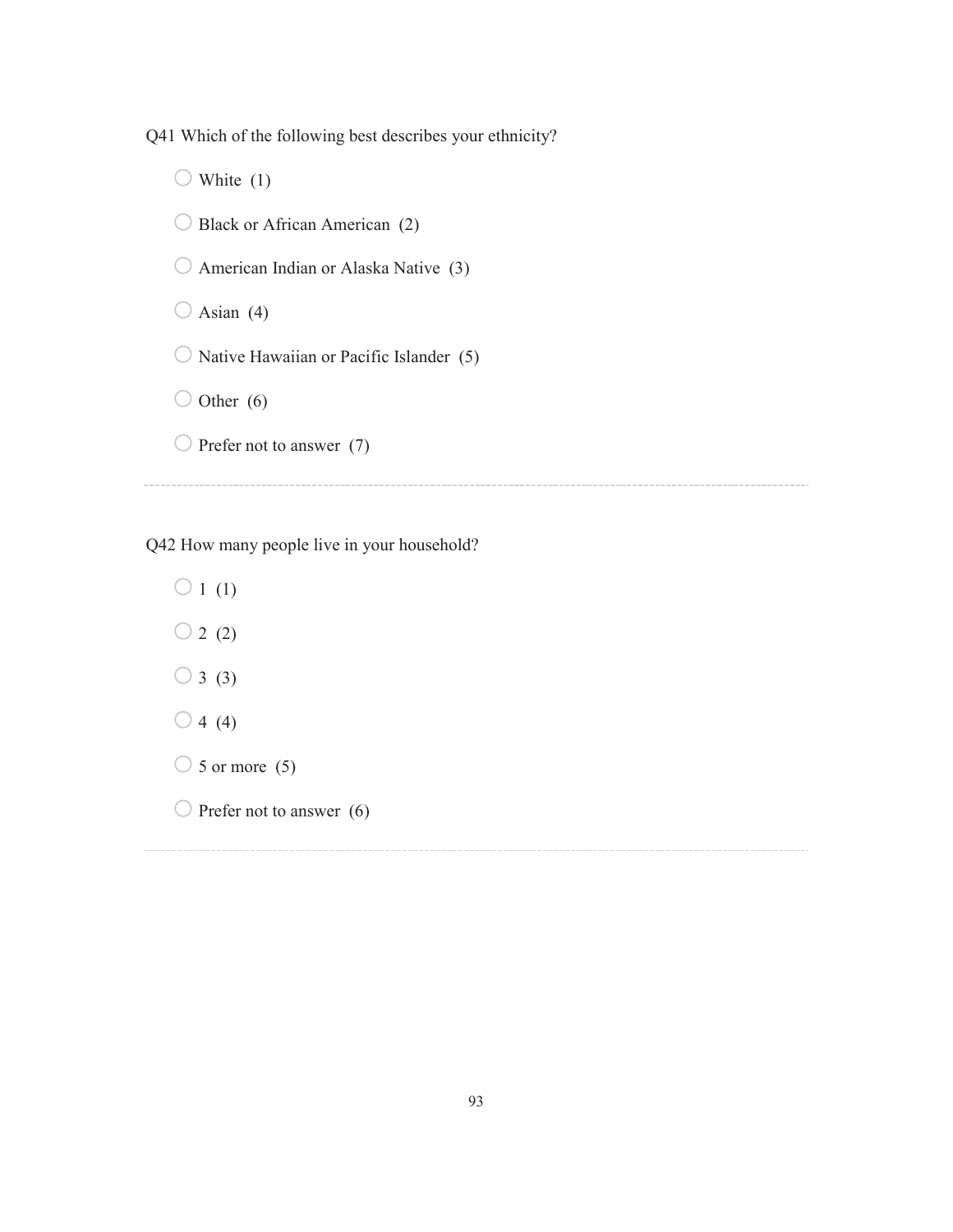Q43 What was your total household income before taxes during the past 12 months?

 $\bigcirc$  Less than \$20,000 (1)

 $\bigcirc$  \$20,000 - \$29,999 (2)

 $\bigcirc$  \$30,000 - \$49,999 (3)

 $\circ$  \$50,000 - \$69,999 (4)

 $\circ$  \$70,000 - \$99,999 (5)

 $\bigcirc$  \$100,000 - \$149,999 (6)

 $\bigcirc$  \$150,000- \$199,000 (7)

 $\bigcirc$  \$200,000 or more (8)

 $\bigcirc$  Prefer not to answer (9)

**End of Block: Demographics**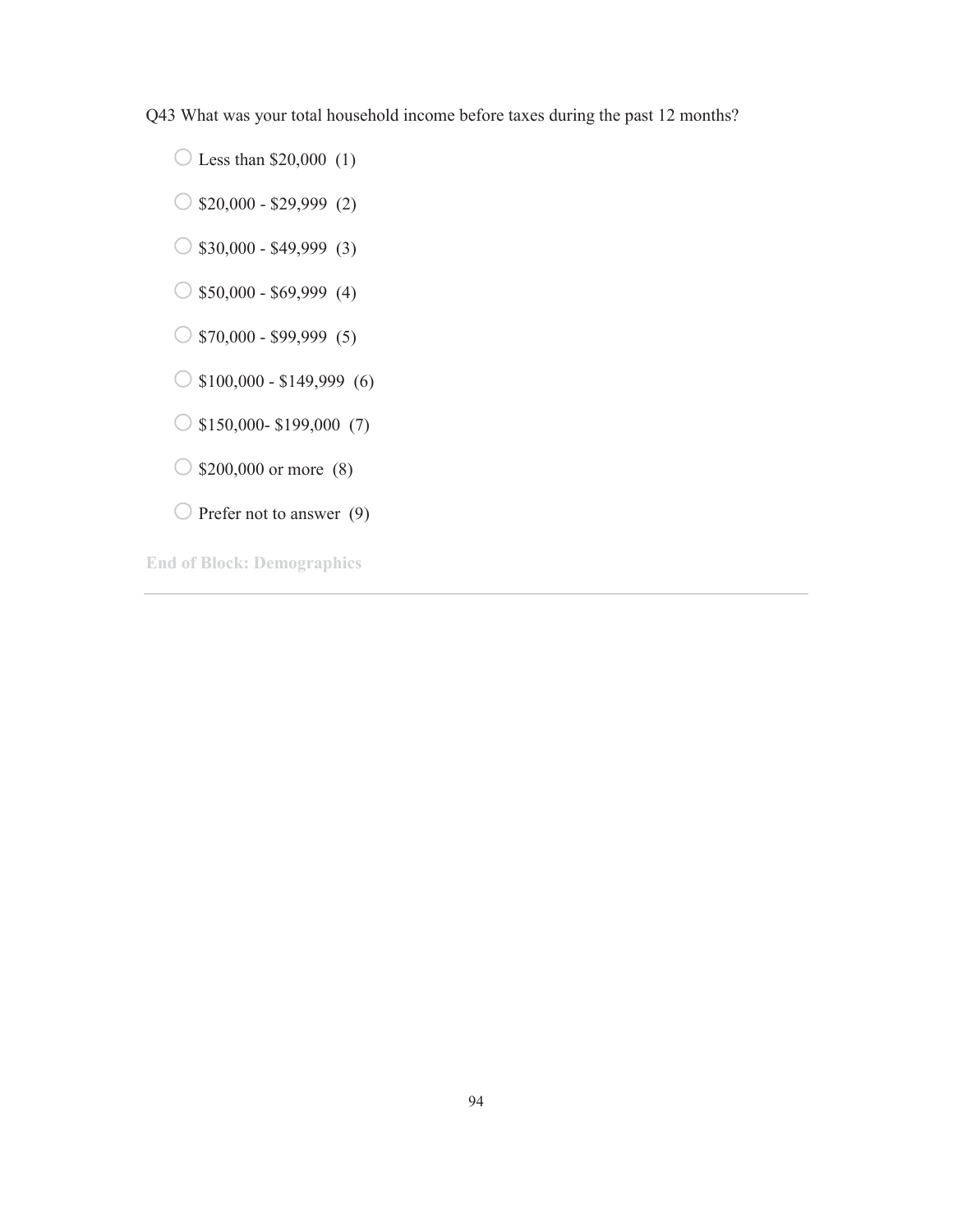

## **UNLV Social/Behavioral IRB - Exempt Review Exempt Notice**

| DATE:                   | November 22, 2017                                                                                                          |
|-------------------------|----------------------------------------------------------------------------------------------------------------------------|
| TO:<br>FROM:            | Toni Repetti<br>Office of Research Integrity - Human Subjects                                                              |
| <b>PROTOCOL TITLE:</b>  | [1072918-2] A study of relationship between a customer's perception<br>of hotel room rates and the customer's demographics |
| <b>ACTION:</b>          | DETERMINATION OF EXEMPT STATUS                                                                                             |
| <b>EXEMPT DATE:</b>     | November 21, 2017                                                                                                          |
| <b>REVIEW CATEGORY:</b> | Exemption category #2                                                                                                      |

Thank you for your submission of Revision materials for this protocol. This memorandum is notification that the protocol referenced above has been reviewed as indicated in Federal regulatory statutes 45CFR46.101(b) and deemed exempt.

We will retain a copy of this correspondence with our records. **PLEASE NOTE:** 

Upon final determination of exempt status, the research team is responsible for conducting the research as stated in the exempt application reviewed by the ORI - HS and/or the IRB which shall include using the most recently submitted Informed Consent/Assent Forms (Information Sheet) and recruitment materials.

If your project involves paying research participants, it is recommended to contact Carisa Shaffer, ORI Program Coordinator at (702) 895-2794 to ensure compliance with the Policy for Incentives for Human Research Subjects.

*Any* changes to the application may cause this protocol to require a different level of IRB review. Should any changes need to be made, please submit a **Modification Form**. When the above-referenced protocol has been completed, please submit a **Continuing Review/Progress Completion report** to notify ORI - HS of its closure.

If you have questions, please contact the Office of Research Integrity - Human Subjects at IRB@unlv.edu or call 702-895-2794. Please include your protocol title and IRBNet ID in all correspondence.

> Office of Research Integrity - Human Subjects 4505 Maryland Parkway . Box 451047 . Las Vegas, Nevada 89154-1047 (702) 895-2794 . FAX: (702) 895-0805 . IRB@unlv.edu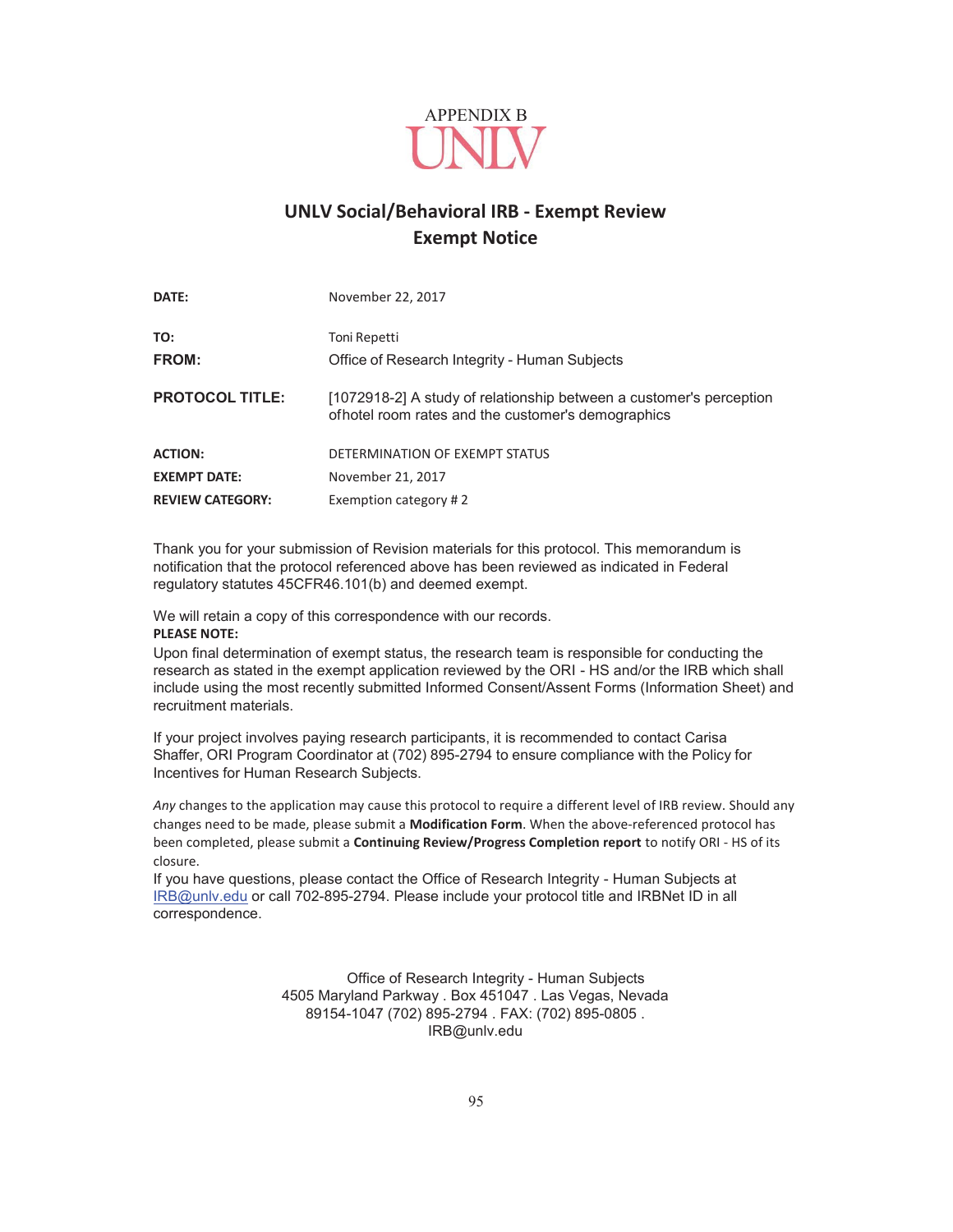#### REFERENCES

- Abrate, G., Fraquelli, G., & Viglia, G. (2012). Dynamic pricing strategies: Evidence from European hotels. *International Journal of Hospitality Management*, 31(1), 160-168.
- Amin, M., Yahya, Z., Ismayatim, W. F. A., Nasharuddin, S. Z., & Kassim, E. (2013). Service quality dimension and customer satisfaction: An empirical study in the Malaysian hotel industry. *Services Marketing Quarterly*, 34(2), 115–125.

doi:10.1080/15332969.2013.770665.

- Armstrong, G., & Kotler, P. (2000). *Marketing: An introduction* (5th ed.). Upper Saddle River, NJ: Prentice Hall.
- Ashton, A. S., Scott, N., Solnet, D., & Breakey, N. (2010). Hotel restaurant dining: The relationship between perceived value and intention to purchase. *Tourism and Hospitality Research,* 10(3), 206-218.
- Aziz, H. A., Saleh, M., Rasmy, M. H., & ElShishiny, H. (2011). Dynamic room pricing model for hotel revenue management systems. *Egyptian Informatics Journal*, 12(3), 177-183.
- Baker, M. B. (2011). IHG advances hotel dynamic-pricing effort. *Business Travel News*, 28(6), 23.
- Balcombe, K., Fraser, I., & Harris, L. (2009). Consumer willingness to pay for in-flight service and comfort levels: A choice experiment. *Journal of Air Transport Management*, 15(5), 221-226.
- Barton, C., Koslow, L., & Beauchamp, C. (2014, January). How millennials are changing the face of marketing forever. *BCG Perspectives.* Retrieved from https://www.bcg.com/publications/2014/marketing-center-consumer-customer-insighthow-millennials-changing-marketing-forever.aspx.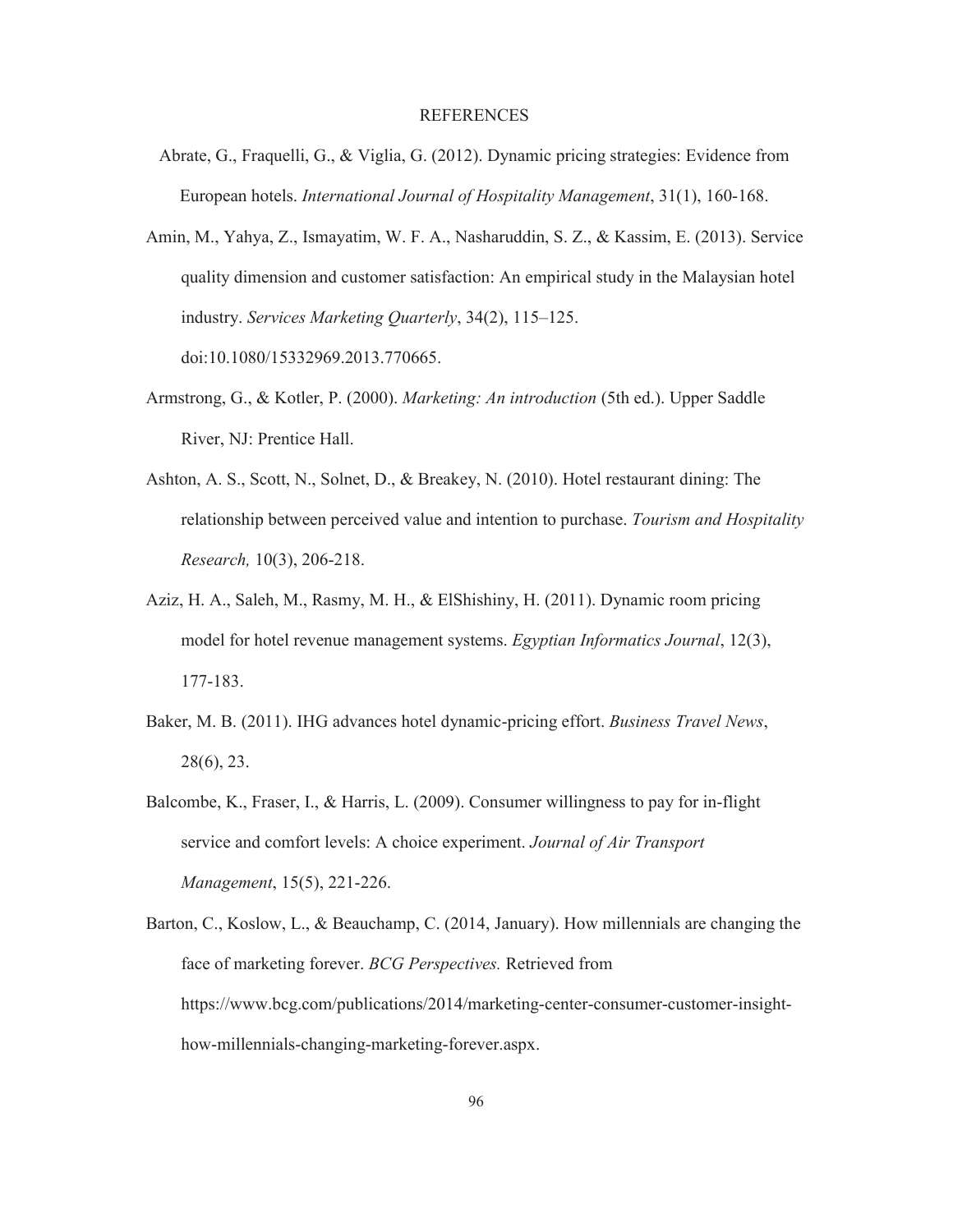- Bayoumi, A. E. M., Saleh, M., Atiya, A. F., & Aziz, H. A. (2013). Dynamic pricing for hotel revenue management using price multipliers. *Journal of Revenue and Pricing Management*, 12(3), 271-285.
- Beldona, S., & Kwansa, F. (2008). The impact of cultural orientation on perceived fairness over demand-based pricing. *International Journal of Hospitality Management,* 27(4), 594-603.
- Beldona, S., & Namasivayam, K. (2006). Gender and demand-based pricing: Differences in perceived (un) fairness and repatronage intentions. *Journal of Hospitality & Leisure Marketing*, *14*(4), 89-107.
- Bhugra, D. (2004). Migration, distress and cultural identity. *British medical bulletin*, *69*(1), 129-141.
- Bojanic, D. C. (1996). Consumer perceptions of price, value and satisfaction in the hotel industry: An exploratory study. *Journal of Hospitality & Leisure Marketin*g, 4(1), 5-22.
- Bolton, L. E., Keh, H. T., & Alba, J. W. (2010). How do price fairness perceptions differ across culture? *Journal of Marketing Research*, 47(3), 564-576.
- Bonikowski, B. (2010). Cross-national interaction and cultural similarity: A relational analysis. *International Journal of Comparative Sociology*, *51*(5), 315-348.
- Breidert, C. (2007). *Estimation of willingness-to-pay. Theory, measurement, and application*. Berlin: Germany: Springer Science & Business Media.
- Burger, B., & Fuchs, M. (2005). Dynamic pricing A future airline business model. *Journal of Revenue and Pricing Management*, 4(1), 39-53.
- Cacciolatti, L. A., Garcia, C. C., & Kalantzakis, M. (2015). Traditional food products: The effect of consumers' characteristics, product knowledge, and perceived value on actual purchase. *Journal of International Food & Agribusiness Marketing*, 27(3), 155-176.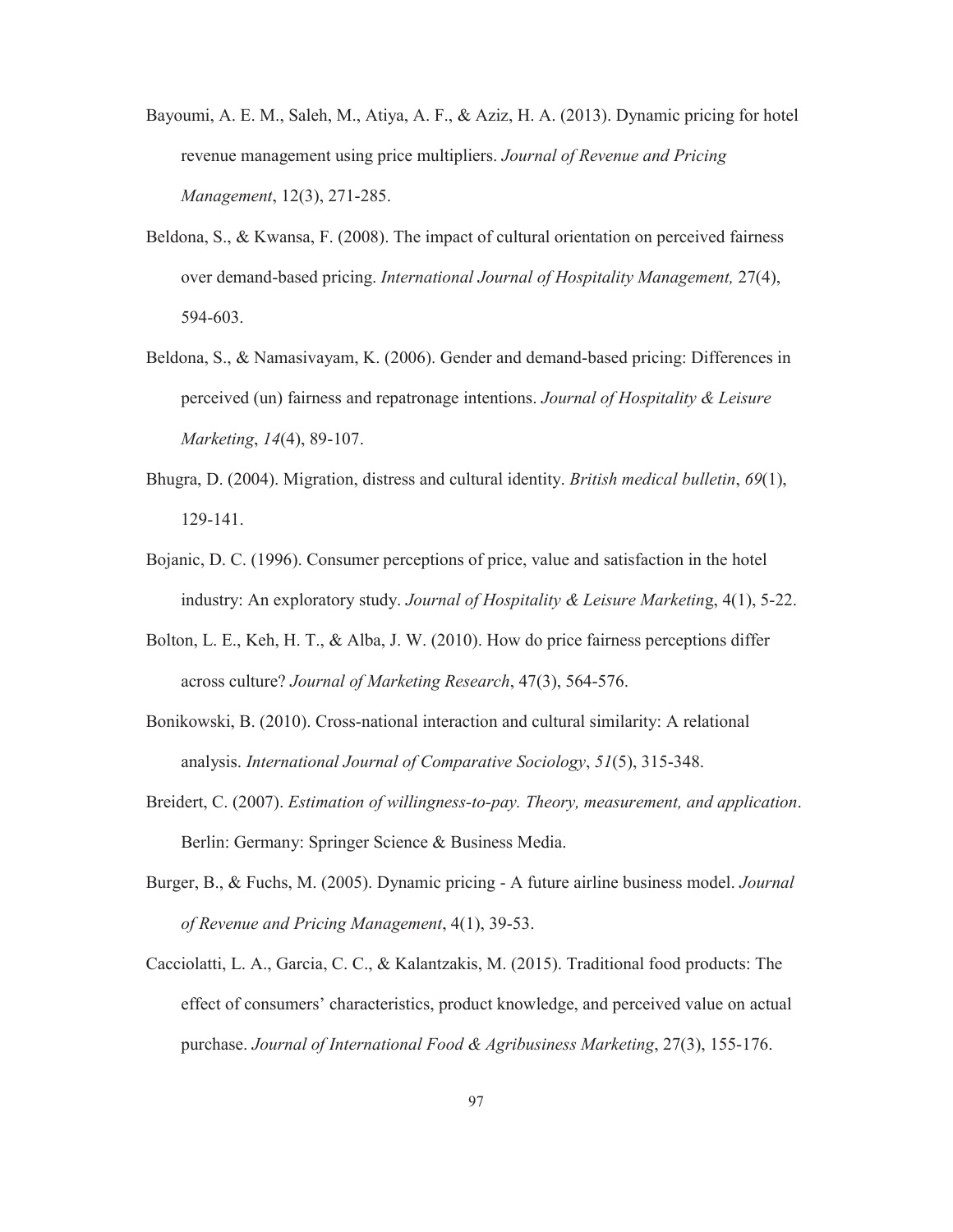- Campbell, M. C. (1999). Perceptions of price unfairness: Antecedents and consequences. *Journal of Marketing Research*, 187-199.
- Chatterjee, P., & Kumar, A. (2017). Consumer willingness to pay across retail channels. *Journal of Retailing and Consumer Services*, 34, 264-270.
- Choi, S., & Kimes, S. E. (2002). Electronic distribution channels' effect on hotel revenue management. *Cornell Hotel and Restaurant Administration Quarterly*, 43(3), 23-31.
- Choi, S., & Mattila, A. S. (2006). The role of disclosure in variable hotel pricing a crosscultural comparison of customers' fairness perceptions. *Cornell Hotel and Restaurant Administration Quarterly*, 47(1), 27-35.
- Cullen, K., & Helsel, C. (2006). *Defining revenue management: Top line to bottom line*. Mclean, VA: Foundation of the Hospitality Sales & Marketing Association International.
- Cunningham, S. W., & Kerber, R. G. (2000). U.S. Patent No. 6,029,139. Washington, DC: U.S. Patent and Trademark Office.
- Danziger, S., Israeli, A., & Bekerman, M. (2006). The relative role of strategic assets in determining customer perceptions of hotel room price. *International Journal of Hospitality Management*, 25(1), 129-145.
- Daripa, A., & Kapur, S. (2001). Pricing on the Internet. *Oxford Review of Economic Policy*, *17*(2), 202-216.
- Dixon, P. R., & Sawyer, A. G. (1986). Point of purchase behaviour and price perceptions of supermarket shoppers. *Marketing Science Institute, Cambridge, MA: working paper*, (86-102).
- Doyle, P., & Stern, P. (1998). *Marketing management and strategy*. New York, NY: Pearson Education.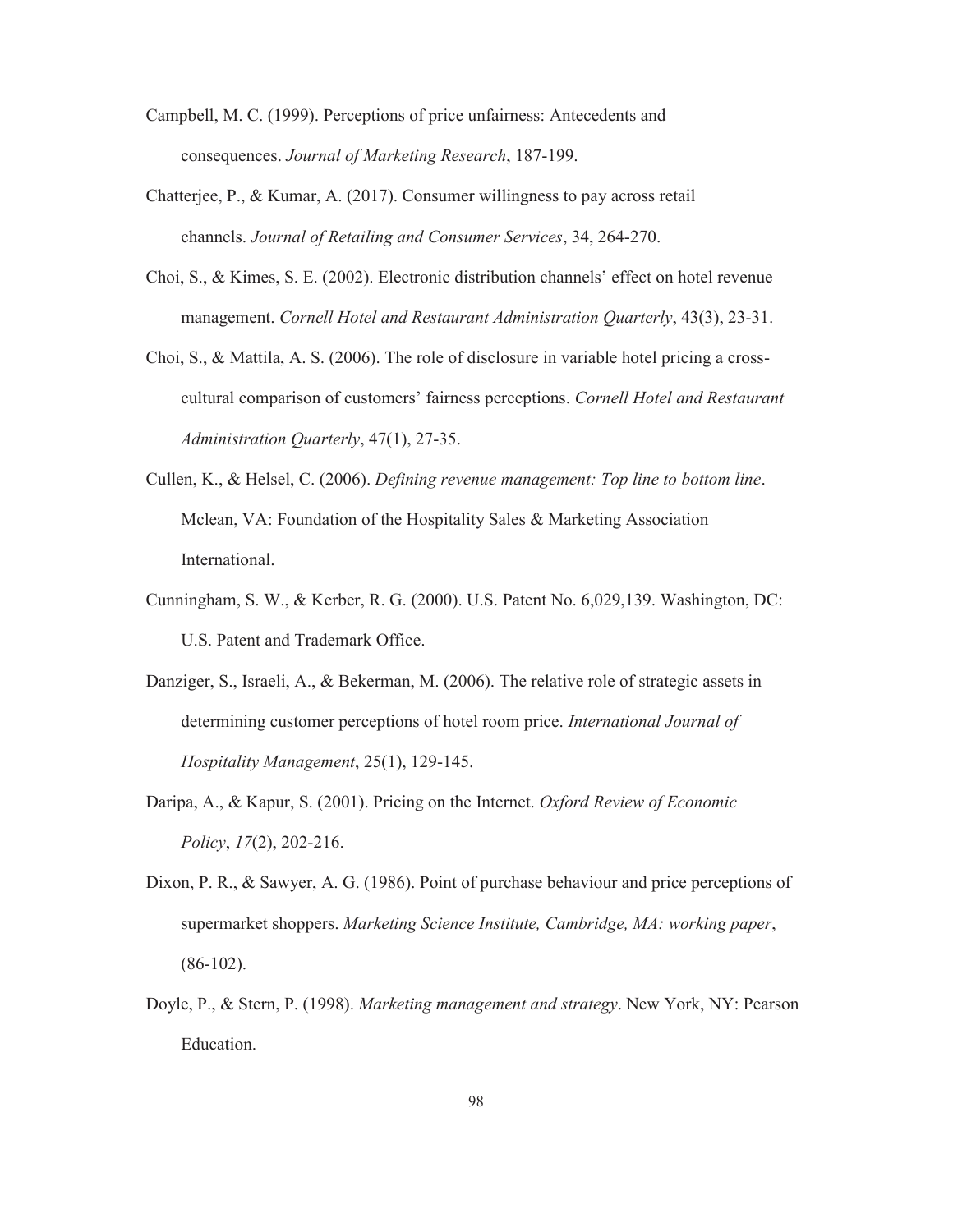- Duman, T., & Mattila, A. S. (2004). A logistic regression analysis of discount receiving behavior in the cruise industry: Implications for cruise marketers. *International Journal of Hospitality & Tourism Administration*, 4(4), 45-57.
- El Haddad, R., Hallak, R., & Assaker, G. (2015). Price fairness perceptions and hotel customers' behavioral intentions. *Journal of Vacation Marketing*, *21*(3), 262-276.
- Ellison, B., Bernard, J. C., Paukett, M., & Toensmeyer, U. C. (2016). The influence of retail outlet and FSMA information on consumer perceptions of and willingness to pay for organic grape tomatoes. *Journal of Economic Psychology*, 55, 109-119.
- Esary, N. C., Sarkar, M., Lee, S. C., & Marais, H. L. (2008). U.S. Patent No. 7,360,697. Washington, DC: U.S. Patent and Trademark Office.
- Estelami, H. (1998). The price is right... or is it? Demographic and category effects on consumer price knowledge. *Journal of Product & Brand Management*, 7(3), 254-266.
- French, A., Macedo, M., Poulsen, J., Waterson, T., & Yu, A. (2008). Multivariate analysis of variance (MANOVA). *San Francisco, CA: San Francisco State University*.
- Fricker, R. (2008). Sampling methods for web and e-mail surveys. In Fielding, N., Lee, R. M., & Blank, G. *The SAGE Handbook of Online Research Methods* (pp. 195-216).: SAGE Publications Ltd. doi: 10.4135/9780857020055.
- Gallego, G., & Van Ryzin, G. (1994). Optimal dynamic pricing of inventories with stochastic demand over finite horizons. *Management Science*, 40(8), 999-1020.
- Gallego, G., & Van Ryzin, G. (1997). A multiproduct dynamic pricing problem and its applications to network yield management. *Operations Research,* 45(1), 24-41.
- Garbarino, E., & Lee, O. F. (2003). Dynamic pricing in internet retail: Effects on consumer trust. *Psychology & Marketing*, *20*(6), 495-513.
- Guillet, D. B., & Mohammed, I. (2015). Revenue management research in hospitality and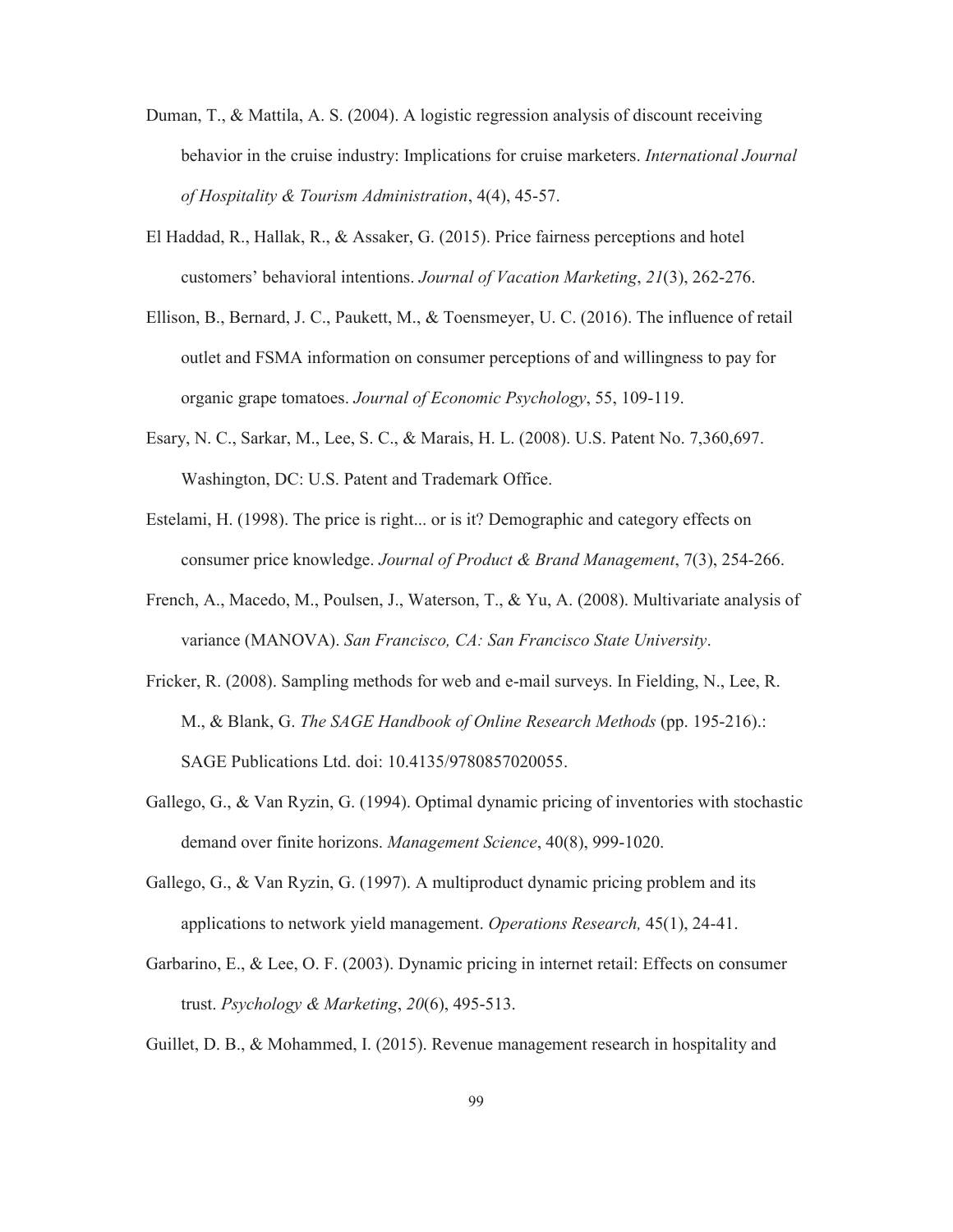tourism: A critical review of current literature and suggestions for future research. *International Journal of Contemporary Hospitality Management*, *27*(4), 526- 560.

- Gupta, S. (2014). *Marketing reading: Segmentation and targeting*. Core curriculum readings series. Boston, MA: Harvard Business Publishing.
- Gupta, V., Hanges, P. J., & Dorfman, P. (2002). Cultural clusters: Methodology and findings. *Journal of world business*, *37*(1), 11-15.
- Hair, J., Anderson, R., Tatham, R., & Black, W. (1998). *Multivariate data analysis*. Upper Saddle River, NJ: Prentice Hall.
- Hanks, R. D., Cross, R. G., & Noland, R. P. (2002). Discounting in the hotel industry: A new approach. *The Cornell Hotel and Restaurant Administration Quarterly*, 43(4), 94-103.
- Haws, K. L. & Bearden, W. O. (2006). Dynamic pricing and consumer fairness perceptions. *Journal of Consumer Research*, 33(3), 304-311.
- Hayes, D. K., & Miller, A. A. (2011). *Revenue management for the hospitality industry.*  Hoboken, NJ: John Wiley & Sons, Inc.
- Heo, C. Y., & Lee, S. (2011). Influences of consumer characteristics on fairness perceptions of revenue management pricing in the hotel industry. *International Journal of Hospitality Management,* 30(2), 243-251.
- Hiltbrand, T. (2013), Dynamic pricing: The future of customer-centric retail. *Business Intelligence Journal*, 18, 9-16.
- Ingold, A., McMahon-Beattie, U. & Yeoman, I. (2000) *Yield Management: Strategies for the Service Industries*. London, GB: Continuum.
- Ivanov, S. H. (2014). *Hotel revenue management: From theory to practice*. Varna, Bulgaria: Zangador.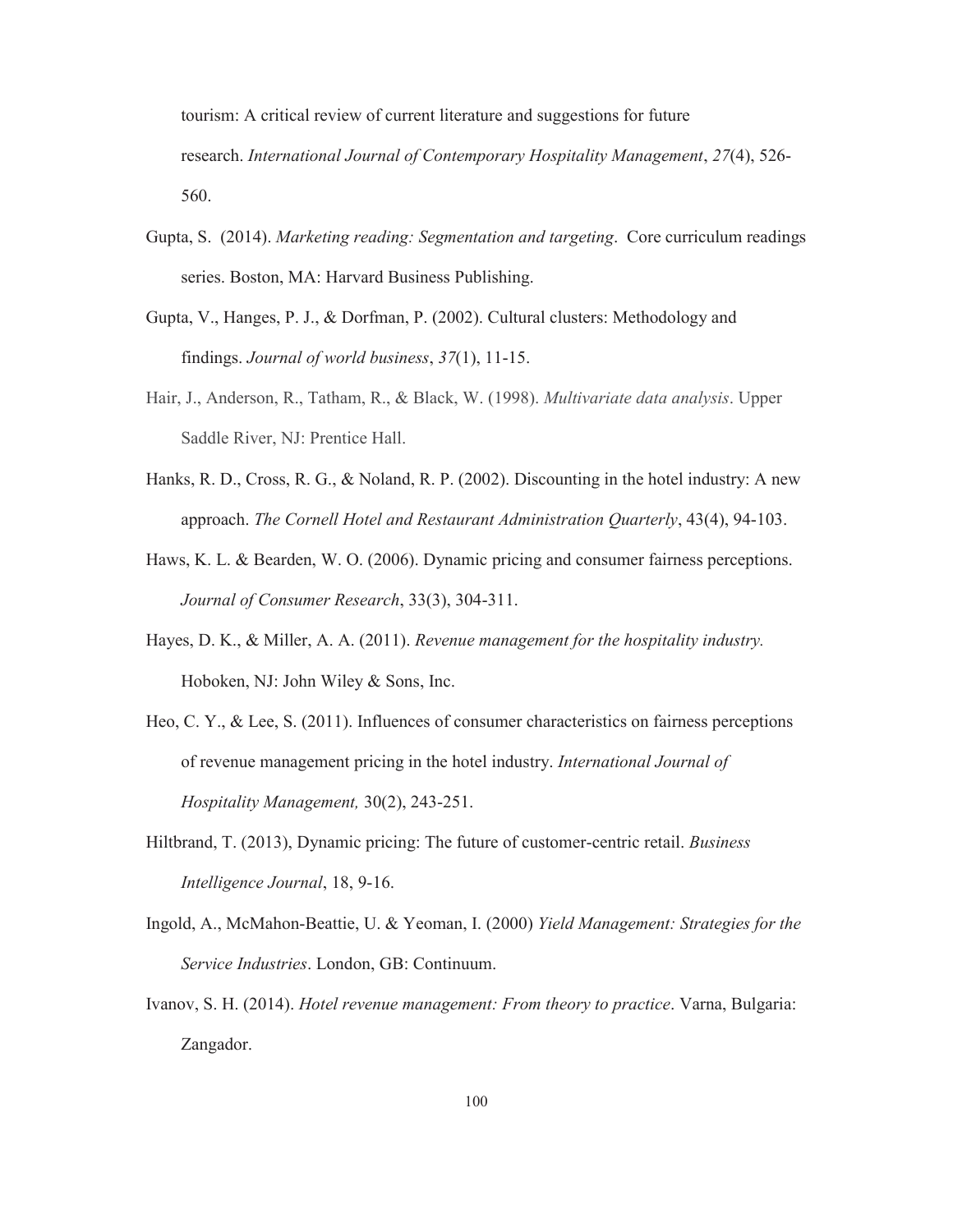- Jacoby, J. & Olson, J.C. (1977). Consumer response to price: an attitudinal, information processing perspective. *Moving Ahead with Attitude Research,* 73-86.
- Jamal, A., & Sharifuddin, J. (2015). Perceived value and perceived usefulness of halal labeling: The role of religion and culture. *Journal of Business Research*, 68(5), 933-941.
- Jin, B., & Sternquist, B. (2003). The influence of retail environment on price perceptions: An exploratory study of US and Korean students. *International Marketing Review*, *20*(6), 643-660.
- Kannan, P., & Kopalle, P. (2001). Dynamic pricing on the Internet: Importance and implications for consumer behavior. *International Journal of Electronic, 5(3), 63-83.*
- Kim, E. Y., & Kim, Y. K. (2005). The effects of ethnicity and gender on teens' mall shopping motivations. *Clothing and Textiles Research Journal*, 23(2), 65-77.
- Kimes, S. E. (1989a). The basics of yield management. *The Cornell Hotel and Restaurant Administration Quarterly*, *30*(3), 14-19.
- Kimes, S. E. (1989b). Yield management: A tool for capacity-considered service firms. *Journal of Operations Management,* 8(4), 348-363.
- Kimes, S. E. (2000). A strategic approach to yield management. *Yield Management*, 11, 1.
- Kimes, S. E. (2002). Perceived fairness of yield management. *Cornell Hotel and Restaurant Administration Quarterly*, *43*(1), 21-30.
- Kimes, S. E. (2016). The evolution of hotel revenue management. *Journal of Revenue and Pricing Management*, 15(3-4), 247-251. doi:10.1057/rpm.2016.27.
- Kimes, S. E., & Wirtz, J. (2003). Has revenue management become acceptable? Findings from an international study on the perceived fairness of rate fences. *Journal of Service Research*, 6(2), 125-135.
- Kimms, A., & Klein, R. (2007). Revenue management. *Spectrum*, 29(1), 1-3.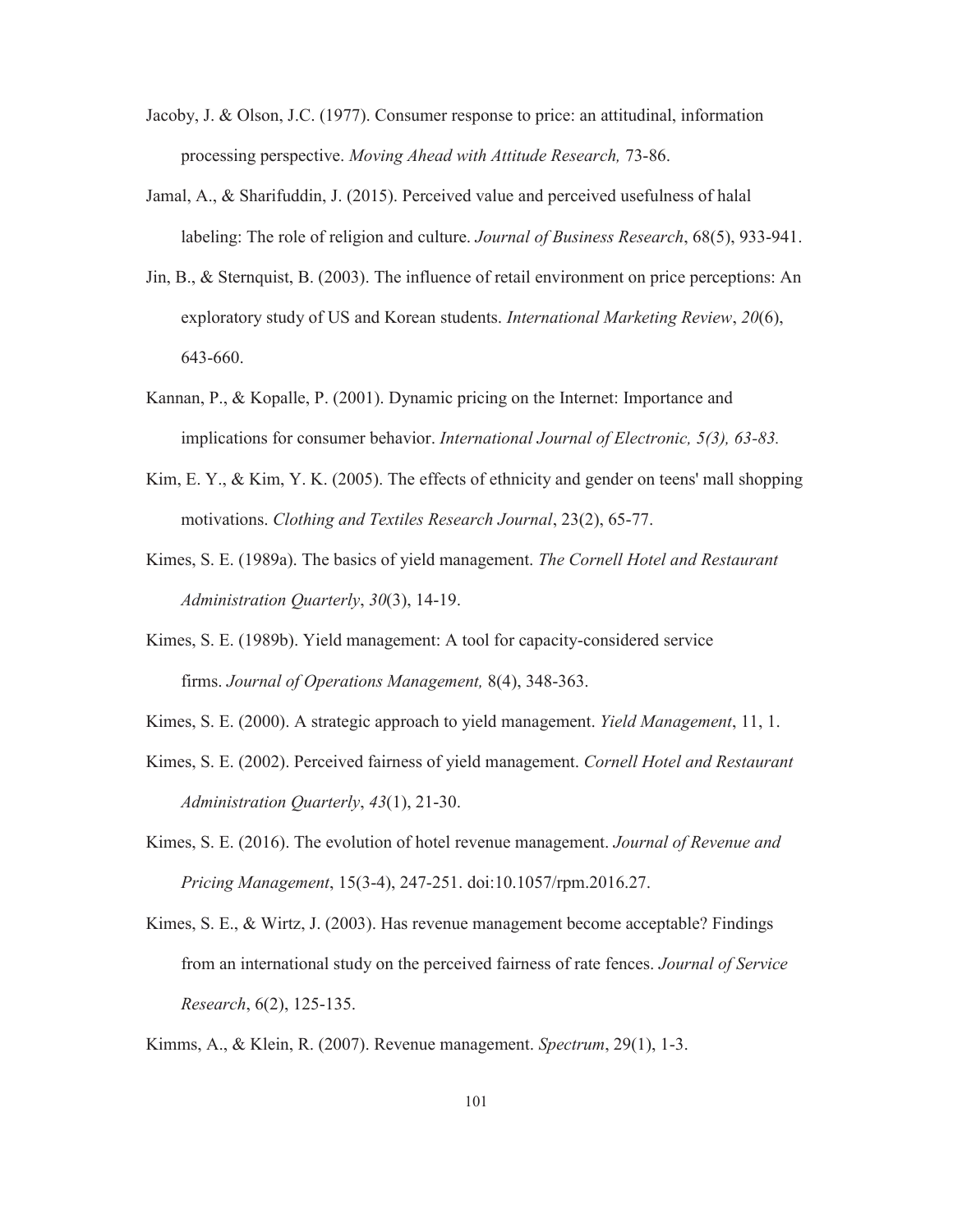- Lee, S. H., & Bai, B. (2014). Hotel discount strategies on consumer responses: The role of involvement. *Tourism Review of AIEST-International Association of Scientific Experts in Tourism*, 69(4), 284.
- Levy, M., Grewal, D., Kopalle, P. K., & Hess, J. D. (2004). Emerging trends in retail pricing practice: Implications for research. *Journal of Retailing*, 80(3), xiii-xxi.
- Lin, K. Y. (2006). Dynamic pricing with real-time demand learning. *European Journal of Operational Research*, 174(1), 522-538.
- Lockyer, T. (2005). The perceived importance of price as one hotel selection dimension. *Tourism Management*, *26*(4), 529-537.
- Malc, D., Mumel, D., & Pisnik, A. (2016). Exploring price fairness perceptions and their influence on consumer behavior. *Journal of Business Research*, *69*(9), 3693-3697.
- Masiero, L., Heo, C. Y., & Pan, B. (2015). Determining guests' willingness to pay for hotel room attributes with a discrete choice model. *International Journal of Hospitality Management*, *49*, 117-124.
- Maxwell, S. (2002). Rule based price fairness and its effect on willingness to purchase. *Journal of Economic Psychology*, 23(2), 191-212.
- Maxwell, S., Lee, S., Anselstetter, S., Comer, L. B., & Maxwell, N. (2009). Gender differences in the response to unfair prices: A cross-country analysis. *Journal of Consumer Marketing*, 26(7), 508-515.
- McGill, J. I., & Van Ryzin, G. J. (1999). Revenue management: Research overview and prospects. *Transportation Science*, 33(2), 233-256.
- Mehrotra, R., & Ruttley, J. (2003). *Revenue management*. American Hotel & Lodging Association. Retrieved from

http://www.ahla.com/uploadedFiles/AHLA/Members\_Only/\_Common/technology\_prim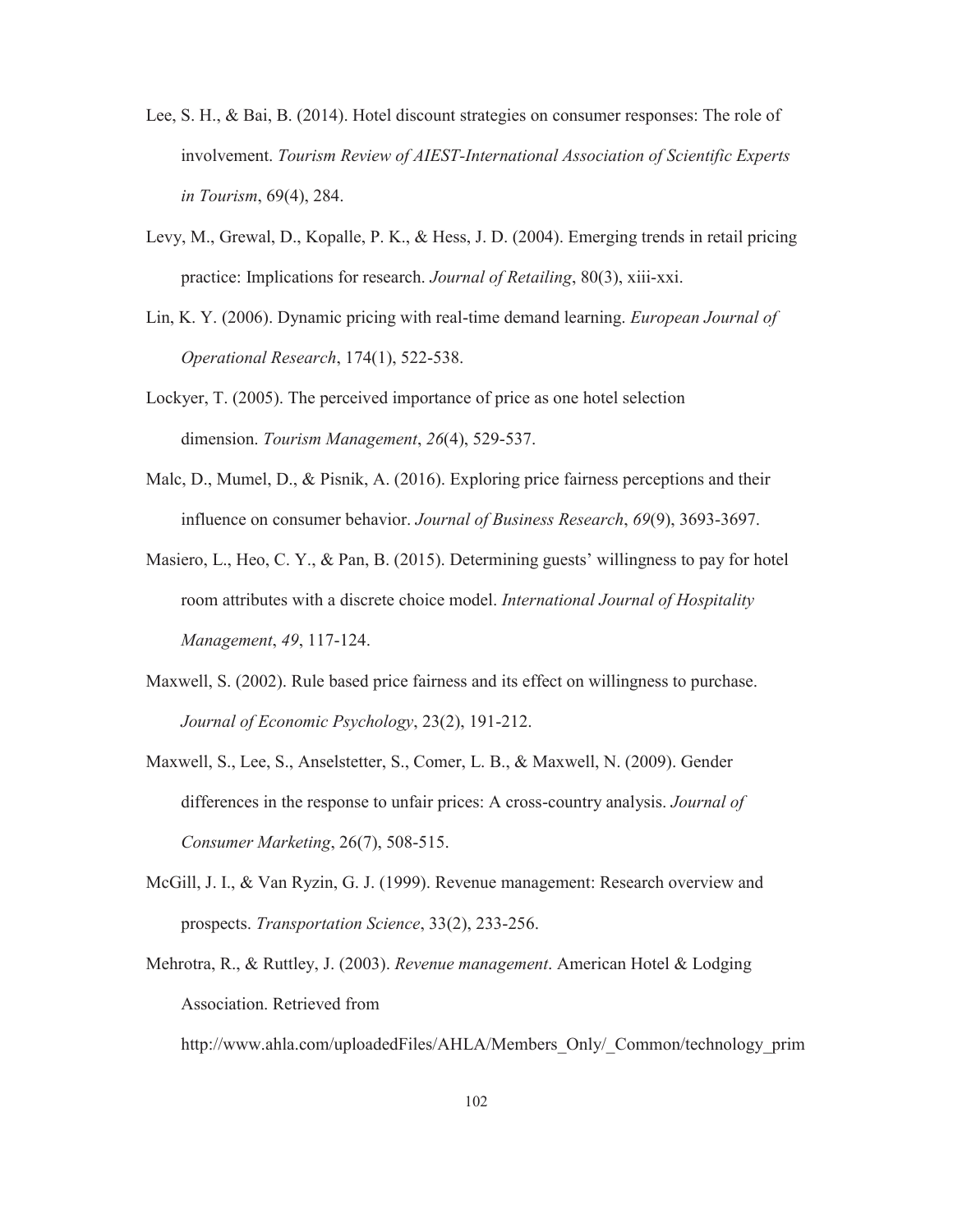ers\_pdf/88119NEI02ENGE.pdf.

- Monroe, K. B. (2003). *Pricing: Making profitable decisions.* New York, NY: McGraw-Hill/Irwin.
- Nguyen, B. (2013). Retail fairness: Exploring consumer percepti ons of fairness towards retailers' marketing tactics. J*ournal of Retailing and Consumer Services*, 20(3), 311-324.
- Nguyen, N., & Leblanc, G. (2002). Contact personnel, physical environment and the perceived corporate image of intangible services by new clients. *International Journal of Service Industry Management*, 13(3), 242–262. doi:10.1108/09564230210431965
- Nijs, V. R., Srinivasan, S., & Pauwels, K. (2007). Retail-price drivers and retailer profits. *Marketing Science*, 26(4), 473-487.
- O'Neil, D. (2001). Analysis of Internet users' level of online privacy concerns. *Social Science Computer Review*, 19(1), 17-31.
- Petrovic, J., Petrovic, N., & Burazor, N. (2012). Pricing dynamics in the airline market. *African Journal of Business Management*, 6(27), 8018-8024. doi:http://dx.doi.org/10.5897/AJBM11.1263
- Poutier, E., & Fyall, A. (2013). *Revenue management for hospitality and tourism*. Woodeaton,GB: Goodfellow Publishers.
- Rihn, A. L., & Yue, C. (2016). Visual attention's influence on consumers' willingness-to-pay for processed food products. *Agribusiness*, 32(3), 314-328.
- Ronen, S., & Shenkar, O. (2013). Mapping world cultures: Cluster formation, sources and implications. *Journal of International Business Studies*, 44(9), 867-897.
- Rondan-Cataluña, F. J., & Rosa-Diaz, I. M. (2014). Segmenting hotel clients by pricing variables and value for money. *Current Issues in Tourism*, 17(1), 60-71.

Ropero, M. A. (2011). Dynamic pricing policies of hotel establishments in an online travel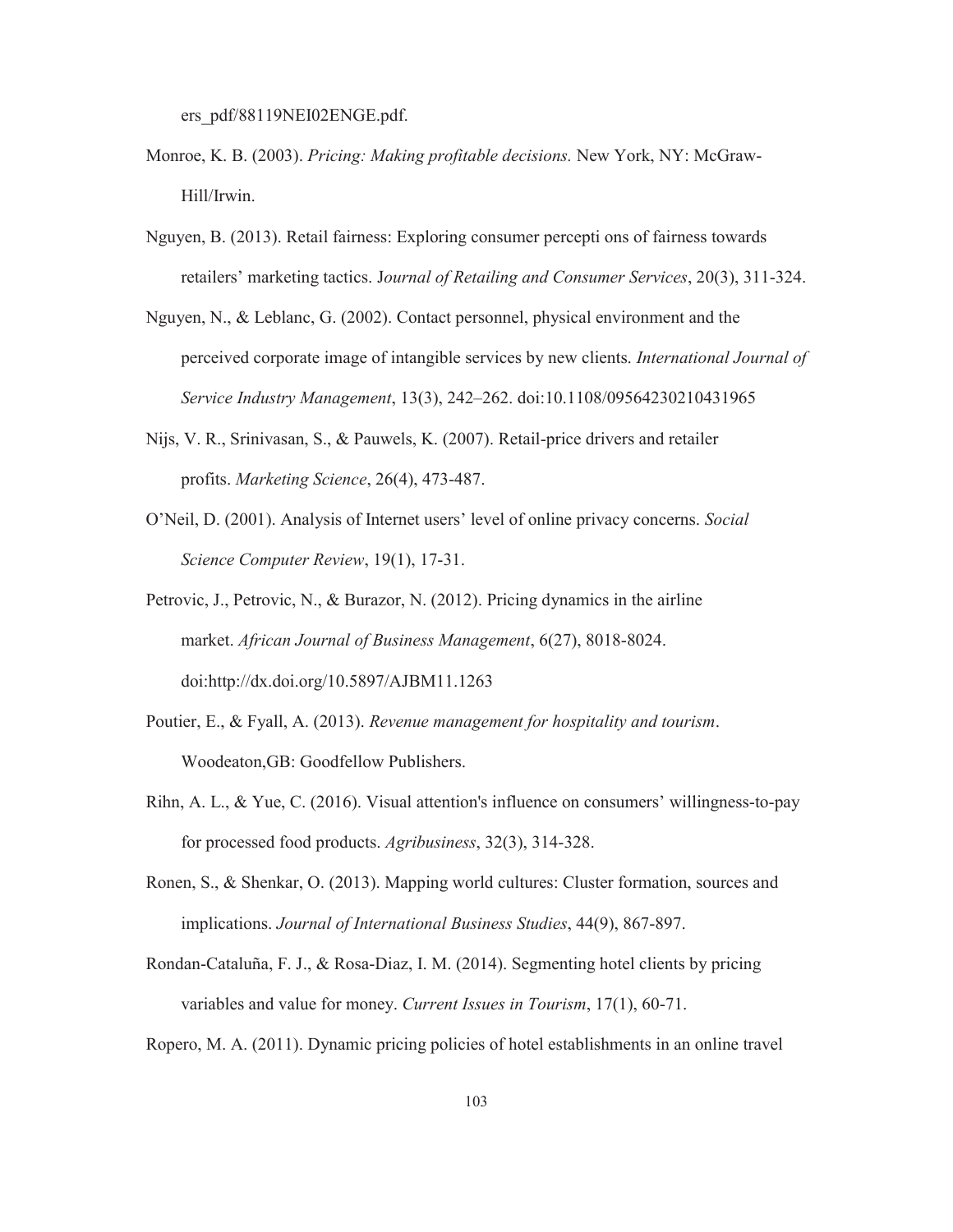agency. *Tourism Economic*s, 17(5), 1087-1102.

- Rosa-Díaz, I. M. (2004). Price knowledge: effects of consumers' attitudes towards prices, demographics, and socio-cultural characteristics. *Journal of Product & Brand Management*, *13*(6), 406-428.
- Sanghavi, P. (2005). *Customer perceptions of fairness in hotel revenue management*  (Master's thesis). Retrieved from ProQuest Dissertations & Theses Database. (UTA No. 1432356).
- Schroeder, G. G., Klim, A. K., Heinz, G. M., Phillips, K. L., Raynor, W. J., Sengbusch, B. D., & Lindsay, J. D. (2010). *U.S. Patent No. 7,689,456.* Washington, DC: U.S. Patent and Trademark Office.
- Shapiro, S. L., Dwyer, B., & Drayer, J. (2016). Examining the role of price fairness in sport consumer ticket purchase decisions. *Sport Marketing Quarterly*, 25(4), 227-240. .
- Škare, V., & Gospić, D. (2015). Dynamic pricing and customers' perceptions of price fairness in the airline industry. *Turizam: Znanstveno-stručni Casopis*, *63*(4), 515-528.
- Štěpnička, M., Cortez, P., Donate, J. P., & Štěpničková, L. (2013). Forecasting seasonal time series with computational intelligence: On recent methods and the potential of their combinations. *Expert Systems with Applications*, 40(6), 1981-1992.
- Surowiecki, J. (2014). In praise of efficient price gouging. *MIT Technology. Rev*, *117*(5), 74- 77.
- Taylor, W. J., & Kimes, S. E. (2010). How hotel guests perceive the fairness of differential room pricing. *Cornell Hotel and Restaurant Administration Quarterly,* 10(2): 34–53.
- Talluri, K. T., & Van Ryzin, G. J. (2004). *The theory and practice of revenue management*. Berlin, Germany: Springer Science & Business Media.

Tanpanuwat, A. (2011). Examining revenue management practices in Las Vegas casino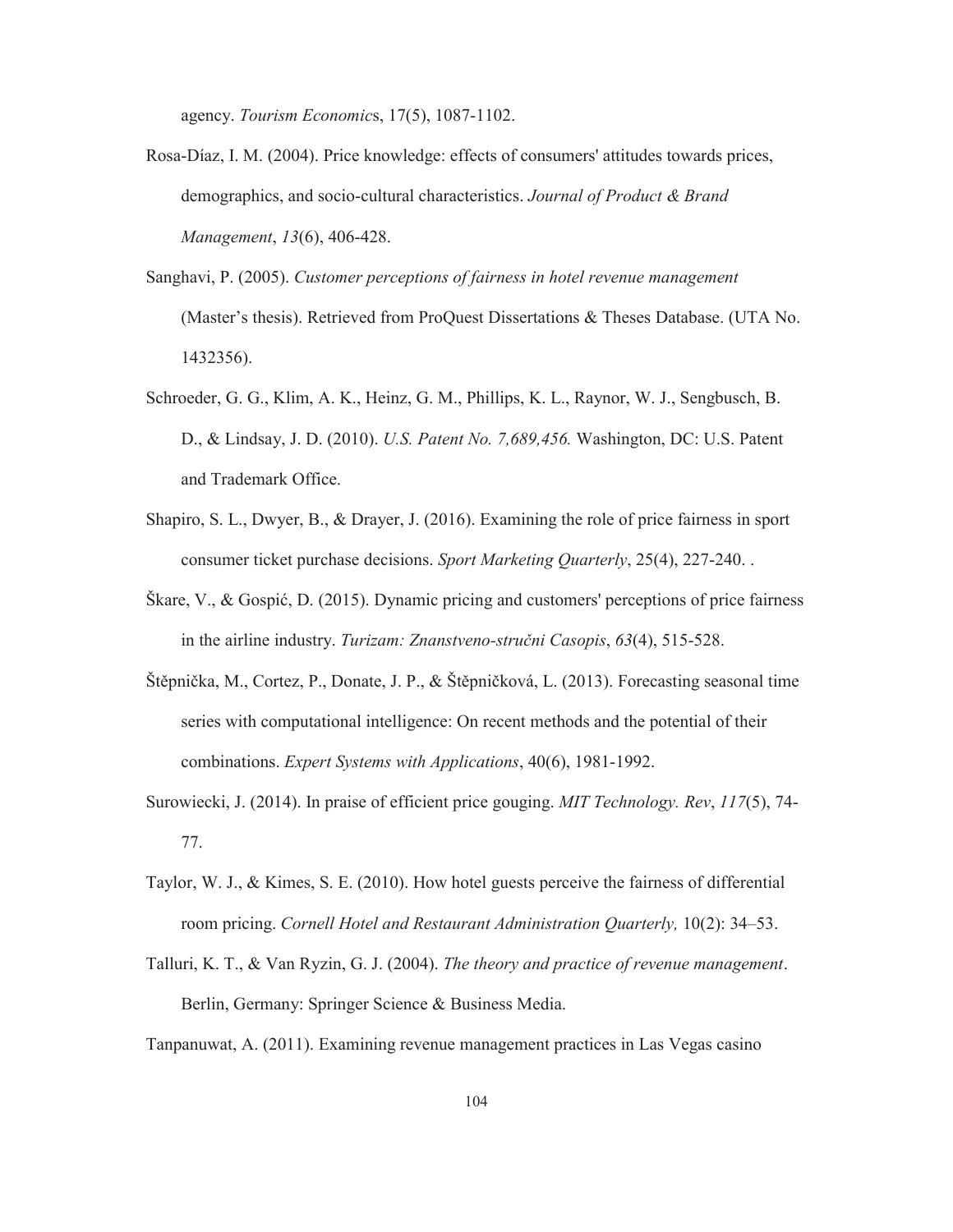resorts (Master's thesis). Retrieved from

http://digitalscholarship.unlv.edu/thesesdissertations/1254/.

- Tattoli, V. (Director). (2012). Behind closed doors at Marriott [Television series episode]. In M. Weitzner (Executive producer), *Behind Closed Doors.* New York, NY: CNBC.
- Vlasic, G., Mandelli, A. & Mumel, D. (2007). Interaktivna marketinska komunikaeija. Zagreb, Croatia: PeraGo.
- Walls, P. (2013). The dos and don'ts of length of stay. Retrieved from http://blog.ecornell.com/the-dos-and-donts-of-length-of-stay/.
- Wang, X., Fan, Z. P., Wang, Y., & Li, M. (2015). A laboratory exploration for multi-period perishable food pricing. *British Food Journal*, 117(9), 2214-2233
- Weatherford, L. R., & Bodily, S. E. (1992). A taxonomy and research overview of perishable-asset revenue management: Yield management, overbooking, and pricing. *Operations Research*, 40(5), 831-844.
- Wilson, R. H., Enghagen, L. K., & Lee, M. (2015). Dynamic pricing and minimum length of stay controls as a hotel management practice: Are there customer perception, ethical, and legal questions? *The Journal of Hospitality Financial Management*, 23(2), 107-123.
- Wong, K. K., & Kim, S. (2012). Exploring the differences in hotel guests' willingness-to-pay for hotel rooms with different views. *International Journal of Hospitality & Tourism Administration*, 13(1), 67-93.
- Xia, L. (2003). Consumers' judgments of numerical and price information. *Journal of Product & Brand Management*, 12(5), 275-292.
- Xia, L., Monroe, K. B., & Cox, J. L. (2004). The price is unfair! A conceptual framework of price fairness perceptions. *Journal of Marketing*, *68*(4), 1-15.

Zeithaml, V. A. (1982). Consumer response to in-store price information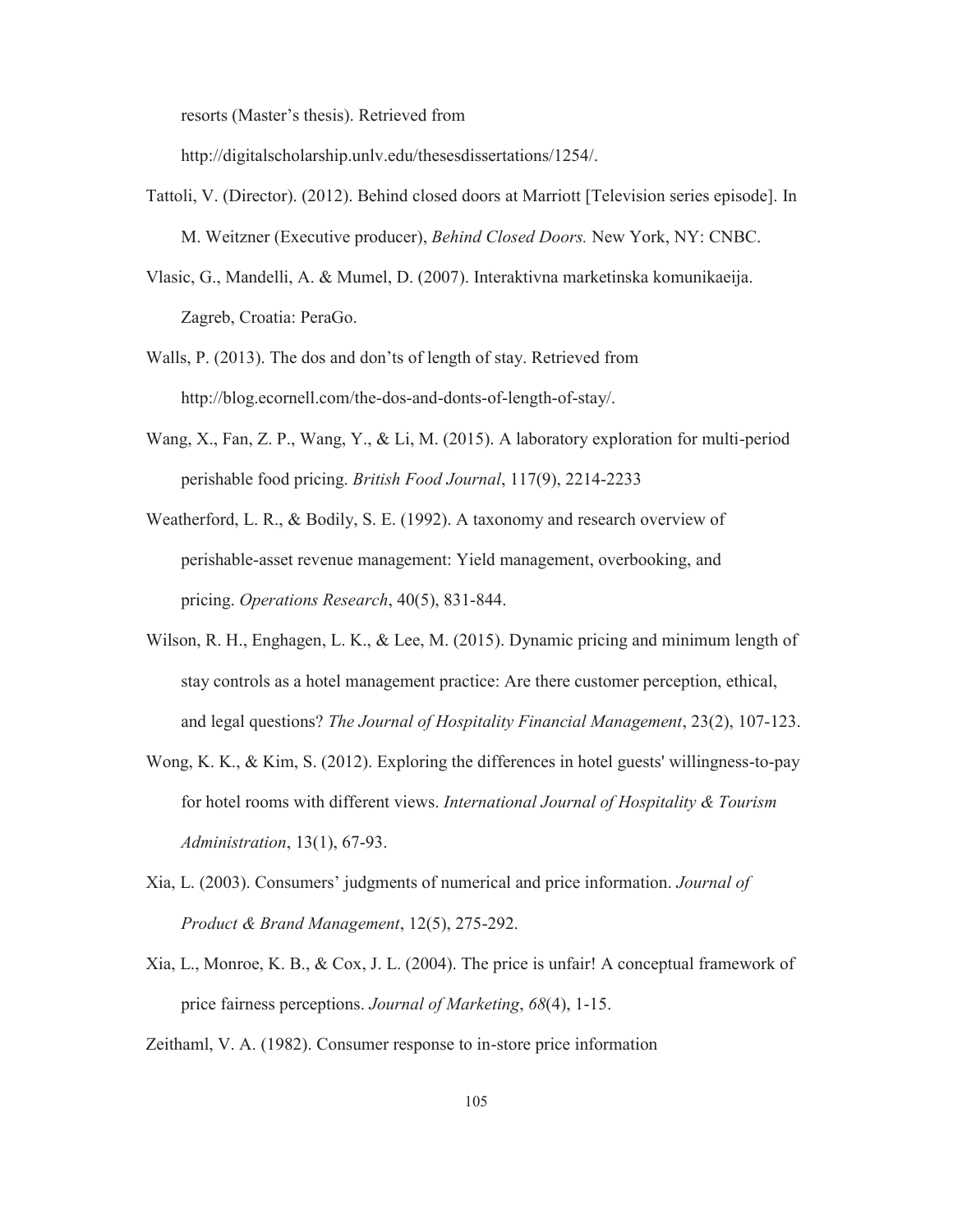environments. *Journal of Consumer Research*, 8(4), 357-369.

- Zeithaml, V. A. (1984). Issues in conceptualizing and measuring consumer response to price. *Advances in Consumer Research,* 11(1), 612-616.
- Zeithaml, V. A. (1988). Consumer perceptions of price, quality, and value: A means-end model and synthesis of evidence. *The Journal of Marketing*, 52(7), 2-22.
- Zhou, Z., & Nakamoto, K. (2001). Price perceptions: A cross-national study between American and Chinese young consumers. *Advances in Consumer Research*, *28*(1), 161- 168.